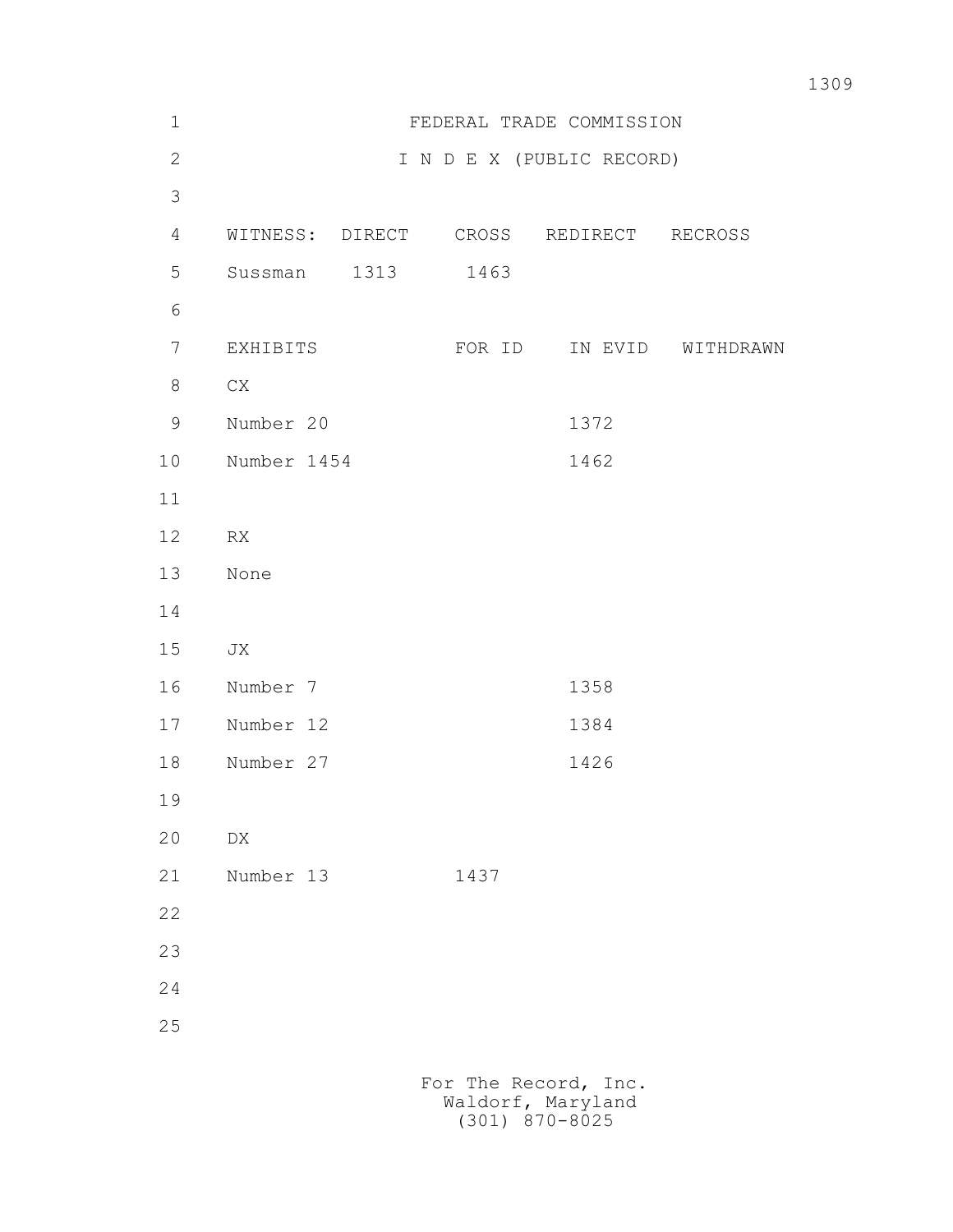| $\mathbf 1$   | UNITED STATES OF AMERICA                                      |  |  |  |  |
|---------------|---------------------------------------------------------------|--|--|--|--|
| $\mathbf{2}$  | FEDERAL TRADE COMMISSION                                      |  |  |  |  |
| 3             |                                                               |  |  |  |  |
| 4             | In the Matter of:<br>$\left( \right)$                         |  |  |  |  |
| 5             | Rambus, Inc.<br>) Docket No. 9302                             |  |  |  |  |
| 6             |                                                               |  |  |  |  |
| 7             |                                                               |  |  |  |  |
| $8\,$         |                                                               |  |  |  |  |
| $\mathcal{G}$ | Thursday, May 8, 2003                                         |  |  |  |  |
| 10            | 9:30 a.m.                                                     |  |  |  |  |
| 11            |                                                               |  |  |  |  |
| 12            |                                                               |  |  |  |  |
| 13            | TRIAL VOLUME 7                                                |  |  |  |  |
| 14            | PART 1                                                        |  |  |  |  |
| 15            | PUBLIC RECORD                                                 |  |  |  |  |
| 16            |                                                               |  |  |  |  |
| 17            | BEFORE THE HONORABLE STEPHEN J. MCGUIRE                       |  |  |  |  |
| 18            | Chief Administrative Law Judge                                |  |  |  |  |
| 19            | Federal Trade Commission                                      |  |  |  |  |
| 20            | 600 Pennsylvania Avenue, N.W.                                 |  |  |  |  |
| 21            | Washington, D.C.                                              |  |  |  |  |
| 22            |                                                               |  |  |  |  |
| 23            |                                                               |  |  |  |  |
| 24            |                                                               |  |  |  |  |
| 25            | Reported by: Susanne Bergling, RMR                            |  |  |  |  |
|               | For The Record, Inc.<br>Waldorf, Maryland<br>$(301)$ 870-8025 |  |  |  |  |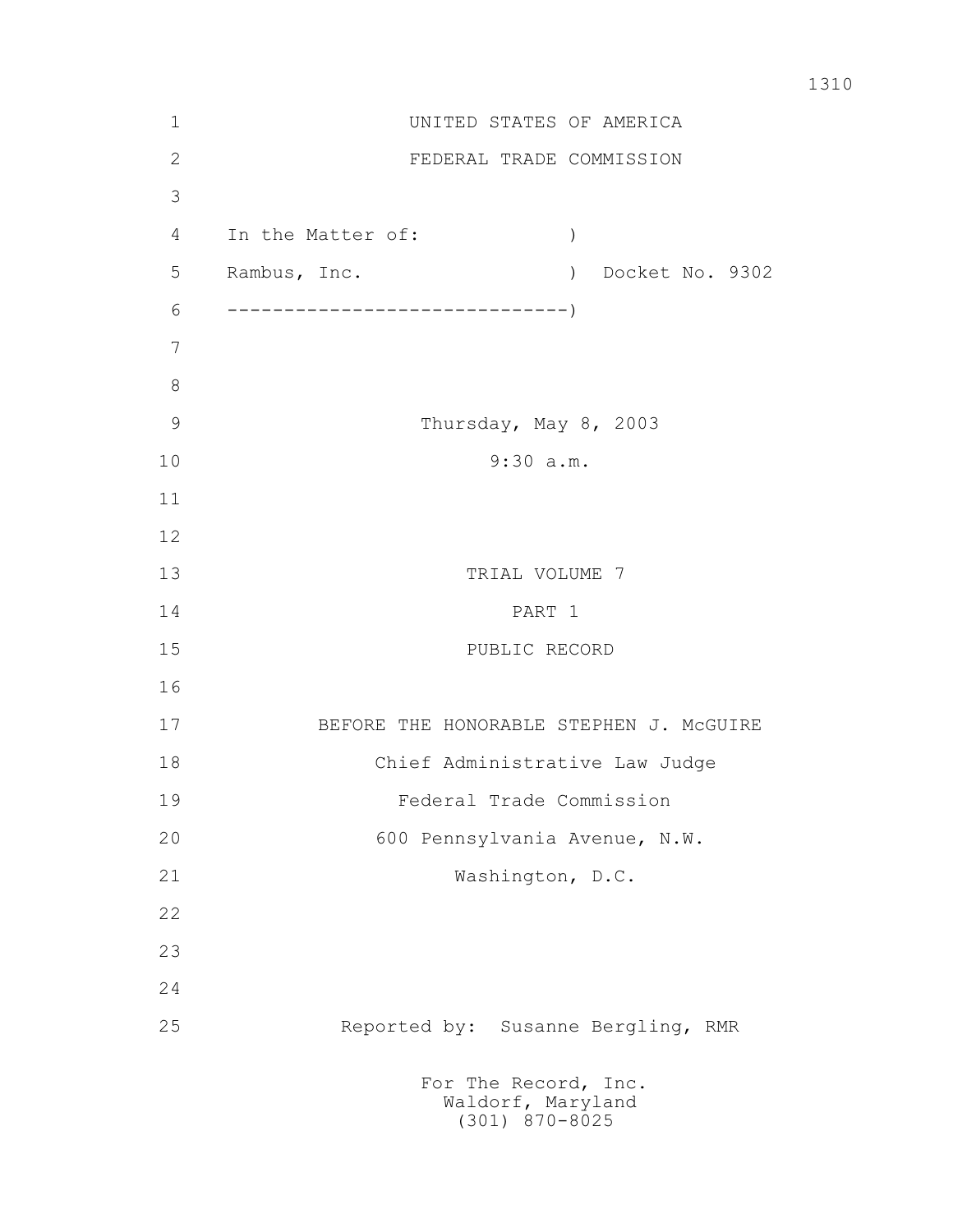2

| 3  | ON BEHALF OF THE FEDERAL TRADE COMMISSION: |
|----|--------------------------------------------|
| 4  | M. SEAN ROYALL, Attorney                   |
| 5  | GEOFFREY OLIVER, Attorney                  |
| 6  | JOHN C. WEBER, Attorney                    |
| 7  | Federal Trade Commission                   |
| 8  | 601 New Jersey Avenue, N.W.                |
|    |                                            |
| 9  | Washington, D.C. 20580-0000                |
| 10 | $(202)$ 326-3663                           |
| 11 |                                            |
| 12 |                                            |
| 13 | ON BEHALF OF THE RESPONDENT:               |
| 14 | GREGORY P. STONE, Attorney                 |
| 15 | STEVEN M. PERRY, Attorney                  |
| 16 | PETER A. DETRE, Attorney                   |
| 17 | SEAN GATES, Attorney                       |
| 18 | Munger, Tolles & Olson LLP                 |
| 19 | 355 South Grand Avenue, 35th Floor         |
| 20 | Los Angeles, California 90071-1560         |
| 21 | $(213)$ 683-9255                           |
| 22 |                                            |
| 23 |                                            |
| 24 |                                            |
| 25 |                                            |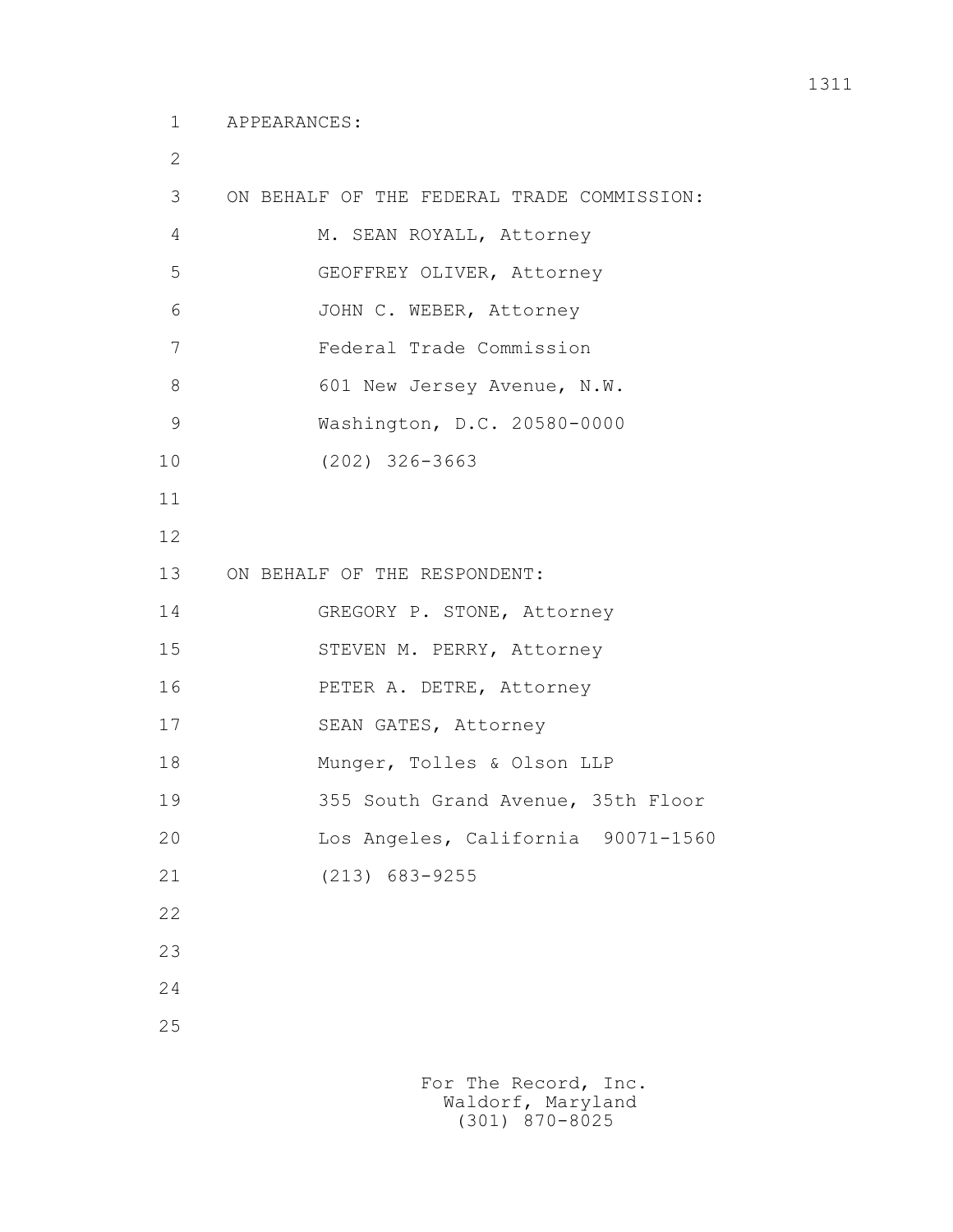```
 1 APPEARANCES:
2
        3 ON BEHALF OF THE RESPONDENT:
4
       5 A. DOUGLAS MELAMED, Attorney
        6 Wilmer, Cutler & Pickering
        7 2445 M Street, N.W.
        8 Washington, D.C. 20037-1420
        9 (202) 663-6090
       10
       11
       12
       13
       14
       15
       16
       17
       18
       19
       20
       21
       22
       23
       24
       25
```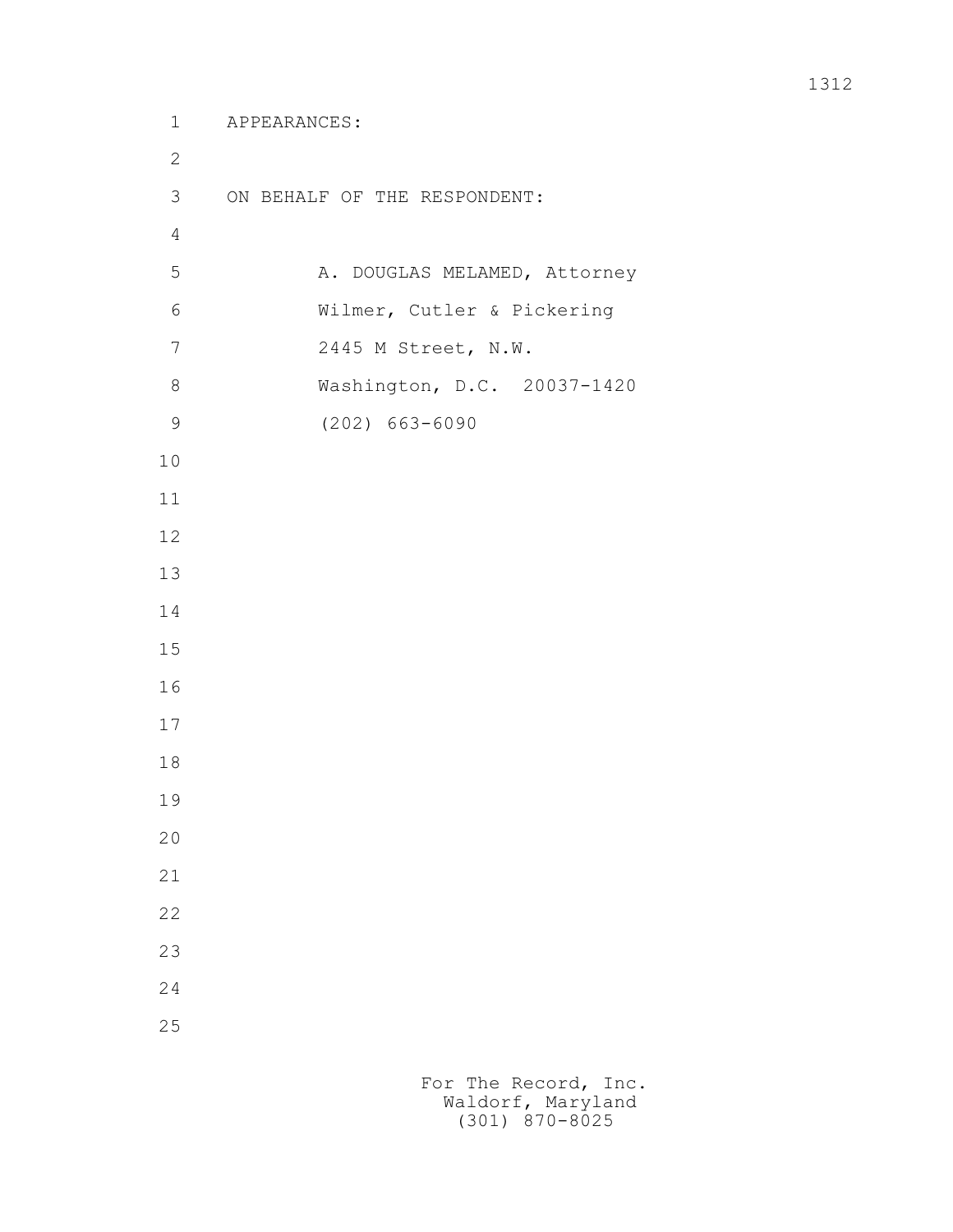1313 1 P R O C E E D I N G S 2 - - - - - - - 3 JUDGE McGUIRE: On the record. This hearing is 4 now in order. 5 At this time, complaint counsel may call its 6 next witness. 7 MR. OLIVER: Your Honor, this morning Mr. John 8 Weber will be handling the next witness on behalf of 9 complaint counsel. 10 JUDGE McGUIRE: Okay, Mr. Weber. 11 MR. WEBER: Good morning, Your Honor, and also 12 helping me with the video equipment is Melissa Kassier. 13 Complaint counsel call Howard Sussman to the 14 stand. 15 JUDGE McGUIRE: Sir, would you please approach 16 and be sworn by the court reporter. 17 Whereupon-- 18 HOWARD SUSSMAN 19 a witness, called for examination, having been first 20 duly sworn, was examined and testified as follows: 21 JUDGE McGUIRE: All right, sir, have a seat 22 right there, if you will. 23 DIRECT EXAMINATION 24 BY MR. WEBER: 25 Q. Good morning, Mr. Sussman. Could you state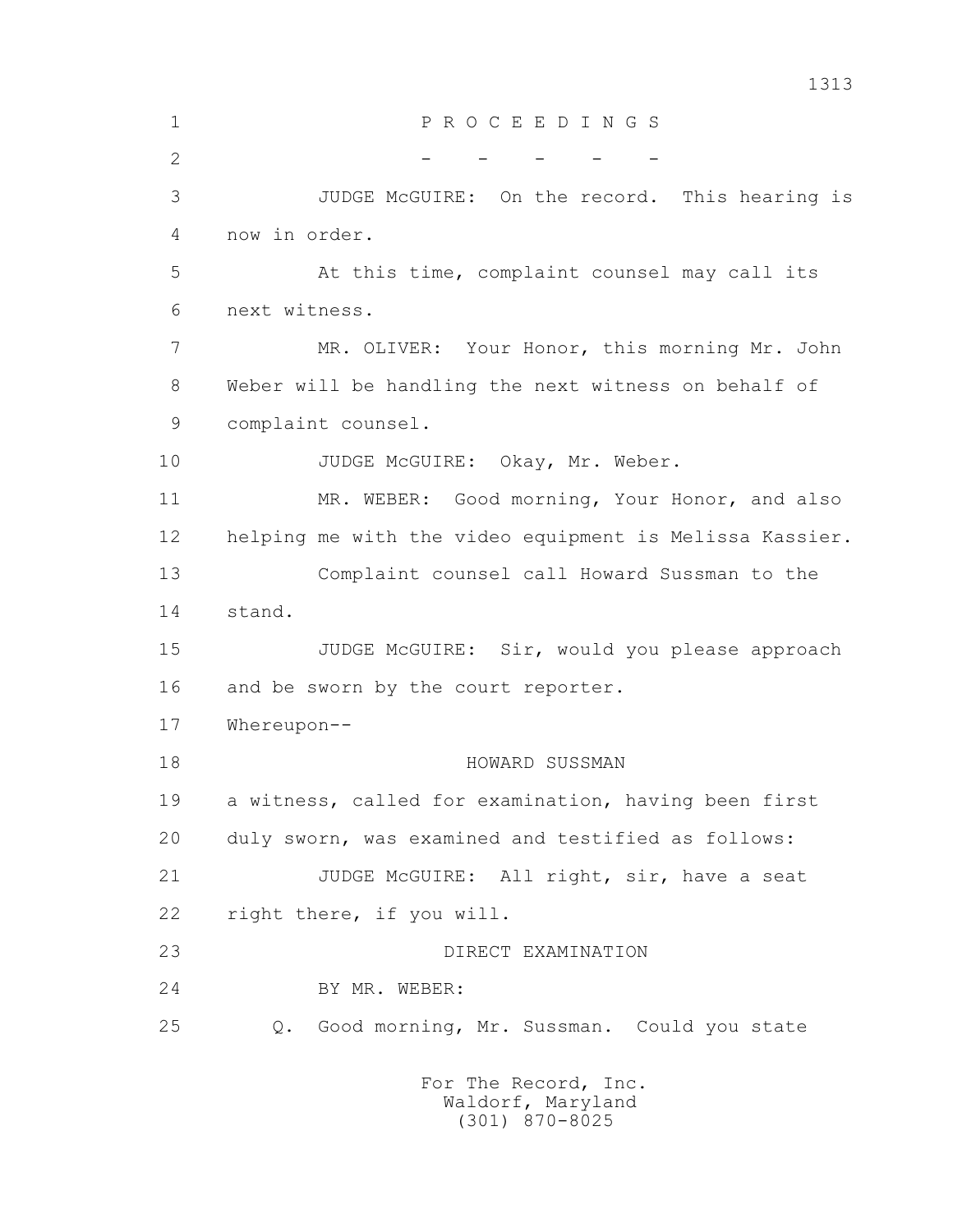1 your name for the record, please? 2 A. It's Howard Sussman. 3 Q. Could you spell your last name for the 4 reporter, please?  $5 \qquad A. \qquad S-U-S-S-M-A-N.$  6 Q. Mr. Sussman, are you currently employed? 7 A. Yes, at Sanyo Semiconductor. 8 Q. What is your position at Sanyo Semiconductor? 9 A. The title I believe reads senior manager, 10 business development. 11 Q. Mr. Sussman, could you maybe get a little 12 closer to the microphone so everybody can hear you? 13 A. Okay. 14 Q. Can you repeat that last answer? What is your 15 position at Sanyo Semiconductor? 16 A. Senior manager, business development. 17 Q. Could you describe what your responsibilities 18 are as senior manager for business development at 19 Sanyo? 20 A. It's a combination of watching technology, 21 trying to determine future products for the company, 22 future customers and what we might be able to do to 23 satisfy their needs, technical support that -- I'm a 24 system designer, so I get called in to assist our 25 customers. At times I'll go off and give lectures on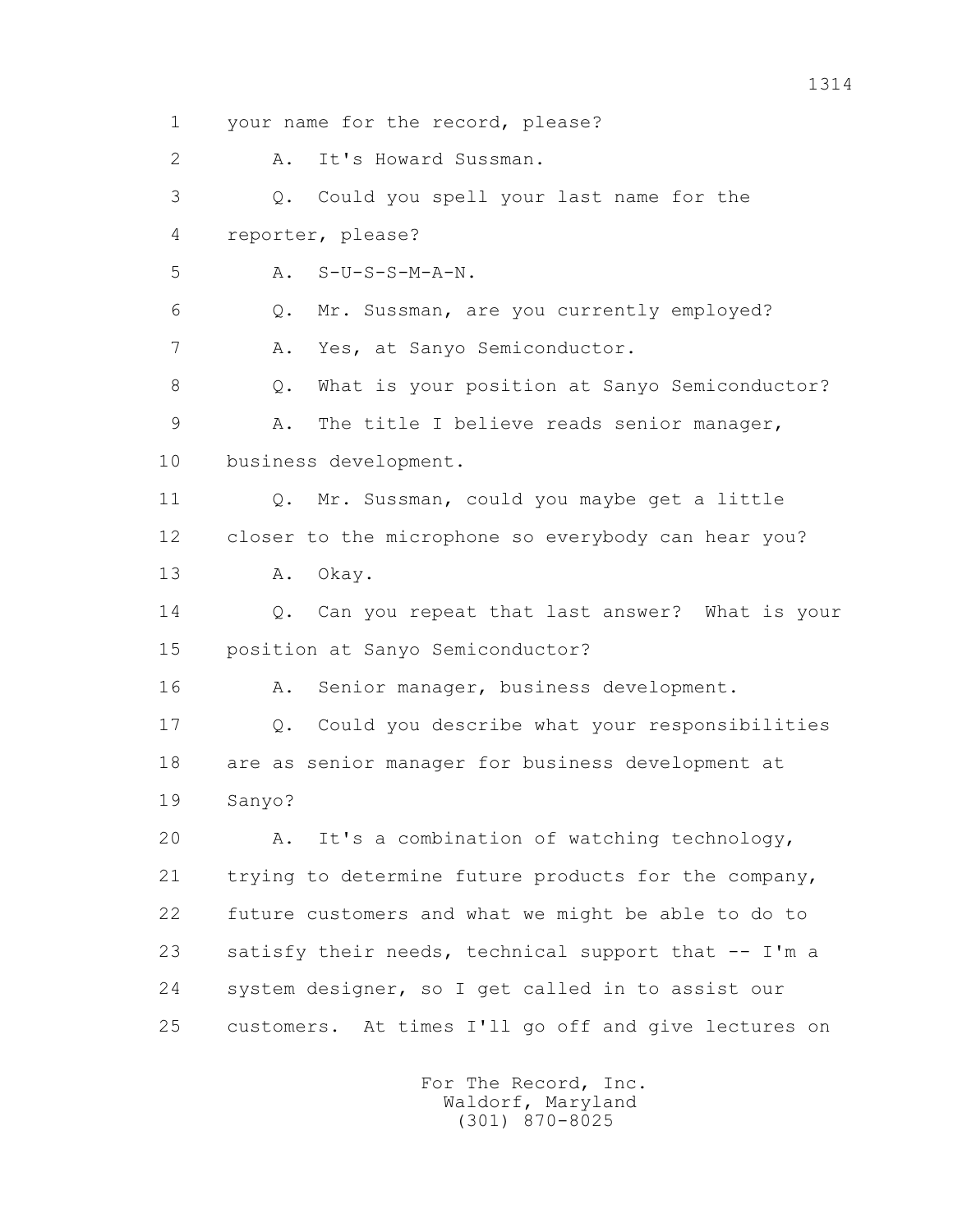1 technology or I'll be called to discuss system 2 architecture with a customer and make recommendations 3 as to how they might want to partition their system, 4 what types of memories they might want to use where.

 5 Q. Would you maybe explain a little bit more from 6 your last answer what you meant when you said you were 7 a system designer?

8 A. A system designer? Sorry, I don't have an easy 9 answer for that. I design systems. I have built 10 enough boxes -- I came out of school to Douglass 11 Aircraft, working on the space system, on the Saturn 12 IV, so I'm looking at how you put the blocks together 13 to do a function. Off the TRW systems, it was doing 14 the communication path for Doomsday Communication Net. 15 At Rockwell, it was doing partially memory testers, 16 partially doing buffer memory for a radar system. So, 17 many systems.

 18 Q. Let's talk about your current position at 19 Sanyo. What products do you have responsibility for? 20 A. Primarily memory components, but most of 21 Sanyo's line of semiconductors because of my systems 22 background.

 23 Q. To whom do you report at Sanyo Semiconductor? 24 A. The president of Sanyo Semi U.S.

25 Q. And does Sanyo Semiconductor have a parent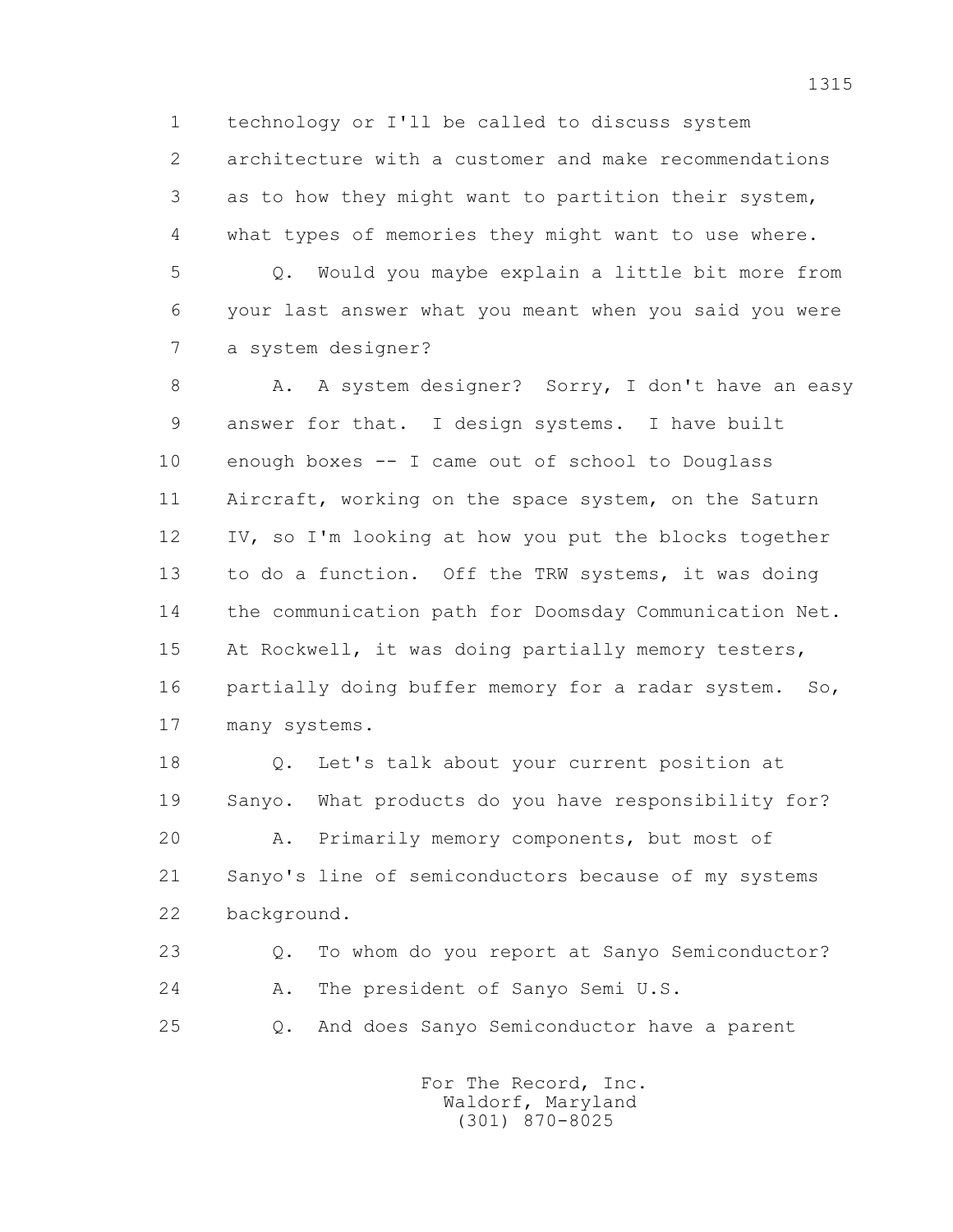1 corporate entity?

| 2  | A. Yeah, and this one I'm not totally familiar                  |
|----|-----------------------------------------------------------------|
| 3  | with. We report -- I believe Sanyo Semiconductor is             |
| 4  | owned by Sanyo North America, which is somewhere,               |
| 5  | somewhere owned by Sanyo Electric Japan.                        |
| 6  | In what geographic area does Sanyo<br>$Q$ .                     |
| 7  | Semiconductor sell or distribute its products?                  |
| 8  | Sanyo Semiconductor, for all of North America.<br>Α.            |
| 9  | Okay. And what's your educational background?<br>Q.             |
| 10 | I have a Bachelor's in electrical engineering.<br>Α.            |
| 11 | I have done all of the course work for my Master's.             |
| 12 | And what year -- I hate to date you, but what<br>Q.             |
| 13 | year was your Bachelor's Degree?                                |
| 14 | 1966.<br>Α.                                                     |
| 15 | And since college, have you pursued a career in<br>Q.           |
| 16 | electrical engineering?                                         |
| 17 | Yes, I have.<br>Α.                                              |
| 18 | And I think in an earlier answer you gave some<br>$Q_{\bullet}$ |
| 19 | examples, but can you just generally describe what              |
| 20 | areas you've specialized in over the years?                     |
| 21 | This is going to be the description of systems<br>Α.            |
| 22 | again, and within a digital system, how do you store            |
| 23 | the information, whether it's temporary storage or              |
| 24 | long-term storage. So, I've been doing partitioning of          |
| 25 | And from that I once asked at Mostek a group<br>systems.        |
|    |                                                                 |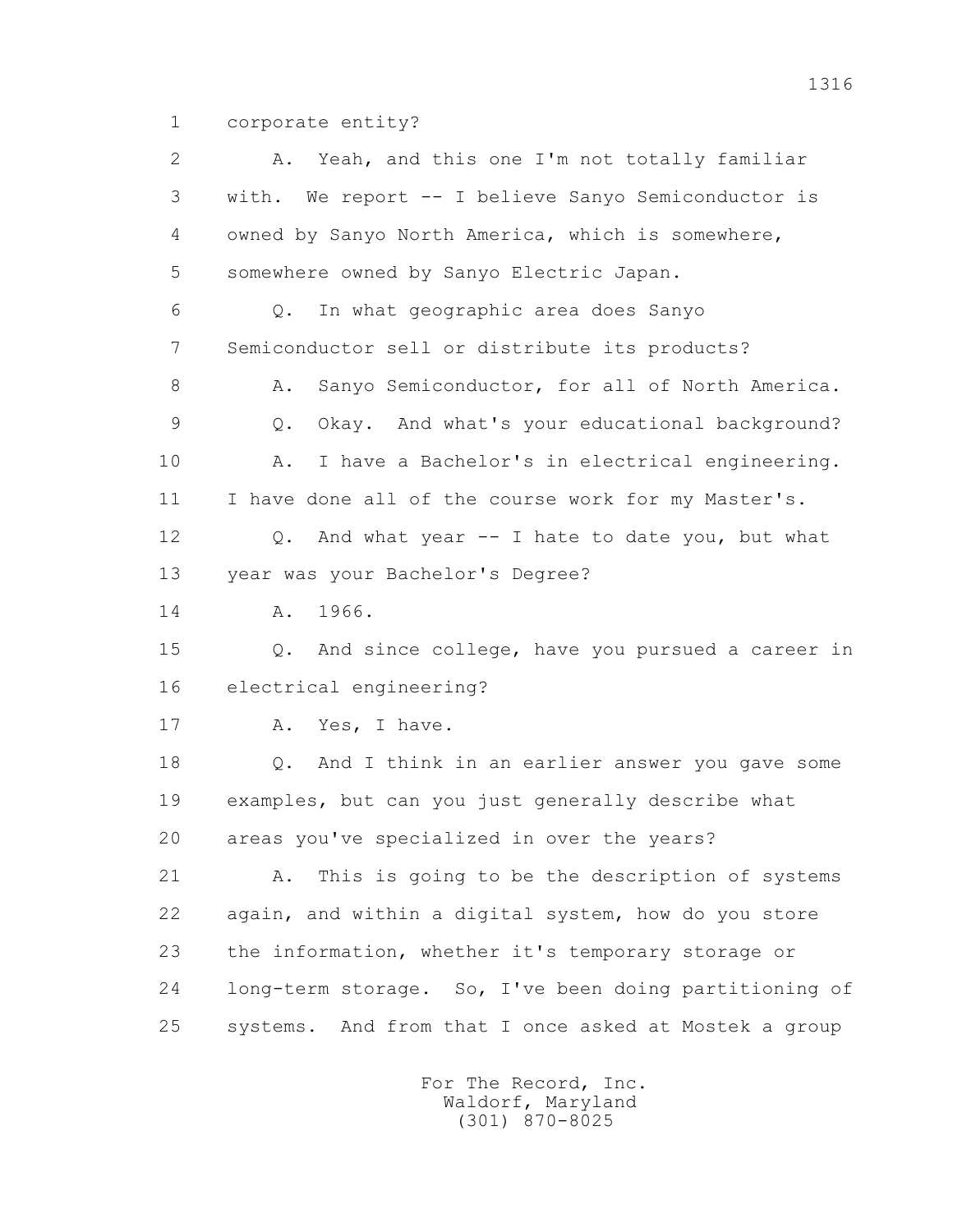1 of applications types what they did for a living, and 2 they sort of kind of reached over and grabbed me. So, 3 I've been doing product definition and assisting 4 customers ever since. 5 Q. You mentioned a company called Mostek. Can you 6 put some dates on when you were at Mostek? 7 A. Yeah, Mostek no longer exists. It was based in 8 Dallas. I was there from '77 through '84. During that 9 time, they had maybe 23-24 percent of the worldwide 10 market share of memories. 11 0. And when you say memories, are you talking 12 about semiconductor memories? 13 A. Yes. 14 Q. Could you -- 15 A. They were the primary DRAM house. They also 16 manufactured static memories, also nonvolatile 17 memories. 18 Q. Okay. And can you give us an example of the 19 type of products you were involved with at Mostek? 20 A. Mostek, because of their position in the 21 marketplace, had multiple customers. IBM was a 22 customer, DEC was a consider, TRW was a customer, 23 Honeywell was a customer. There's not very much that I 24 didn't get into, from reasonably small digital systems 25 to point-of-sale terminals to working with Cray on next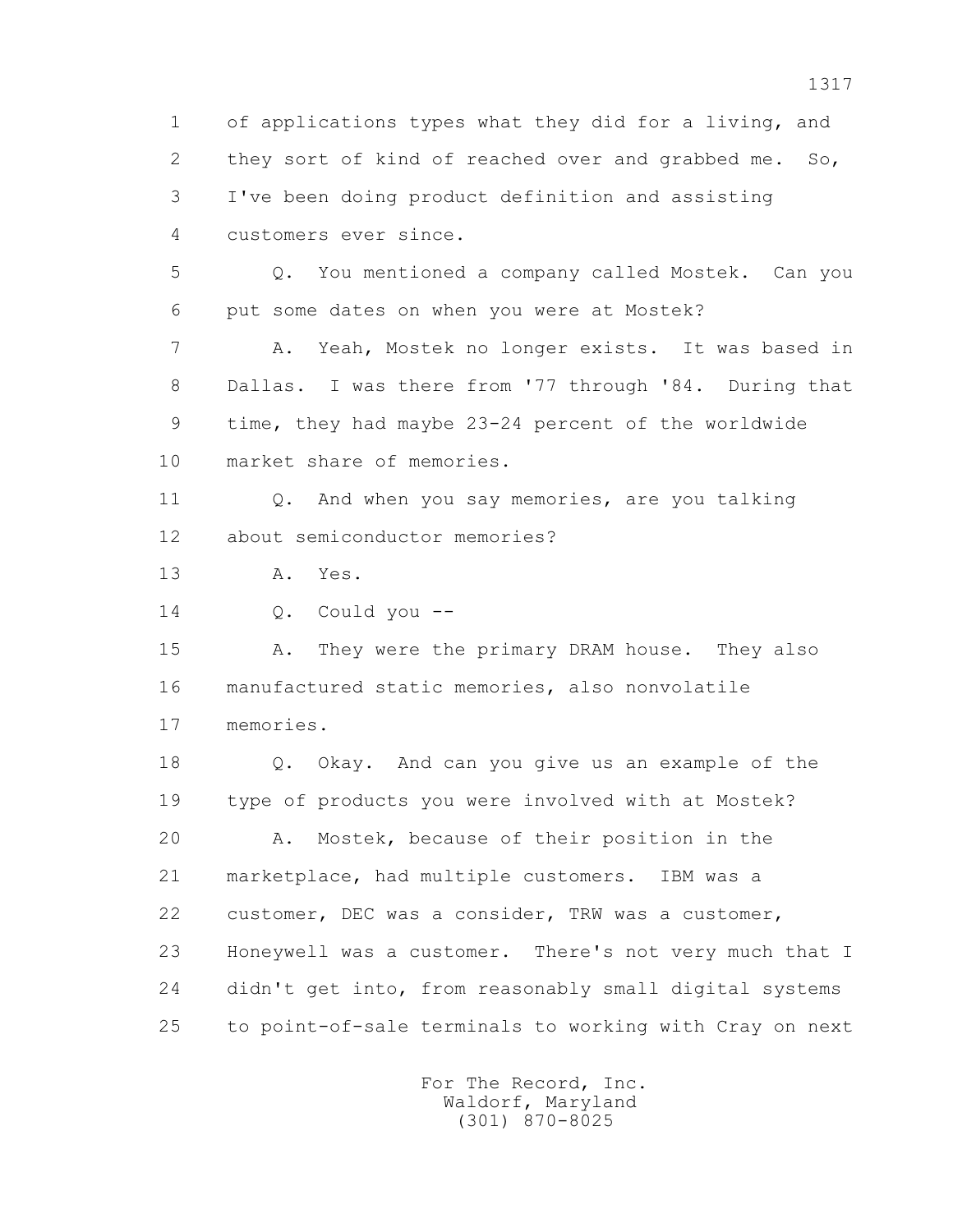1 generation supercomputers. So, really a full line of 2 anything that would need storage.

 3 Q. Okay. Now, you said you worked at Mostek until 4 1984. Did you go to another company then? 5 A. Yeah, left Mostek and went to work at NEC in 6 the Boston area. 7 Q. And could you briefly describe your work in the 8 field of semiconductor memories at NEC? 9 A. Here I had three departments, a testing group, 10 a couple of groups that were handling customers, but 11 basically continuing the same thing, what is the 12 direction that we should be proposing the company, what 13 is the product direction that we should be doing. When 14 the field sales could not answer, they would come back 15 in to some of my staff for technical questions, and I 16 would then be the final resource in the U.S. for any 17 question on memory. 18 Q. And how long did you work at NEC?

19 A. Until '92.

 20 Q. Okay. And when did -- you left NEC, and where 21 did you go next?

 22 A. I went to Sanyo, and I have been at Sanyo 23 since.

24 0. That's your current job, okay.

25 And continuing forth, could you describe your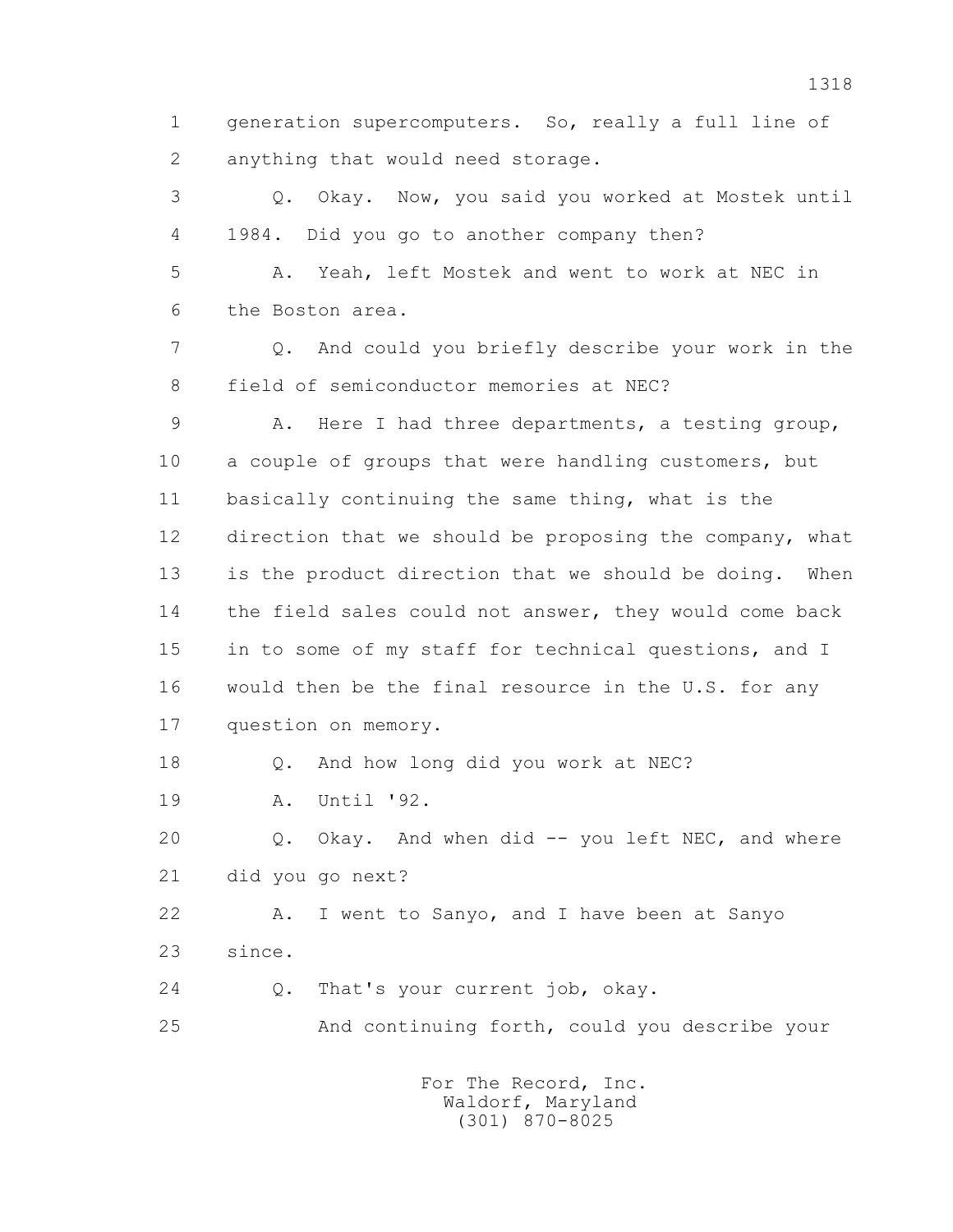1 work in the field of semiconductor memory since you 2 came to Sanyo?

 3 A. Continuing more of the same, customer resource. 4 I'll go out and work with our customers as to what are 5 they trying to do, what are the options that they have, 6 what -- help -- basically try to work with them as to 7 what is the best function, the best partitioning that 8 they would be doing. And as I said before, continuing 9 with Sanyo from a business point, where should the 10 company be focusing, what technology should we be 11 after, what products to meet that market. 12 Q. Can you give us an example of how you interface 13 with customers in your current job at Sanyo? 14 A. Yeah, let me pick on one of the hard disk drive

 15 people. A hard drive needs a small amount of buffer 16 memory. You're taking information off of rotating 17 disks, sort of like a CD, and you need to store it, you 18 need to modify it, because it will come off the disk 19 with errors, and then packetize it and then send it off 20 to the computer to get used and displayed. So, I would 21 be chatting with them as to what type of memory and 22 could they use a Synchronous DRAM.

 23 Q. You used the term "DRAM" in your prior answers. 24 What product does that refer to?

25 A. What product does that refer to, DRAM?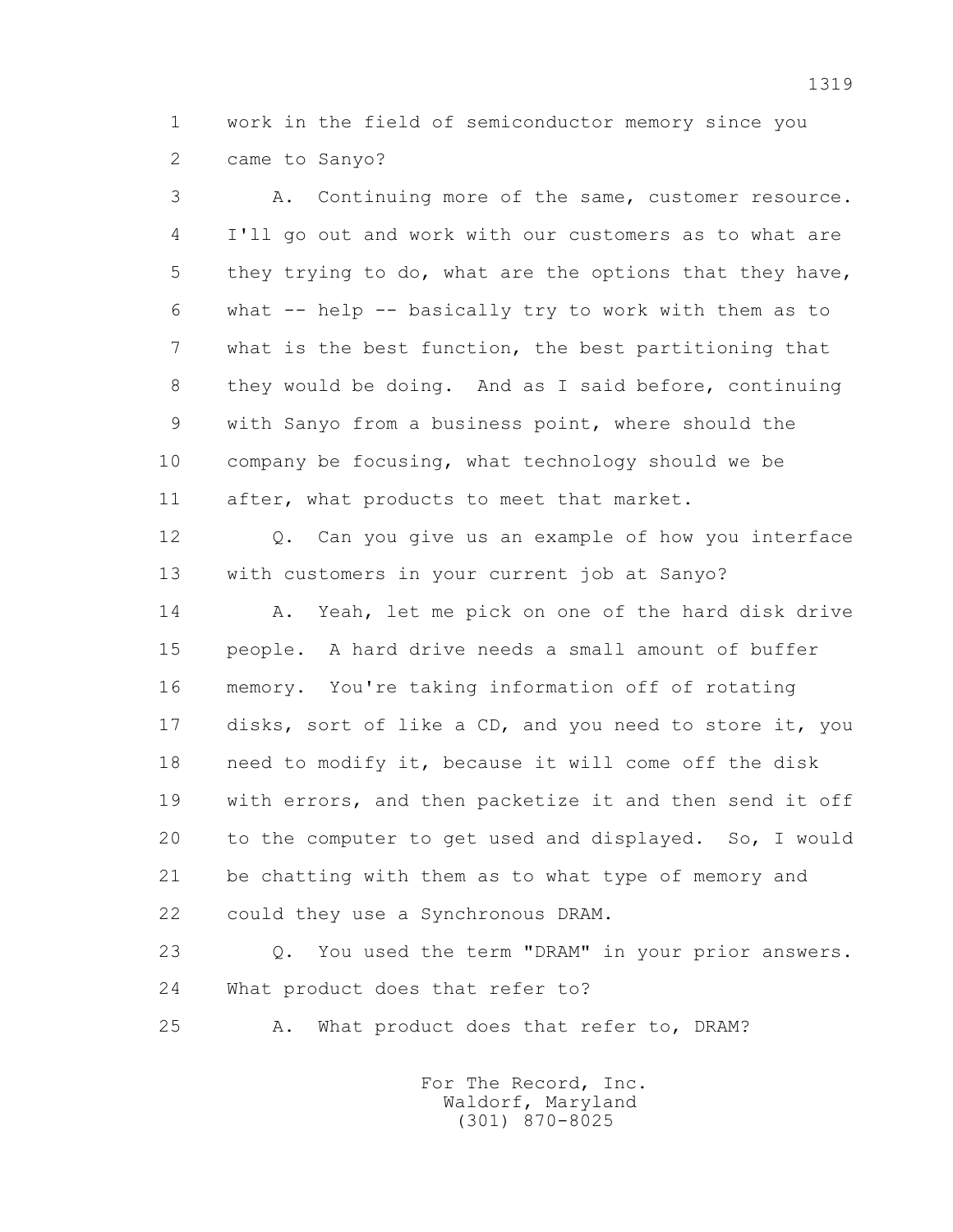1 Q. Okay --

 2 A. Dynamic random access memory? Okay, the -- in 3 this case, the memory storage element -- I think is 4 what you're asking for -- is a capacitor. I've got 5 some amount of charge on a capacitor, and as the 6 capacitor is not ideal, the charge will leak off, and I 7 have got to restore it. Therefore, dynamic. 8 Q. Do you know approximately when the first DRAM 9 was produced and sold in the United States? 10 A. About 1969, I was working on a 512-bit DRAM at 11 Rockwell. About that same time, the first part that 12 came out into the market was from Intel, and it was an 13 1101, 256-bit part. 14 Q. And sir, are you a member of any professional 15 societies of engineers? 16 A. Yes, I belong to the IEEE. 17 Q. And just for the record, IEEE is what 18 organization? 19 A. The Electrical Engineering Association. I have 20 been a member of that now for more than 30 years. 21 Q. Are you a member or participant in any industry 22 standard-setting organizations? 23 A. Yes, the IEEE does set standards, though I am 24 not overly active in that function. And then, of 25 course, JEDEC, which is a standard-setting group.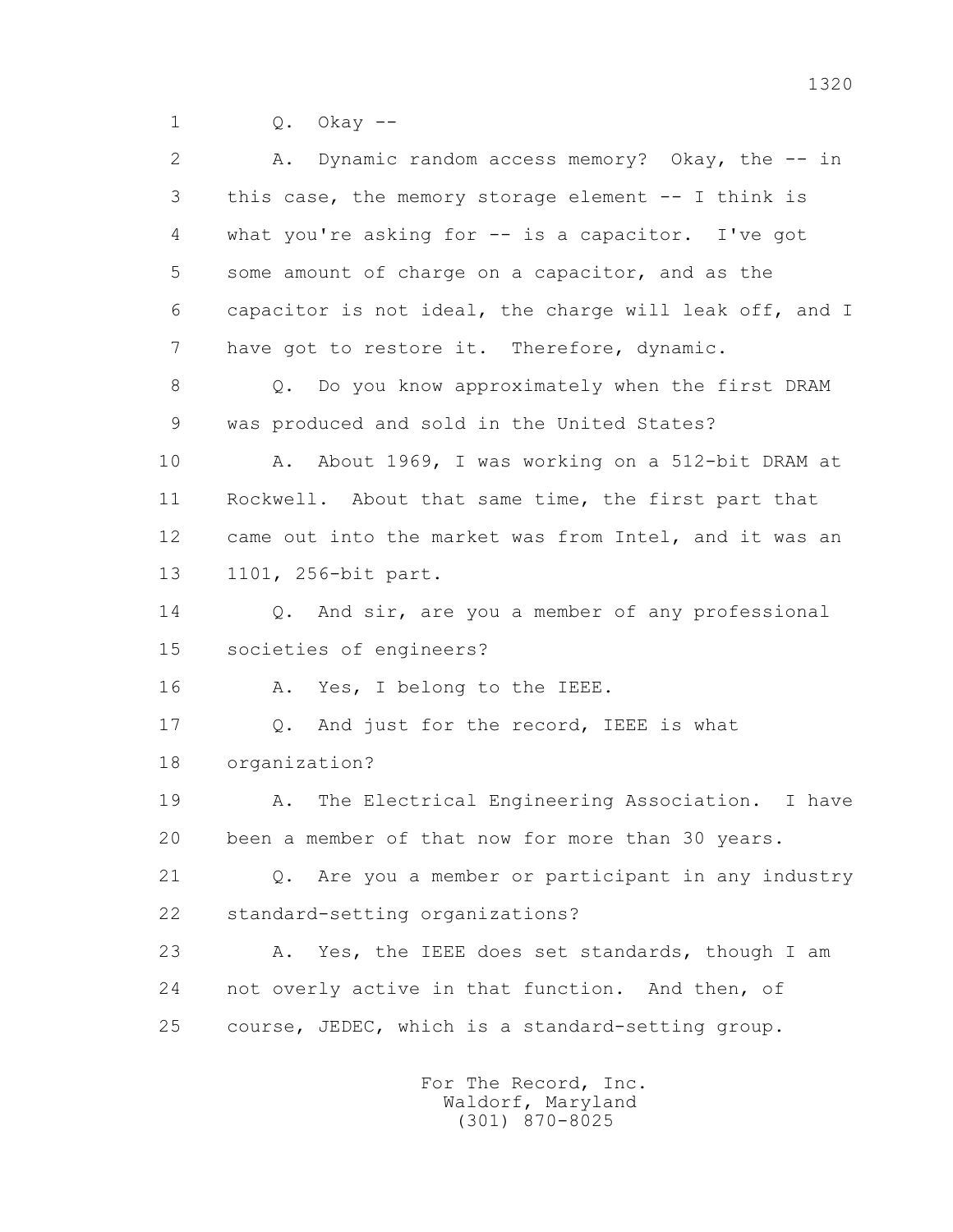1 Q. Let's focus on JEDEC for a while. What is 2 JEDEC?

 3 A. An industry group of manufacturers, users, 4 suppliers of component pieces within semiconductor, so 5 basically it's got the entire food chain trying to 6 maintain standards.

 7 Q. And generally what types of products does JEDEC 8 consider for standardization?

 9 A. They -- any -- anything within the 10 semiconductor family, will go from a transistor to 11 analog circuitry to memory chips, the logic chips 12 that -- the glue that holds all this together. How do 13 you test it? What's the terminology? Define the 14 terminology so we all -- there's a JEDEC dictionary. 15 And as well as on a given part, what is its pinout? 16 What is its package? What's the manufacturing 17 tolerance on the package? What is the electrical 18 function, detailed, and perhaps timing of it? So, soup 19 to nuts semiconductor.

 20 Q. How did you first become involved at JEDEC? 21 A. I started going to meetings back when I was at 22 Mostek. The applications people were active with 23 memory, and I was pulled along.

24 O. Can you place a time frame on that? 25 A. Perhaps 1979.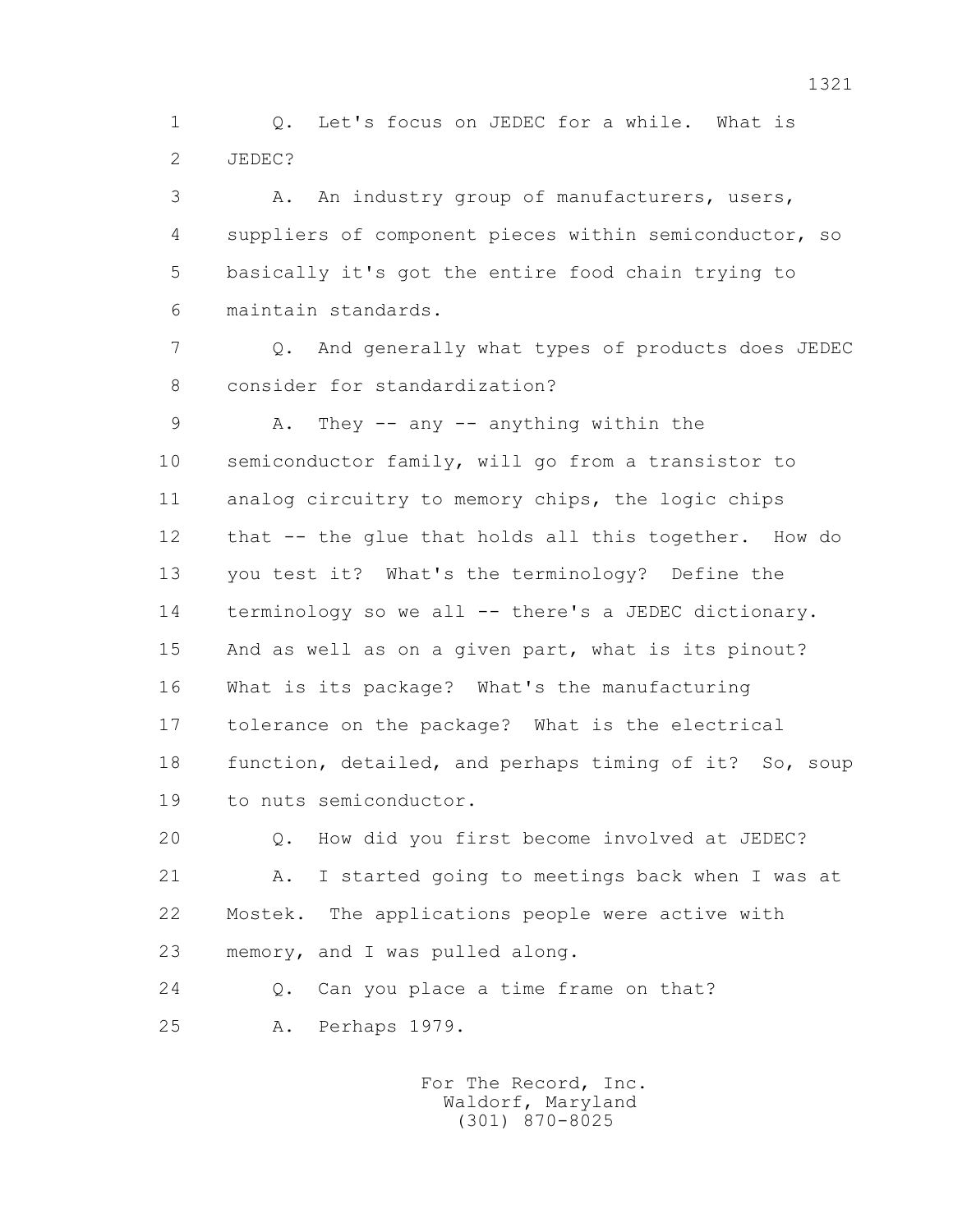1 Q. And have you participated in JEDEC activities 2 going forward?

3 A. Yes, I have.

 4 Q. And would that be -- you mentioned Mostek. How 5 about when you were at NEC and then at Sanyo?

 6 A. Yes, continuing at NEC, continuing at Sanyo, so 7 pretty much continuous since '79.

 8 Q. Okay. And have you held any positions within 9 JEDEC besides being a representative for Mostek, NEC 10 and Sanyo?

 11 A. Yes, I have. I chaired a subcommittee on 12 byte-wide, word-wide memories, sort by-8, by-16s. I 13 have been a committee chair for the nonvolatile memory. 14 I have also been the chair of the overall memory group 15 and currently on the board of directors for Sanyo.

 16 Q. When you said chair of the overall memory 17 group, does that have a number or a name associated 18 with it?

19 A. Yes, JC-42.

 20 Q. Have you received any awards based on your 21 participation in JEDEC?

22 A. Yes, I have.

 23 Q. Could you explain, please, the ones you can 24 recall?

25 A. Maybe six or seven years ago, as one of the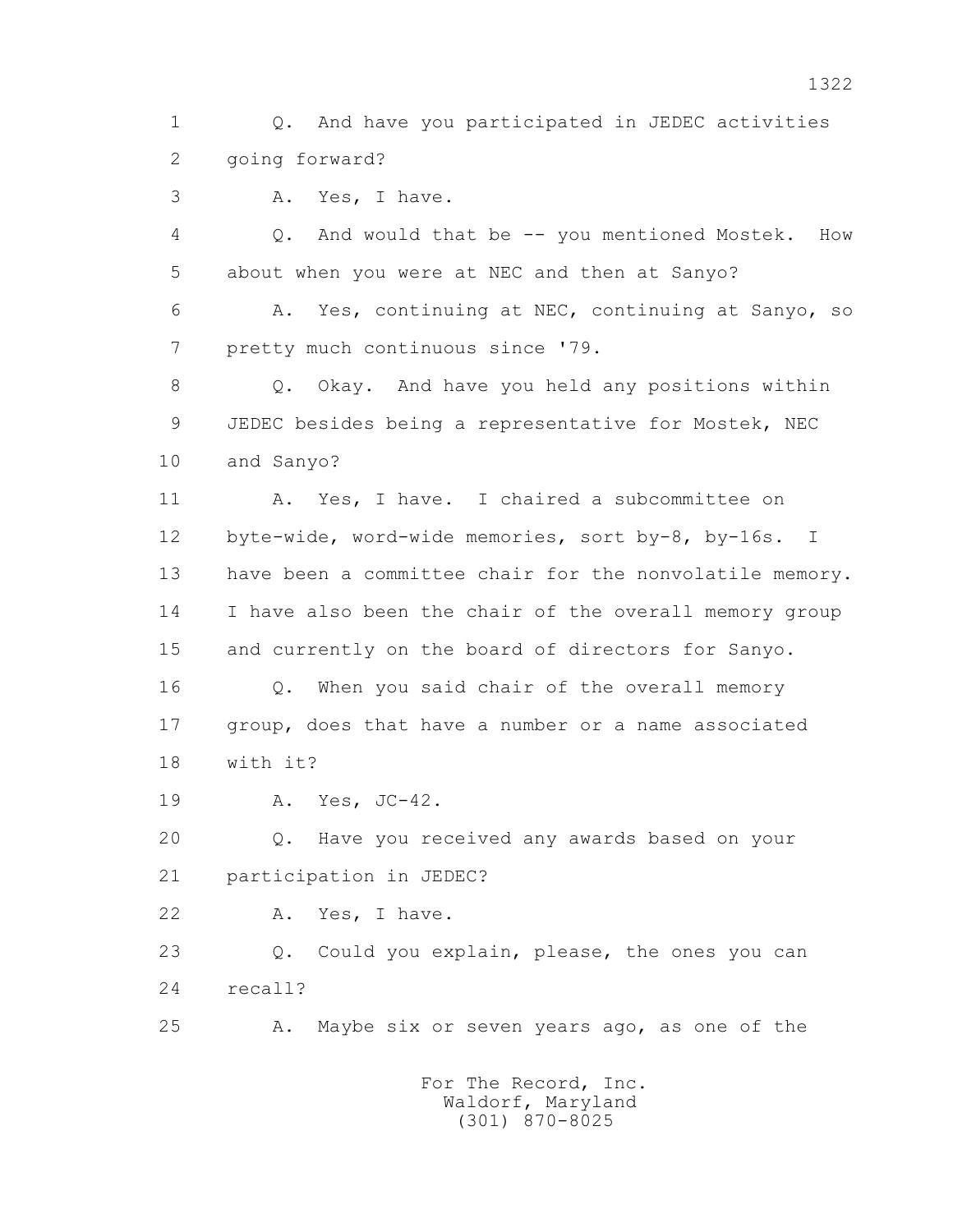1 long-time strives was retiring, they passed an award on 2 to him, and was rather surprised when I was now called 3 to the front of the room and got another brass eagle 4 for contributing to the standards for so many years. 5 Since then, we've had an awards program put in, so 6 there's a -- now that you're a chair for a number of 7 years, you get an award that comes automatic. So, 8 both.

 9 Q. Do you receive any additional remuneration or 10 compensation for serving on these JEDEC committees?

11 A. Only static.

12 JUDGE McGUIRE: I'm sorry, only what? 13 THE WITNESS: Only static. We go to all these 14 places. It doesn't really matter. Our meetings start 15 at 8:00, they end at 6:00, but when you go to Hawaii in 16 December, you get static.

17 BY MR. WEBER:

 18 Q. And are you still active in the JC-42 committee 19 and JC-42.3 subcommittee today?

20 A. Yes, I am.

 21 Q. And for the record, the JC-42.3 subcommittee is 22 what part of --

23 A. This is primarily DRAM.

 24 Q. Okay. And for how many years have you been 25 active in the JC-42.3 subcommittee or its predecessors?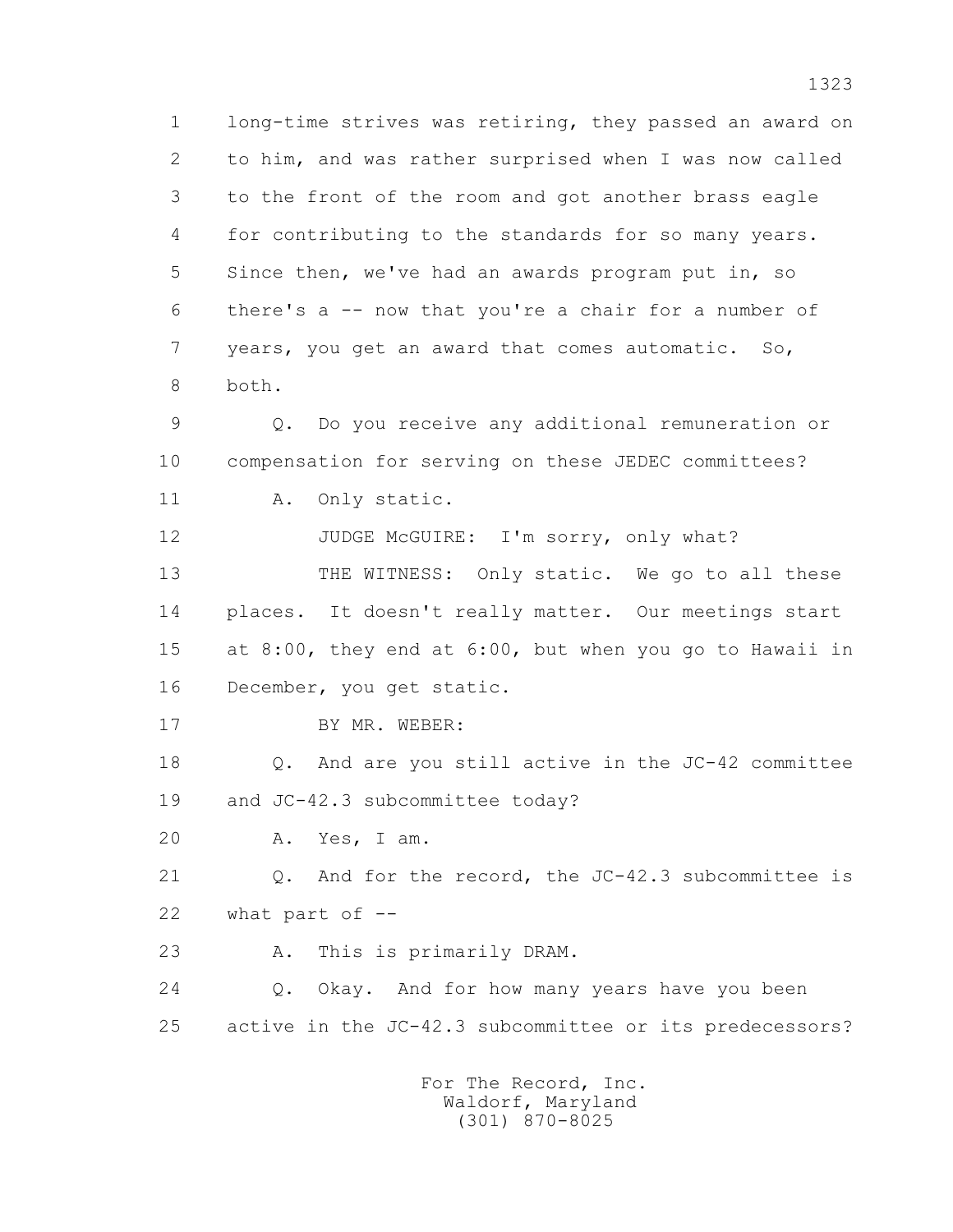1 A. Since the beginning, '79.

2 0. Okay. Now, when I asked you before about the 3 purpose of JEDEC, was one of the things you mentioned 4 the need for standardization or standard parts in the 5 industry?

 6 A. Yeah, and people keep asking me what -- what is 7 the standard, what is this group, mostly nontechnical 8 types, and what I've done with them is describe a light 9 bulb. We're all competitors. We're going to slice 10 each other up in the marketplace, but the light bulb 11 from all of us needs to work in that socket, in that 12 lamp at the top, so we have no choice, we must 13 standardize the part so it will fit within the 14 consumer's application.

 15 Q. And how does having standardized parts benefit 16 consumers and the industry?

17 A. That says our customers, the general industry, 18 now has multiple sources, and from that multiple 19 sources, you end up with the competition of the market.

20 Q. Are you familiar with the term "open

21 standards"?

22 A. Yes, sir.

23 Q. What's that term mean to you?

 24 A. I don't have to define standard, so open, it's 25 available, it's free, everyone can have access to it,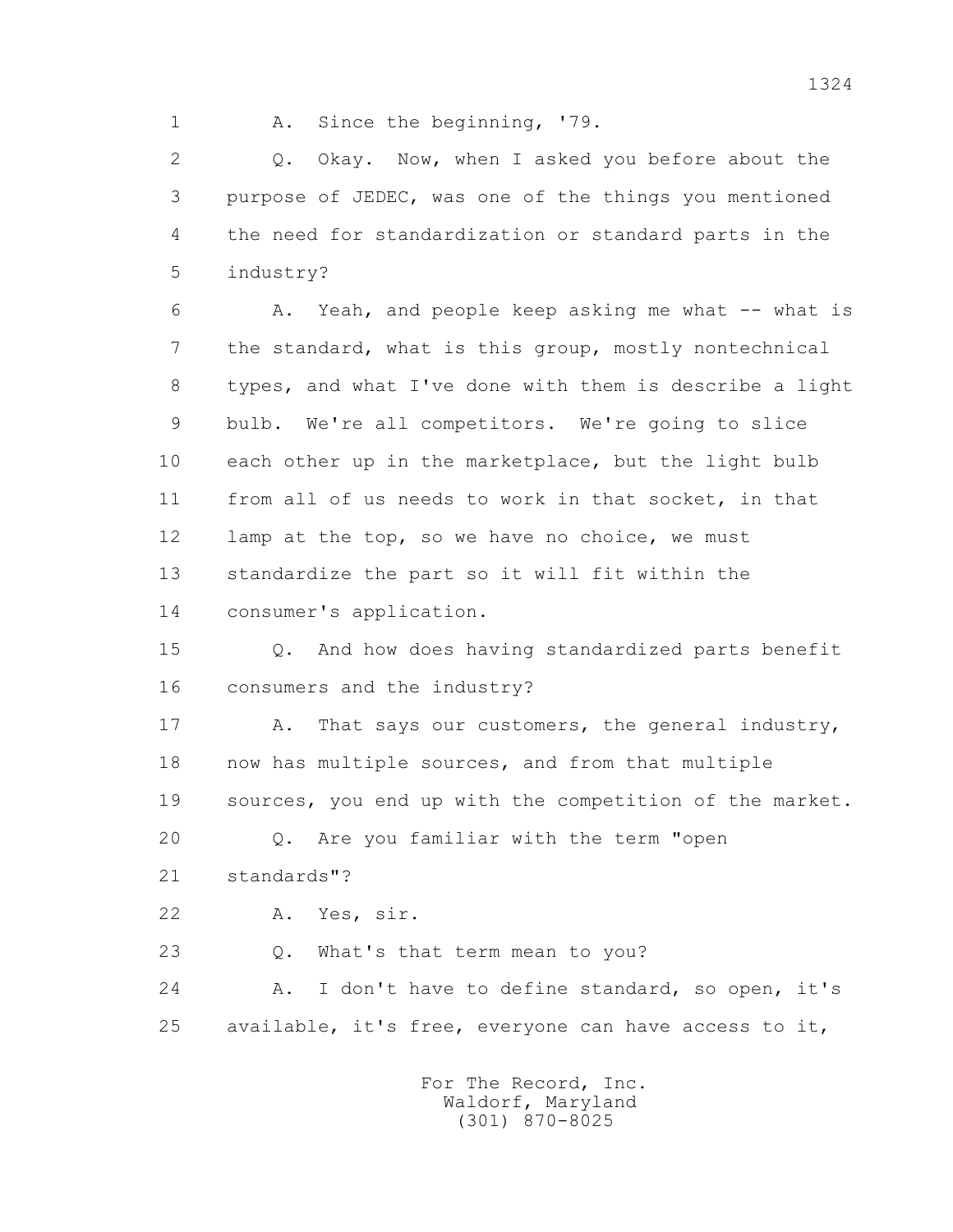1 everyone knows what we're doing.

 2 Q. What is JEDEC's position with respect to open 3 standards?

 4 MR. DETRE: Objection, Your Honor, lack of 5 foundation. This witness --

6 JUDGE McGUIRE: Sustained.

7 BY MR. WEBER:

 8 Q. Based on your participation in JEDEC, have you 9 come to an understanding of what -- why JEDEC -- 10 whether or not JEDEC has a position with respect to 11 open standards?

 12 A. Why JEDEC has a position in respect to open 13 standards? Yeah, we're trying for an industry support 14 and industry service, so we're not really that 15 interested in a small grouping of people or small 16 grouping of companies that will generate and ask us to 17 rubberstamp something that is not open and available to 18 the rest of the industry.

 19 Q. Do you have a view on whether open standards 20 are a benefit to the industry?

21 A. Yes, I do.

22 Q. What is your view?

 23 MR. DETRE: Objection, Your Honor, calling for 24 opinion testimony. Mr. Sussman is not familiar with 25 the entire industry.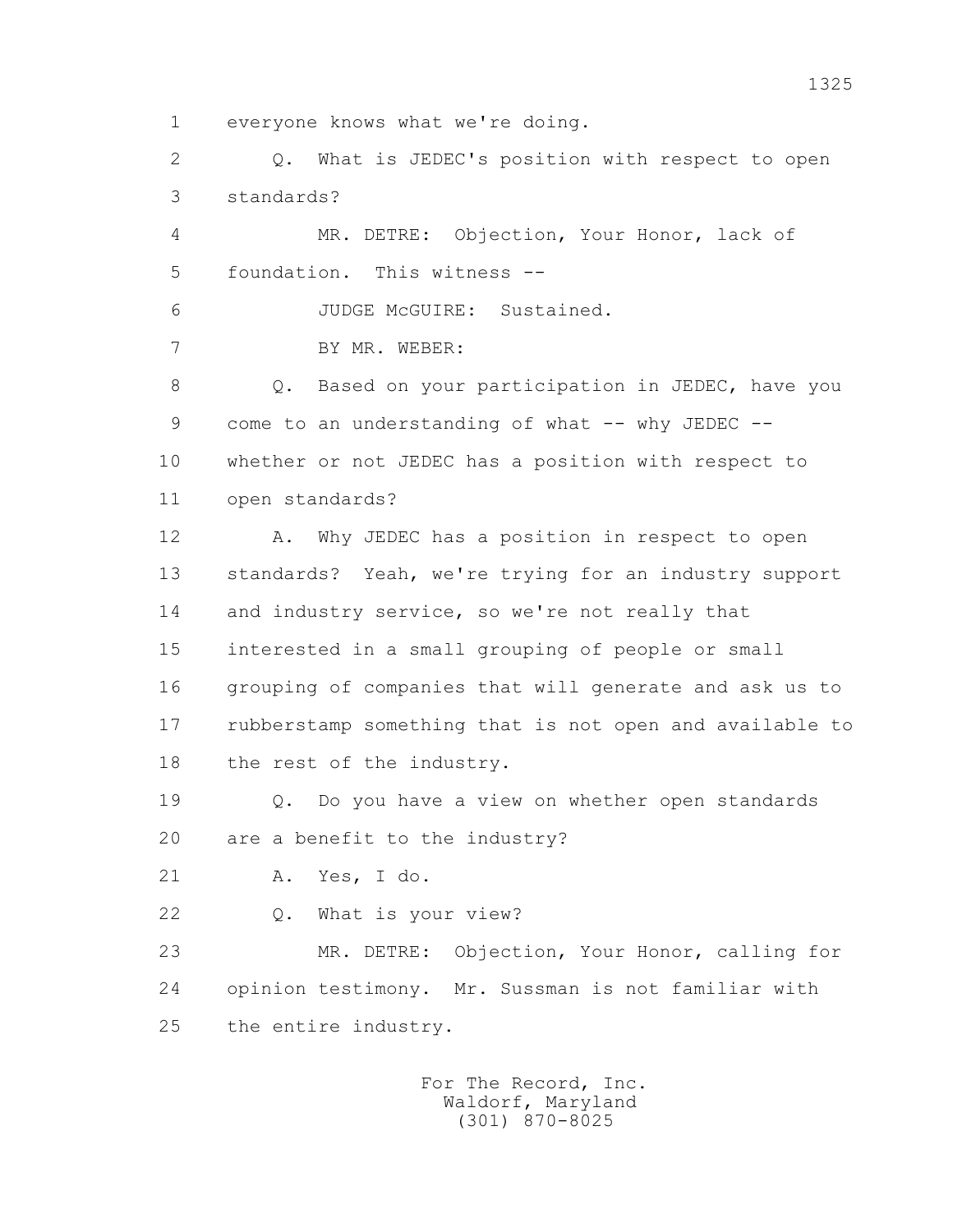1 JUDGE McGUIRE: Sustained. 2 BY MR. WEBER: 3 Q. Based on your participation in JEDEC, do you 4 have a view whether or not open standards are 5 beneficial to the DRAM industry? 6 MR. DETRE: Same objection. 7 JUDGE McGUIRE: I'm going to have to -- you 8 know, you can't ask him his opinion. You can ask him 9 about his firsthand observations and his firsthand 10 knowledge, but opinions -- 11 MR. WEBER: Okay. 12 JUDGE McGUIRE: -- are out of bounds here. 13 MR. WEBER: Let me try to rephrase the 14 question, Your Honor. 15 JUDGE McGUIRE: Okay. 16 BY MR. WEBER: 17 Q. Based on your participation in JEDEC since 18 1979, have you come to observe the standard-setting 19 process at work? 20 A. Yes, I have. 21 Q. And based on that experience, have you observed 22 whether there are any benefits of open standards to the 23 DRAM industry? 24 A. In that case, I -- 25 MR. DETRE: Objection, Your Honor. Again, this For The Record, Inc. Waldorf, Maryland

(301) 870-8025

1326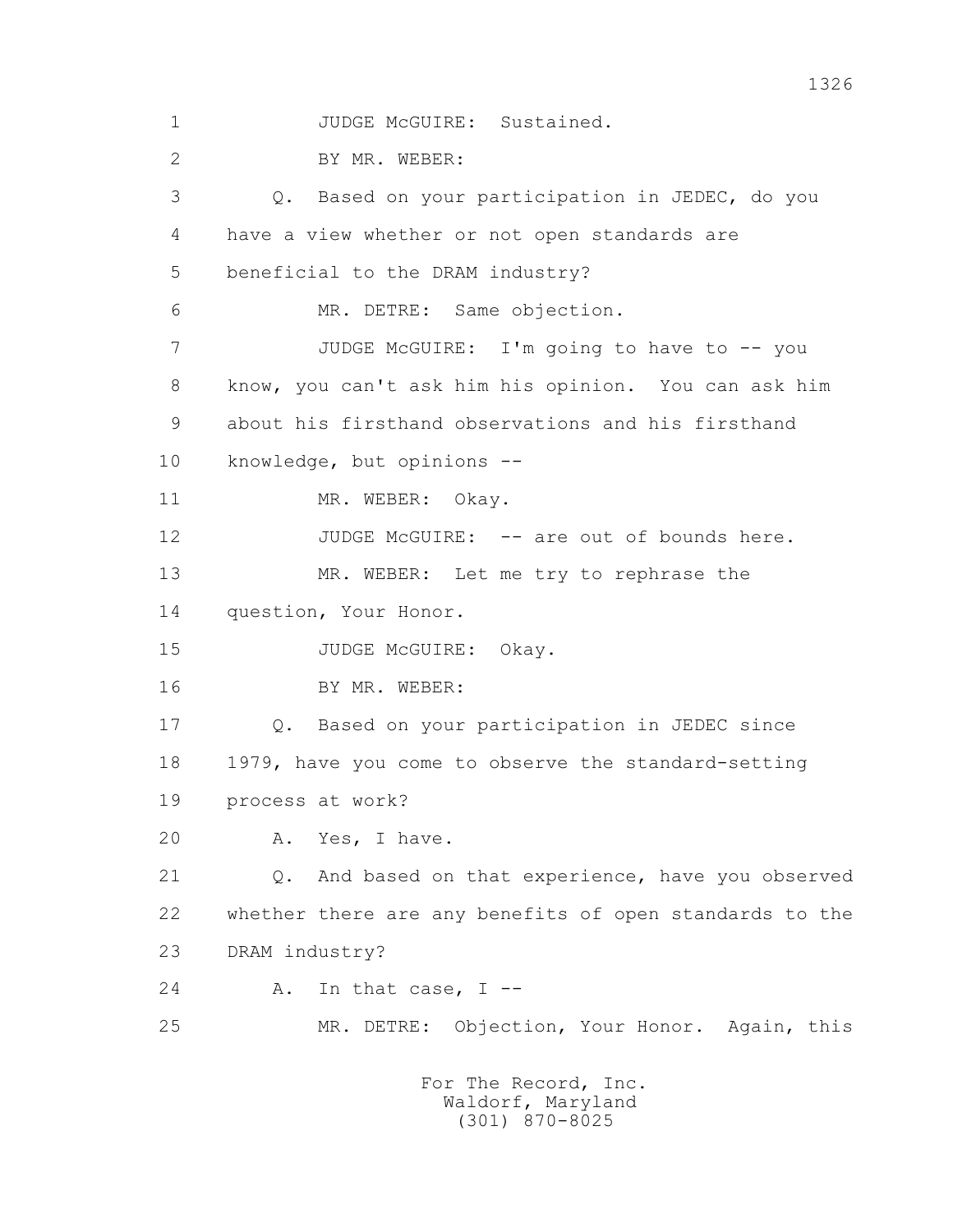1 is so broad that it's really just asking for the same 2 opinion in a different way, unless we point him to some 3 particular standard that he's had particular experience 4 with.

 5 JUDGE McGUIRE: That one I'll overrule. I'll 6 give him some leeway in the questioning, but it would 7 be very helpful, Counselor, if you could define your 8 inquiries into a much more specific area, and so it 9 would expedite the entire process.

 10 MR. WEBER: Okay, very well, Your Honor, but 11 the question was limited to the DRAM industry and the 12 JC-42.3 committee.

13 BY MR. WEBER:

14 0. Do you have the question in mind, sir?

 15 A. No, I'm just wondering if I can answer the 16 question.

17 JUDGE McGUIRE: All right, what is the question 18 at this point? Let's restate it if you would, Mr. 19 Weber.

20 BY MR. WEBER:

21 Q. Okay, based on your experience working in the 22 DRAM industry over the past 20-plus years and at the 23 same time serving on the JC-42.3 committee, what are 24 the benefits, if any, of open standards to the DRAM 25 industry?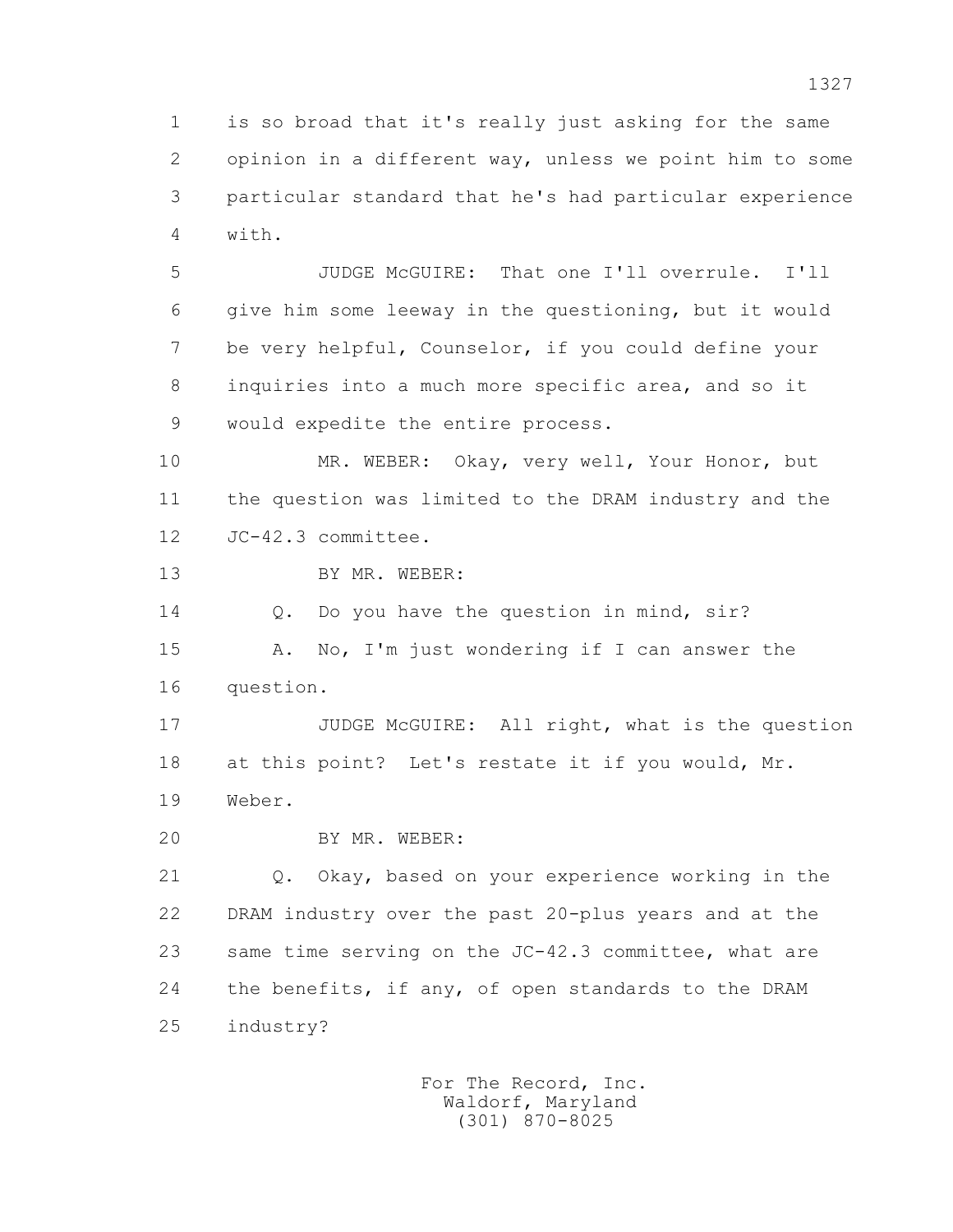1 A. Okay, my customers -- and remember, this is 2 through several companies and many, many slices of the 3 industry -- generally ask if a part is standardized. 4 What they are believing to be is that if the part is 5 standardized, they can buy it from multiple sources, 6 they have options, and in that there are multiple 7 sources, that this is not a sole-source, proprietary 8 item, that they will end up buying it at a -- at the 9 lowest possible price, that the market will set the 10 price for the part. So, often the customers will be 11 very hesitant to design a part into their system that 12 is not standardized. They want more than one vendor to 13 be able to provide it to them.

 14 The flip side of that, that says also from a 15 system point, from the end consumer, I can buy it 16 from -- I'm sorry, I have got a Samsung monitor in 17 front of me. I can most likely buy that from six other 18 companies. It all has to work together.

 19 Q. Maybe we can go to our first document and let 20 me see if I can turn up the screen here.

 21 I direct your attention to what's already in 22 evidence as CX-204, the first document on your stack, 23 Mr. Sussman.

24 A. Okay.

25 Q. Let me pull that up on the screen.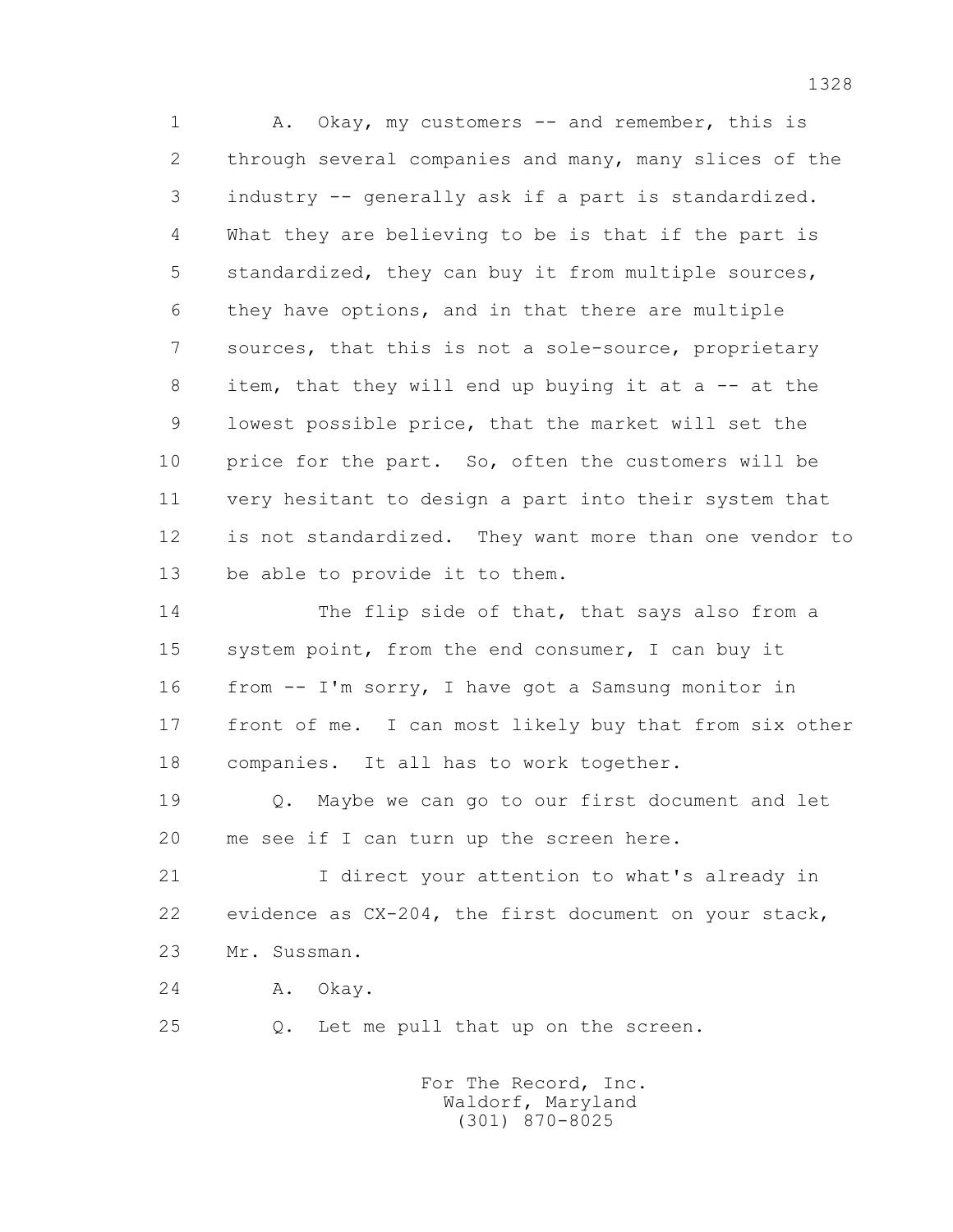1 It says, "EIA Legal Guides." 2 Have you seen this document before, sir? 3 A. Yes, sir. 4 Q. What is it? 5 A. EIA Legal Guides, Electronic Industries 6 Association. 7 Q. And do you understand that this document 8 entitled EIA Legal Guides applies to the JEDEC meetings 9 you attended? 10 A. Yes, it does. 11 Q. Okay. Could you turn to page 5, if we could 12 pull it up on the screen, Section C, which is on the 13 upper left-hand corner of the document. 14 Do you have it, sir? 15 A. Yes, I do. 16 Q. Okay. And there's a list of six items under 17 Basic Rules for Conducting Programs. Without going 18 through each and every item, do you have an 19 understanding of what -- whether these rules apply to 20 your activities at JEDEC? 21 A. Yes, they do. 22 Q. All right. Would you look at item number 1, if 23 we could highlight item number 1. 24 A. Okay. 25 Q. You'll see it talks about activities being For The Record, Inc. Waldorf, Maryland

(301) 870-8025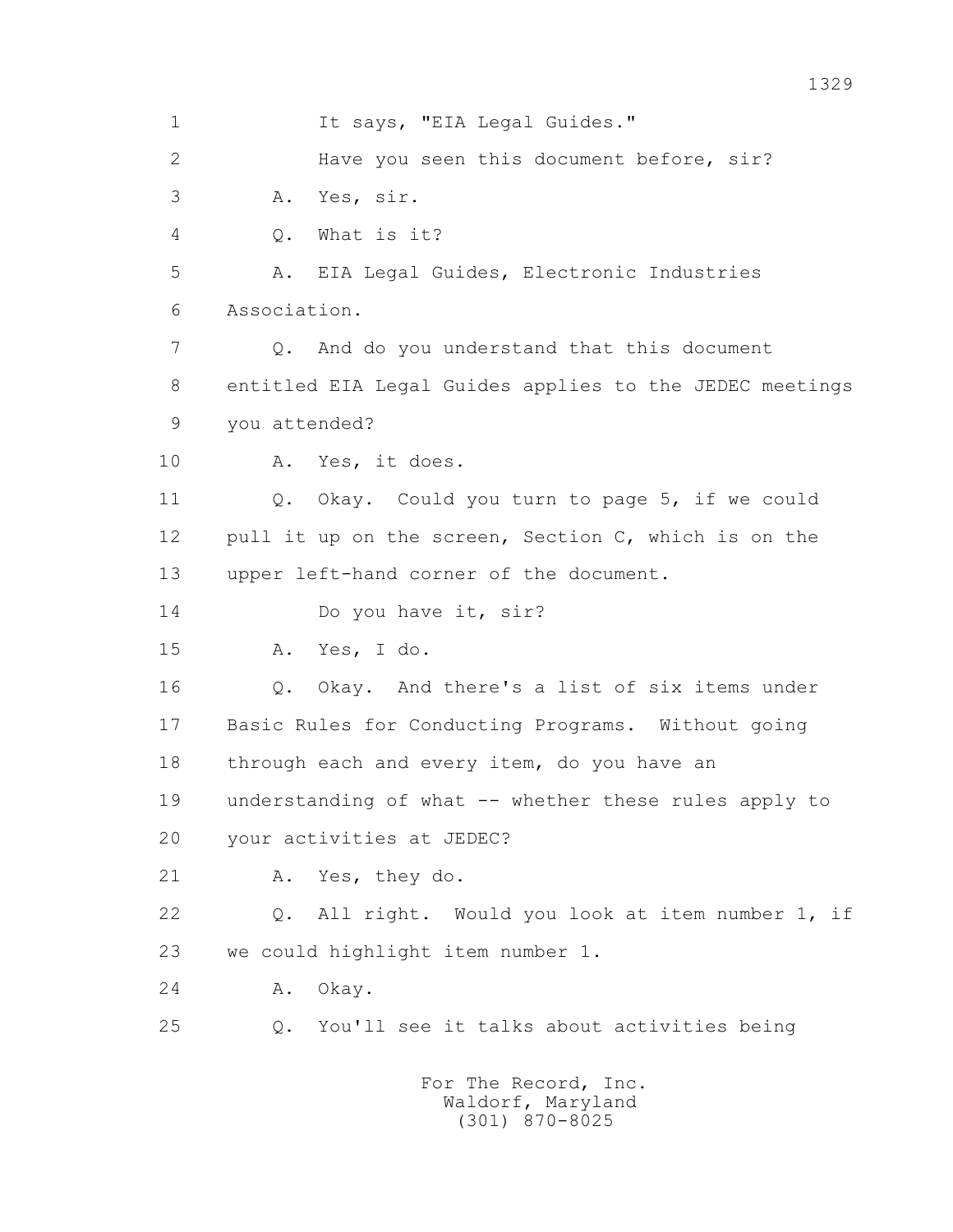1 carried on in good faith.

2 A. Yes, sir.

 3 Q. Based on your experience at JEDEC, do you have 4 an understanding what is meant by "good faith" as it 5 applies to your standard-setting activities at JEDEC?

6 A. Yes, I do.

7 Q. Could you explain?

8 A. Good faith, we're all competitors, we're all 9 about ready to dice each other in the marketplace, but 10 seeing we're talking about or about to talk on 11 intellectual property, I trust you to do something, and 12 I expect that same set of trust back. If you have IP 13 on something, if you have a proprietary hold, you 14 should inform the rest of the group so we don't waste 15 our time talking on a standard that -- rather than an 16 alternate that we maybe have. So, we expect you to 17 operate, I'm sorry, but in good faith.

 18 Q. Could we highlight item number 5? I am not 19 going to read it all, but if we could highlight item 20 number 5 there, focus on that, Mr. Sussman, where it 21 talks about that the activities shall not be for 22 restricting competition, giving a competitive advantage 23 to any manufacturer, excluding competitors from the 24 market, so on and so forth, if we could focus on that 25 part of item number 5.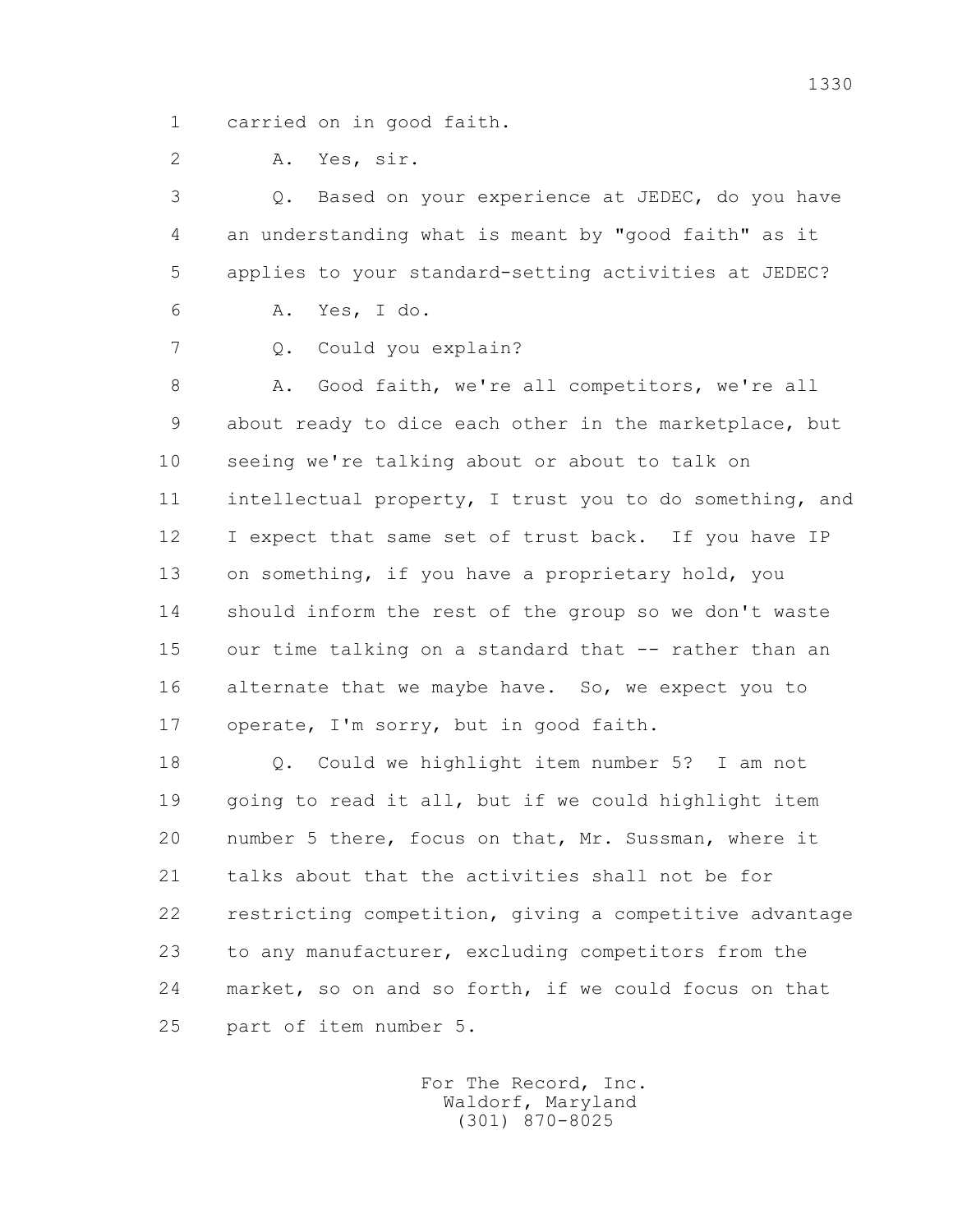1 A. Okay.

 2 Q. Was that also a requirement that applied to 3 your activities at JEDEC?

4 A. Yeah, now --

 5 Q. And what's your understanding of how that 6 related to your standard-setting work at JEDEC?

 7 A. Well, obviously the first part, with the 8 antitrust, no price fixing, period, and this is an open 9 group, not a group -- not a grouping of a couple -- 10 should not be a grouping of several people driving 11 something through. So, we want something that is open 12 and available to all. So, there is nothing on pricing, 13 nothing on restricting competition, because it is open 14 to all. No one's got a competitive advantage from the 15 stuff that's showing up here. It's available to 16 everyone simultaneously.

17 **Q.** Based on your years of experience at JEDEC, if 18 a JEDEC participant did not disclose patents or patent 19 implications of which they had knowledge and later 20 sought to enforce those patents against JEDEC members, 21 would you interpret that conduct as being in good faith 22 or not?

23 A. That would not be good faith.

24 Q. Okay. And why do you say that?

25 A. Well, you should not be leading this group to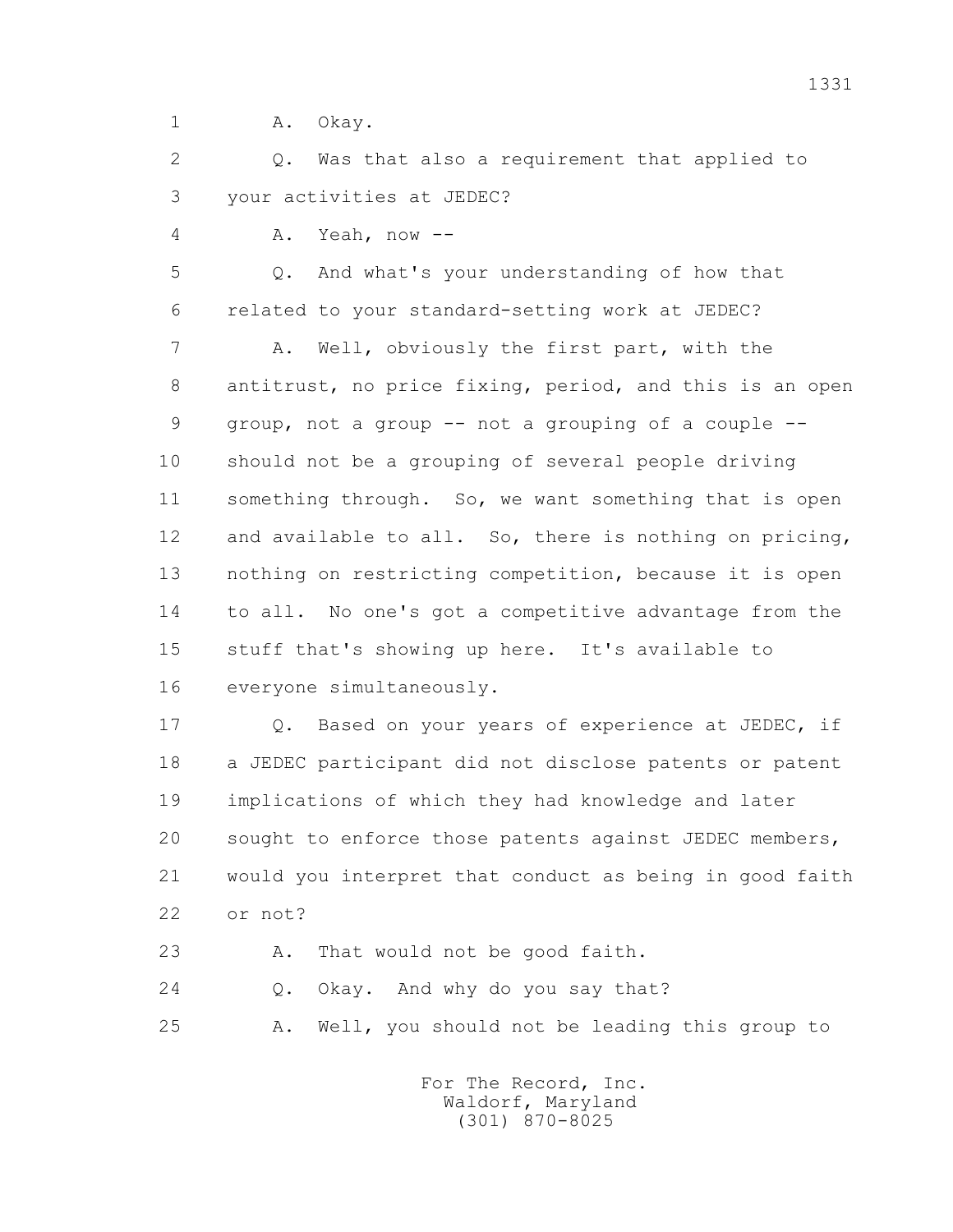1 create a standard that must use your electric -- 2 intellectual property without my knowing it. So, now 3 that the standard is there, now that my customers are 4 starting to design in the part, now that they're 5 expecting it, suddenly we've gotten a curve ball, and 6 we owe you money.

 7 Q. Have you ever heard the term "submarine 8 patents"?

9 A. Yes.

10 Q. What's that term refer to?

11 A. That's the lack of good faith, I guess. We 12 have had, unfortunately, a few people that have taken 13 the information that has shown up in JEDEC and have 14 applied for a patent on it. That I would call a 15 submarine patent. And there has been perhaps some 16 others that have had a patent position, and they have 17 attempted to get the group to standardize whatever they 18 have the position on.

 19 Q. Okay. Maybe we can go into some of those 20 examples in a minute. Let me ask you generally, 21 does -- do you understand, based on your understanding 22 and participation in JEDEC, does JEDEC have a patent 23 policy?

24 A. Yes, we do.

25 Q. For how long has JEDEC had a patent policy?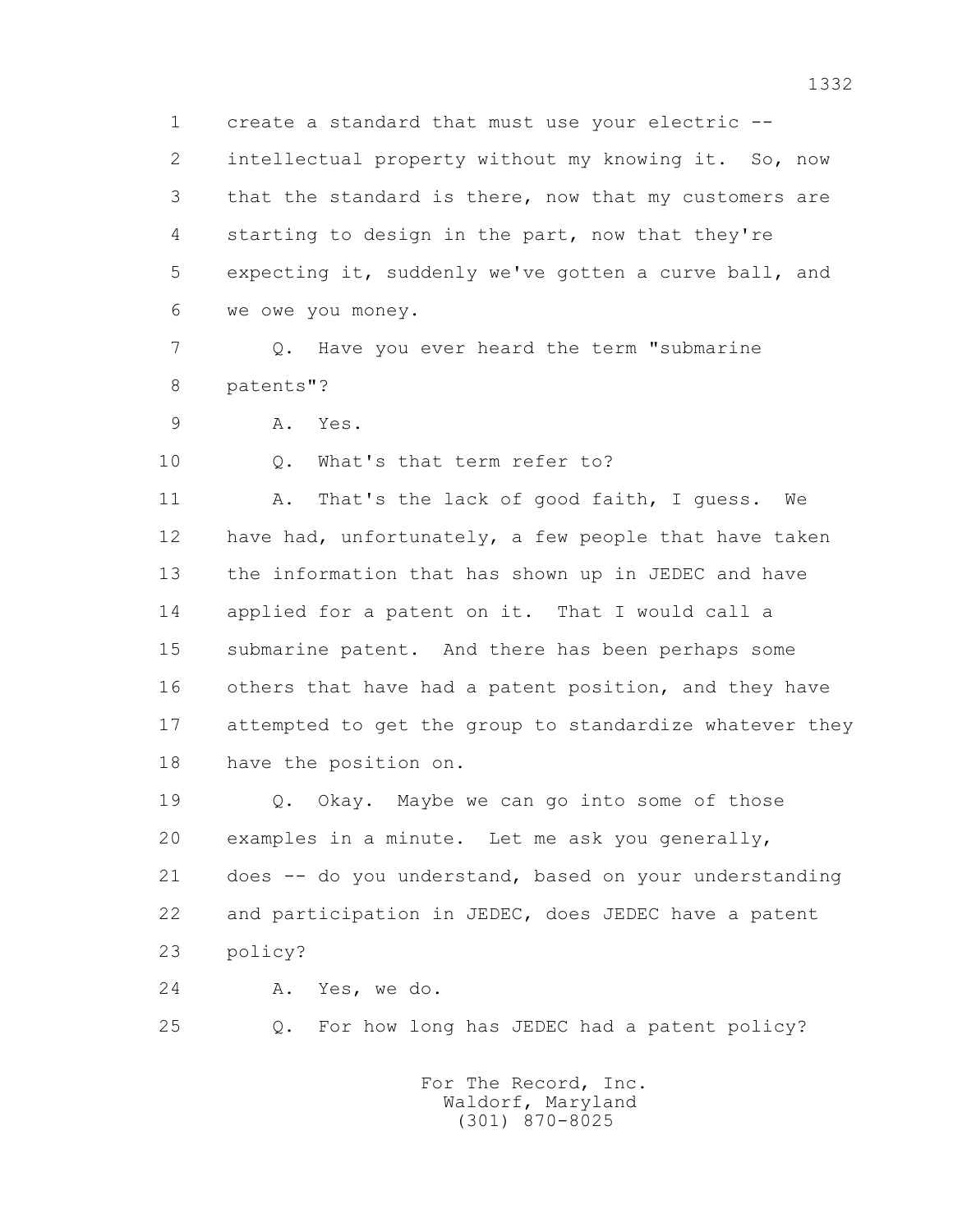1 A. From before I started. I don't know how long 2 it's been.

 3 Q. So, did JEDEC have a patent policy in effect 4 from 1991 consecutively through 1996?

5 A. Yes, sir.

 6 Q. What is your understanding of the JEDEC patent 7 policy that was in effect from the 1991 to '96 time 8 period?

9 A. Basically, if you have IP, you are to inform 10 the group of that IP. I would prefer not to waste my 11 time working on your IP if there's an alternate 12 methodology that we can end up standardizing to get -- 13 engineering is not an exact science. There are 14 alternates where we can get there. If you can't use A 15 and B, you can use C. And maybe they're all equal. We 16 have differences of opinion, but each of them can do. 17 So, I would prefer if I need to require something, to 18 make it something that's open and not the property of a 19 company.

 20 Q. Does JEDEC have rules about disclosure of 21 patents?

 22 A. Yes, that patent policy says that if you have 23 it, you need to disclose it.

 24 Q. Now, does this policy just apply to issued 25 patents or other things as well?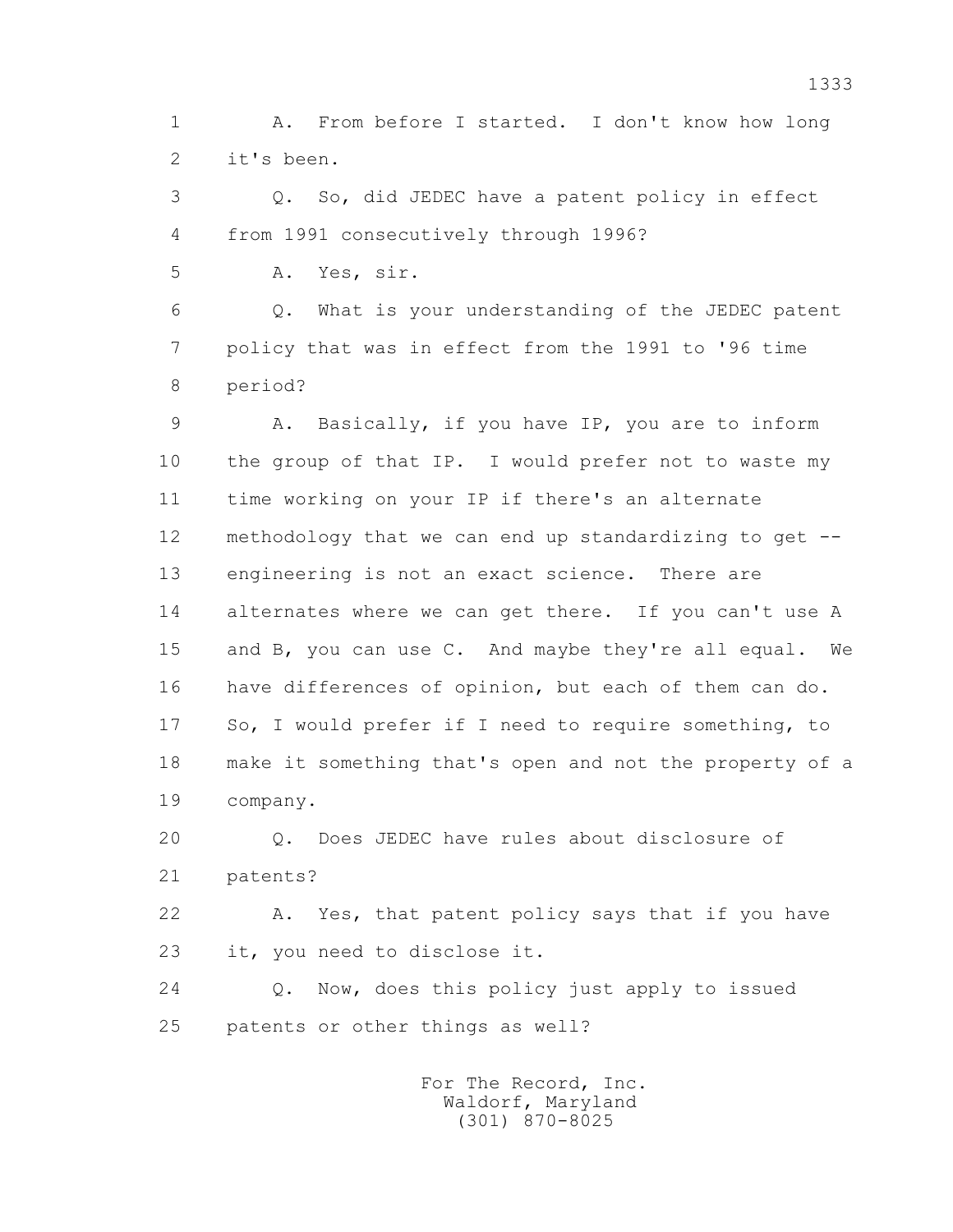1 A. Issued patents, patent applications, and if you 2 were about to issue a patent -- if you were about to 3 apply for a patent, all of the above, all inclusive. 4 Q. Do you have an understanding of why it's not 5 just limited to issued patents?

6 A. Yes.

7 Q. Would you explain?

8 A. Well, in the U.S., at least I gather it used to 9 be, applications were secret. I didn't know of a 10 patent until after it issued. And if you were about to 11 apply for a patent, I definitely would not know that.

 12 Q. Focusing on the 1991 to '96 time period, can 13 you recall any occasions where JEDEC took steps to 14 change a standard because it was later learned that a 15 company did not disclose or follow the patent policy? 16 A. Yeah, there have been several. Maybe the best

17 example would be quad CAS.

 18 Q. Can you -- what can you remember about the quad 19 CAS situation?

 20 A. For a system with parity where I need an extra 21 bit, more so I would use this like a module on any of 22 your PCs here, it may be of an advantage to have a part 23 that was like only one-fourth the density. So, one of 24 the vendors proposed a part that had four of the 25 control lines that we call CAS. The standard part had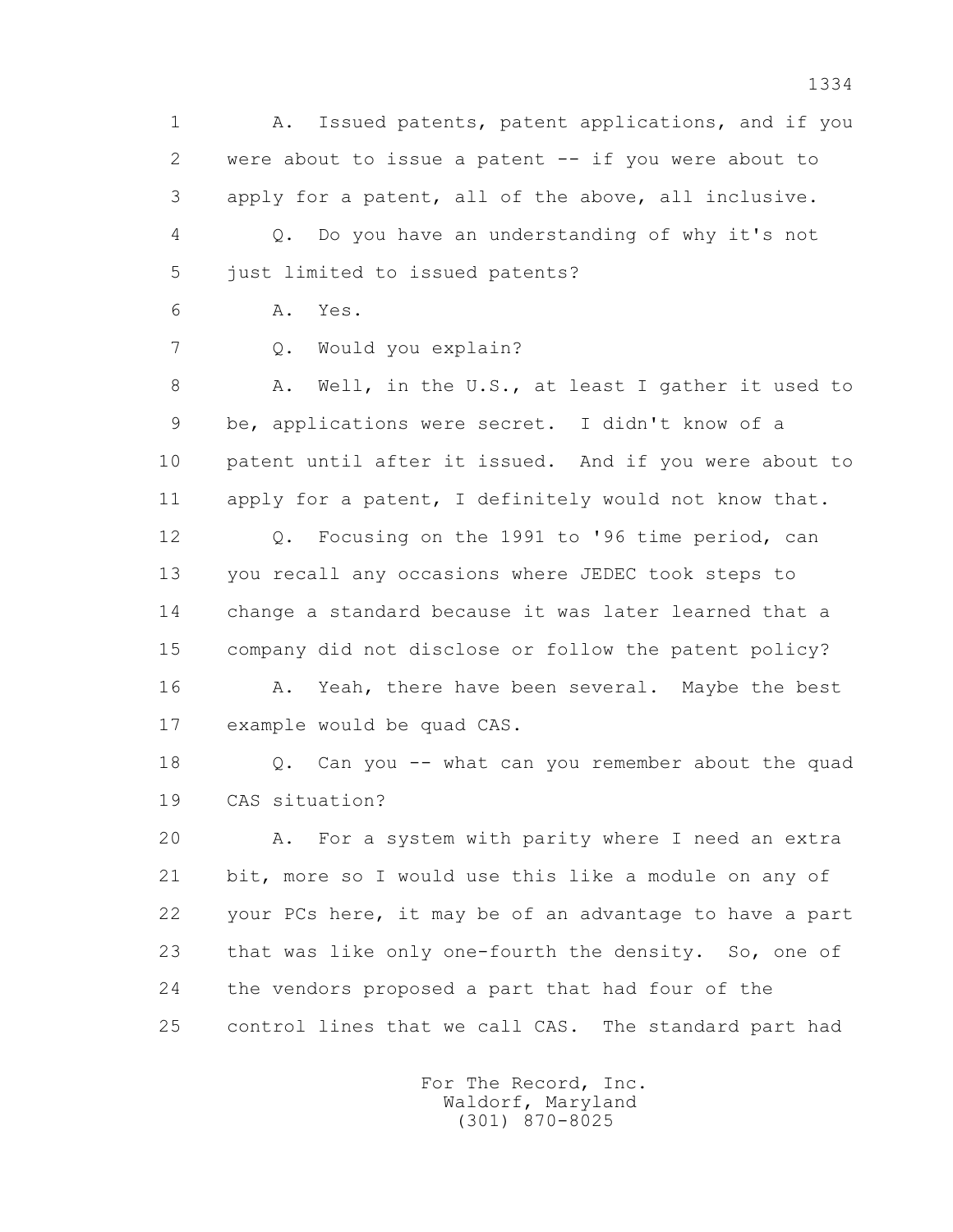1 one. The part internally is in segments, so one would 2 put a CAS per segment.

 3 So, they proposed a quad CAS, and after the 4 part was standardized, after some modules were 5 standardized, then the company revealed its patent 6 position, and we were rather upset. We had spent a lot 7 of time and energy, wasted a lot of time and energy. 8 So, we went through the balloting proposal and 9 balloting procedure and rescinded the standard. 10 Q. And do you know how the quad CAS situation was 11 eventually resolved or -- do you know that? 12 A. No, that I don't. 13 0. Okay. Let's put JX-18 up on the screen, if we 14 may. That would be I think the next document in your 15 stack. 16 A. The next document, okay. 17 Q. Do you recognize this document? 18 A. It's the meeting minutes of December '93 19 meeting, JC-42.3. 20 Q. Were you present at this meeting? 21 A. Yes, I was. 22 Q. And I direct your attention to page 7 of the 23 document, item 7.5 of these minutes, and the discussion 24 here carries forward for a couple of pages onto page 8 25 and the top of page 9, if you could look at those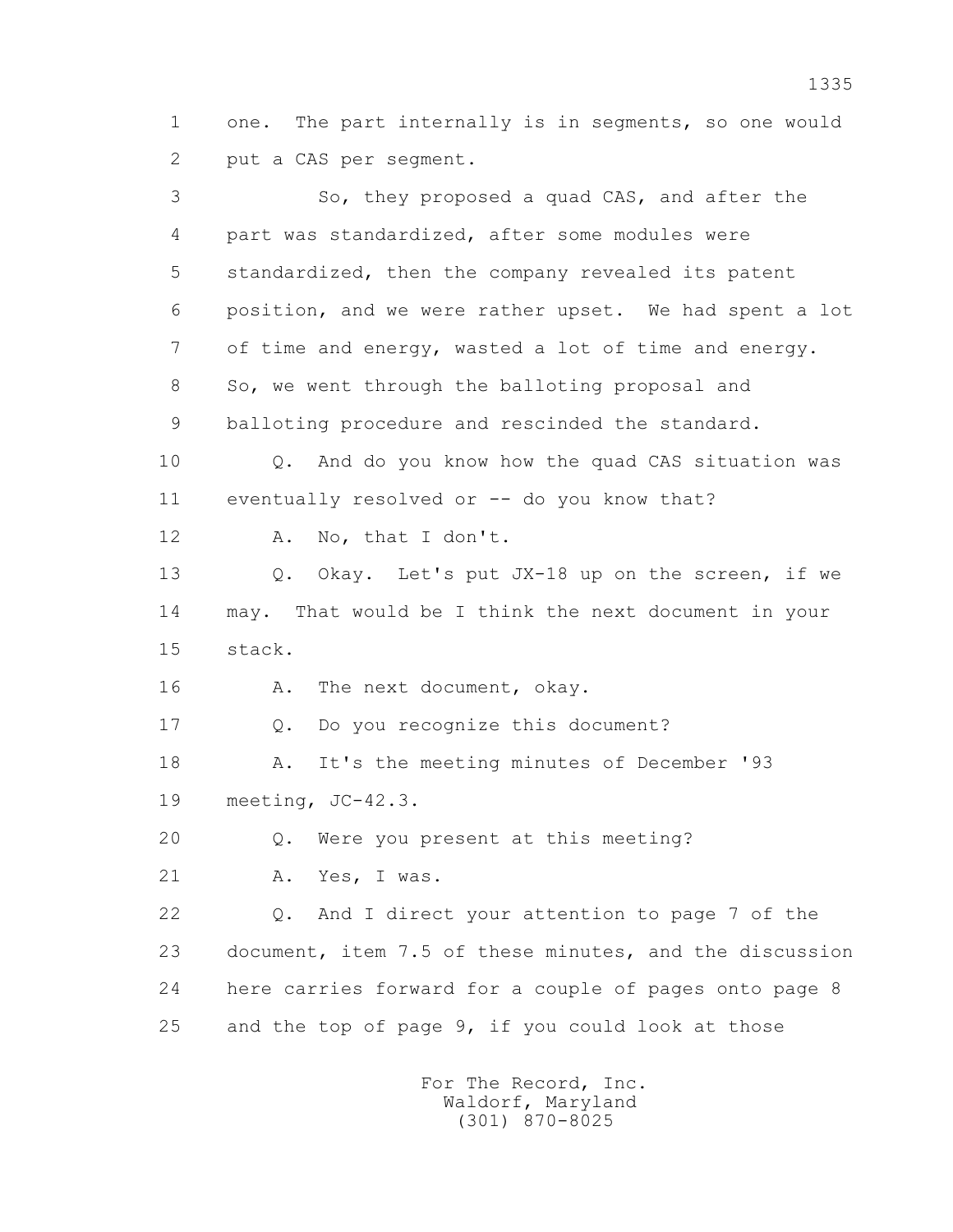1 pages, and then do these -- were you present for this 2 part of the meeting?

3 A. Yes, I was.

 4 Q. And do these minutes reflect the discussion and 5 vote on rescinding the quad CAS standard that you just 6 described?

7 A. It looks like they do.

 8 Q. Okay. And I direct your attention to the next 9 to the last paragraph on page 8. If you could go to 10 page 8 and pull up the second paragraph from the 11 bottom, it starts with, "Sanyo."

12 Do you see that?

13 A. Yes, I do.

 14 Q. Where it says "Sanyo," who was talking at this 15 point in the meeting?

16 A. This would be myself.

 17 Q. And do you recall -- well, does this paragraph 18 accurately summarize or reflect your statement at the 19 time?

 20 A. I would think so. It definitely has my belief. 21 Q. Why did you make this comment in the discussion 22 on rescinding the quad CAS standard?

23 A. I did not believe that the quad CAS part, if  $24$  I  $-$  if there was a patent on it, that it should have 25 been proposed, standardized, that we spent the time and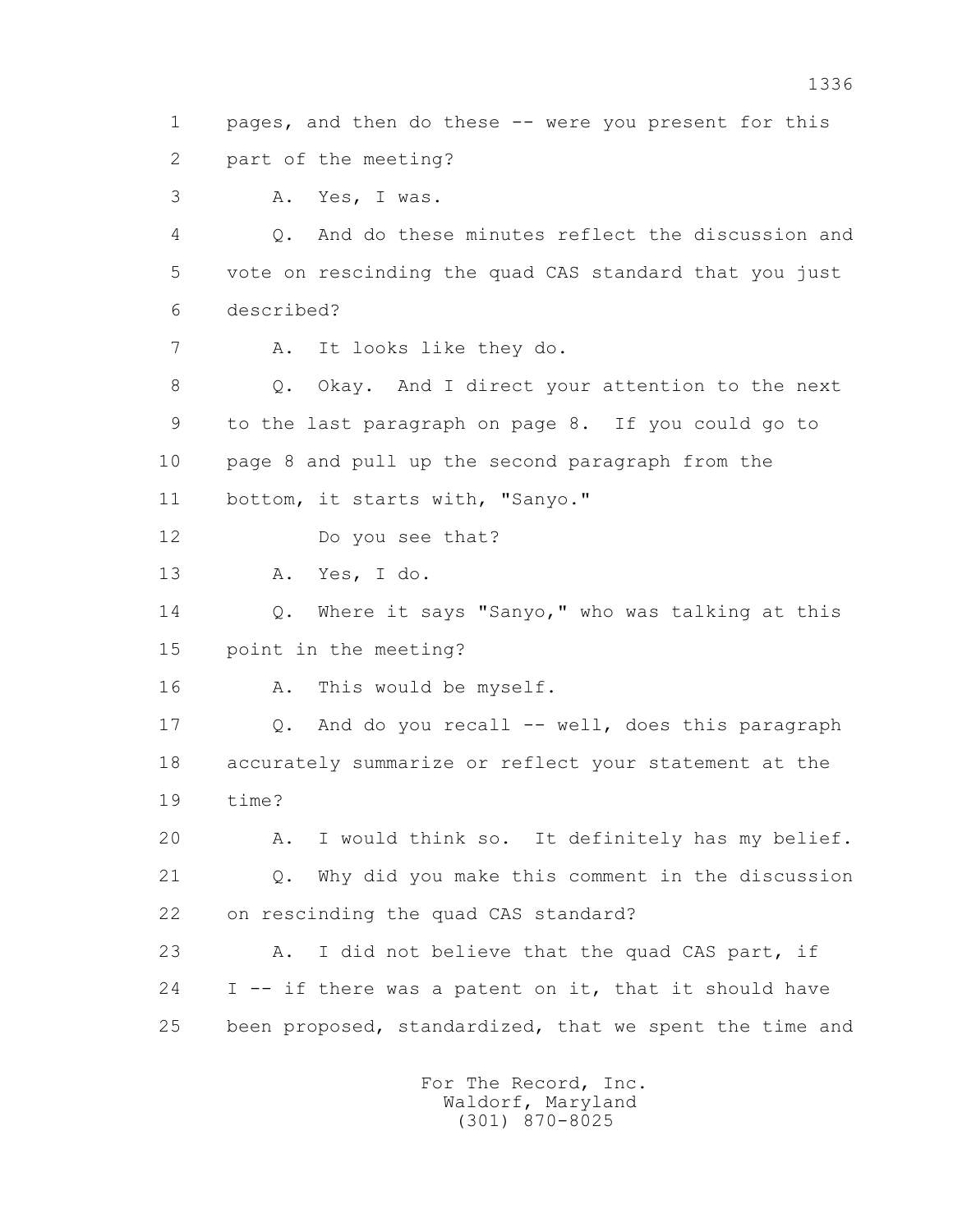1 effort continuing both on the part and on the module. 2 So, this is not good faith.

 3 Q. Did the other members of the committee share 4 your views?

 5 A. You've got a vote tally here of -- it looks 6 like 13 yes, 15 yes? Thirteen yes, two nos. So, I 7 would say yes.

 8 Q. Now, I'd like to draw on your long experience 9 going back a number of years at JEDEC and ask if you're 10 aware of any other instances where a JEDEC committee 11 found out after the fact about a patent that was not 12 disclosed, and if you could tell us as best you can 13 recall what happened.

14 A. Yeah, maybe two items. We set a standard for 15 test mode, which is a methodology of reconfiguring the 16 memory, a reasonable amount of argument. There was one 17 individual that wanted a logic in and a logic out. I 18 agreed with his logic in, but I disagreed with the 19 logic out. If there was a system hiccup and you 20 inadvertently got over there, you don't want to turn 21 off your computer to exit it. You want to be able to 22 exit this gracefully and automatically. So, that 23 compromise happened in the meeting.

 24 Sometime after that, we found that Hitachi had 25 patented exactly what we had determined in the meeting.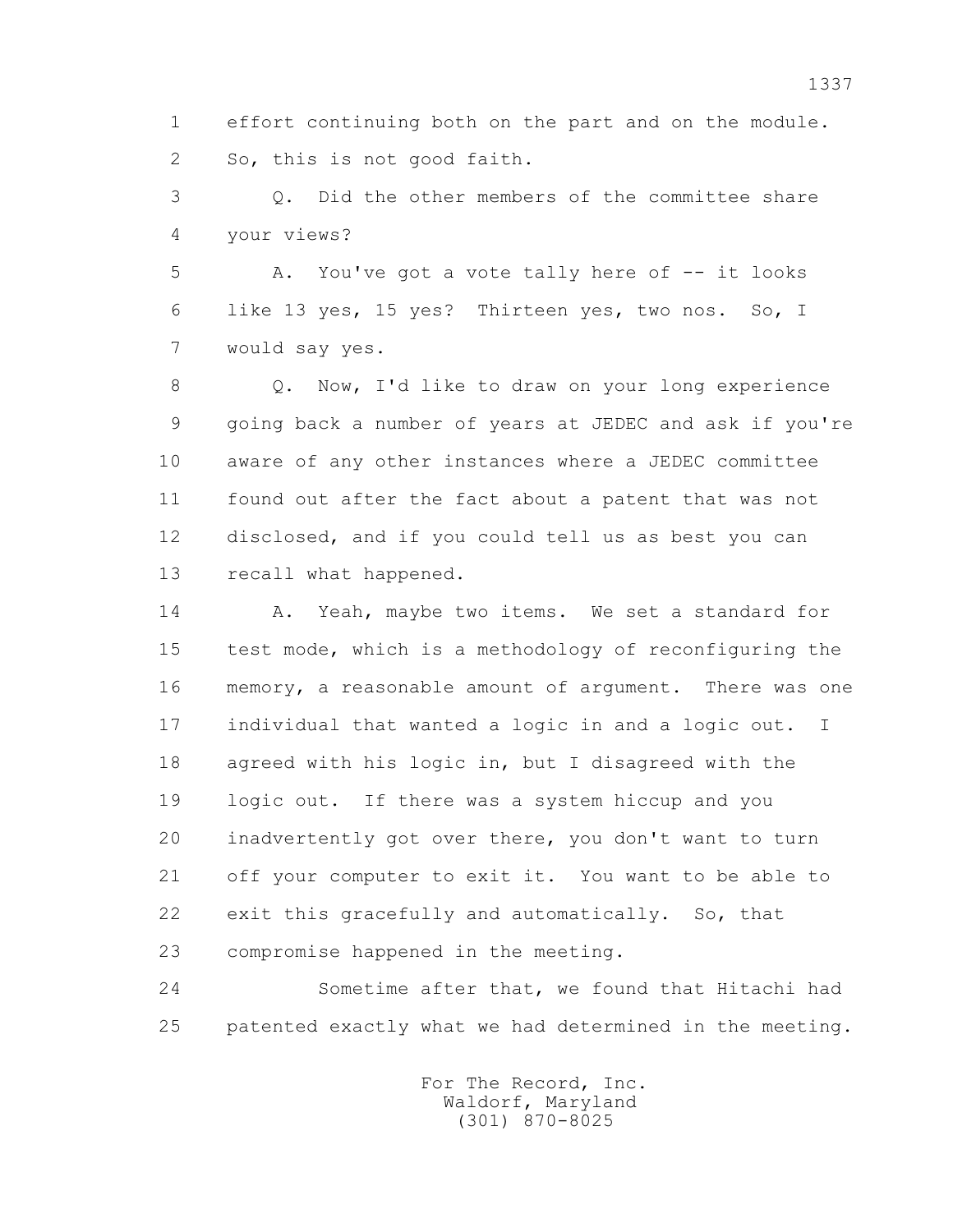1 It could be a great coincidence, but higher

 2 probability, they read the minutes and went off and got 3 a patent. To the best of my knowledge, Hitachi has 4 never tried to apply the patent, so some engineer has a 5 few extra dollars, and basically a don't care.

 6 Much worse than that, again some work that 7 happened in the meeting, this is with WANG on making 8 the modules that go -- first of the modules that went 9 into the PCs, and in this case, that ended up in a 10 rather lengthy litigation, crossed multiple houses and 11 cost the industry millions of dollars before the patent 12 was found to be invalid.

13 0. Do you remember any other instances, like maybe 14 the first instance that -- when you were serving at 15 JEDEC where a patent issue came up?

16 A. Oh, yeah, sorry. When I first came in, a 17 couple years after, we had an individual from SEEQ that 18 was proposing something called silicon signature for 19 standardization, and it turned out that he had -- it 20 was unknown as he was doing that, but he had two patent 21 applications. Basically one was the right hand and one 22 was the left hand, and both hands are slightly 23 different from each other.

 24 So, he was telling us about silicon signature 25 and offering it as a royalty-free license to anyone who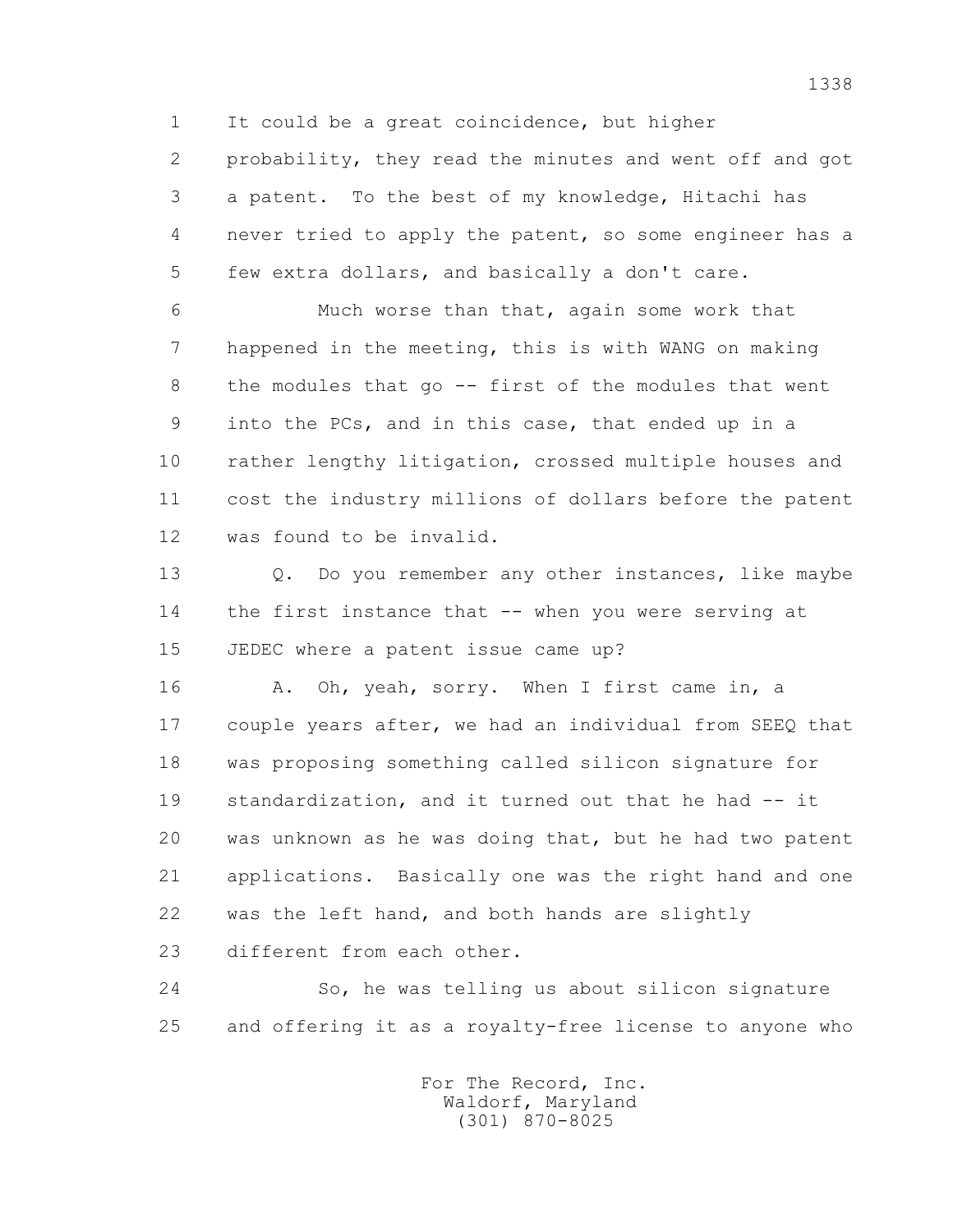1 wanted it, hoping that just as soon as we standardized 2 this, the second patent, which would be die trace, 3 which he had not said anything about, but because it 4 was almost identical, would be insisted upon by the 5 customers, and he could put a tax on us.

 6 We drug Larry's name through the mud for years. 7 What we did, as we found out about the second 8 application, is that we did not standardize either of 9 them. We standardized an alternate methodology. It's 10 now manufacturer's ID for those who want to look it up. 11 And it left such a negative taste in our mouth that 12 we -- I'd say we were making nasty comments about SEEQ 13 for years, and that -- for years. That has continued 14 up to a couple of years ago. It's still almost 15 current.

 16 So, it has been something that if something 17 came up within the meeting, any of us old-timers would 18 be mumbling about silicon signature, and the new-comers 19 would say, what was that?

 20 JUDGE McGUIRE: Okay, Mr. Weber, you can 21 proceed with your next question. I think we lost 22 the --

23 THE WITNESS: I'm sorry.

 24 JUDGE McGUIRE: Just try to confine your answer 25 to the question, sir, if you could. I'd appreciate it.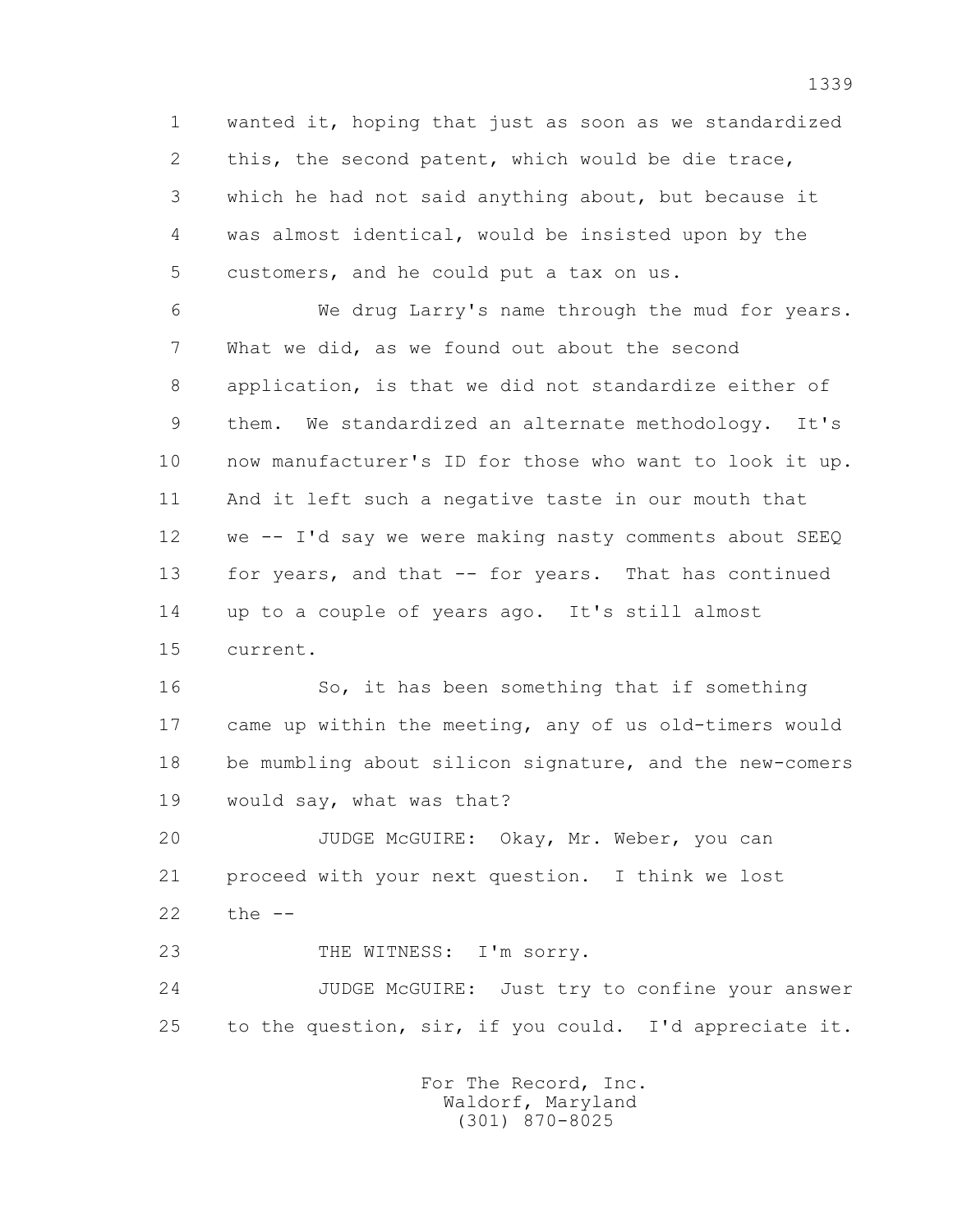1 THE WITNESS: Yeah.

2 BY MR. WEBER:

 3 Q. Going back to the patent disclosure policy, 4 have you seen that set forth in writing in any JEDEC 5 manuals?

6 A. Yes, I have.

 7 Q. Could we get CX-208 up on the screen? And do 8 you have it there?

9 A. Yeah, go ahead.

10 Q. Do you recognize this document here?

 11 A. Yeah, it's the JEDEC Manual of Organization and 12 Procedure.

 13 Q. And do you have an understanding based on your 14 experience at JEDEC what the purpose of this document, 15 CX-208, is?

 16 A. Every organization needs some definition of how 17 to do things, yes.

18 Q. Does this document also have portions that

19 discuss the patent policy?

20 A. Yes, it does.

 21 Q. Okay. Could you please turn to page 19 of this 22 document, if we could get that on the screen, and if we 23 could focus on Section 9.3, does that address the 24 patent policy we've been discussing?

25 A. Yes, it does.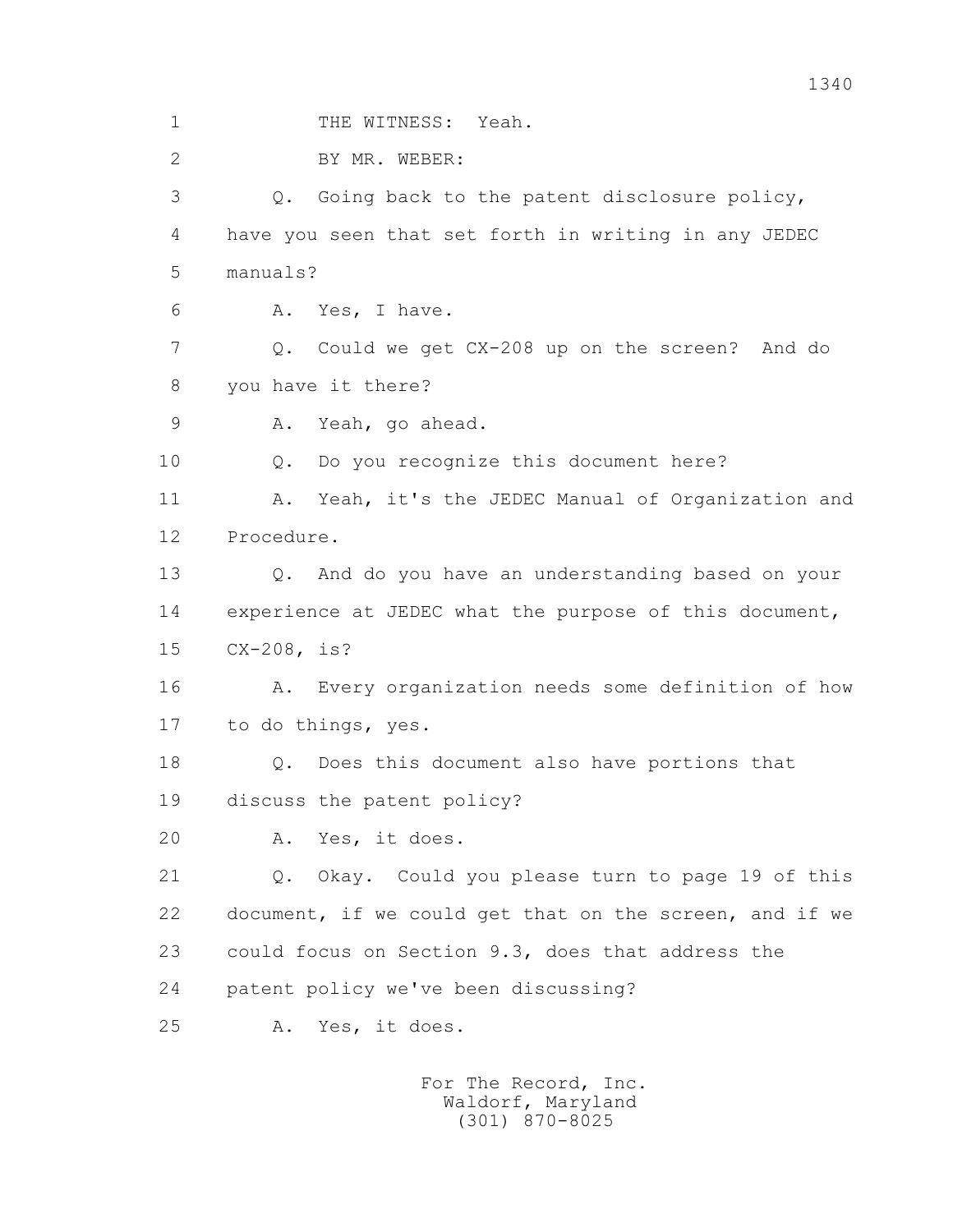1 Q. And if we could focus on the third line, do you 2 see there's a reference to the term "patented item," 3 and then there's a double starred footnote, and maybe 4 if we could also -- I don't know if it's possible -- 5 but get the footnote up on the screen, if we could read 6 the footnote. 7 A. Yes, I've got it. 8 Q. Is it your understanding that the term 9 "patented item," as used here, based on your experience 10 at JEDEC, is limited to issued patents or not? 11 A. No, it's -- 12 MR. DETRE: Objection, Your Honor, foundation 13 on how the witness would know what words this 14 document -- the words that this document used. 15 JUDGE McGUIRE: Do you have any comment on 16 that, Mr. Weber? 17 MR. WEBER: I believe he has laid a foundation 18 for it. He says he's familiar with the manual and he's 19 aware that it describes the patent policy. 20 JUDGE McGUIRE: Overruled. 21 THE WITNESS: Okay, I had said actually before 22 that it is the -- a patent, a patent application, and I 23 guess they have got over here maybe pending, so to me 24 that is also what I had said before, something that 25 you're about to apply for.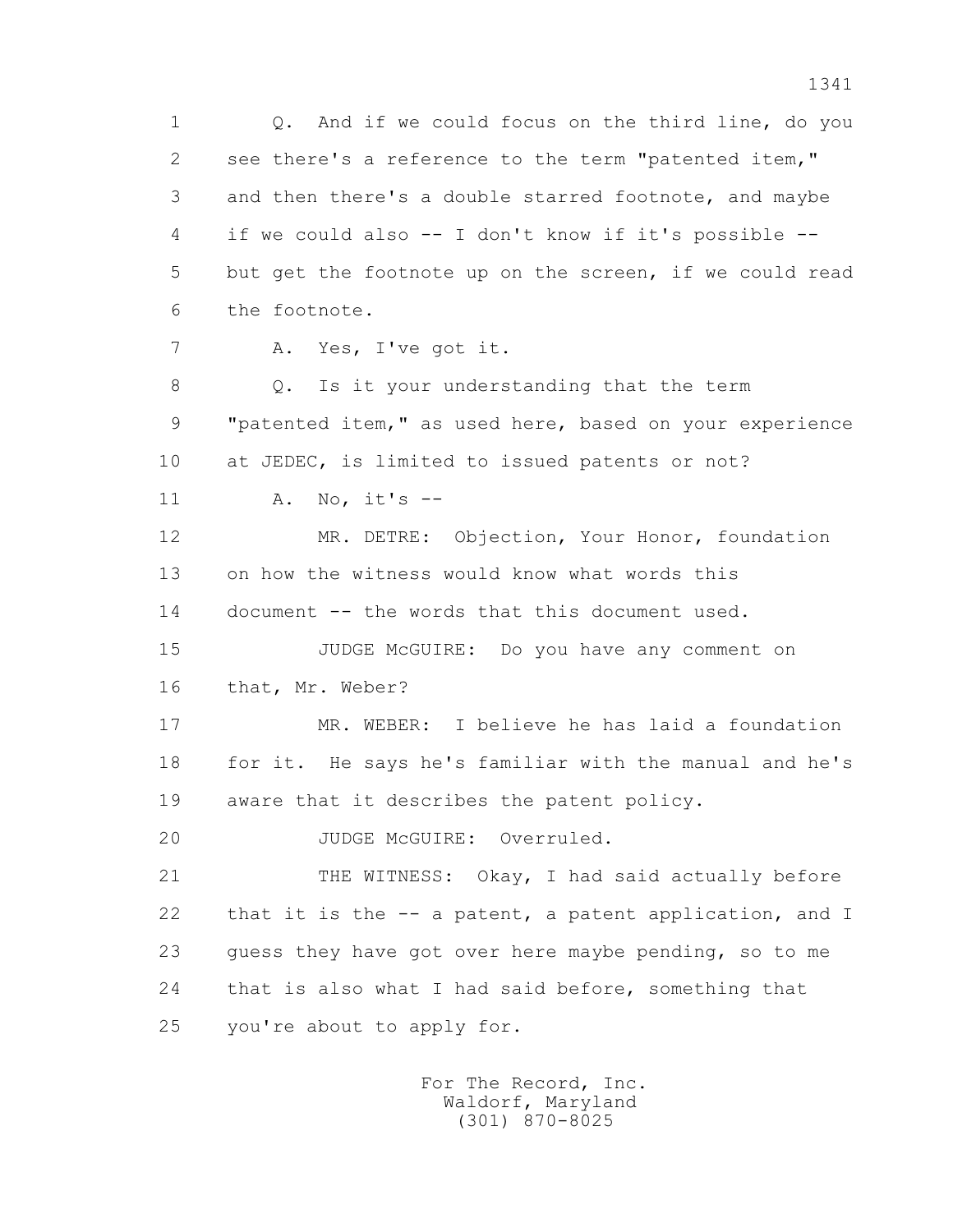1 BY MR. WEBER:

 2 Q. And is that how you interpreted your obligation 3 and the obligation of other members when you attended 4 these JEDEC meetings?

5 A. Yes, sir.

 6 Q. The date of this manual if you look on the 7 cover is October 1993. Was it your understanding that 8 the patent policy applied to applications as well as 9 patents before this manual was issued or not?

10 A. Yeah, the example I gave with Larry Jordan/SEEQ 11 must have been '81-'82. So, at least ten years prior, 12 yes.

 13 Q. Could we focus on the same page we were looking 14 at? A little farther down the page, there is a Section 15 9.3.1.

16 A. Okay.

 17 Q. If we could pull up that paragraph and focus on 18 the third line where it talks about the obligation of 19 participants.

 20 Again, do you see the phrase "patents, or 21 pending patents"? Again, is that consistent with your 22 understanding of the practice that it wasn't limited 23 to -- the disclosure requirement was not limited to 24 issued patents?

25 A. Correct.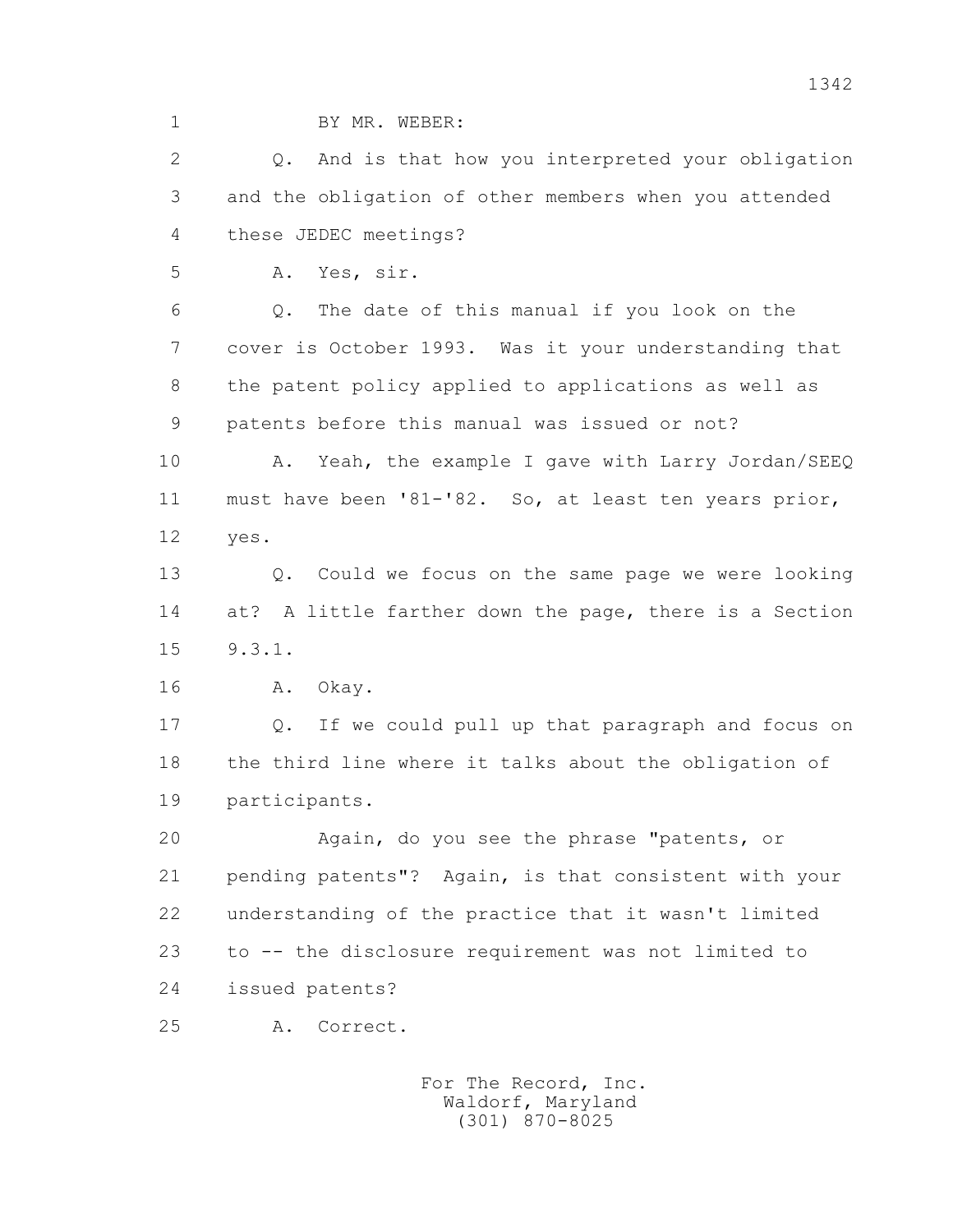1 Q. Okay. And another question is on that same 2 sentence, at the end of the sentence, you see the words 3 "the work they are undertaking."

 4 Based on your experience at JEDEC, what types 5 of JEDEC work triggered the disclosure obligation?

 6 A. Basically any discussion. The earlier that we 7 have the information that something may have some IP on 8 it, the better it turns out to be, so we don't waste 9 time talking of this rather than an alternate.

 10 Q. And can you turn to the page 29, which happens 11 to be I think the last page, there's something called 12 Appendix F.

13 A. Okay.

 14 Q. And is this a -- something you've seen before? 15 A. Yes, it is.

 16 Q. What's your understanding of what's reflected 17 in Appendix F?

 18 A. "The following points describe the application 19 of the patent policy." So, basically, in essence, the 20 same thing we have been talking about for the last ten 21 minutes.

 22 Q. Okay. Could we focus on the second bullet 23 where it talks about -- starts off, "Discussion of a 24 pending or existing patent does not constitute an 25 acknowledgment of the validity of the patent," so on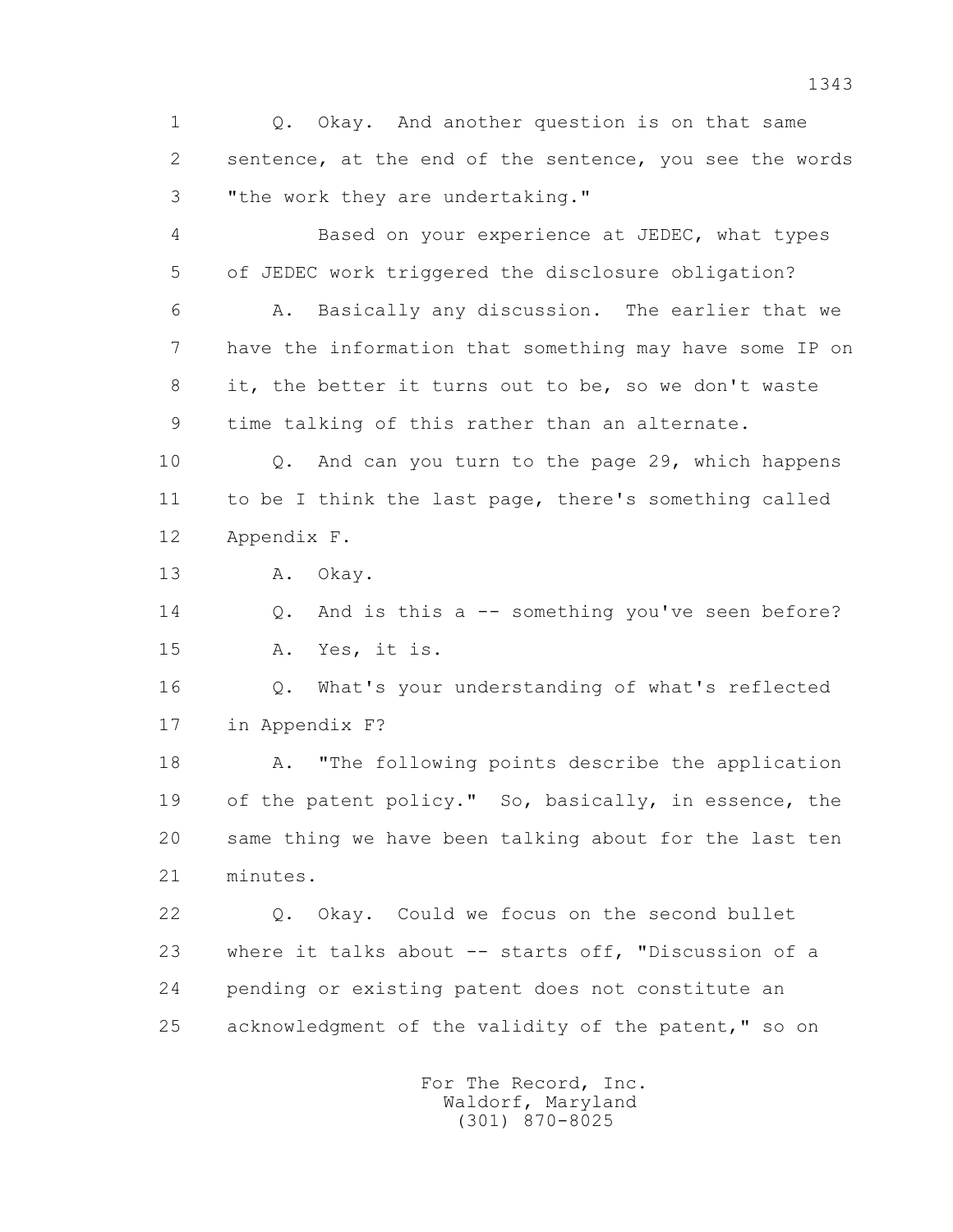1 and so forth, and it mentions both validity and prior 2 art.

 3 What's your understanding, based on your 4 experience, about how this provision applied to JEDEC 5 meetings that you were going to?

 6 A. You know, we're a grouping of engineers, not a 7 grouping of patent attorneys, so what is the real 8 validity of a patent, how is it constructed, what are 9 the claims, we're not really the experts. For prior 10 art, we most likely have knowledge. So, yeah.

 11 Q. Let me direct your attention to the third 12 bullet point right below that, and it talks about 13 discovery of patents that may be required for use in a 14 standard subsequent to the standard's adoption, and so 15 my question to you is, how could this provision apply 16 in a situation where JEDEC had issued a standard, and 17 then subsequent to that, someone had a patent or patent 18 application? What would -- how did the policy work in 19 that situation?

 20 A. No difference. The quad CAS I gave you is an 21 example of this one. We learned about it afterwards. 22 We discussed it. We took a vote. The result of the 23 vote was to rescind it. We used an alternate technical 24 implementation. Quad CAS doesn't exist anymore, at 25 least as a standard part.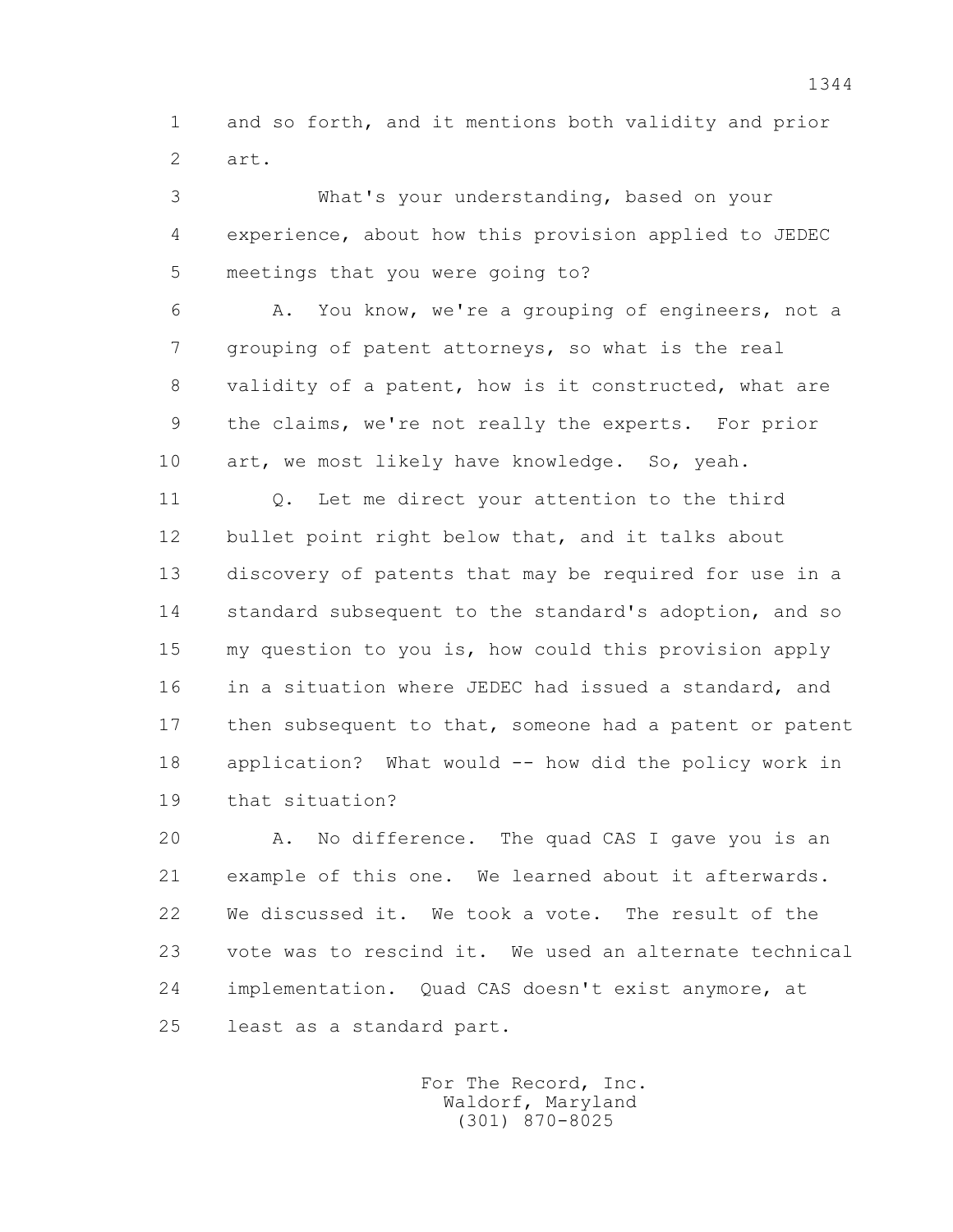1 Q. Let me follow up on that last answer. 2 Would a member who subsequently learns of IP 3 after the standard has been adopted need to disclose 4  $\mathbf{i} + 2$  5 A. I would say yes. 6 Q. And finally, there's some language in the last 7 paragraph on the page, the last paragraph of the page 8 under the bullets, and it talks of -- it talks about --9 let's see if I can find it -- notice given of a patent 10 that may be required for use in an already approved 11 standard. 12 Based on your understanding, where it says may 13 be required for use in a standard, how is that 14 interpolated -- interpreted based on your experience at 15 JEDEC? 16 MR. DETRE: Clarification, Your Honor, that 17 we're only asking for his understanding of how to 18 interpret it and not others'? 19 MR. WEBER: Absolutely. 20 THE WITNESS: A patent that may be required for 21 use of an already existing -- may wish to make it clear 22 to others -- please now go back and ask the -- if you 23 can read back your question? 24 MR. WEBER: Let me ask it again -- 25 JUDGE McGUIRE: Just restate the question,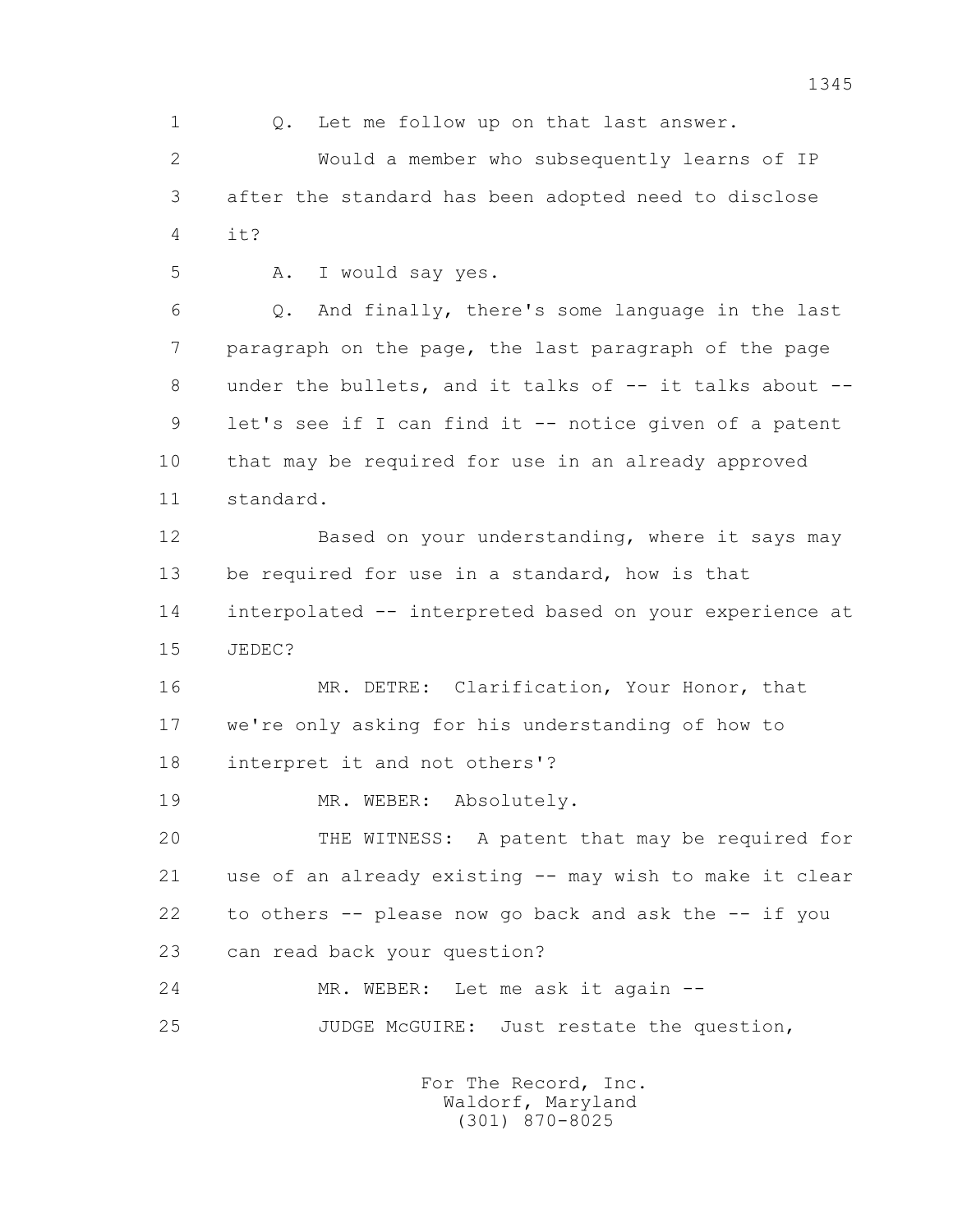1 please.

2 MR. WEBER: Sure.

3 BY MR. WEBER:

 4 Q. The language that says "may be required for  $5 \text{ use} \texttt{"} \texttt{--}$ 

6 A. Okay.

7 Q. -- based on your experience as JEDEC, how did 8 you interpret that language?

 9 A. May be required for use? Something I had to -- 10 I had to infringe or I had to make use of your IP to 11 implement the standard.

 12 Q. Okay. And in that situation, was it -- what if 13 it was a gray situation, you weren't sure whether or 14 not the IP or the patent would apply or that the claims 15 would read on your --

 16 A. In that case I have an obligation to tell you 17 that it exists and for you and your legal side to go 18 off and investigate it. We have many, many patents for 19 circuitry, implementation of, but it's not required, 20 because there are other implementations.

 21 Q. Again, based on your experience, did you view 22 this patent disclosure policy we have been discussing 23 as a voluntary option or was it a mandatory requirement 24 on JEDEC members?

25 A. It's required.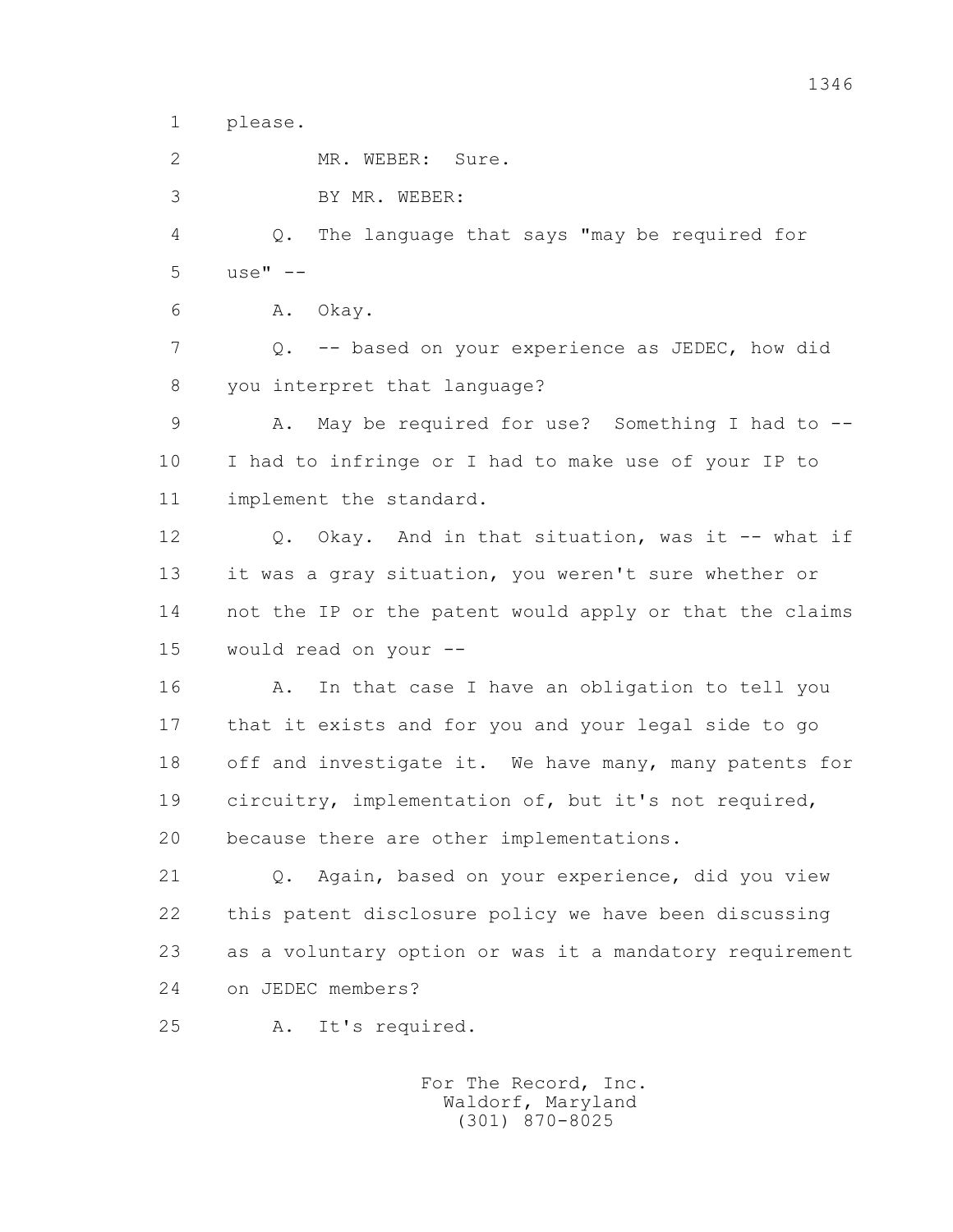1 Q. How did JEDEC members become aware of the 2 patent policy?

 3 A. The easiest one for that is that -- 4 MR. DETRE: Objection, Your Honor, foundation. 5 He doesn't know how other members became aware of it. 6 JUDGE McGUIRE: That's sustained. I am going 7 to have to ask of you to lay a foundation for your 8 questions, Mr. Weber. Either ask it is it his 9 understanding, is it his observation, so we don't have 10 to keep going through this. 11 MR. WEBER: Absolutely, Your Honor, I 12 appreciate that. 13 BY MR. WEBER: 14 0. When you were serving as a JEDEC 15 representative, did you ever make disclosures? 16 A. Yes, I did. 17 Q. Can you describe the circumstances? 18 A. Let me do two. As a chair, as I opened the 19 meeting, I would mention the JEDEC patent policy, and I 20 would flash a transparency on the screen. The other 21 part, there has been some cases that the group is 22 starting to talk about items that I've known about, in 23 one case of a patent with a couple of gates and timing 24 that NEC holds with my name on it, and as the group was 25 starting to talk about a similar function, I stood up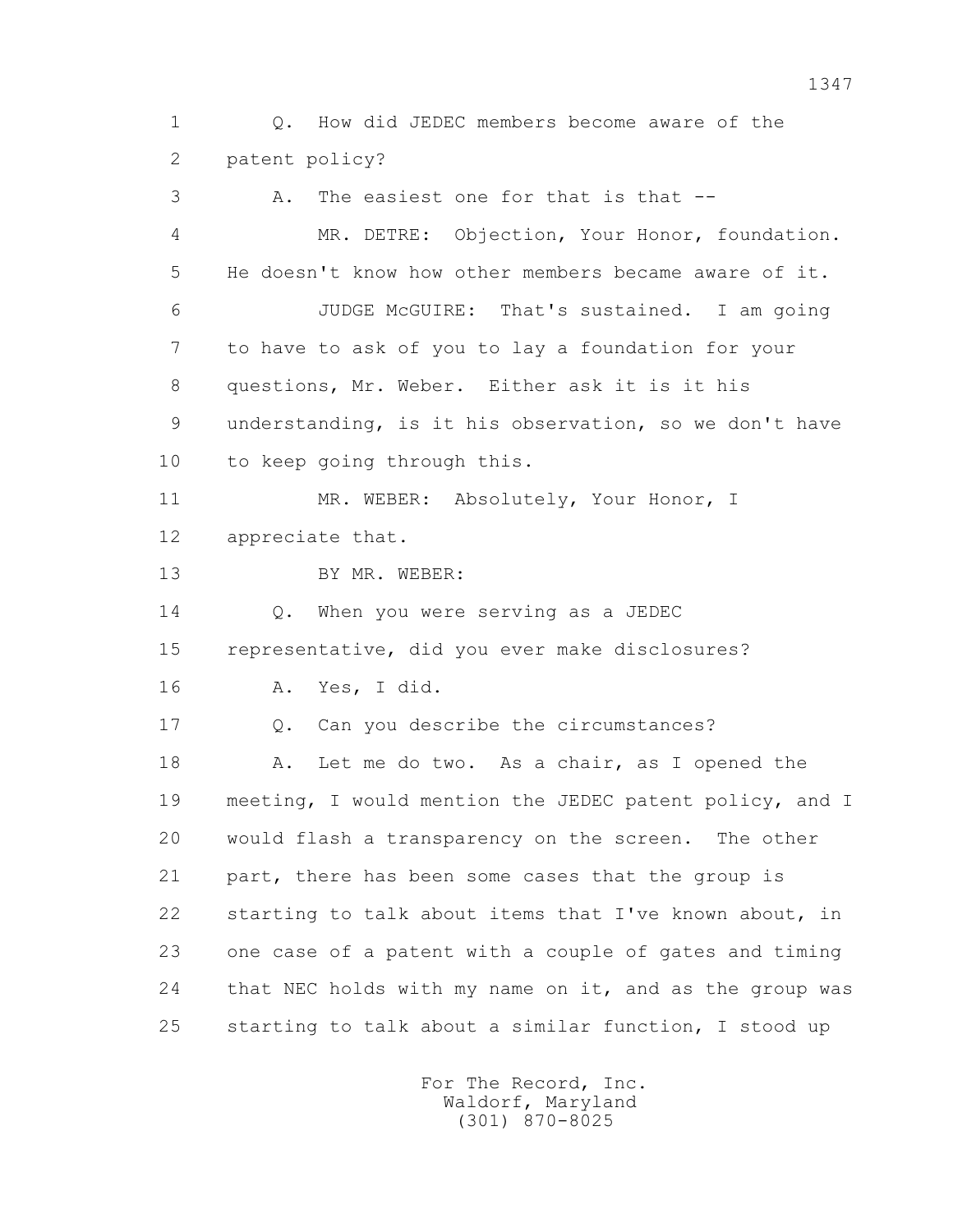1 and said that NEC had IP on this and they need to go 2 off and take a look at it if they want to continue in 3 this area.

 4 Q. In that instance you just mentioned, how did 5 you determine whether disclosure was appropriate?

 6 A. Seeing as it's got my name on the patent, I've 7 got some concept, and the group is now starting to talk 8 about a timing situation that is very close to what the 9 NEC patent is.

 10 Q. You mentioned earlier that you served as 11 chairman of some of these JEDEC committees, and I think 12 you alluded to this in an answer a couple answers ago, 13 but could you elaborate on what steps you took as a 14 JEDEC committee chair to make others aware of the 15 patent policy?

16 A. As the meeting opened, I would wave the patent 17 policy, and there would be a transparency up on the 18 projector with the page with the patent policy on it. 19 Standard procedure as I opened a meeting.

 20 Q. Could we go back -- oh, if a -- one more 21 question on that.

 22 If a participant at JEDEC had raised any 23 questions, who would you refer that person to for more 24 precise answers on the patent policy?

25 A. JEDEC legal counsel. None of us are lawyers.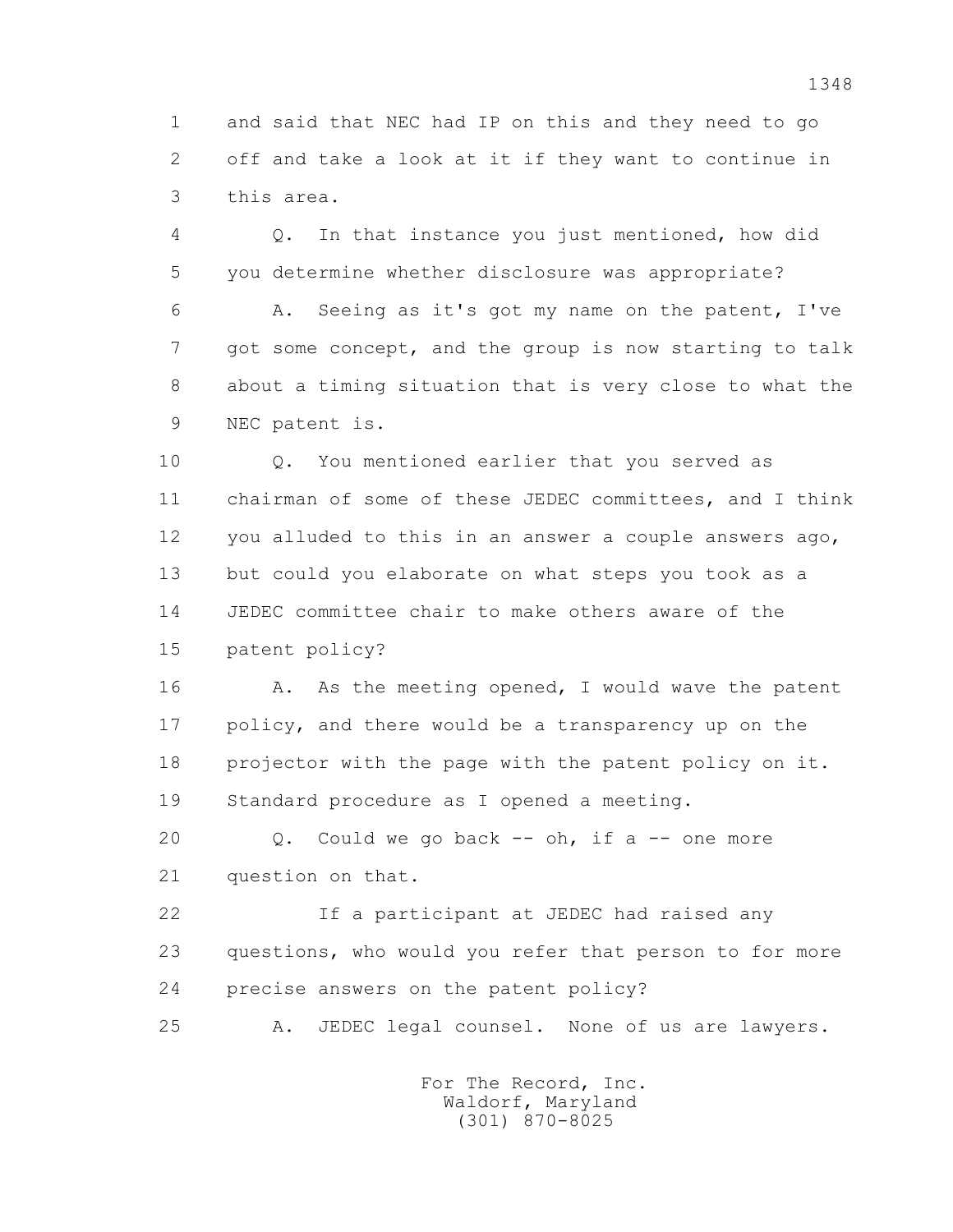1 Q. Okay. And who was that person? 2 A. For today, it's John Kelly. 3 Q. Could we go back to the document CX-208? Do 4 you still have that in front of you? 5 A. Yes, sir. 6 Q. Have you ever heard this document, CX-208, 7 referred to as the Chairman's Manual? 8 A. No. 9 Q. Based on your understanding, was this manual, 10 CX-208, prepared for the use just of JEDEC committee 11 chairs or not? 12 A. No, it was not just for chairs. There were 13 times that JEDEC staff, like this one here is a 14 revision, they would bring hard -- I remember at least 15 a couple times that being brought in as a box of hard 16 copies. So, it was passed out at the meeting. 17 Q. Did you understand this manual to be directed 18 to all members of the JEDEC organization or just 19 committee chairs? 20 A. All members. 21 Q. Could we go back to page 19 of CX-208 again. 22 Could you focus attention on the last sentence under 23 9.3.1, the paragraph we looked at before? 24 Do you see a reference to an EIA 25 sign-in/attendance roster? For The Record, Inc. Waldorf, Maryland

(301) 870-8025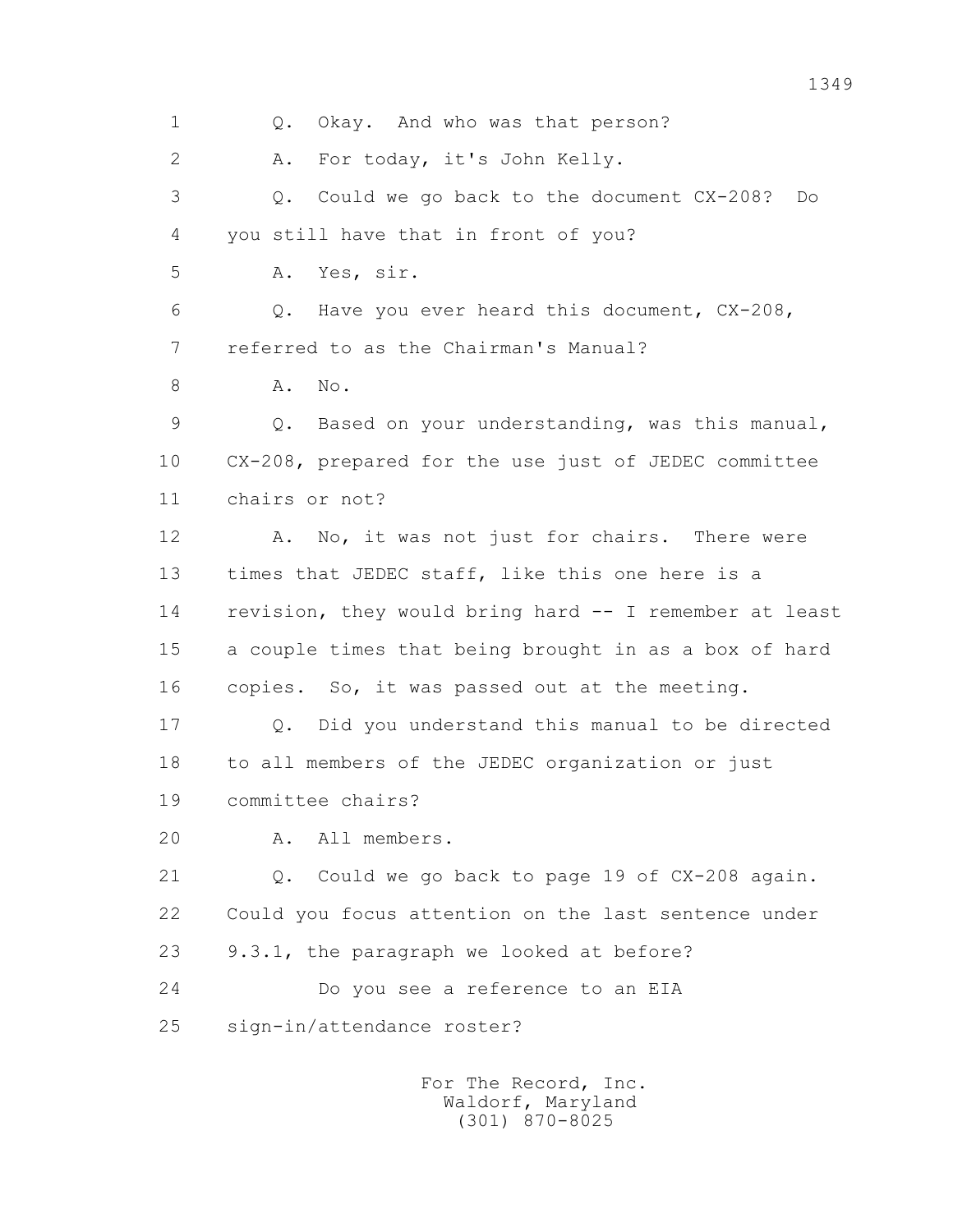1 A. Yes, I do.

 2 Q. Based on your experience as JEDEC, do you know 3 what this sentence is talking about?

4 A. Yes.

5 Q. What is it?

 6 A. They -- the JEDEC office had a -- in almost all 7 cases a standard form that they would pass around the 8 room that we would sign in on. So, that would be the 9 attendance roster.

 10 Q. Let me show you CX-306. I believe it's the 11 next document in your stack, sir.

12 A. Yeah.

13 Q. Do you recognize this document?

14 A. That's the attendance roster.

15 Q. And what was this document used for?

 16 A. Sign-in sheet so we would know who was at the 17 meeting.

 18 Q. Now, we've seen in the -- I think the minutes 19 that we've been looking at, there's a list of names at 20 the beginning of the minutes. What is your

21 understanding as to how that list was compiled?

 22 A. The JEDEC office would take this sign-in sheet, 23 transpose the names onto the minutes.

 24 Q. Okay. Could you focus on the -- if we could 25 blow up the second sentence on the instructions on this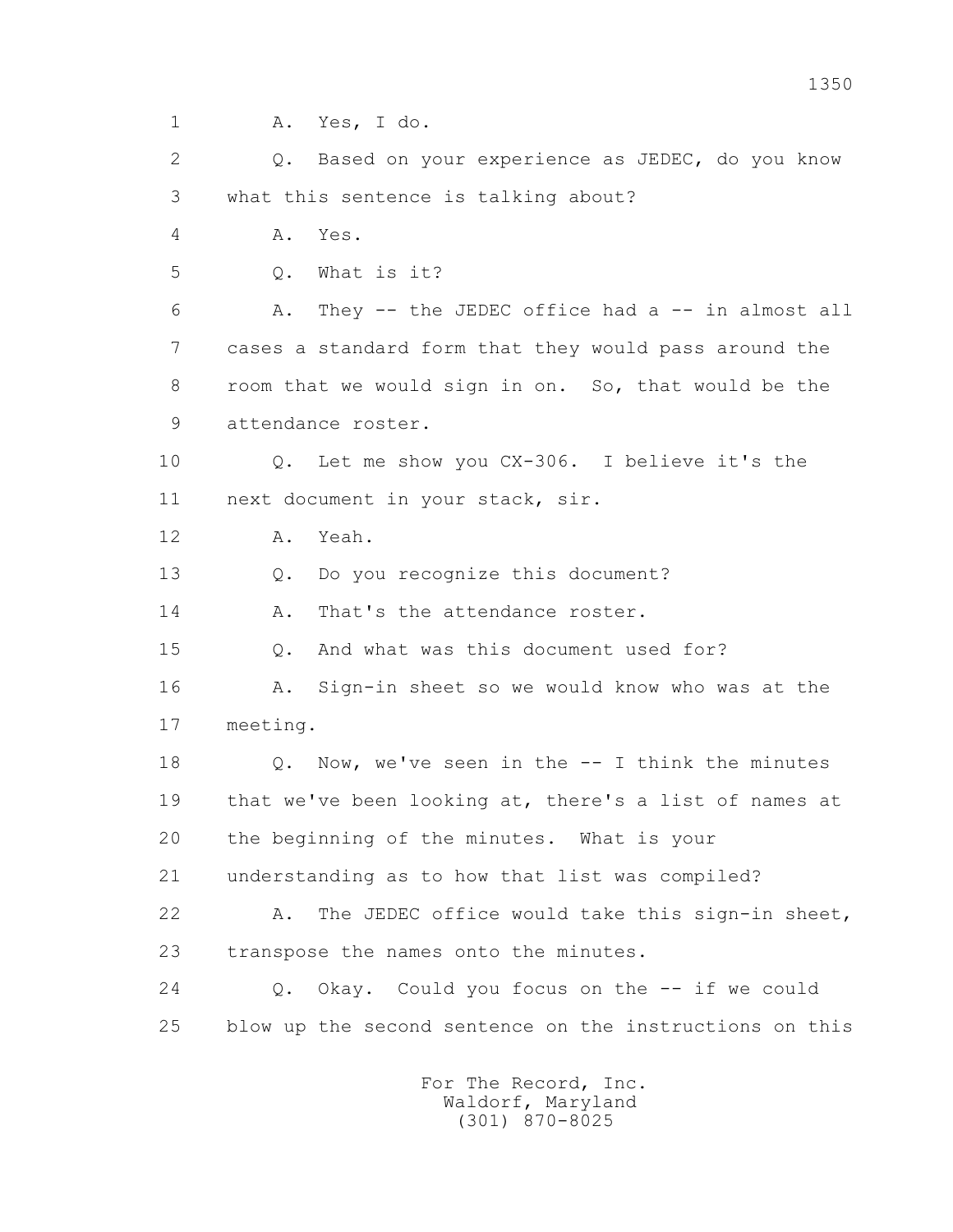1 sheet that talks about -- do you see where it says, 2 "Subjects involving patentable or patented items shall 3 conform to the EIA Policy"? 4 Do you see that? 5 A. Yes, I do. 6 Q. What was your understanding of what's meant by 7 the term "patentable or patented items"? 8 A. Any item that you might have or about to have 9 IP on. 10 Q. Was that limited to just issued patents or not? 11 A. As I said before, that's all inclusive. 12 Q. Do you see a reference then to a statement on 13 the back where it says, "reverse side"? Again, on the 14 top of the page. 15 A. I -- oh, yes, yeah. 16 Q. And if we look at the second page of this 17 document, if we could pull that up, do you see a 18 portion of the second page which relates to the patent 19 policy? 20 A. Yes, I do. 21 Q. And could you point us to that? Is that the 22 lower right-hand corner? 23 A. Lower right-hand corner, yes. 24 O. If we could just blow that up, okay. 25 A. Reference to Patented Products in EIA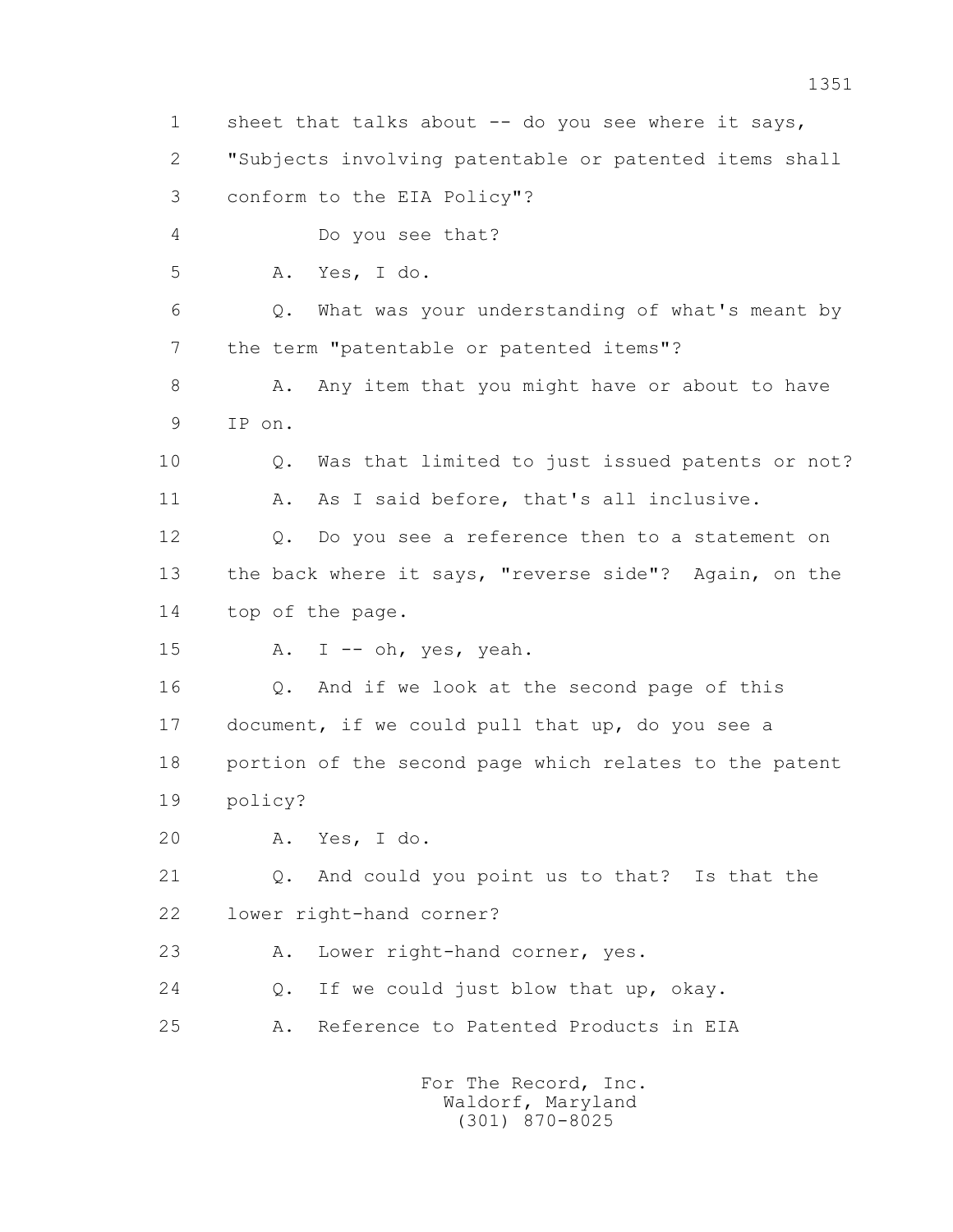1 Standards.

2 0. And is it your recollection when these 3 attendance sheets were passed around that this notice 4 was on the back? 5 A. There are several generations of forms. It is 6 on the back. Was it on the -- but then again, when we 7 didn't have something like this, I passed around a 8 notepad, but generally the JEDEC office had this, so I 9 would ask -- I would answer your question, generally, 10 yes. 11 Q. Mr. Sussman, are you familiar with something 12 called the patent tracking list? 13 A. Yes, I am. 14 0. What's your recollection of what that 15 document -- maybe I can withdraw the question. Maybe 16 we can take a look at one. 17 Could you look at JX-18? That was the first 18 set of minutes that we looked at. And if you could 19 turn to pages 17 and 18 of that document, and if we 20 could get page 17 up on the screen, and if we could 21 blow up particularly the top. 22 A. Yeah. 23 Q. Do you see it says, "Patent Issues to Track"? 24 A. Yes, sir. 25 Q. And do you recall seeing lists such as these For The Record, Inc.

 Waldorf, Maryland (301) 870-8025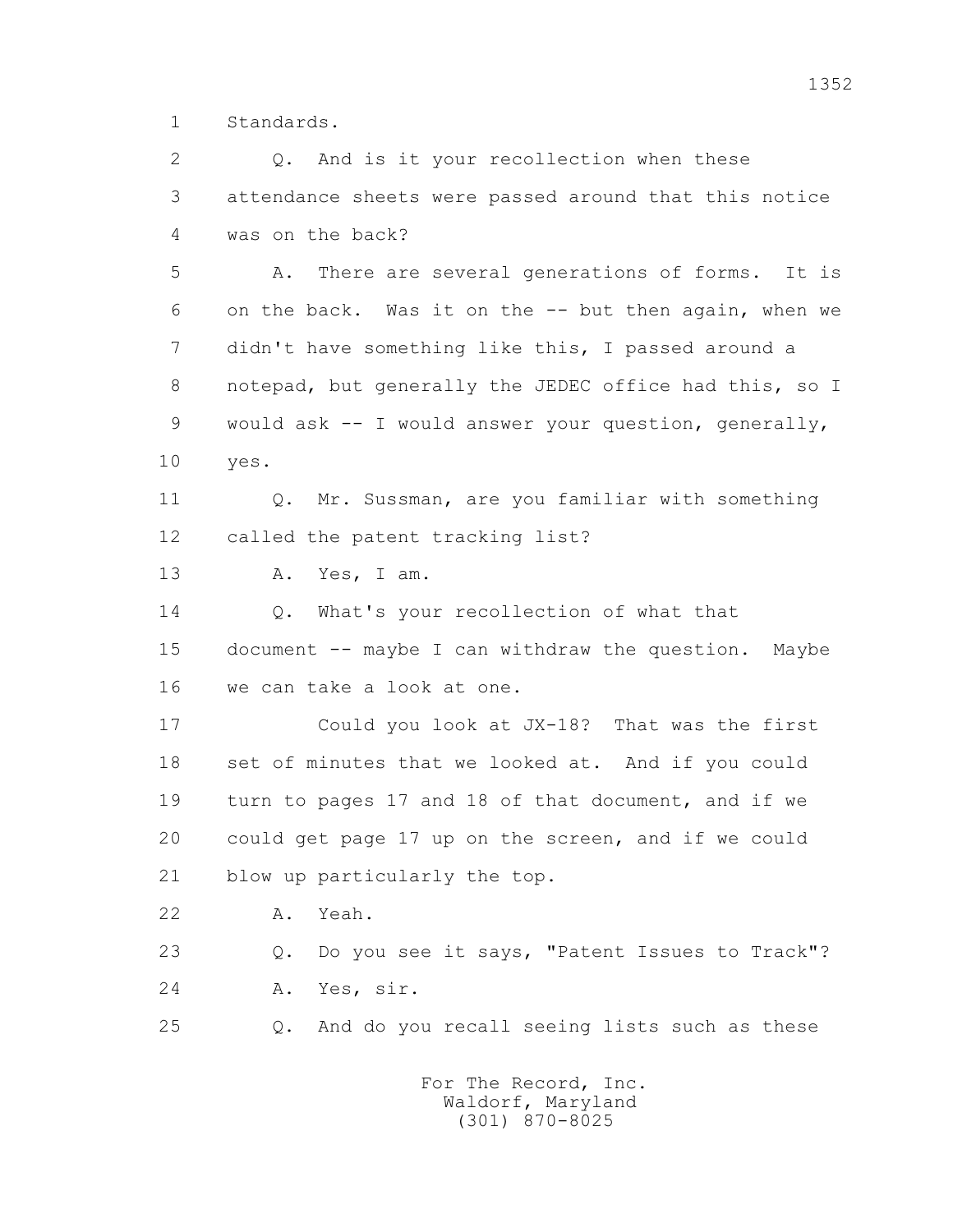1 presented at JEDEC meetings?

2 A. Yes.

3 Q. Who compiled the list?

4 A. Jim Townsend.

5 Q. Who's Jim Townsend?

 6 A. Jim, a long-time member, now deceased, was very 7 sensitized by the WANG case and started to compile a 8 list.

 9 Q. Do you know what role Mr. Townsend had at JEDEC 10 in the 1991 to '96 time frame when he was still living? 11 A. As I said, a long-time member and leader, so he 12 has held leadership positions within JEDEC.

 13 Q. Did Mr. Townsend inform the meeting as to the 14 purpose of maintaining such a list?

 15 A. Yeah, these were patents that either Jim found 16 or someone said, hey, there might be something here, 17 would you please put it on your list? So that the 18 members -- either Jim or a member asked to be added to 19 alert the committee.

 20 Q. Okay. And if we look at this list, in the 21 first column under Patent Number, there's a seven-digit 22 number. Would you -- what would that refer to? 23 A. That would be the U.S. patent number.

 24 Q. And where there's no number listed, what would 25 it mean?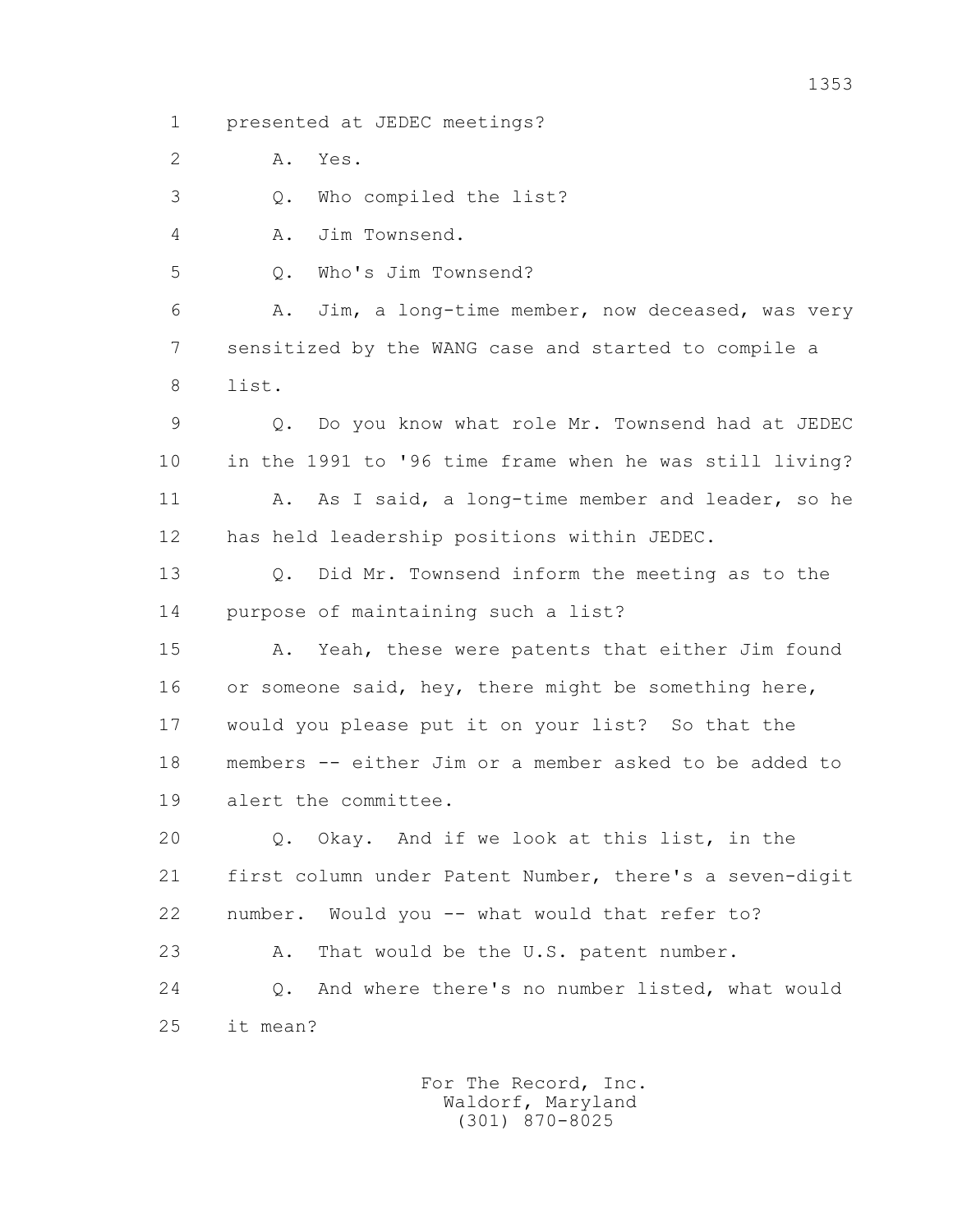1 A. That we -- either we don't know the number or 2 someone has said that there's something happening 3 and -- by the rumor mill, there is some application 4 out.

 5 Q. And could we maybe get the top of the next 6 page, if we could go to page 18 of this document? If 7 we could blow up the second entry here, it says, 8 "Motorola."

9 A. Yes.

 10 Q. Are you familiar with that particular patent 11 which says, "Synch DRAM"?

12 A. Yes, Synch DRAM, Motorola.

 13 Q. And do you remember how that patent came to 14 be -- patent or patent application -- here it's a 15 listed patent, but do you recall how that IP was first 16 disclosed to the JEDEC committee?

 17 A. Who asked -- well, according to this sheet, the 18 one on the right says that the source of the 19 information was Motorola, so some Motorola 20 representative passed it on to Jim, at least -- yeah. 21 JUDGE McGUIRE: All right, can I interject here

 22 just a second for my edification? Is it clear from 23 this tracking sheet as to whether the patent involved 24 is an issued patent or just a patent application? 25 THE WITNESS: Ah, there's some of both. If the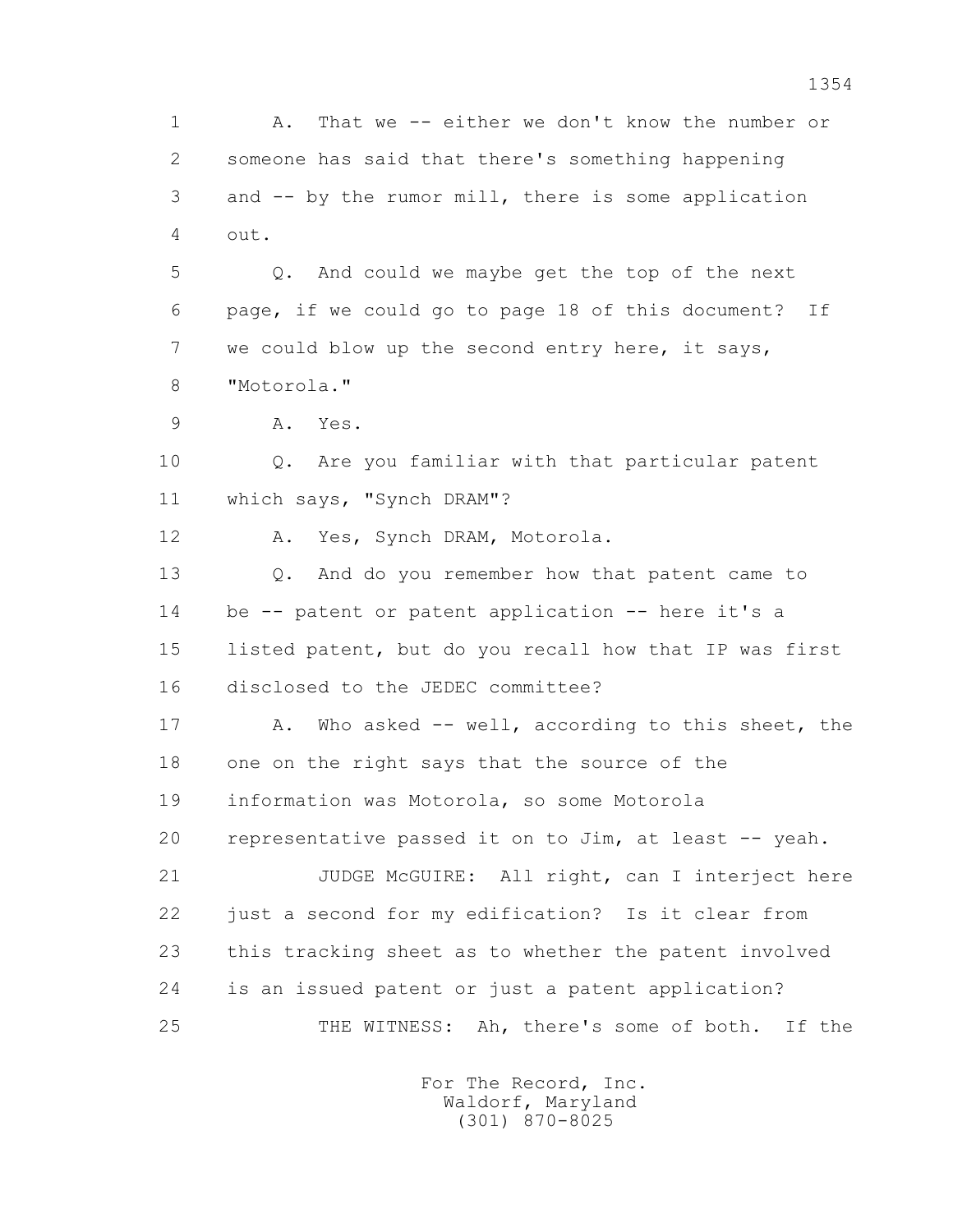1 number is there, it's definitely an issued patent. If 2 the number is not there, it might be an application or 3 maybe that I know that he has been -- he has been 4 mumbling about this and says he has done something, so 5 I've added it to this. So, it may be --

 6 JUDGE McGUIRE: So, you are not even clear 7 whether it's an application inherently. You just have 8 some idea that these ideas have been talked about, and 9 so you felt compelled to put it or someone felt 10 compelled to put it on the tracking list?

11 THE WITNESS: Yeah, in this particular patent's 12 case, one of the individuals on that patent -- not 13 Motorola -- a gentleman from Apple, I provided them 14 information on the Synchronous DRAM. I circled back a 15 year later saying, okay, this is the results of some of 16 our earlier discussions, and he said, oh, ah, ah, I've 17 just done a patent application with Motorola on that.

18 I said, you did what?

 19 JUDGE McGUIRE: Okay, now, whose job was it to 20 transcribe any information on these sheets, these 21 tracking sheets? I mean, who had that responsibility? 22 Jim Townsend?

23 THE WITNESS: Jim Townsend.

 24 JUDGE McGUIRE: Could anyone else include any 25 information they had on these sheets, or did they have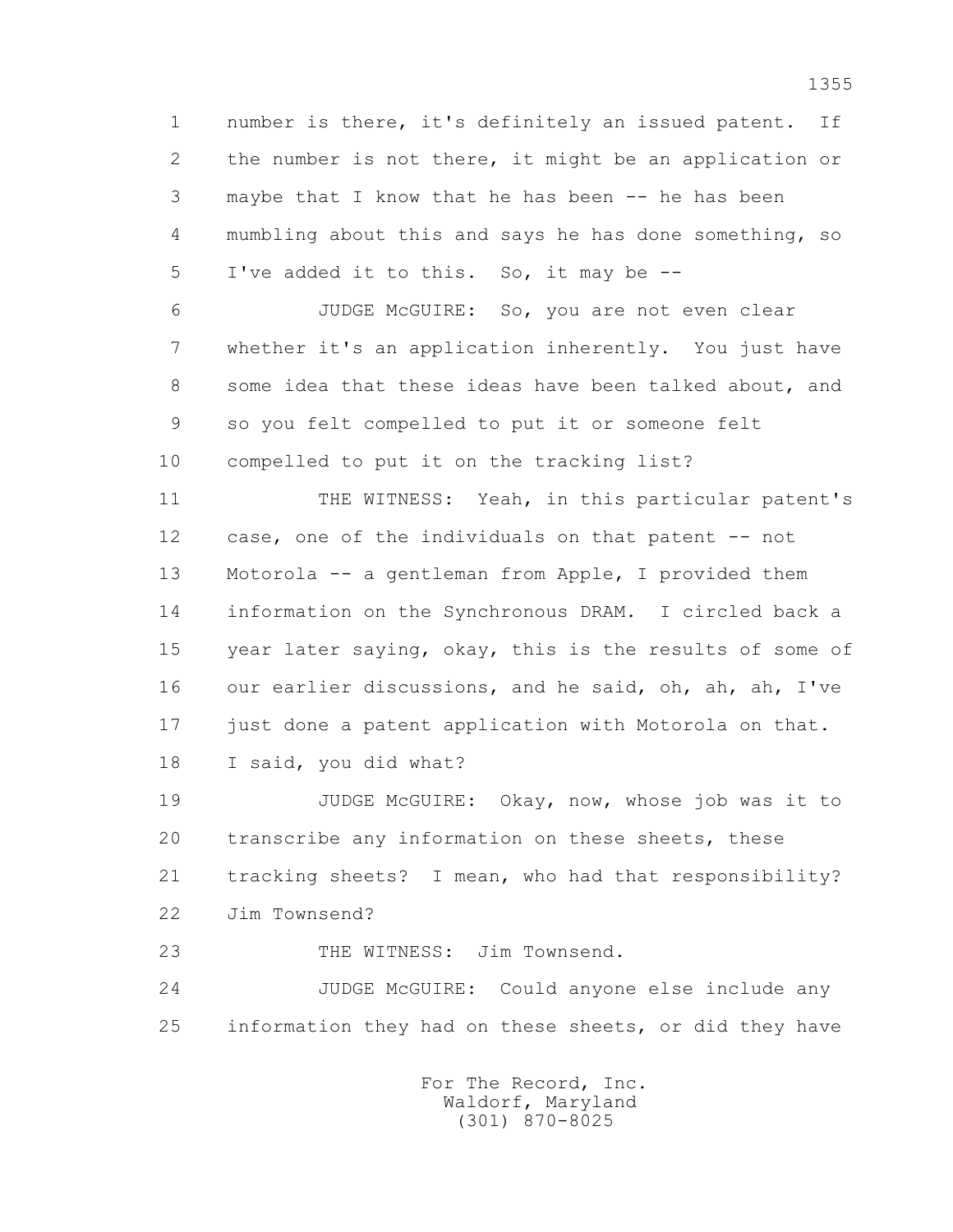1 to first go through him and say, here's information I 2 have, please put it on the tracking list? 3 THE WITNESS: Jim had the -- Jim was the one 4 who had the list, so if you had something you wanted -- 5 JUDGE McGUIRE: You had to go through him? 6 THE WITNESS: -- you went to him and you did 7 it. 8 JUDGE McGUIRE: Okay. 9 THE WITNESS: There was no -- it was basically 10 if you made the request, it was there. 11 JUDGE McGUIRE: Okay, Mr. Weber, you may 12 proceed. 13 MR. WEBER: Okay, Your Honor, I think the next 14 series of questions on this document may clarify some 15 of this. 16 JUDGE McGUIRE: Okay. 17 BY MR. WEBER: 18 Q. Would you take the next set of minutes, which 19 is JX-7, if we could pull that up on the screen. 20 Do you recognize this document? 21 A. Yeah, these are the minutes of the September 22 '91 meeting, DRAM committee 42.3. 23 Q. And were you present at this meeting? 24 A. Yes. 25 Q. And at this time you were with NEC, you hadn't For The Record, Inc.

> Waldorf, Maryland (301) 870-8025

1356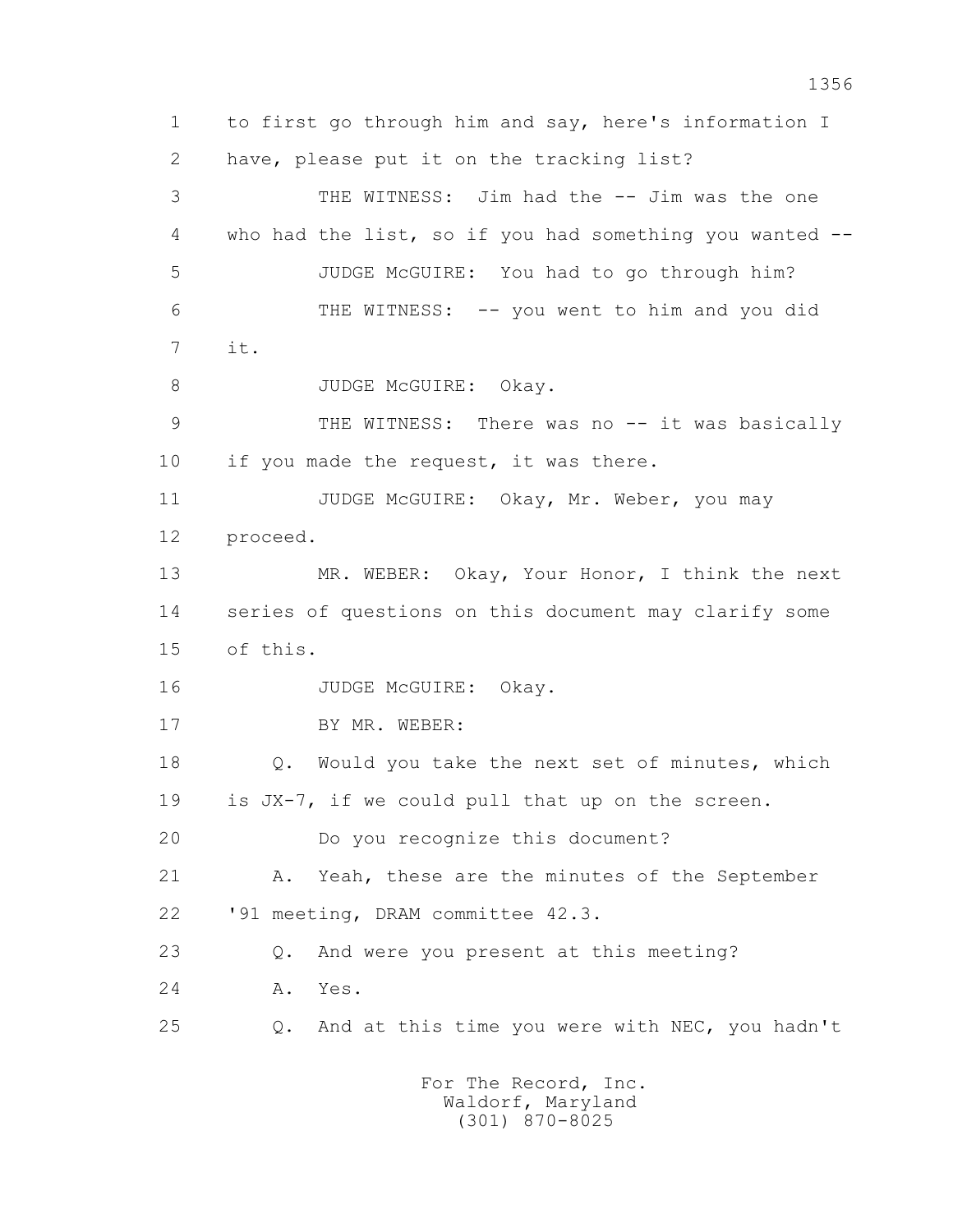1 joined Sanyo yet?

2 A. I had not joined Sanyo yet.

3 Q. Okay. Could you turn to page 23.

4 A. Okay.

5 Q. And it says, "Patent Issues to Track."

6 Do you recognize this page?

 7 A. Yeah, this is an earlier version of the same 8 list.

 9 Q. And do you recall a minute ago we were talking 10 about a Motorola patent that appeared on the '93 list? 11 A. Correct.

 12 Q. And on this list, do you see an entry for 13 Motorola Sync DRAM?

14 A. Yeah, there it is, Motorola Sync DRAM,

15 committee.

 16 Q. Now, on this list under Patent Number, there is 17 no number.

18 A. No number.

 19 Q. Do you have an understanding why there wouldn't 20 be a number in September '91?

21 A. At this point in time, it may not yet have been 22 issued.

23 Q. And under Source, it says, "Committee."

 24 Do you have an understanding of what that entry 25 means?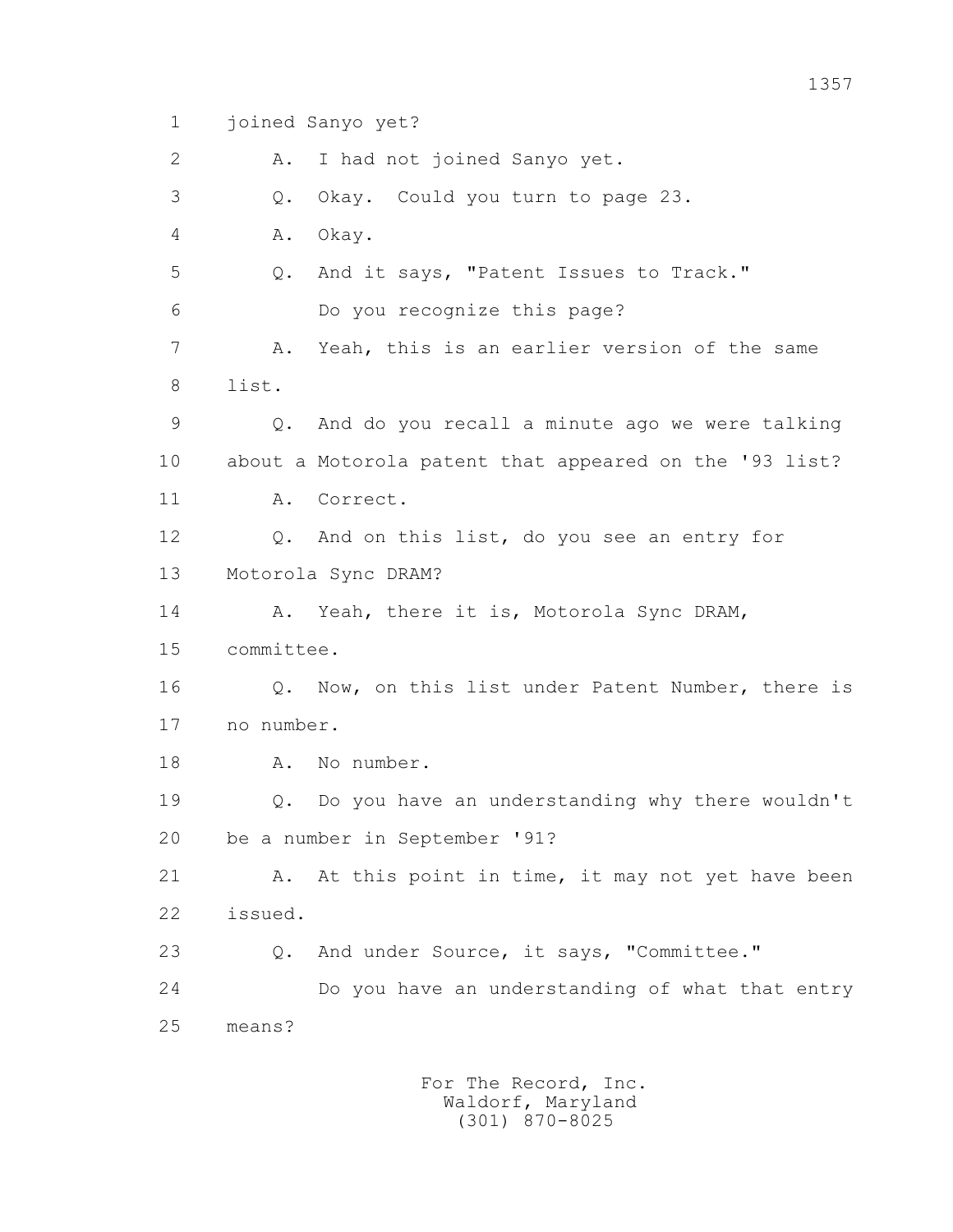1 A. That might have been one of us that said, hey, 2 I'd like it added, but please don't use my name. 3 Q. Based on your experience, as items were put on 4 the list that were not issued patents, later on would 5 then the number, once it was issued, be added to the 6 list? 7 A. If someone came back to Jim to add the number, 8 to update it, the answer would be yes. 9 MR. WEBER: Your Honor, at this time I would 10 like to offer JX-7 into evidence. 11 JUDGE McGUIRE: Any objection? 12 MR. DETRE: No objection, Your Honor. 13 JUDGE McGUIRE: So entered. 14 (JX Exhibit Number 7 was admitted into 15 evidence.) 16 BY MR. WEBER: 17 Q. I'm not sure this is clear from your earlier 18 answer on your background, but when did you first 19 become involved with DRAM products? 20 A. Perhaps 1970. 21 Q. Okay. And was that -- you mentioned something 22 about North American Rockwell, have I got the right 23 job? 24 A. Yes, at North American Rockwell. 25 Q. Okay, and you mentioned also I think in an For The Record, Inc.

 Waldorf, Maryland (301) 870-8025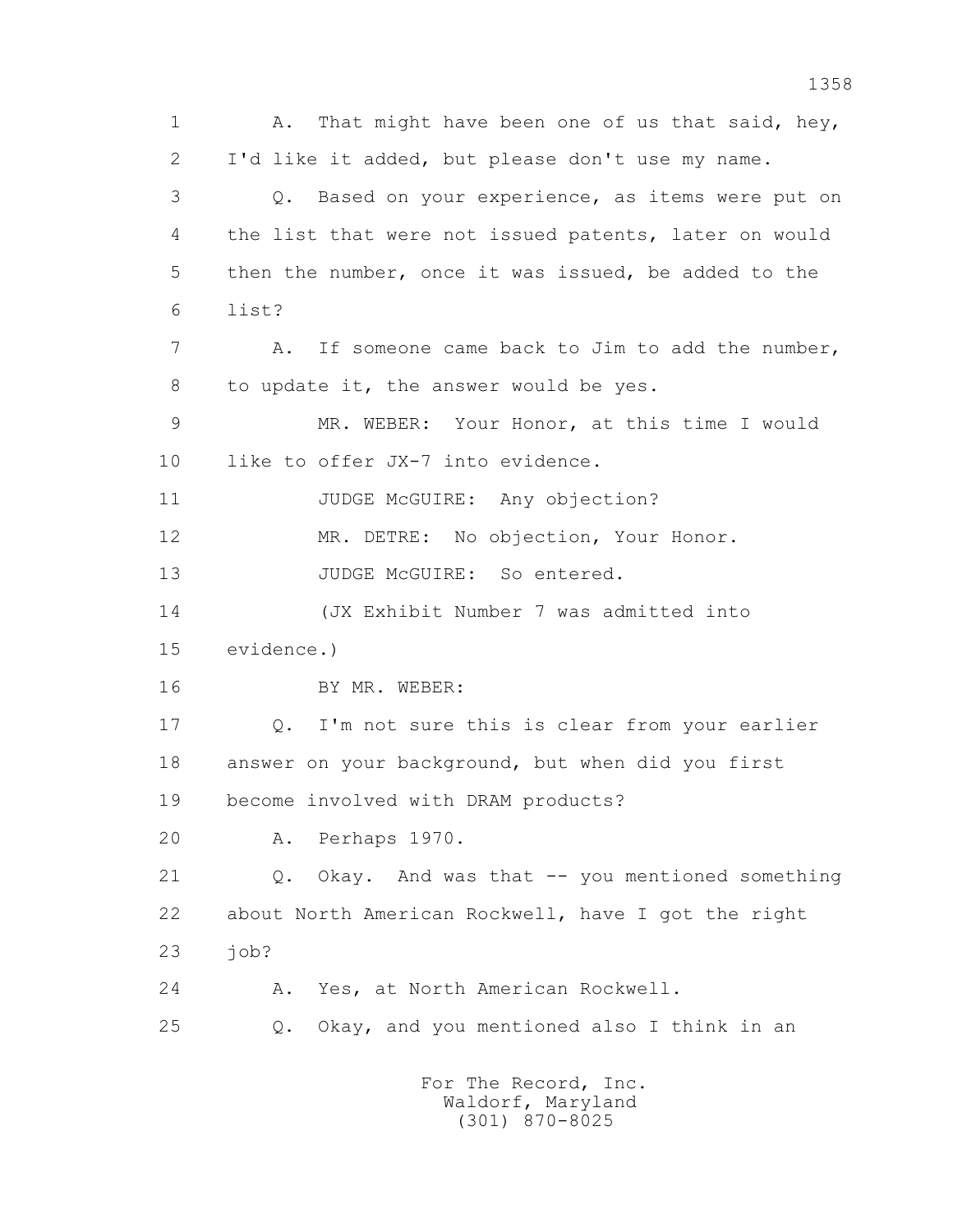1 earlier answer a product called a Synchronous DRAM. 2 A. Yes. 3 Q. Is that also known as SDRAM? 4 A. Yes, it is. 5 Q. All caps. 6 Is it also referred to as a Sync, S-Y-N-C, 7 DRAM? 8 A. Yes. 9 Q. All three names are the same thing? 10 A. All the same part. 11 Q. And what is a Synchronous DRAM? 12 A. Dynamic random access memory, as I described 13 before, but in this case synchronous in that we're also 14 making use of the system clock. 15 Q. How does a Synchronous DRAM differ from other 16 types of DRAMs? 17 A. Multifaceted, sir. The core of the DRAM is the 18 same, the same memory cell. The very, very, very early 19 parts were clocked. It was just basically a memory 20 array, and we had to provide everything external. As 21 the technology moved forward and we're now able to 22 integrate more and more components inside the chip, we 23 ended up adding the stuff on the side. 24 As the systems got to be faster, we ended up 25 again taking the system-level clock and adding it into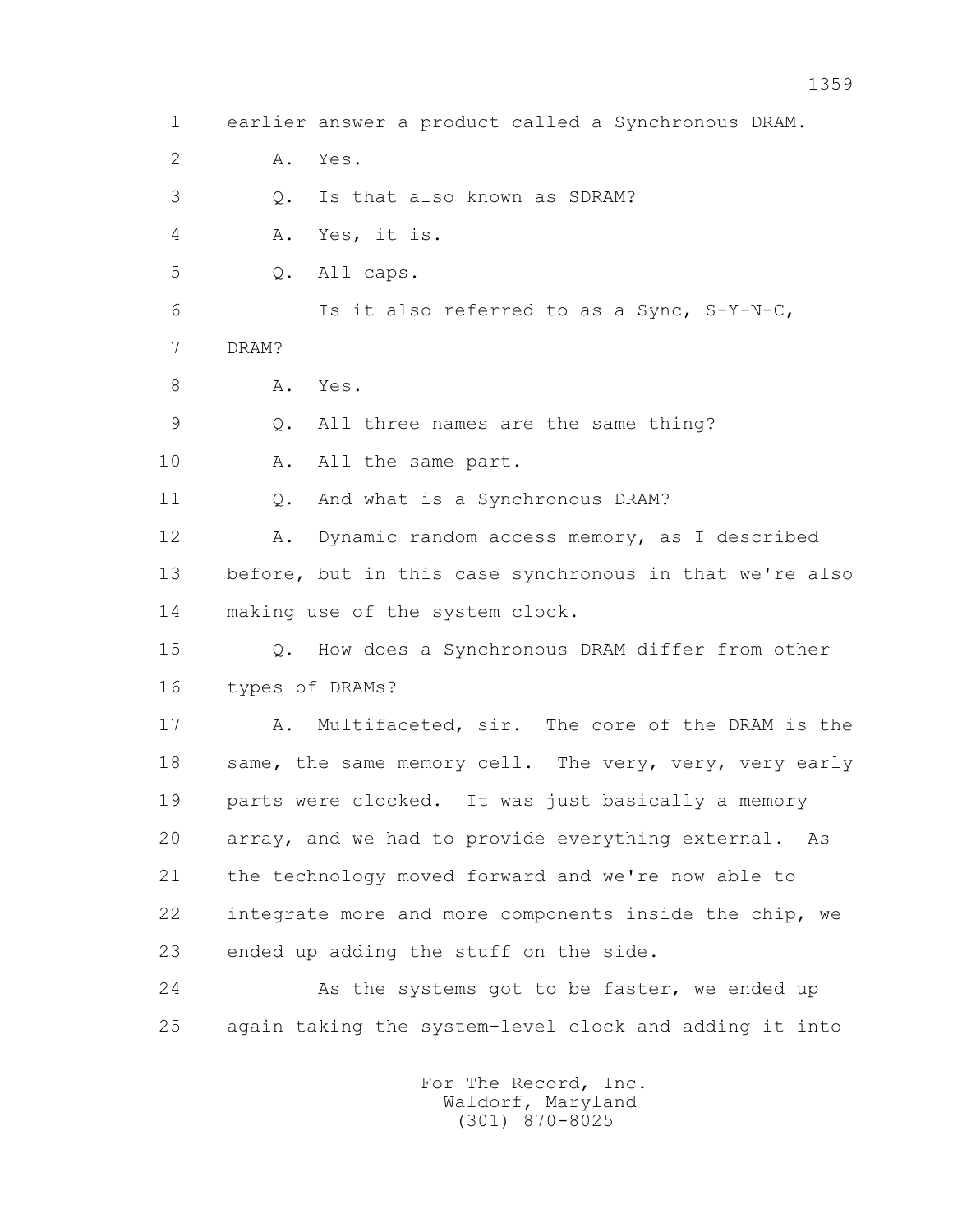1 the -- into the memory. So, just prior to this, the 2 page mode or the EDO parts took the system clock 3 through a controller and then turned on the part. 4 We're now using the system clock. So, the memory is 5 like a microprocessor peripheral. 6 Q. Have your job responsibilities included design 7 or development of Synchronous DRAMs? 8 A. Yes, it did. 9 Q. When did you start work on design and 10 development of the Synchronous DRAM? 11 A. I started this maybe 1988. Systems were now 12 getting fast enough that I'm looking for ways of 13 removing timing skew. 14 O. Why did you start working on developing an 15 SDRAM? 16 A. Part of my function is to keep track of 17 technology and try to position my company's products 18 two or three years hence. I decided that there was a 19 need for such a part. 20 Q. Why the need to look so far in advance? 21 A. It takes us a couple of years to design and 22 debug a DRAM. They are that complex. There's not that 23 many pieces in it. So, I need to be at least two years 24 out and then start teaching my customer about it a year 25 and a half out, just slightly in advance of the part.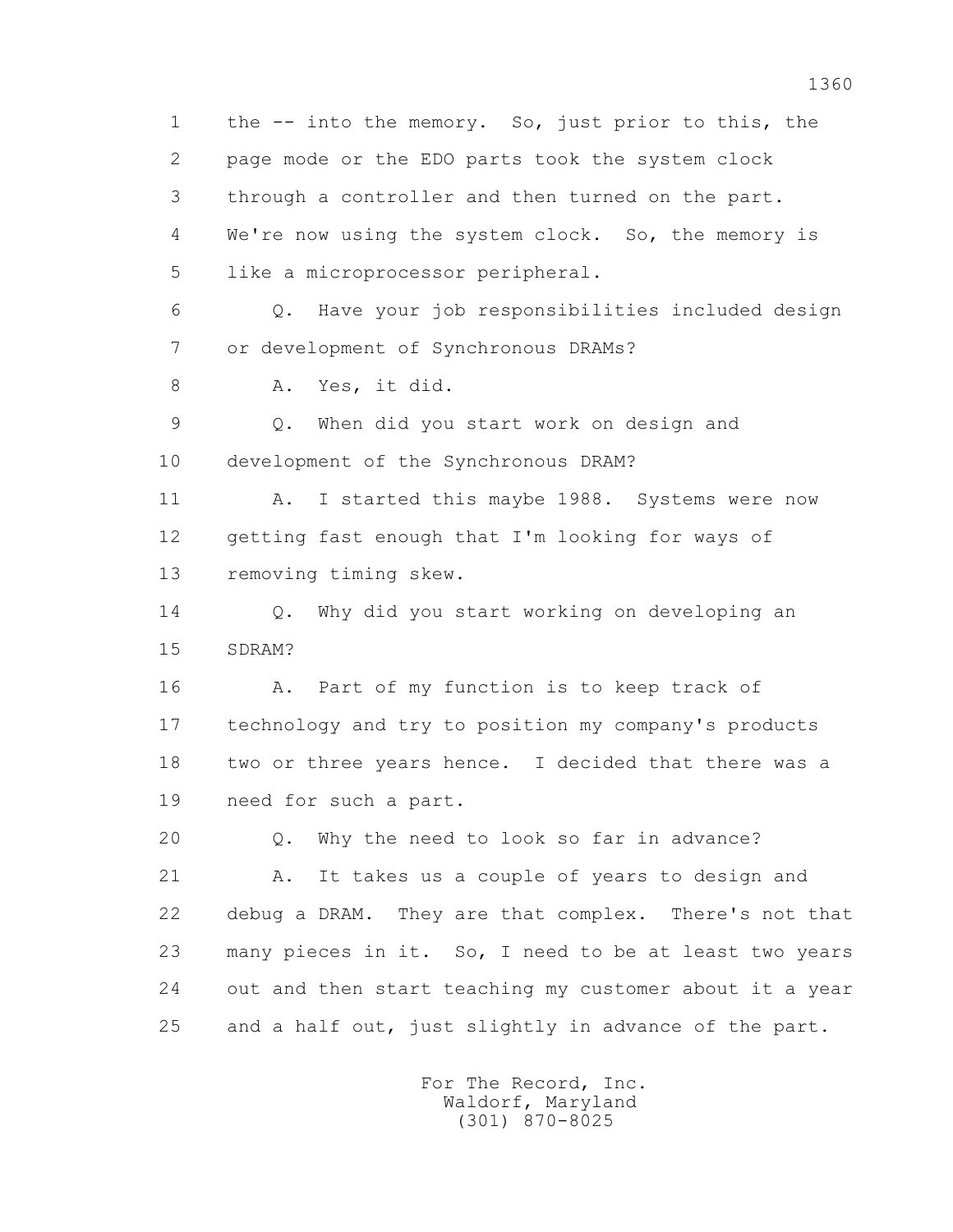1 Q. When you started working on this Synchronous 2 DRAM back in 1988, what DRAM products were being widely 3 used at that time? 4 A. As I said, page mode and EDO. 5 Q. Okay. What is EDO? 6 A. EDO directly stands for extended data out,  $7$  and  $-$ 8 Q. Could you maybe briefly explain what that means

9 in terms of the product?

10 A. What that means, okay. The -- the page mode 11 part allowed the user to sequentially walk down 12 addresses, and each time it did, it went to a -- an 13 unknown state and then back to data and then to an 14 unknown state. If I just simply put a flip-flop, a 15 latch, on the output of the part, I would have valid 16 data to valid data to valid data, and as a result, the 17 system clock could be faster. So, it was just an 18 evolution, adding another component.

 19 Q. Okay. When did page mode first become commonly 20 used in the DRAM industry?

21 A. In the early seventies.

 22 Q. When did EDO first become commonly used in the 23 DRAM industry?

 24 A. In the -- maybe '86-'88, in that time -- '89 25 time frame.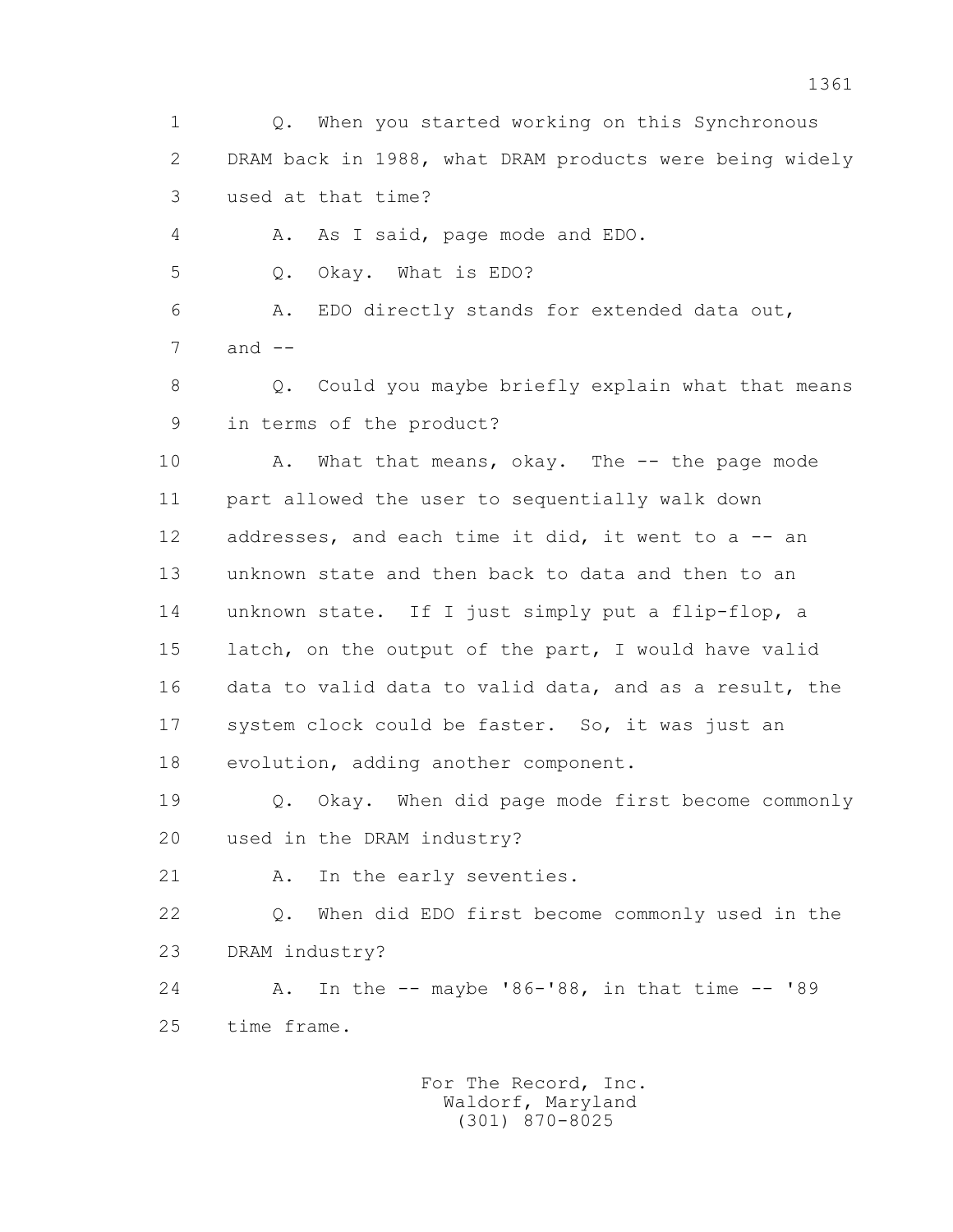1 Q. Were page mode and EDO standardized at JEDEC? 2 A. Yes, they were. 3 Q. Were you involved in standardizing those parts? 4 A. Yes, I was. 5 Q. How would you characterize the changes over 6 time, going from page mode to EDO and eventually SDRAM 7 and more recent technologies? 8 A. Mostly evolutionary. The customer base does 9 not really want to jump ahead to something new and 10 different. They're comfortable with something, I can 11 introduce a new feature or two new features, so it's -- 12 Q. And what -- I'm sorry. 13 A. I was just saying, it's easier for the engineer 14 to make such movement. 15 Q. What applications or end products would use 16 these DRAMs? 17 A. Basically everything that needed to temporarily 18 store data, a very wide range of products. It could be 19 from today's MP3 music to the supercomputer that NASA 20 would have. 21 Q. Has the demand for these DRAM parts been 22 growing over time? 23 A. Yes, it has been. 24 Q. How important, based on your experience both in 25 the DRAM industry and at JEDEC, how important are JEDEC For The Record, Inc. Waldorf, Maryland

(301) 870-8025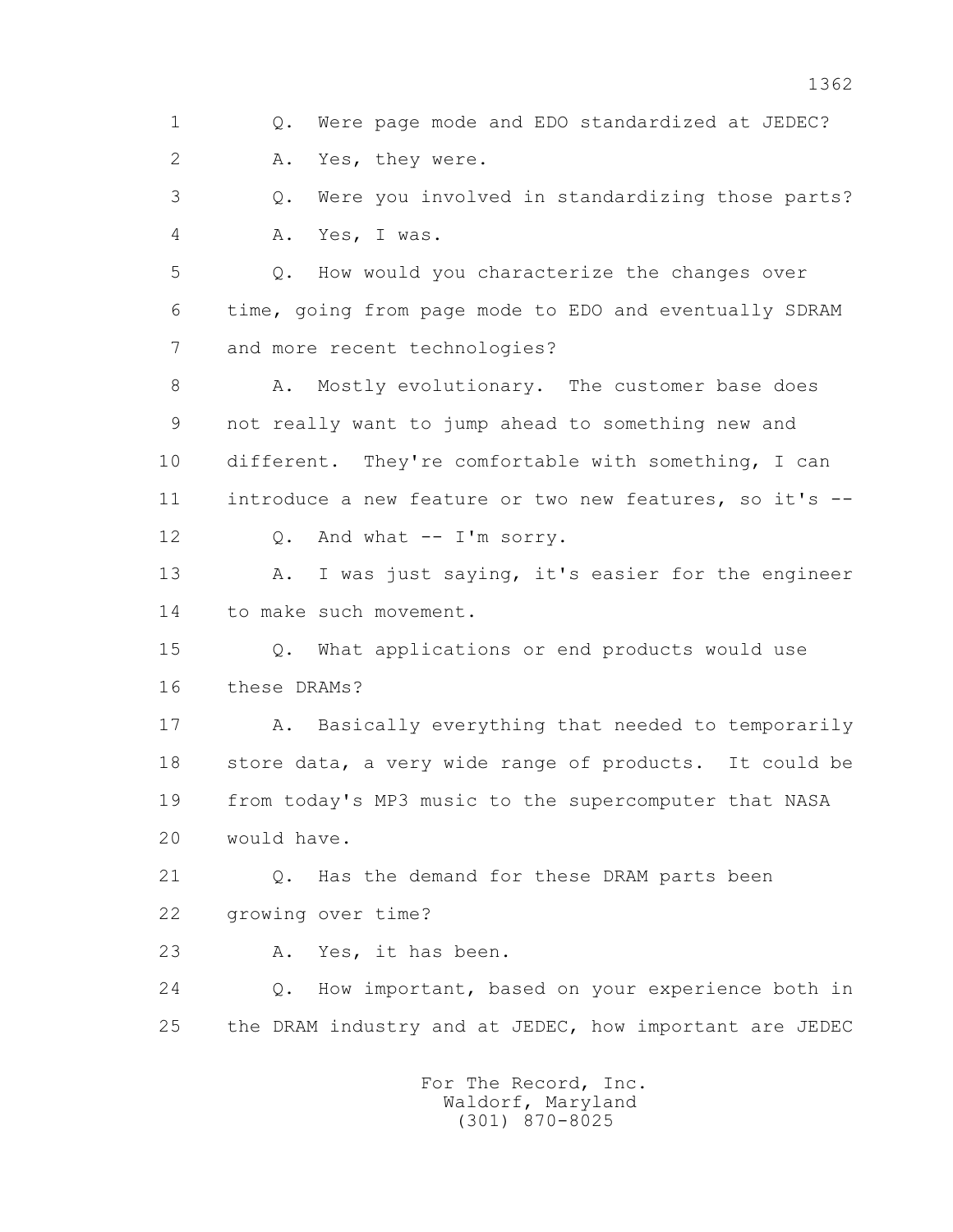1 standards in the DRAM industry?

 2 MR. DETRE: Objection, Your Honor, calls for 3 speculation, calls for a --

 4 JUDGE McGUIRE: Overruled, no, I will hear that 5 answer.

 6 THE WITNESS: Okay, I partially answered this 7 one before when I said that my customers are asking me 8 for standardized parts. Is the part standard? So, the 9 user is looking for a standard part.

10 BY MR. WEBER:

 11 Q. And working at -- you said you've worked with 12 customers in your jobs over the years.

13 A. Yes, sir.

14 0. In working with these customers, have they 15 requested JEDEC-compliant DRAMs?

16 A. Yes, they have.

 17 Q. Have you ever had any customer indicate to you 18 that they would only accept a JEDEC-compliant part for 19 a particular application?

 20 A. I think we have had some military programs that 21 they were insisting in their documents that they needed 22 to be JEDEC standard, yes.

23 Q. Has that occurrence happened rarely, 24 frequently, occasionally?

25 A. Rather frequently.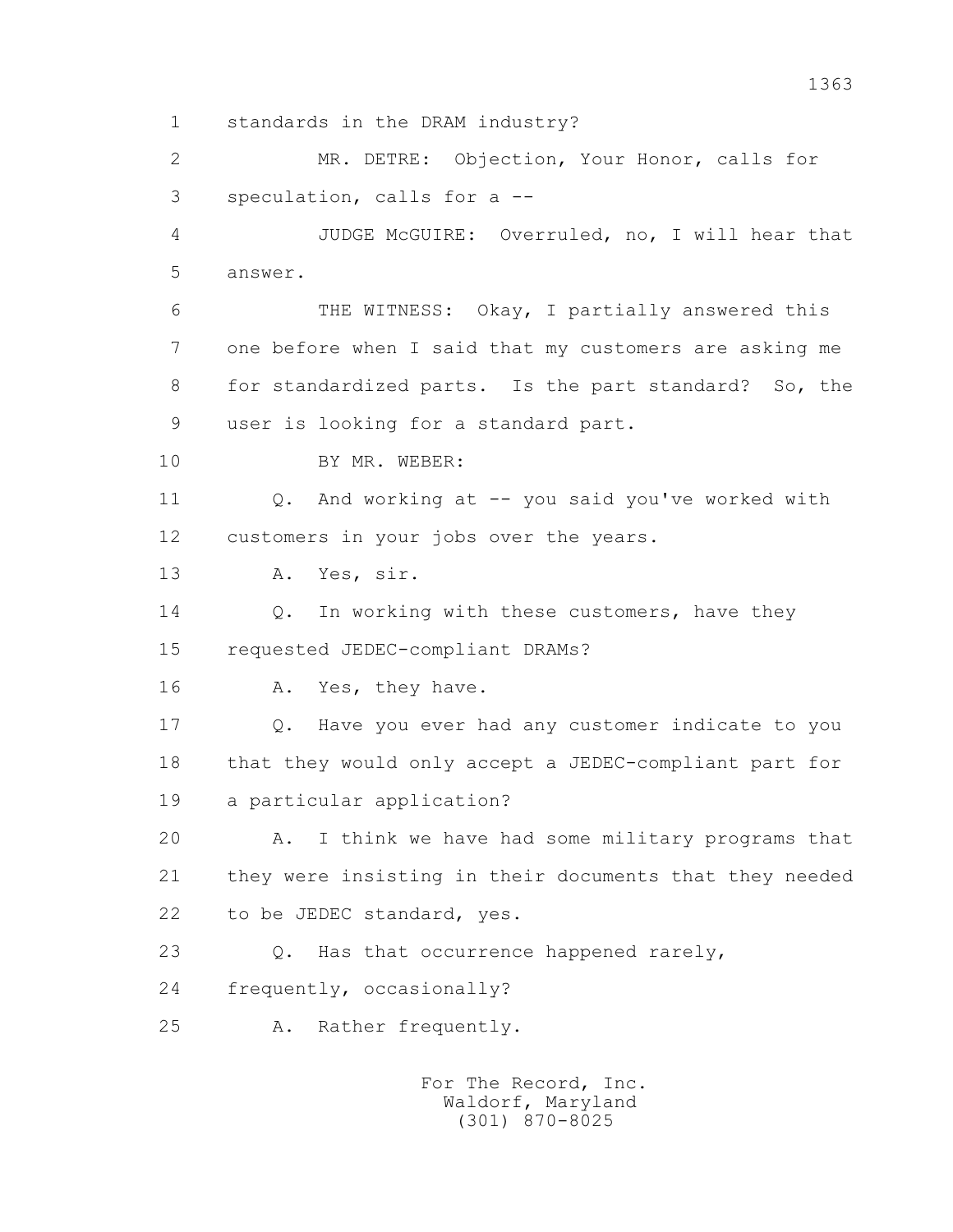1 Q. And is JEDEC the most important 2 standard-setting organization for DRAMs? 3 A. Yes, it is. 4 Q. Let's go back to the Synchronous DRAM. At some 5 point did you bring the Synchronous DRAM concept you 6 had been working at -- let's just make sure I've got 7 the right company now. You were at NEC at this time? 8 A. I was at NEC. 9 Q. Okay. At some point did you bring the 10 Synchronous DRAM concepts you had been working at NEC 11 on to JEDEC? 12 A. Yes, I did. 13 Q. When was that? 14 A. The Anchorage meeting of May '91. 15 Q. And -- now, you testified you started work on 16 the concept in 1998 (sic), and it was '91 when you 17 brought it to JEDEC. What were you doing in the three 18 years in between? Like why did it take so long? 19 A. Well, I have more than one task and am working 20 on more than one product, I'm juggling, but I'm also 21 trying to find the part a definition that I can use for 22 a very low-end system -- I made the mistake of thinking 23 that Apple would only use one or two pieces -- and then 24 something that a very, very high-end multiprocessor 25 would use. I'd like to have one part.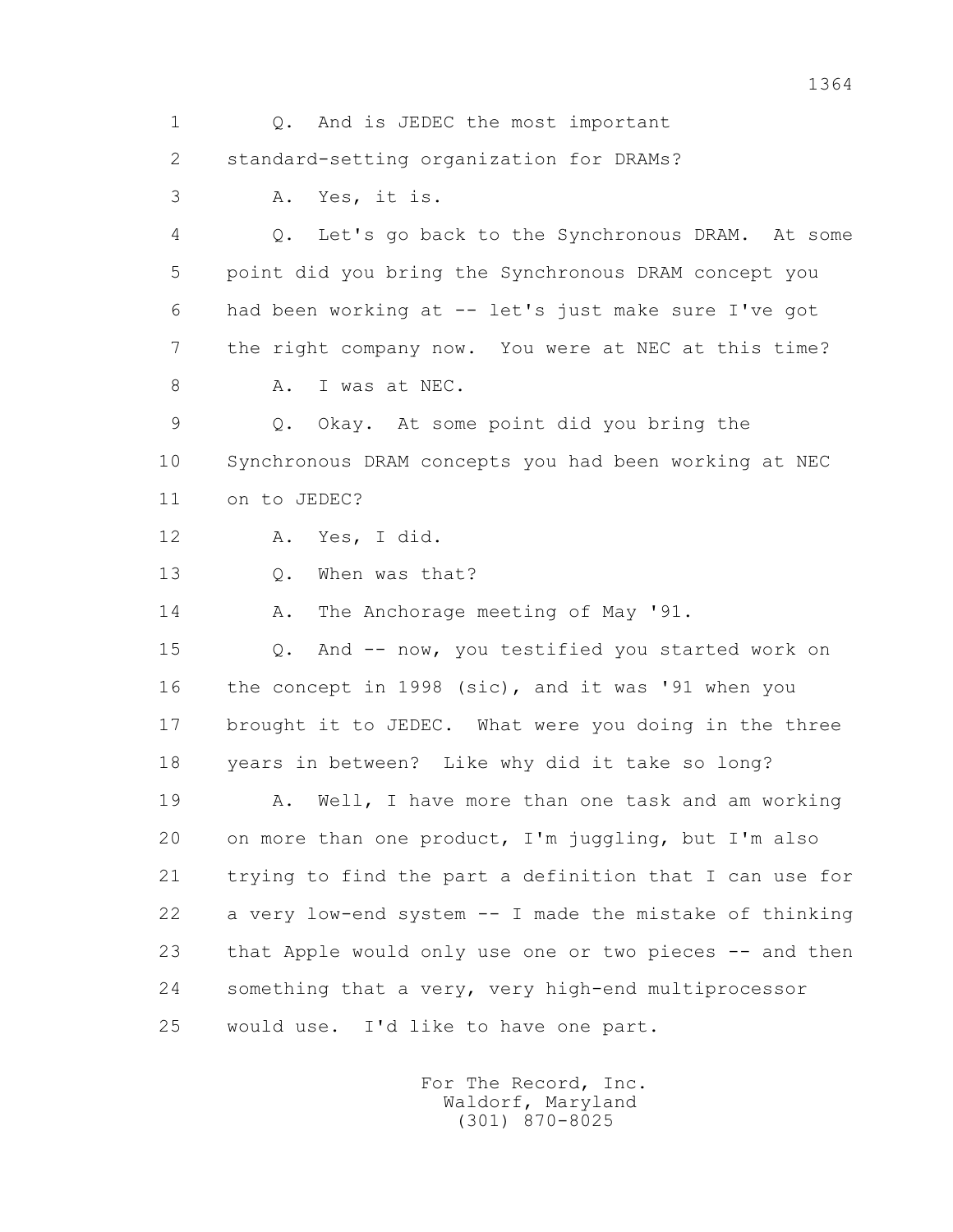1 Q. Why did you bring these Synchronous DRAM 2 concepts to JEDEC?

 3 A. I would bring it to JEDEC because I needed 4 industry standardization. It was introduced at that 5 meeting and earlier than I had anticipated it. There 6 was already discussion of clock memory. Willie Maier 7 from Siemens was making a presentation on a clock 8 memory, had some questions that he couldn't answer, so 9 he turned to another committee member whose company was 10 key in the definition. That company couldn't answer as 11 to why that feature -- and we're a room of engineers, 12 so we start talking about options.

 13 So, I grabbed a transparency, drew out a timing 14 chart, and went up and made a proposal and invited the 15 group to join me in defining the last 5 percent of it. 16 Q. Did the Synchronous DRAM you were working on

17 contain features that were programmable?

18 A. Yes, it did.

19 Q. Could you explain?

 20 A. The Hitachi patent that I talked about earlier 21 of putting a register in the part allowed me to program 22 the part. So, with that programmable register, we 23 added additional features.

 24 Q. Are you familiar with something called 25 programmable CAS latency?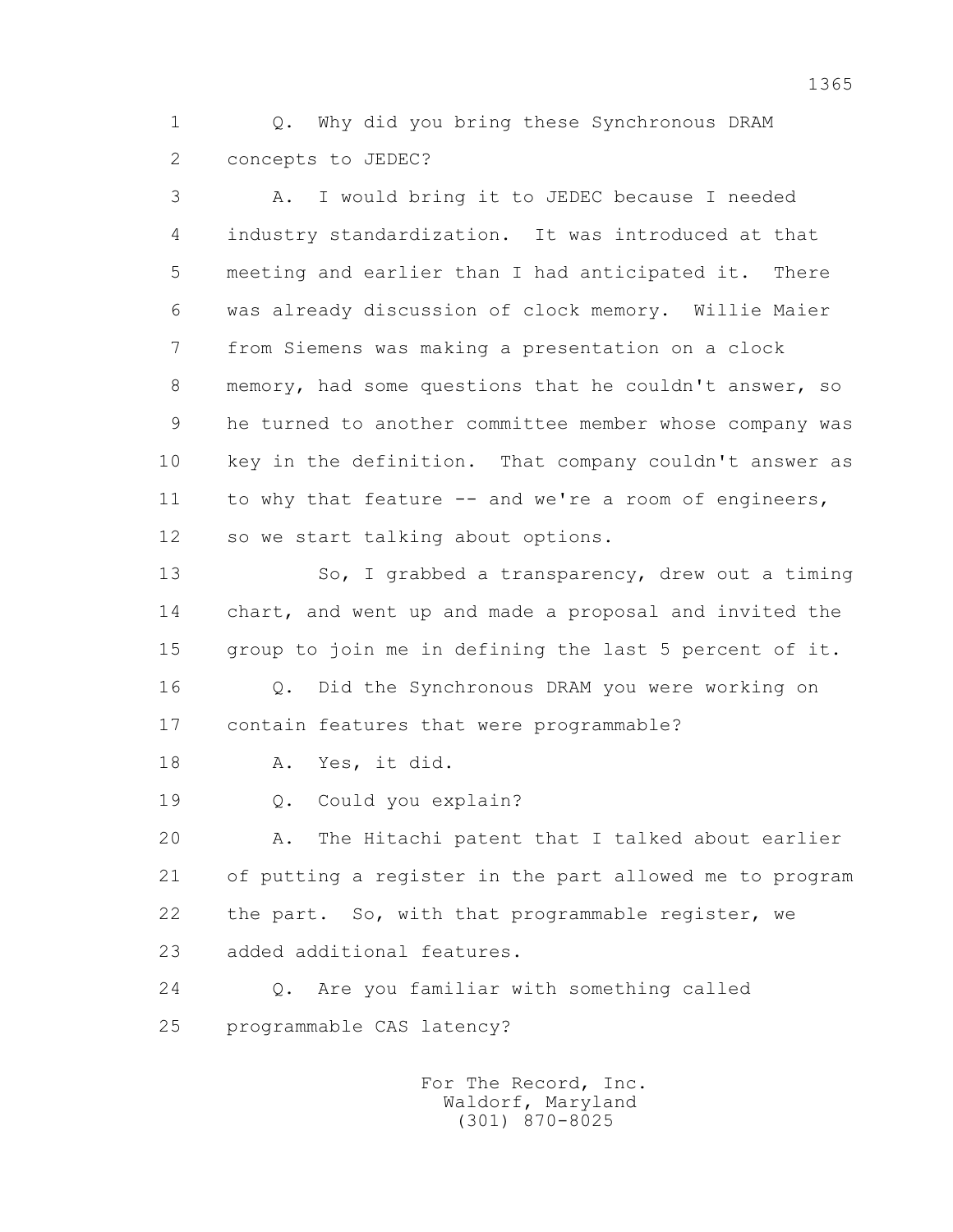1 A. Yes, I am.

2 0. And what -- was that one of the features? 3 A. That is a feature.

 4 Q. And could you briefly explain how that worked 5 in the SDRAM you were working on?

 6 A. Yes. I'm sorry for being so slow. I've got 7 enough of the technology that to me it's second nature, 8 and I'm looking at some of --

9 JUDGE McGUIRE: Take your time.

10 THE WITNESS: The memory device, I need to 11 decode the address, I need to take the data off of the 12 capacitor and sense it, and then I need to get the 13 information from that sense amplifier to the output.

 14 By simply putting a register between those 15 three items, I can pipeline the part, and I have a 16 choice of the pipeline. I can make that register a 17 feed through part, i.e., it doesn't take a clock, or I 18 can allow it to be a full register. I still have a 19 circuit there as a buffer.

 20 So, if I control that buffer, it now becomes 21 pipeline, pipeline of one, pipeline of two, pipeline of 22 three, so I'm controlling the pipeline. Very simple, 23 very -- very identical to what I'm already doing in a 24 system. No big deal.

25 Q. Let me ask about another programmable feature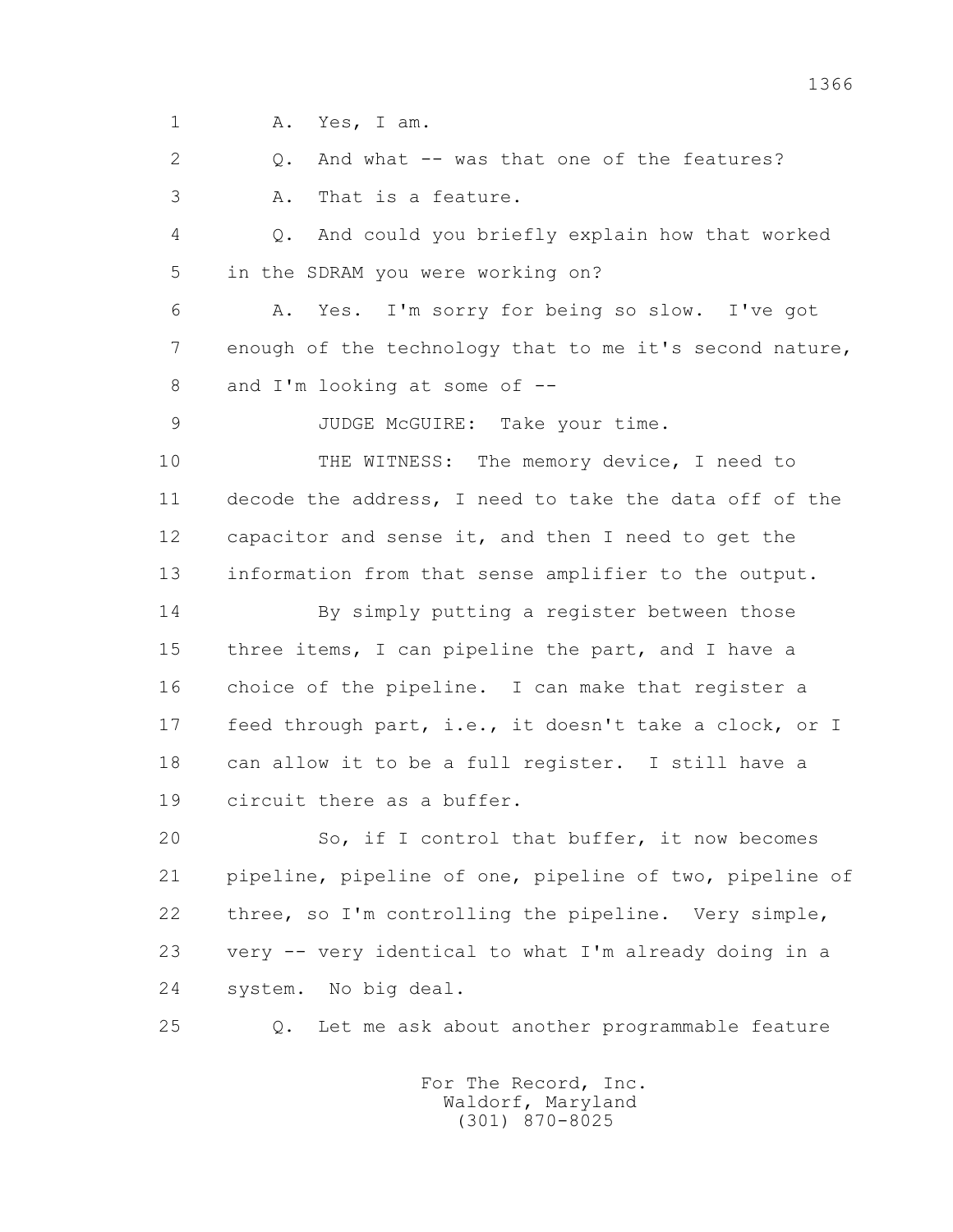1 that's been talked about here, programmable burst

2 length. Are you familiar with that concept?

3 A. Yes, I am.

 4 Q. Was that also something you were working on at 5 the time, with the SDRAM concept?

6 A. Yes, it is, um-hum.

7 0. And how were you using that feature?

8 A. Okay, we already had the part, I talked about 9 page mode, where I could go clink-clink-clink-clink. 10 I've now put a counter inside the part, so it's 11 automatically counting, so I'm just balloting the 12 counter. Do you want to count from zero to three? Do 13 you want to count from zero to seven? Do you want to 14 count from zero to the end of the line and wrap it? I 15 still have this programmable register. I'm just -- and 16 I have the counter, so I'm just controlling the 17 counter.

 18 Q. In a prior answer a couple minutes ago you used 19 the term "pipeline."

20 How did you mean that?

 21 A. How do I mean a pipeline? I'm sorry. In a 22 system, to pipeline something is to break the process 23 into pieces, and I can be running a piece somewhere 24 downstream and start a new piece upstream. So, I'll -- 25 let's say like I cut it in half. So, the first one's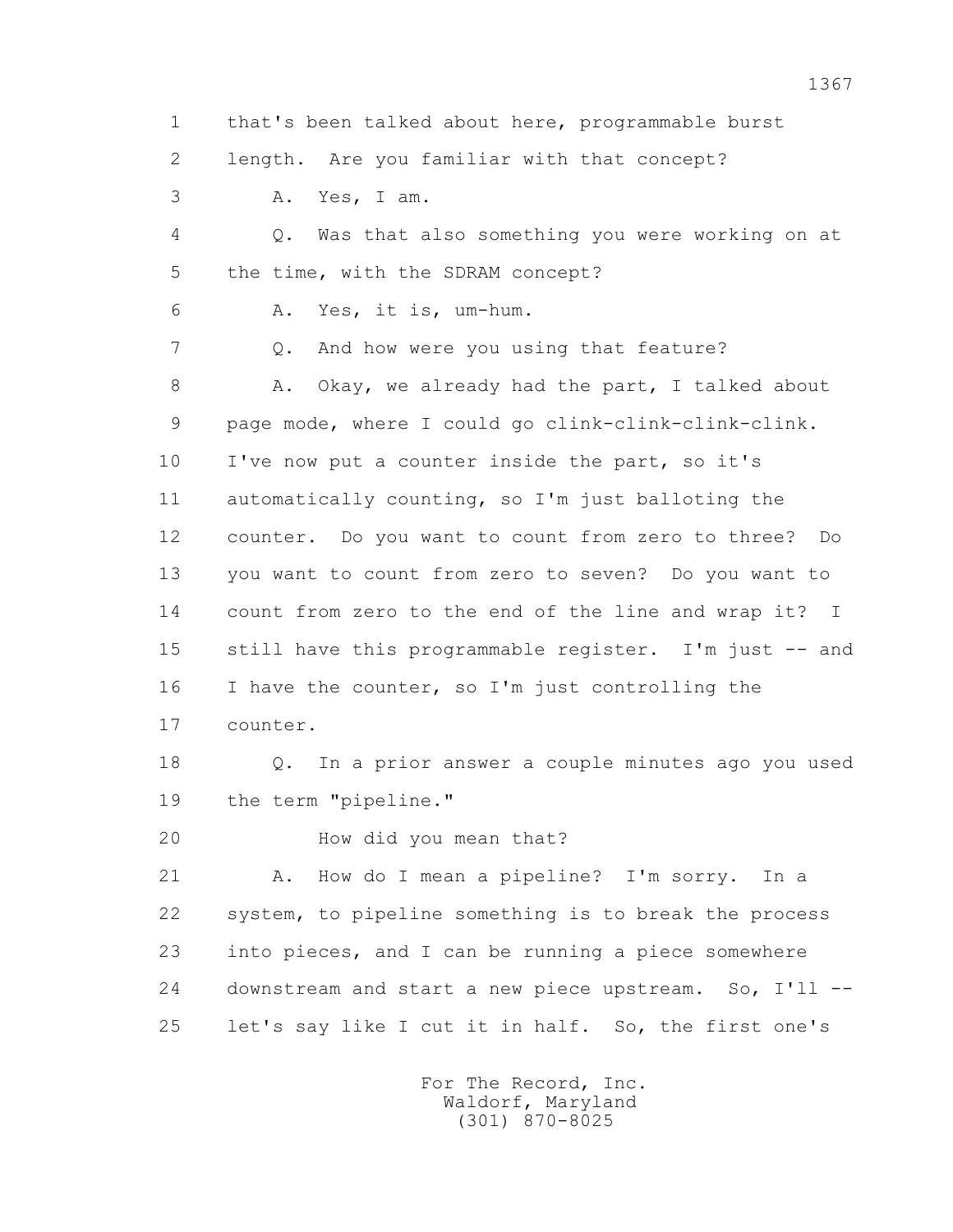1 going to take its normal time to get there. As I'm 2 working on the second half, I can start a first half. 3 So, I will end up doing things in parallel. Very 4 common technique in computer systems.

 5 Q. Let me see if I understand what you said. You 6 were also talking about the concept of latency. Is 7 pipeline the same thing as latency?

8 A. What you're calling CAS latency is really a 9 pipeline, yes.

 10 Q. Now, once you made your initial presentations 11 on the SDRAM concept to JEDEC in May of 1991, did you 12 take any steps to win others over to your point of 13 view?

14 A. Of course.

15 Q. What did you do?

 16 A. Continued to provide data to as many people as 17 possible, answer questions to as many people as 18 possible, but noting the stack of documents here in 19 front of me, the one up here on the top, I also helped 20 organize meetings with several of my competitors and as 21 many potential customers as all of us could find.

 22 I said that there were multiple opinions in 23 that JEDEC meeting, so there's other ways of doing it. 24 So, we need to get people discussing the alternates and 25 see if we can come to a consensus on a standard.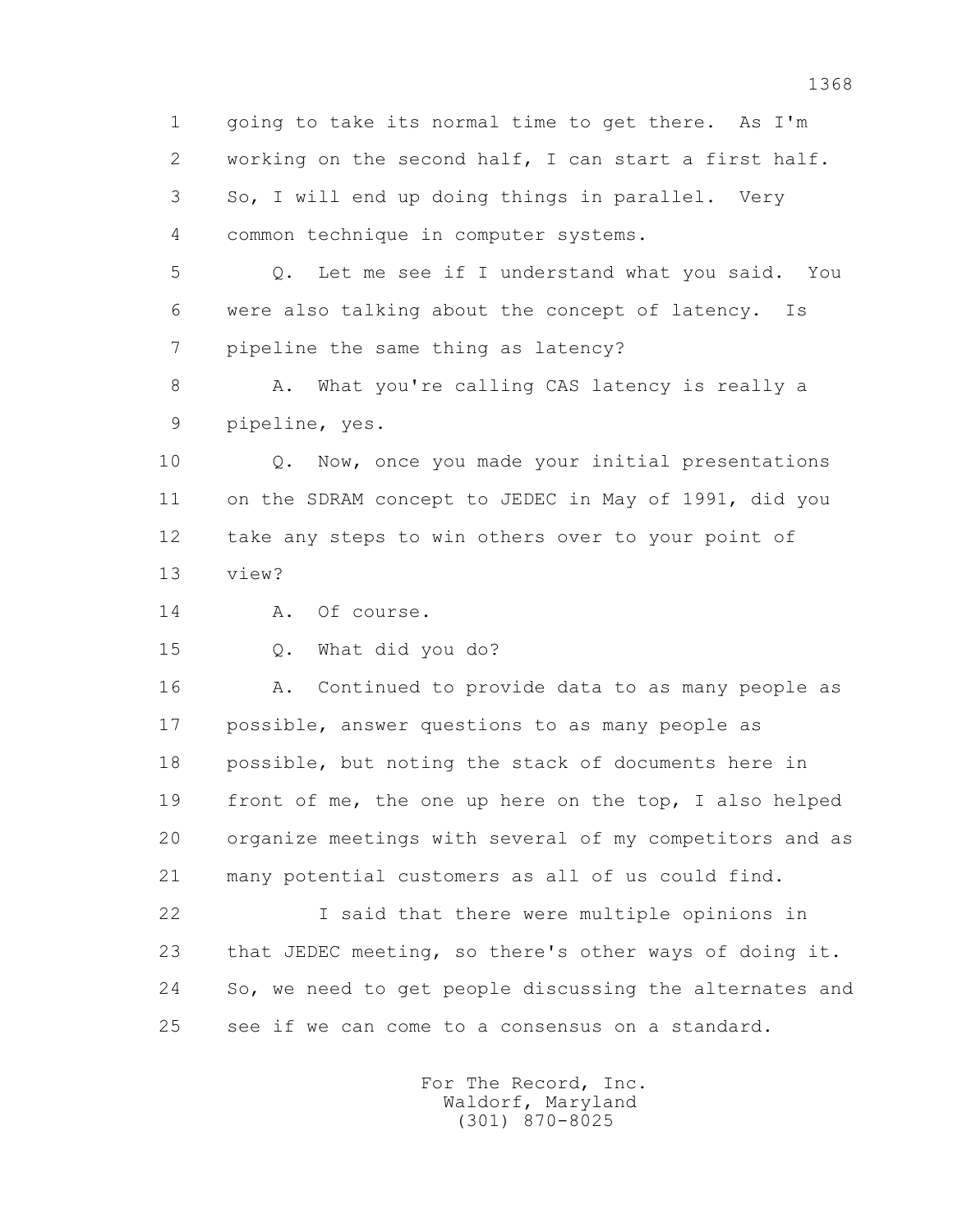1 Q. How many such meetings did you organize? 2 A. Three within JEDEC -- sorry, three outside of 3 JEDEC, one within JEDEC.

 4 Q. And who were some of the attendees or people 5 you invited or who attended these meetings?

 6 A. Basically every potential user we could find. 7 That would be like in the Boxborough meeting, IBM 8 showed up, HP showed up, Digital Equipment showed up, 9 BBN showed up, a couple of smaller houses that were 10 doing supercomputers in the Boston area at that time, 11 and a number of my competitors.

 12 Q. Did you report back to JEDEC about these 13 meetings?

14 A. Yes, we documented the consensus at the end of 15 each meeting, came back to the next JEDEC meeting with 16 the consensus and with a collection of handouts for 17 anyone that wanted them.

 18 Q. Did you ever try to exclude anyone from 19 participating in these meetings?

20 A. No.

 21 Q. And you have mentioned a document. Could you 22 take a look at CX-20? I think it's the next document.

23 A. It's the one on top.

24 Q. Pull that up on the screen, please.

25 Do you recognize this document?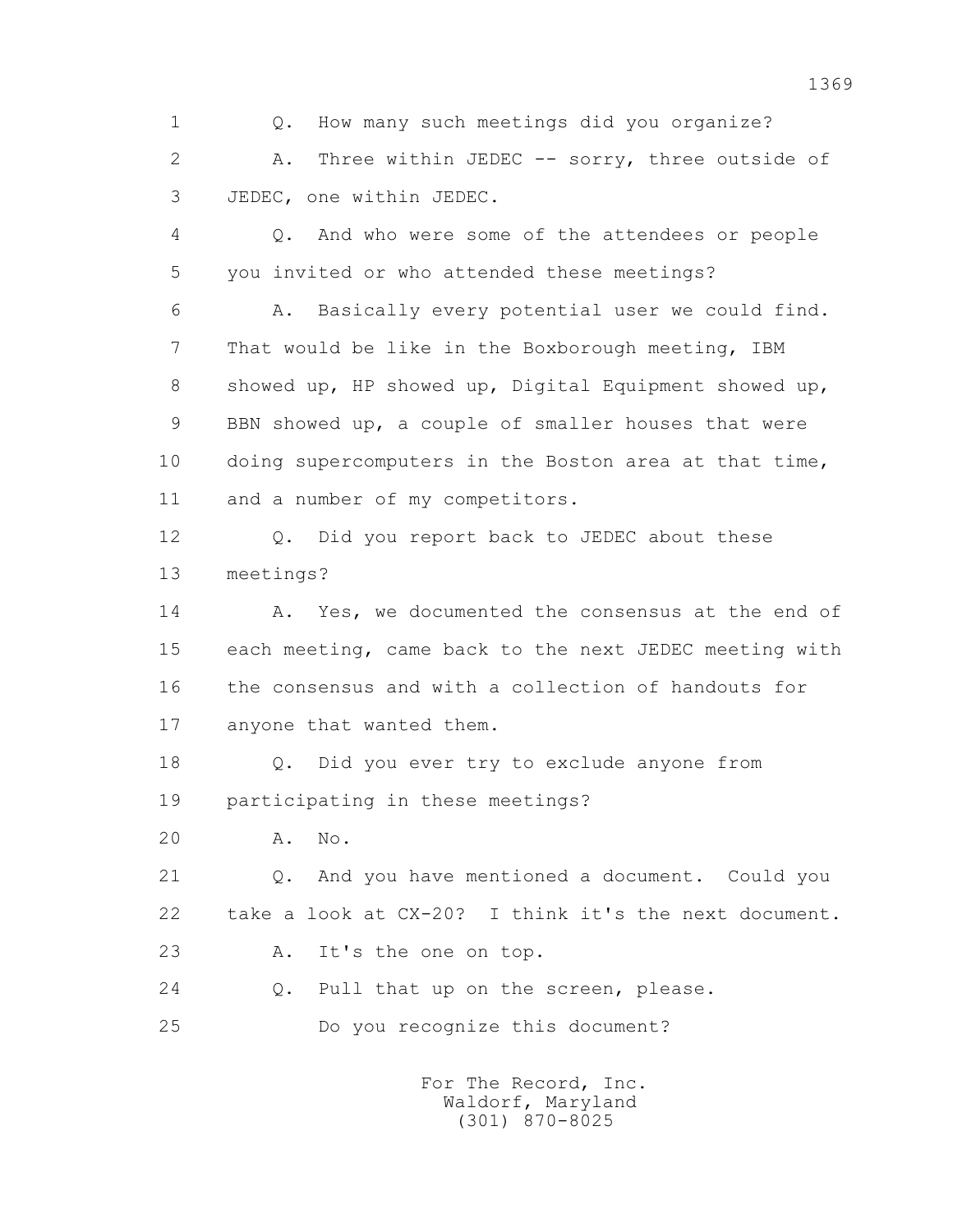1 A. Yes, I do. This is the first of those 2 meetings.

3 Q. And what is the document?

 4 A. Okay, this is the consensus -- a listing of the 5 people that were at the meeting in Boxborough, a 6 consensus of where we were. The next page is business 7 cards so that everyone can see who the people were and 8 how you could contact them. And the last page is my 9 timing diagram, consensus.

10 Q. Who prepared this document?

11 A. I did.

12 Q. Particularly the first page.

13 A. I did.

14 Q. Okay. And what -- under the list of attendees, 15 there's some paragraphs. What were you attempting to 16 summarize in these paragraphs? If we could pull up the 17 first few paragraphs, please, the first three 18 paragraphs or so.

19 A. Okay, what you've got pulled up -- so, the 20 first one is that present -- the vendors, presentations 21 were made by IBM, NEC, Siemens and Toshiba, so there 22 are multiple competitors. And after the discussion, 23 there was consensus that a fully synchronous clock 24 device would best fit. The length of the address field 25 would be programmable.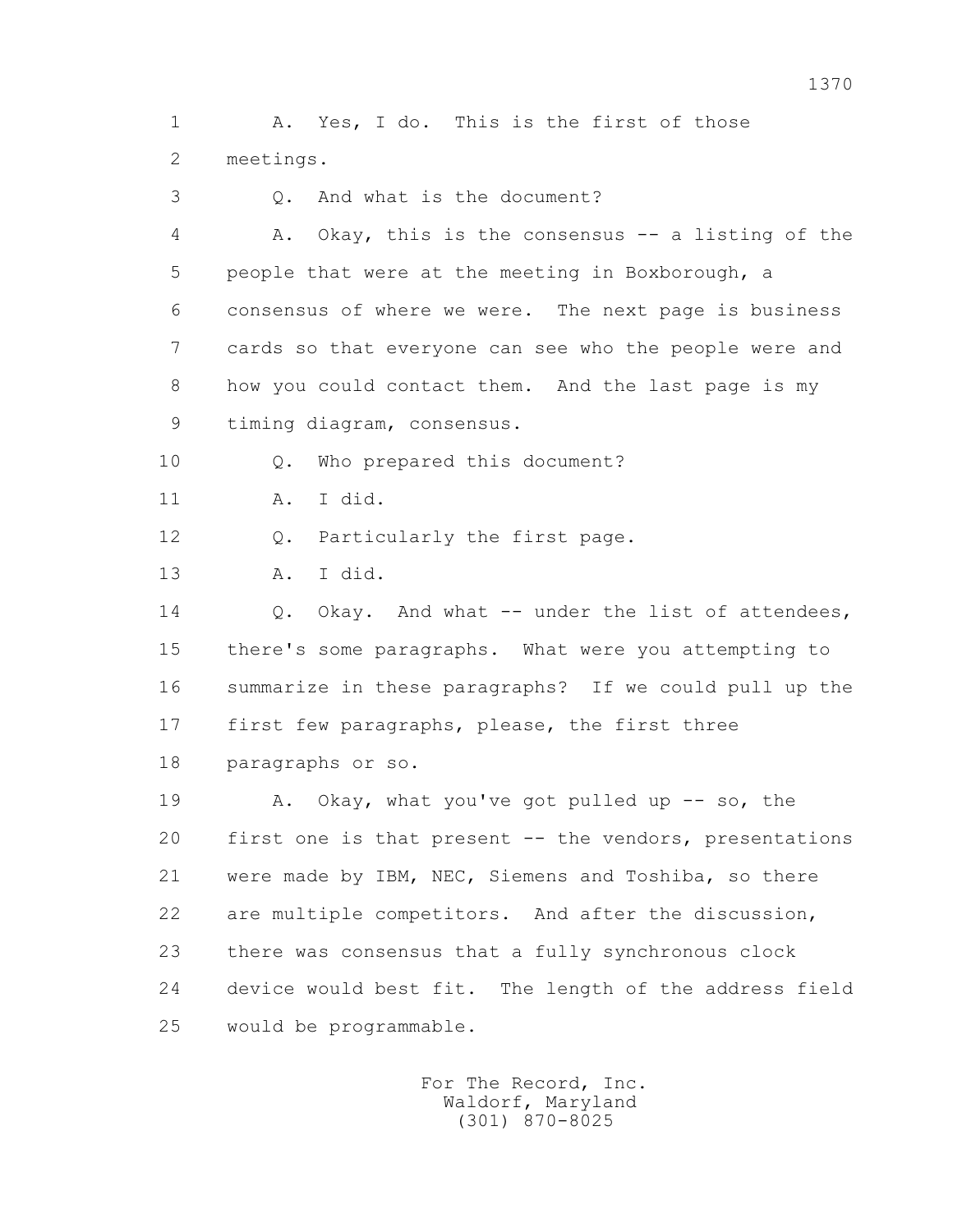1 There was not an agreement on the clocking. 2 Some of the people preferred single edge, and there 3 were a couple people that were proposing double edge 4 clocks.

 5 Q. Okay. What's the difference between a single 6 edge clock and a double edge clock as you're using 7 those terms?

8 A. Do I increment the part on one edge of the 9 clock or on both edges of the clock?

 10 Q. And what were the users telling you about a 11 dual edge clock at this point in time?

12 A. It was mixed. There were some users that could 13 make the clock a 50 percent duty cycle, so truly 50/50, 14 and there were others that did not have that system 15 control, so it would be maybe not 50, but maybe it 16 would be 70 -- 65 or 70. They didn't quite have yet 17 the experience of running high-speed clocks. The 18 graphics people did. Some of the larger computer 19 people did not.

 20 So, I didn't have, to my feeling, a large 21 enough group of the user base, to Howard Colter at IBM, 22 who was really pushing it very hard, he already had it 23 running in systems.

 24 Q. Could you pull up the very top of the document 25 where it has the date that this meeting that you're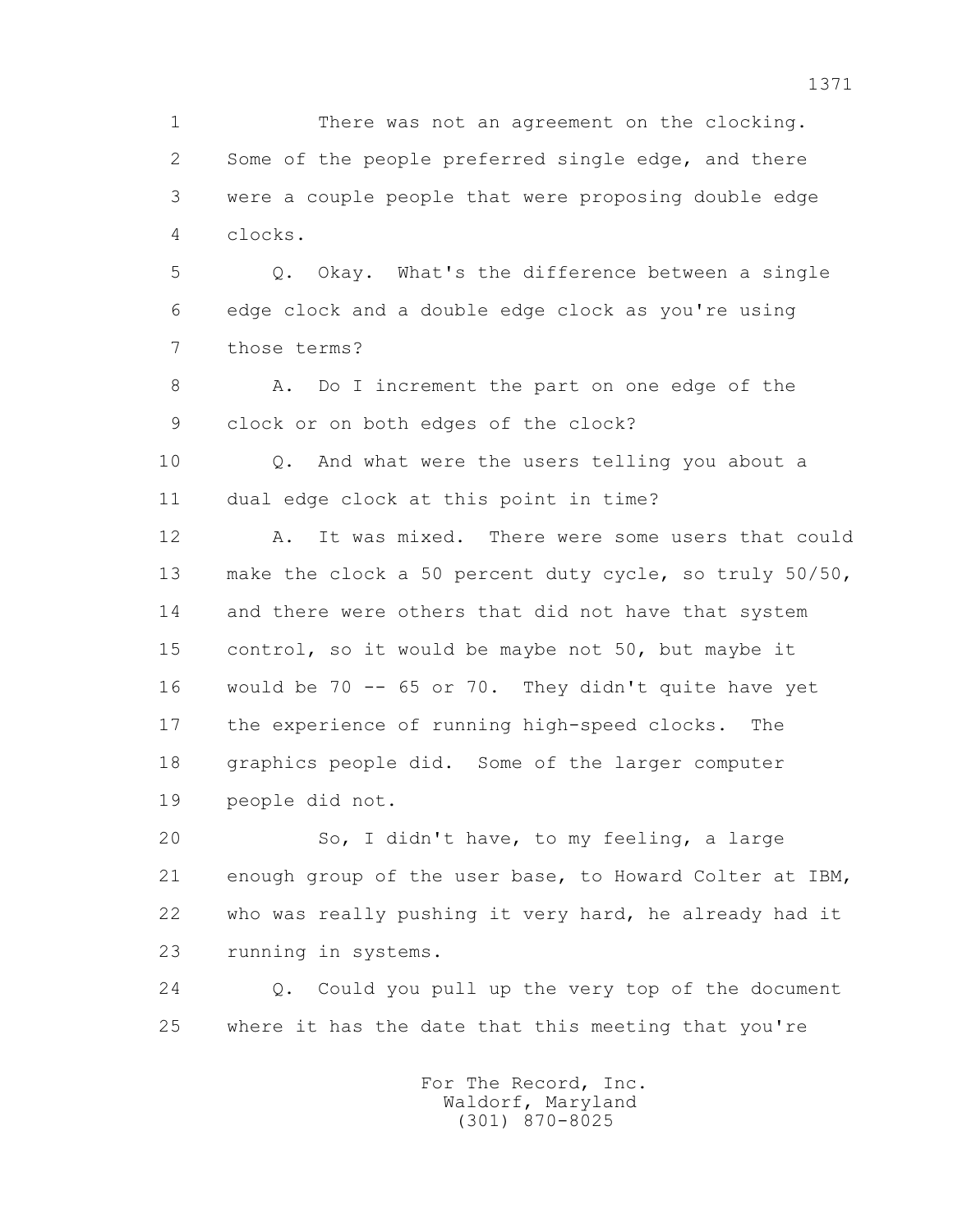1 recording here took place in August of '91? 2 A. Yes, sir. 3 Q. Now, at this time, in August of '91, had you 4 heard of Rambus? 5 A. No, I had not. 6 MR. WEBER: Your Honor, at this time I would 7 like to offer CX-20 into evidence. 8 JUDGE McGUIRE: Objection? 9 MR. DETRE: No objection, Your Honor. 10 JUDGE McGUIRE: So entered. 11 (CX Exhibit Number 20 was admitted into 12 evidence.) 13 BY MR. WEBER: 14 Q. Now, I would like to go through some JEDEC 15 meeting minutes. Did you continue making presentations 16 to JEDEC on the SDRAM? 17 A. Yes, I did. 18 Q. Okay, let's take a look at JX-10. Do you 19 recognize this document? 20 A. Yes, I do. 21 Q. What is it? 22 A. It's the December '91 minutes from a meeting in 23 Hawaii of 42.3. 24 Q. Were you present at this meeting? 25 A. Yes, I was.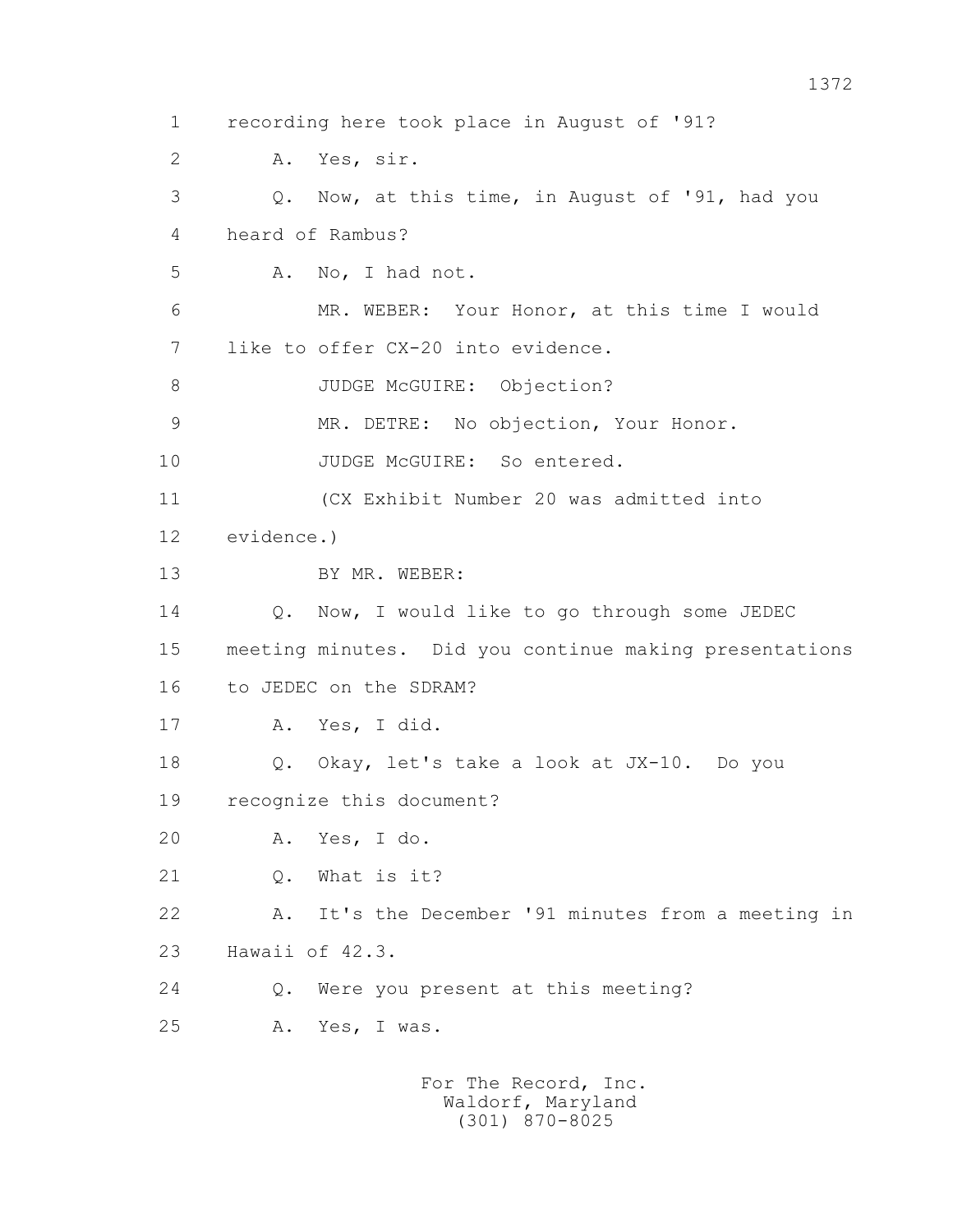1 Q. Do you see the list of attendees includes 2 someone from Rambus who was present? I think it's on 3 the second page, a Billy Garrett. 4 A. Ah, yeah, Billy was there. 5 Q. Was this the first time you saw someone from 6 Rambus at a JEDEC meeting? 7 A. Yeah, Billy previously was with NCR. 8 Q. And could you turn to Attachment H, which is 9 pages 49 through 55 of the document, and we will just 10 pull up the first -- the first page and ask if you 11 recognize this presentation. 12 A. Yes, I do. 13 Q. What is it? 14 A. Okay, this appears to be my presentation at the 15 meeting. I'm reporting on the next of the outside 16 JEDEC meetings -- out-of-JEDEC meeting on synchronous 17 at the meeting, so that's the Portland meeting, and a 18 summary of what has happened there and some additional 19 flushing out of details of the Sync DRAM. 20 Q. Okay, if we could turn and put up on the screen 21 page 50, the next page. You said you presented a 22 summary. Is that what's reflected on these seven 23 points? 24 A. Yes, it is. 25 Q. Let's go through some of them. First of all, For The Record, Inc. Waldorf, Maryland

(301) 870-8025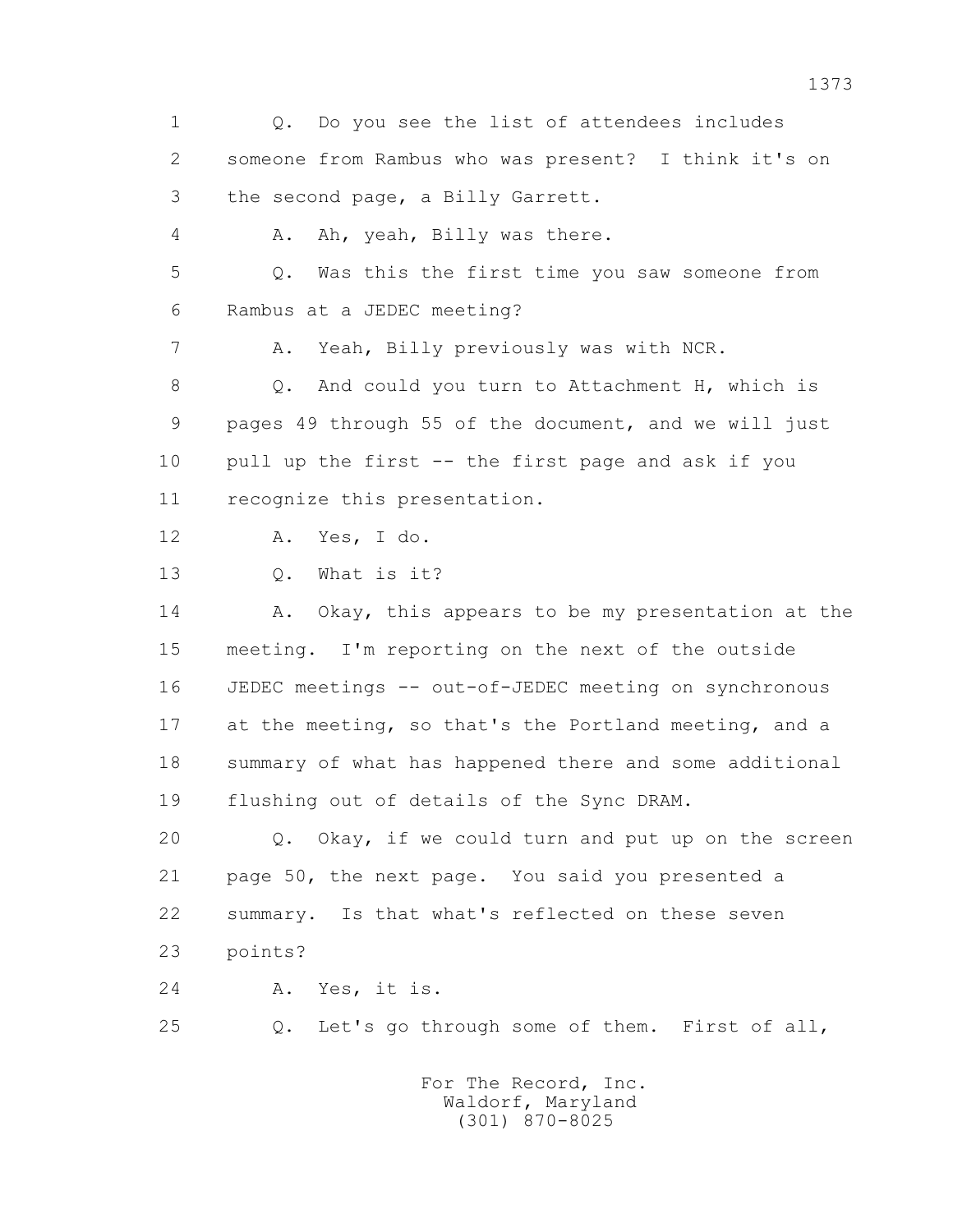1 point number 1, what's -- is this -- are these items -- 2 what's represented by these seven points? 3 A. That we're going to end up -- well, item 1, 4 that we're using in this case the -- a single edge of 5 the clock rather than a double; that we are going to be 6 JEDEC standard as far as the interface. Item -- 7 Q. Let me just direct your attention, we don't 8 need to go through all of them. 9 Number 2 where it says, "The latency of data to 10 the clock should be programmable"? 11 A. That's CAS latency, the pipeline that I 12 described before. 13 0. So, that would be programmable CAS latency? 14 A. Yes, sir. 15 Q. Could we look at item number 5, where it talks 16 about burst sequence, then there are companies in 17 parentheses, and it says, "Wrap length should be 18 programmable." 19 What is this describing? 20 A. This is programmable burst length. 21 Q. And the term "wrap length," is that -- how does 22 that relate to burst length? 23 A. When do you wrap or do you wrap -- when you 24 come to the end of the count, you go back to zero, like 25 does it continually circle or does it end up stopping.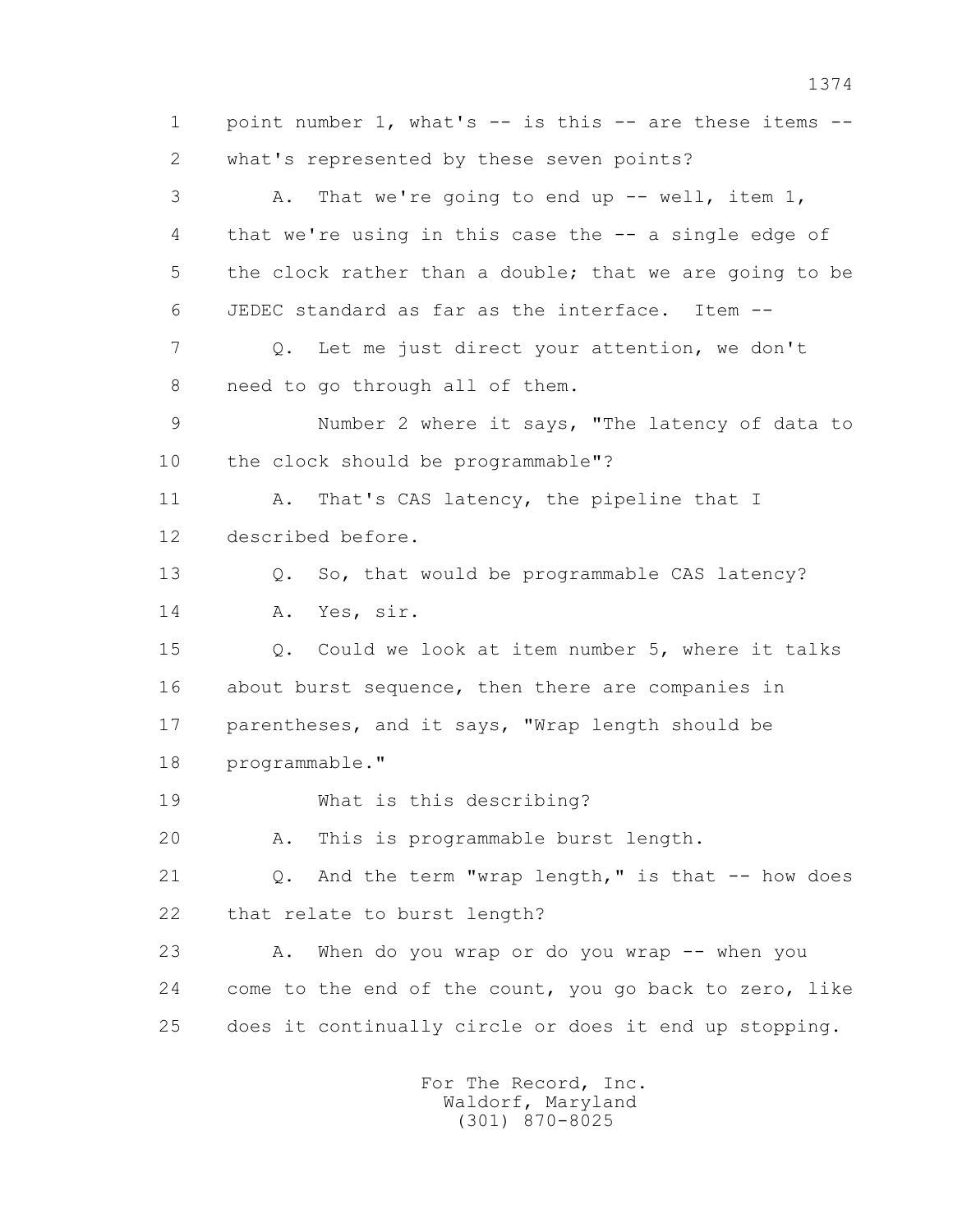1 So, if you wrap, it goes back to zero. If you don't, 2 you just stop at the last -- at the last count. 3 Q. When you use the term "wrap length" and also 4 the term "burst length," do you view those terms as 5 synonymous or different? 6 A. Basically synonymous. 7 Q. What were the advantages to using these 8 programmable features in an SDRAM? 9 A. I had a range of customers. The largest 10 customer, of course, is the PC, so that's an 11 application, but I also had a number of smaller 12 customers with slightly different requirements. They 13 could all fold and use the PC one, but it would be more 14 convenient for them, the part would become more 15 flexible. 16 Q. Now, as a JEDEC member who was making this 17 presentation, what was your expectation under the 18 patent policy if another participant at the meeting who 19 would have patents or some other intellectual property 20 relating to either programmable CAS latency or 21 programmable burst length? 22 A. I would expect them to reveal that their 23 company had potentially an IP position on this. 24 Q. What kind of information would the committee 25 need in that situation? Use it as an example.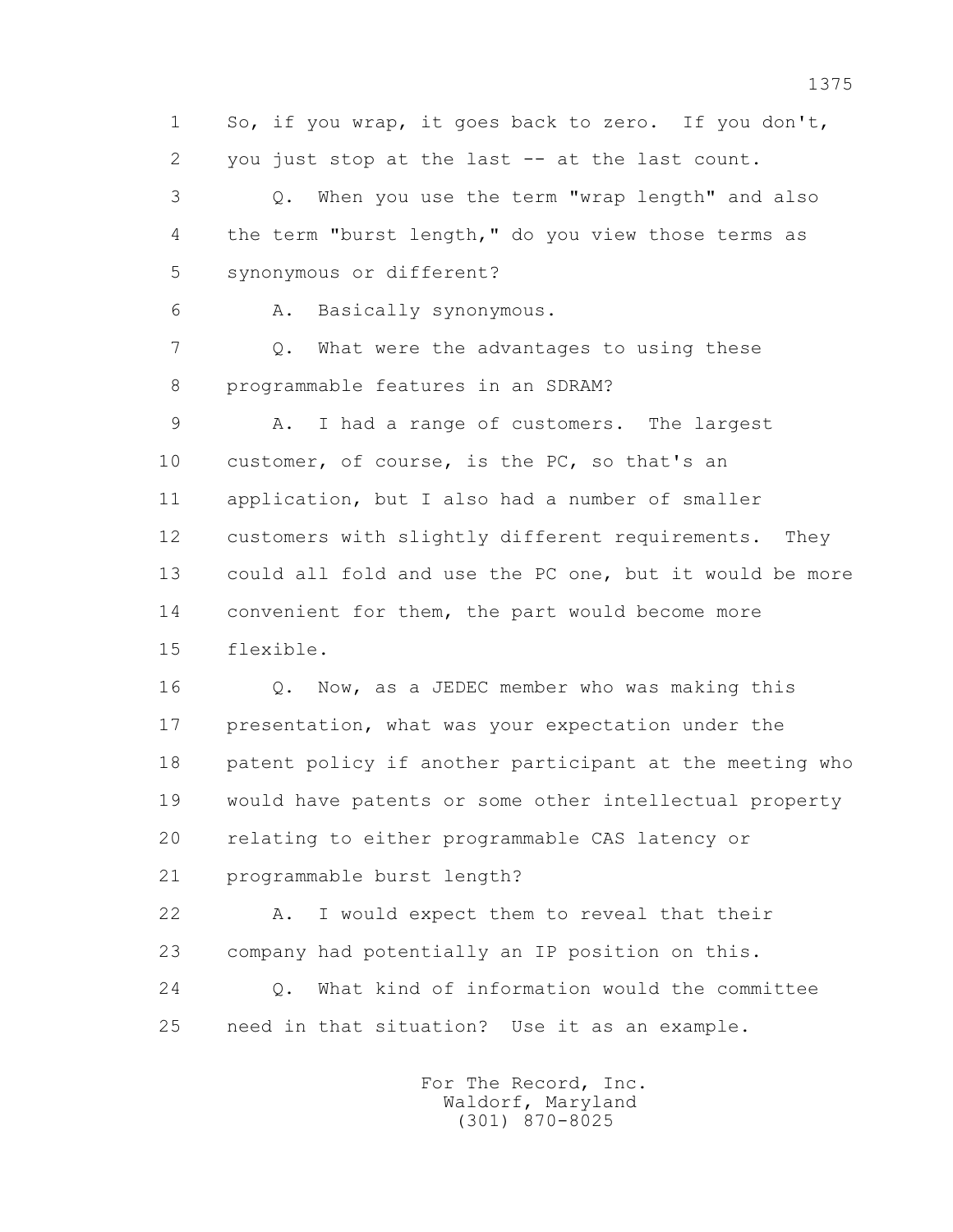1 A. The individual standing up and saying I believe 2 my company has IP or I believe your company has IP. It 3 doesn't have to be mine. 4 Q. Now, you understand that patent applications, 5 at least at this time, were nonpublic in the U.S.? 6 A. Correct. 7 Q. Would the committee need to see the actual 8 nonpublic patent application to evaluate all the 9 claims? 10 A. No, the claims are still in progress. It 11 may -- they may change. We need to know concept. 12 Q. Okay. Would it be enough to just disclose the 13 concept and no information about what was being 14 claimed? 15 A. Give us the concept and no information -- at 16 least enough information to know what you're doing. 17 No, you cannot give me the alphabet. 18 Q. Did anyone speak up at this December '91 JEDEC 19 meeting and say they had IP on either of these 20 features, programmable CAS latency or programmable 21 burst length? 22 A. No, they did not. 23 Q. Would you please turn to page 54 of this 24 presentation? 25 A. Okay.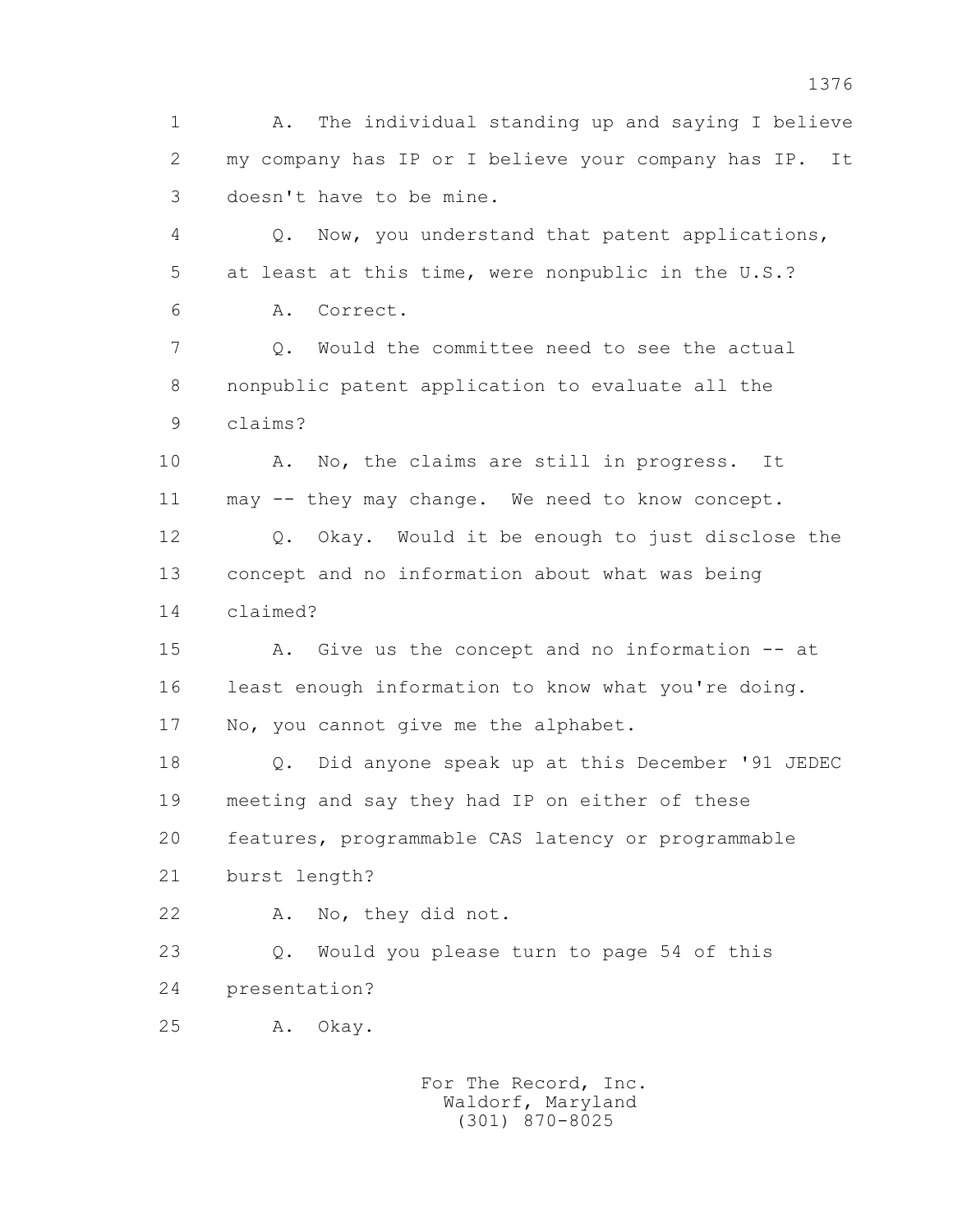1 0. What's being depicted here on these diagrams, 2 if we can blow them up a little bit on the left and the 3 right?

 4 A. An industry standard DRAM pinout on the left, 5 and on the right is the one I'm proposing for 6 synchronous.

 7 Q. Okay. And could you just comment generally -- 8 they seem to be like the same number of pins. Could 9 you just comment generally on sort of the magnitude of 10 changes you were proposing?

11 A. Okay, this was proposing evolutionary, that 12 maybe we could make use of the same plastic package, 13 the same metal lead frame, basically minimal cost 14 incurred or actually zero cost in the area of packaging 15 from the standard part to the new one.

 16 Q. And why did you -- why were you recommending a 17 minimal change in the pinouts? Is it just the cost 18 factor?

19 A. Cost factor.

 20 Q. Okay. Where it says NC, take an example on the 21 one you were proposing on the right, pin number 24, NC. 22 A. Okay, um-hum.

23 Q. What's that refer to where it says NC?

24 A. This is a no-connect, the pin is not used.

25 Q. What's this pin used for?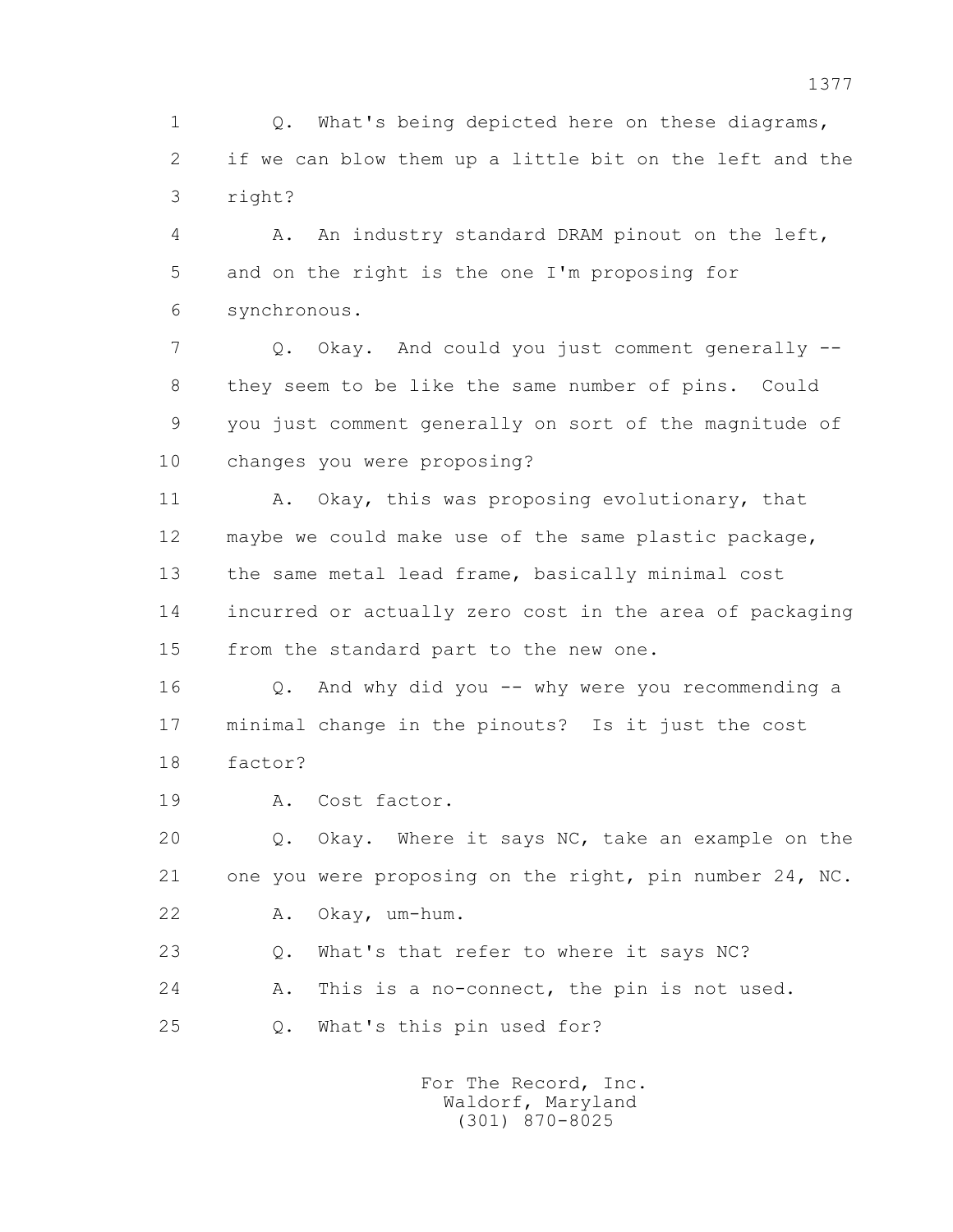1 A. Nothing. No function. 2 0. Why is it there? Excuse me? 3 A. Ah, basically for convenience. You stamp them 4 all out together. 5 Q. Could the no-connect pin be used for another 6 function? 7 A. Yes. 8 Q. Could the no-connect pin be another way to 9 program CAS latency or burst length? 10 A. You could. 11 MR. DETRE: Objection, calls for opinion 12 testimony. 13 MR. WEBER: Your Honor, we're asking about his 14 particular presentation that he gave and the pinout 15 diagram. 16 MR. DETRE: Well, unless that's part of the 17 presentation, it's just now a hypothetical question. 18 JUDGE McGUIRE: That's sustained. 19 BY MR. WEBER: 20 Q. Okay, based on your experience in the industry, 21 did anyone ever propose using a no-connect pin to 22 program CAS latency or burst length or any additional 23 feature? 24 A. There were a number of presentations on using 25 the no-connect pin for other functions. For The Record, Inc. Waldorf, Maryland

(301) 870-8025

1378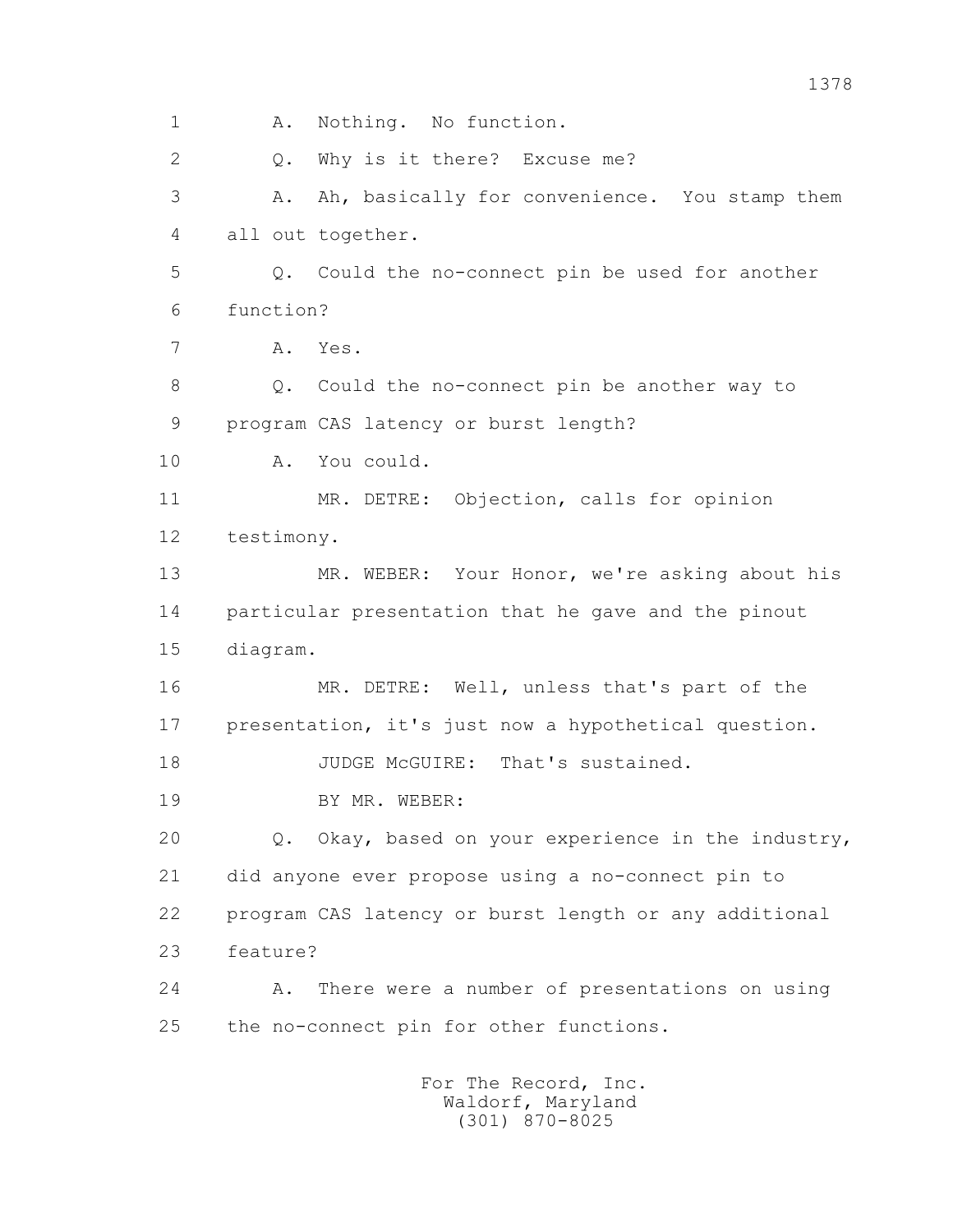1 Q. And specifically with respect to the 2 presentations made at this meeting or the discussion of 3 this concept at this meeting, were there any 4 alternatives being proposed by others at the meeting, 5 without necessarily going through each and every 6 presentation?

7 A. The answer to that one is yes. The -- the 8 Howard definition is not yet accepted. I still have 9 competitors that want to do it their way.

 10 Q. The Howard definition being Howard Sussman's? 11 A. Yes.

12 Q. Okay. What were some of the other ways that 13 were being proposed for programming CAS latency or 14 burst length?

 15 A. Some companies were saying that we shouldn't 16 have it at all. Their customers only are a very narrow 17 base, not needed. There were some that were proposing 18 that we do it by fuse option. There were a couple that 19 were saying that maybe we should use the extra pin or 20 add additional pins to the package and make those 21 pins -- however you connected those pins would 22 determine what was there. So, rather than programming 23 a register, you would use the pin, and you'd program it 24 by the circuitry on the printed circuit board. 25 Q. And you said some said it wasn't needed. What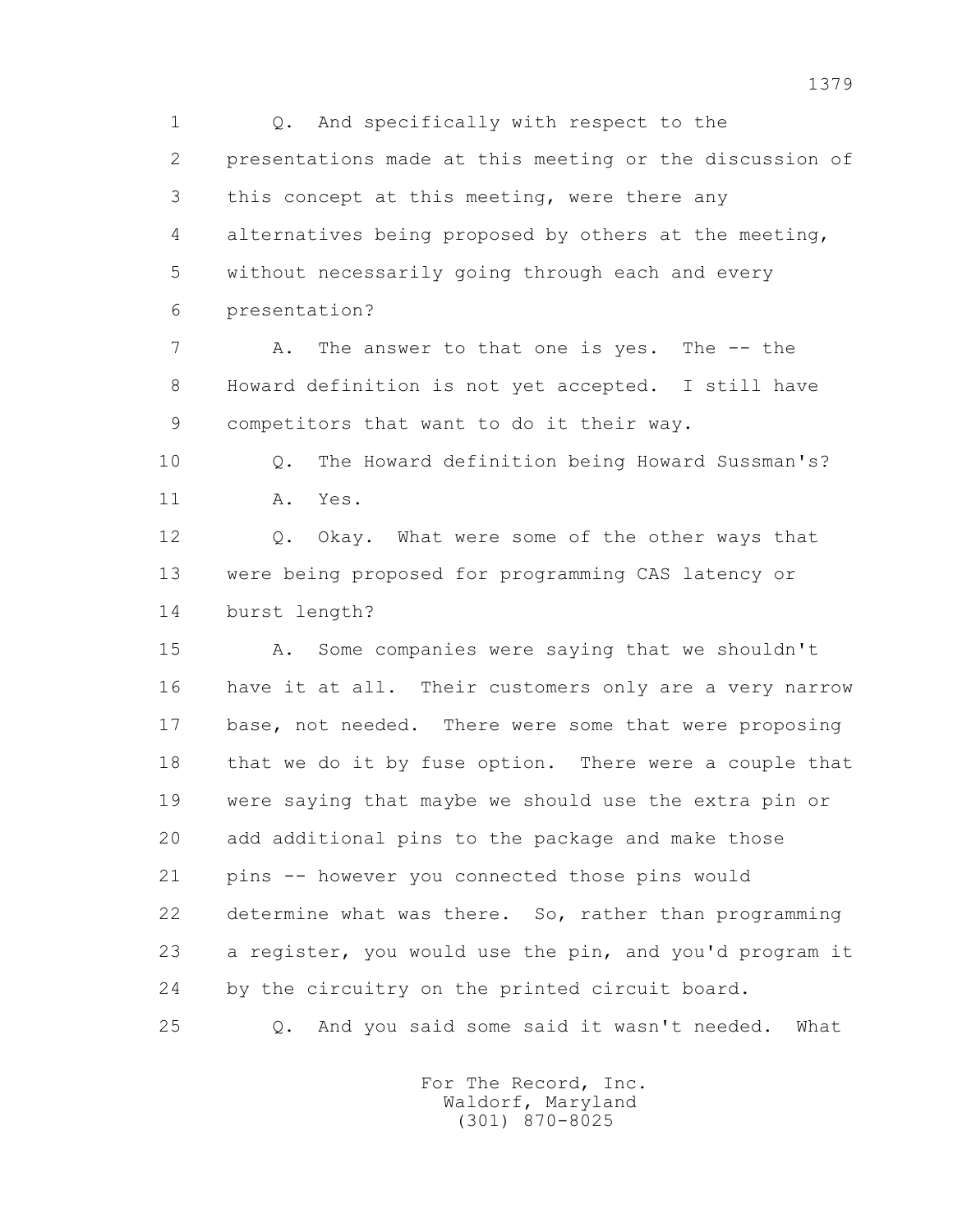1 were -- what would they be doing for CAS latency or 2 burst length instead of using a programmable feature? 3 A. There were a couple customers -- a couple 4 customers. There were a couple vendors that were 5 totally focused on the IBM PC, and the IBM PC had a 6 cache line burst length requirement, and they didn't 7 really care about anything else. 8 Q. Have you heard of the term "fixed burst length" 9 or "fixed CAS latency"? 10 A. Yes. 11 0. Is that the same thing you're talking -- 12 A. That would be the same thing. 13 Q. Okay. Now, with all these alternatives on the 14 table, if it had been disclosed at the JEDEC discussion 15 that there were patent issues with one of the 16 alternatives, in your view, would that have influenced 17 the discussion? 18 A. Yeah, I had a lot of arguing to do to get the 19 degree of programmable features into the part. 20 Q. If another member had disclosed IP relating to 21 these two technologies you were recommending, 22 programmable CAS latency and programmable burst length, 23 would that have changed your recommendation to JEDEC? 24 MR. DETRE: Objection, Your Honor, hypothetical 25 question, calls for speculation.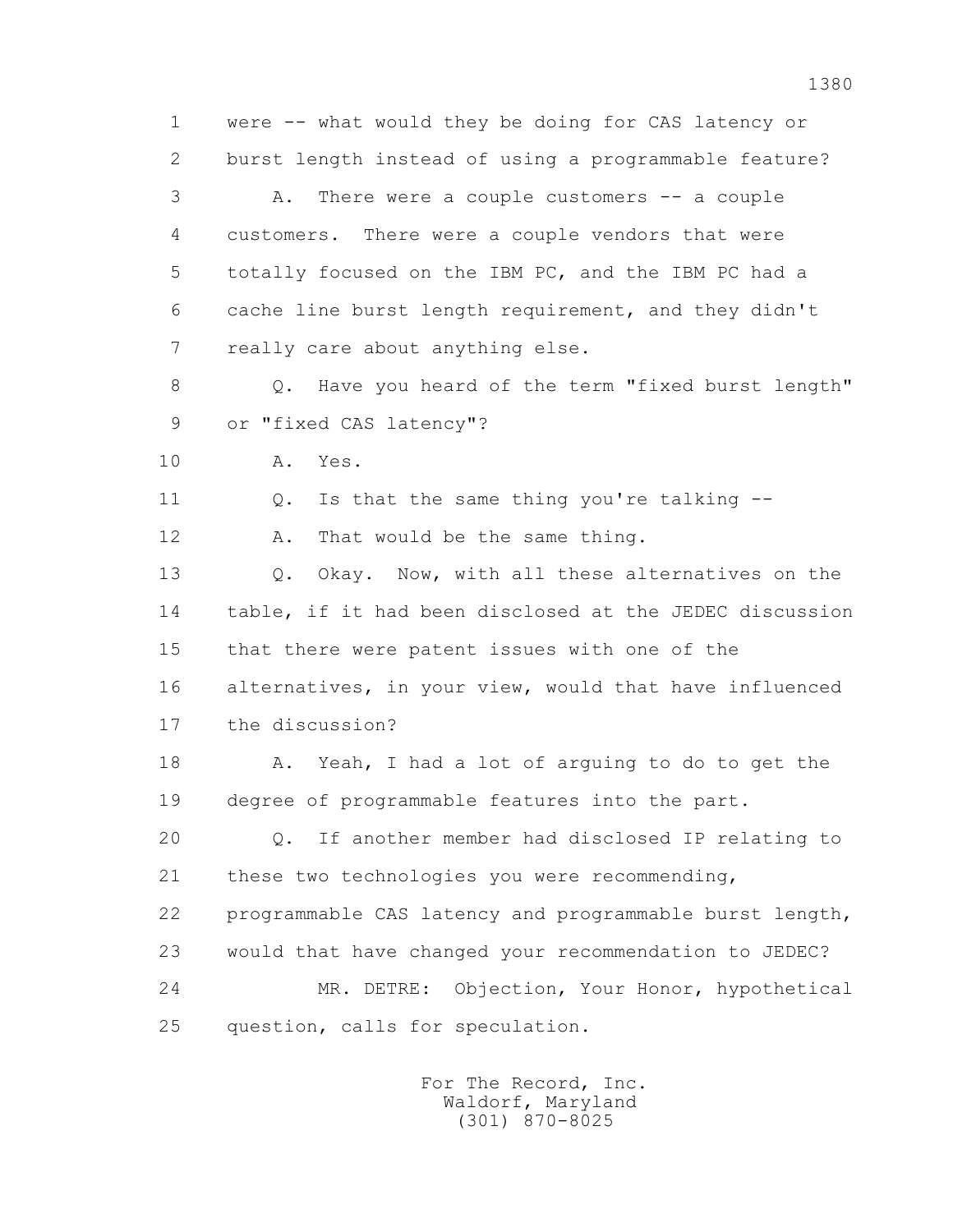1 JUDGE McGUIRE: Sustained.

2 BY MR. WEBER:

3 Q. Let's turn to page 84 of this document.

4 A. Okay.

 5 Q. This is a one-page presentation, Attachment M. 6 Were you present for this presentation?

7 A. Yes, I was.

 8 Q. What's your understanding of what was being 9 proposed here or discussed?

 10 A. Discussed? Okay, this is from Mark Kellogg at 11 IBM. Early on he was not so hip on Synchronous DRAM, 12 so I think there's a statement down there at the bottom 13 that -- but basically he was promoting high-speed 14 toggle mode, which was a -- a spin-off of a device that 15 IBM already had in production that used -- it took data 16 on both the rise and fall of the clock signal.

 17 Q. You said it took data on both the rise and fall 18 of the clock signal. Is that also referring to dual -- 19 are you referring to dual edge clocking or something 20 else?

21 A. Basically the same thing.

 22 Q. Okay. As a member of JEDEC listening to this 23 presentation on high-speed toggle mode, would it have 24 been relevant to know if another member had IP claims 25 on dual edge clocking technology?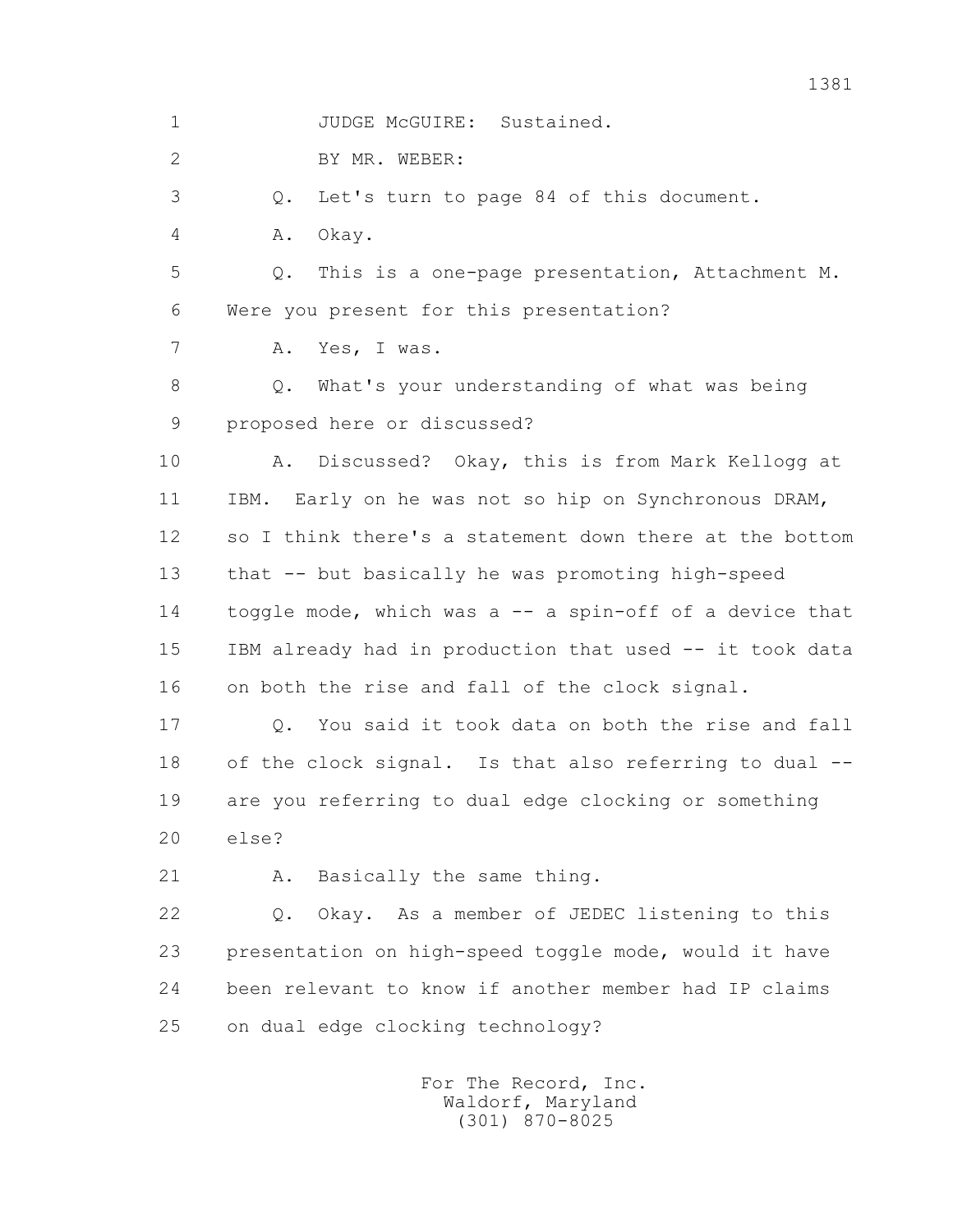1 A. It would be useful. At this time it's being 2 proposed and being pushed hard. It should have been if 3 it was. 4 Q. Okay. Let me ask you to look at the next 5 document, which is JX-12. Do you recognize this 6 document? 7 A. Yeah, this is the February '92 42.3 meeting in 8 Seattle. 9 Q. And were you present at this meeting? 10 A. Yes, I was. 11 O. Again representing NEC, if we look on the list? 12 A. Yes, I was. 13 Q. And if you could turn to Attachment I, which 14 starts at page 39, if we could pull that up. If we 15 could blow up sort of the first two-thirds of the page. 16 It says "NEC" at the top of the page. Do you 17 recognize this presentation? 18 A. Yes, I do. 19 0. What is it? 20 A. Again, this would be the presentation that most 21 likely I gave -- I think I may have something out of 22 order here. Let me just use your screen rather than -- 23 Q. Okay, can you see it on the screen? 24 A. I can see it on the screen. Go ahead. 25 Q. Okay. And does this presentation relate to the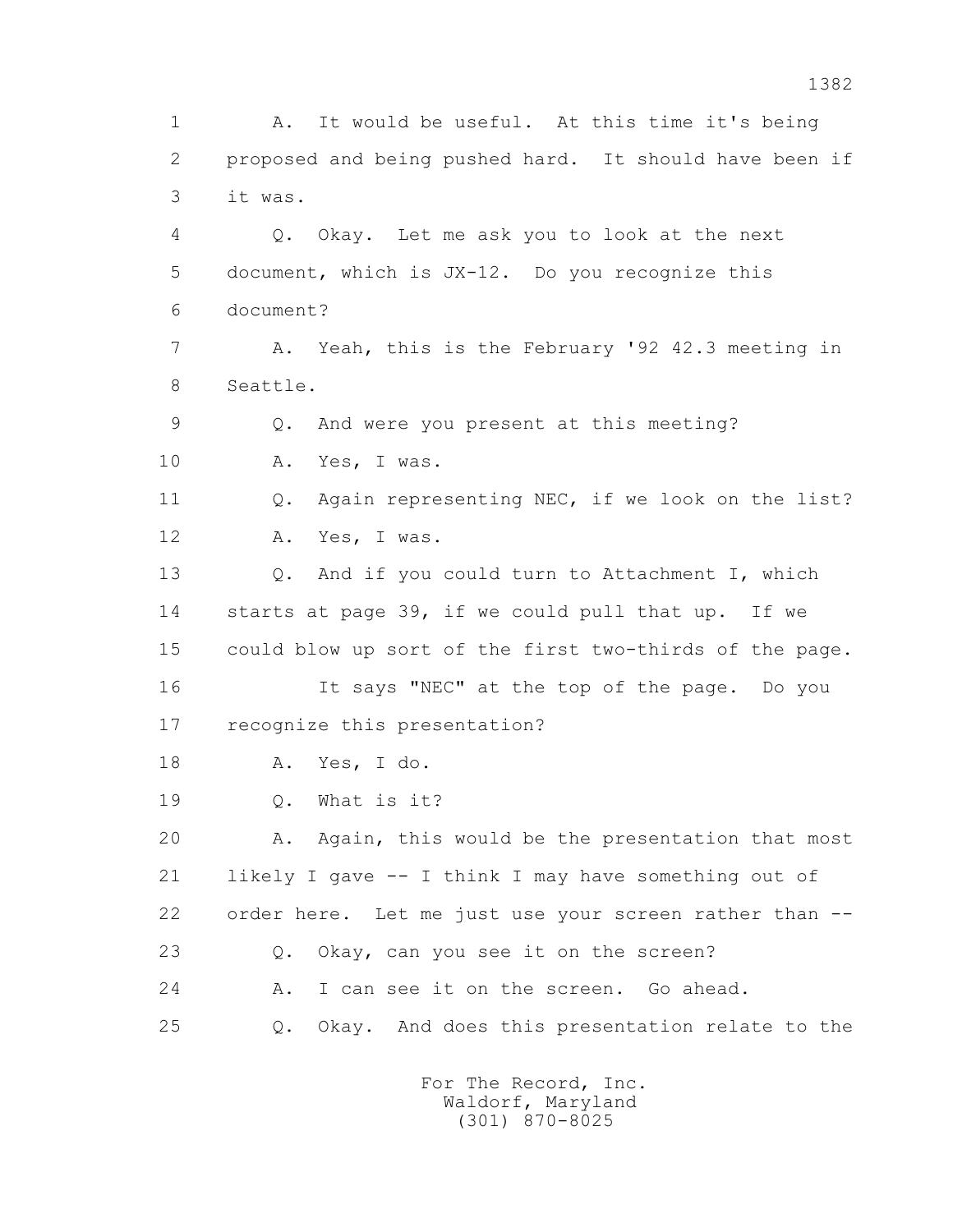1 concept of programmable CAS latency? Again, if you 2 could just focus on the page on the screen. 3 A. Yes, it does, programmable RAS/CAS latency 4 using WCBR. So, this is the same test mode 5 methodology, programmable, that we have had for years. 6 Q. Okay. And does this presentation also relate 7 to the concept of programmable burst length? 8 A. Yeah, the line above it, programmable wrap 9 length. 10 Q. And do you think the engineers at the meeting 11 who saw this presentation would have understood that? 12 A. Ah -- 13 MR. DETRE: Objection, Your Honor, calls for 14 speculation. 15 JUDGE McGUIRE: Sustained. 16 BY MR. WEBER: 17 Q. Okay, the same question I asked you before. 18 Would you expect, based on your knowledge and 19 participation in JEDEC and knowledge of the JEDEC 20 patent policy, would you expect that any participant at 21 the meeting with IP relating to programmable CAS 22 latency or programmable burst length, seeing this 23 presentation, would be required under the JEDEC patent 24 policy to make a disclosure? 25 A. Yes, they would.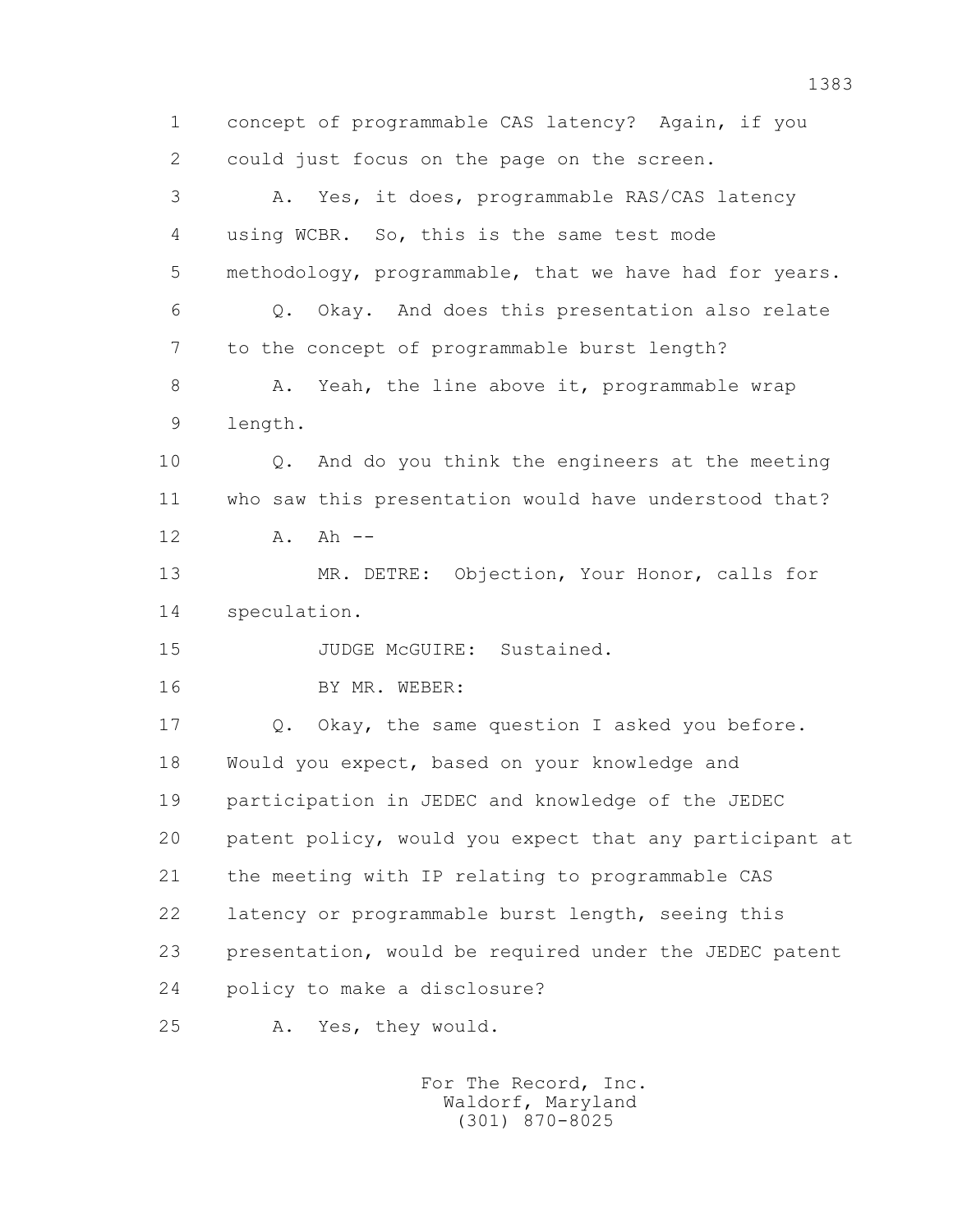1 MR. WEBER: Your Honor, at this time I would 2 like to offer JX-12 into evidence. 3 MR. DETRE: No objection, Your Honor. 4 JUDGE McGUIRE: Entered. 5 (JX Exhibit Number 12 was admitted into 6 evidence.) 7 BY MR. WEBER: 8 Q. Could you take a look at the next document, 9 CX-34, and let me know if you recognize it. 10 A. Yeah, this is the memory meeting, July -- 11 sorry, May '92 in New Orleans. 12 Q. Okay. And were you present at this meeting? 13 A. Yes, I was. 14 Q. And I direct your attention to page 30 of this 15 document, if we could pull that up on the screen. 16 A. Okay. 17 Q. And you'll see a reference to a task force 18 meeting in Dallas in April '92. 19 A. Correct. 20 Q. Do you understand what is being done when this 21 is being attached to the -- first of all, were you at 22 the April '92 task force group meeting? 23 A. Yes. Yes, I was. 24 Q. What's your understanding of what's being done 25 here in the minutes in terms of this particular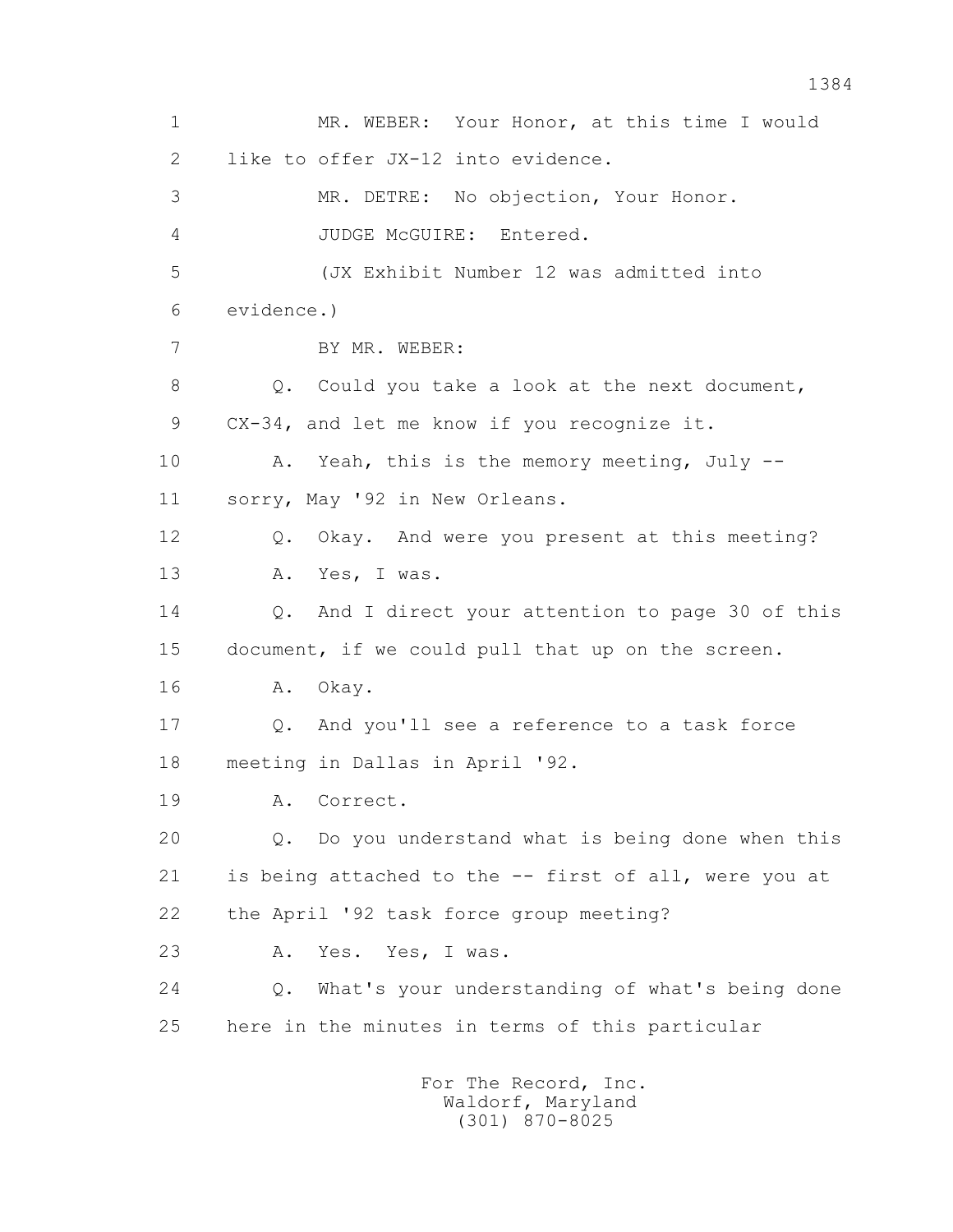1 attachment?

 2 A. Okay, this was one of the meetings I talked 3 about earlier this morning. I said there were three 4 outside of JEDEC and then one within JEDEC. So, this 5 particular one is a JEDEC task group meeting. I helped 6 organize the meeting, but because it's a task group, 7 it's chaired by Gordon Kelley.

 8 Q. And what's your understanding of why this task 9 group meeting was called?

 10 A. There is enough interest in Synchronous DRAM 11 and enough time -- we need additional time to focus on 12 the options and move it forward. So, rather than 13 talking of all DRAM, we're now a special meeting just 14 on synchronous.

 15 Q. Okay. Would you pull up a couple of pages 16 later, page 32, could you pull up that page on the 17 screen, please.

 18 I direct your attention to sort of the second 19 half of the page, there is a presentation by Mr.

20 Hardell, H A R D E L L, of IBM.

21 Do you see that?

22 A. Okay, yes, um-hum.

 23 Q. Were you present at the April '92 meeting for 24 this presentation?

25 A. Yes, I was.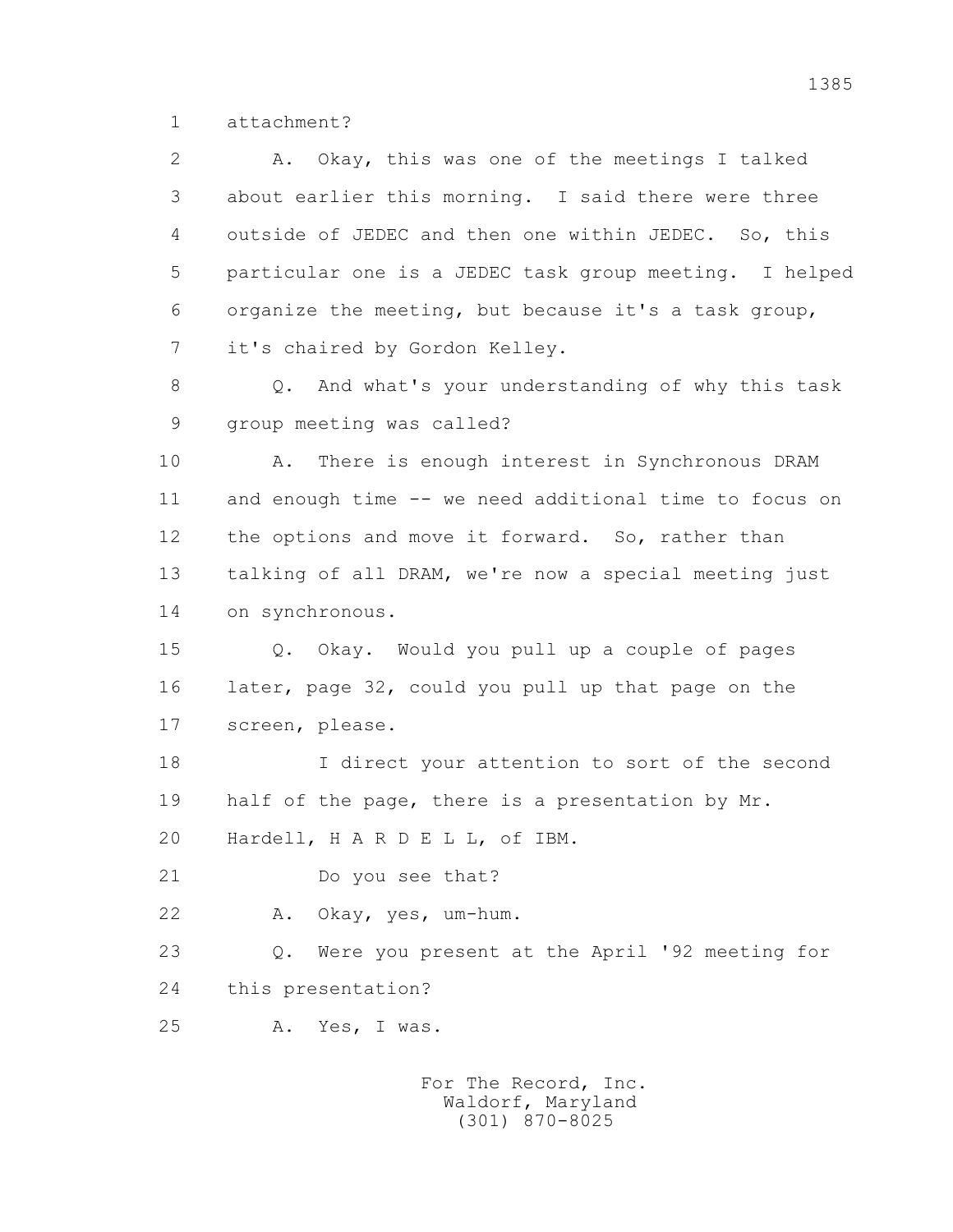1 Q. What was your understanding at the time of what 2 Mr. Hardell was proposing? 3 A. Okay, Bill Hardell is out of the server group 4 in Austin at that point in time, and he is still 5 pushing a double edge clock version of the part. 6 Q. And again, based on your expectation as a JEDEC 7 member, if others present at the meeting had IP 8 relating to dual edge clocking technology, what was 9 your expectation under the patent policy? 10 A. That it would be revealed. 11 Q. Would it matter if this was a task force 12 meeting as opposed to a regular committee meeting of 13 JEDEC? 14 A. No, the task group is -- often a task group 15 will be just embedded as part of the committee meeting, 16 but basically it's still a JEDEC meeting. 17 Q. So, are you saying the rules -- the same rules 18 would still apply? 19 A. The same rules apply. 20 Q. Okay. Could you turn to a presentation 21 starting at page 58 of this document, CX-34, and it 22 actually continues on through I think page 81. Again, 23 I think it's an NEC. 24 Now, we are looking now in this attachment, 25 Attachment I, at presentations that were made at the For The Record, Inc. Waldorf, Maryland

(301) 870-8025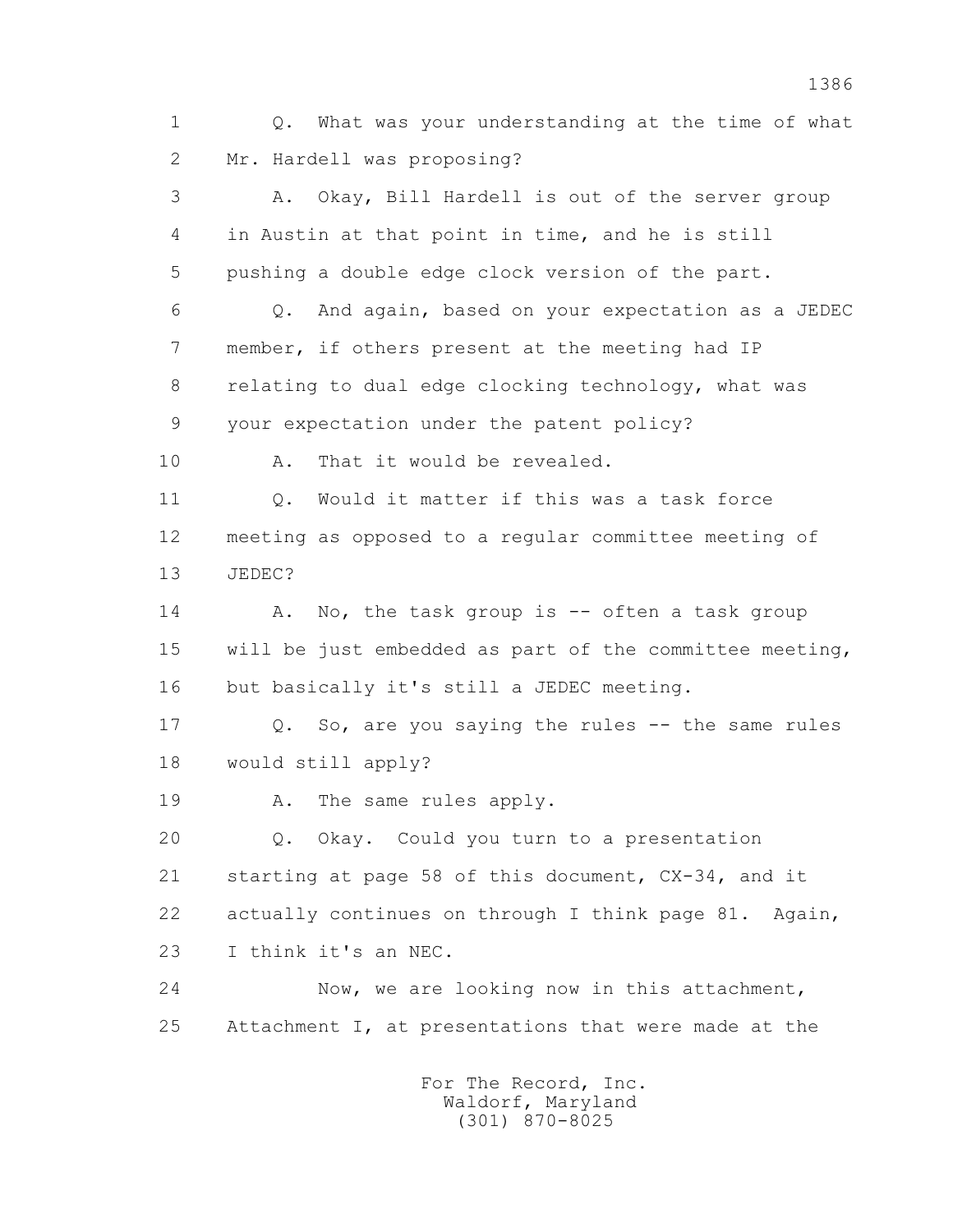1 regular meeting in May, right? Am I right? 2 A. Yes. 3 Q. Okay. And what is this presentation? 4 A. This is still the NEC proposal for the 5 Synchronous DRAM with a bit more detail and explanation 6 of why some of the features. 7 Q. Could you turn -- could we turn to page 63, put 8 that on the screen. 9 A. Okay. 10 Q. And maybe blow it up -- whoops. Blow it up a 11 little bit. Can everybody see that? 12 At the top it says, "Mode-Register." My 13 question -- was this part of your presentation? 14 A. Yes, it was. 15 Q. And what is depicted here on page 63? 16 A. Okay, this is that same programmable register 17 that I've been mentioning, and what we're now doing is 18 saying that this is the -- these are the values for the 19 wrap length, for the wrap type and for the latency. 20 Q. What was your expectation, again, under the 21 patent policy of fellow members with IP relating to 22 programmable CAS latency and/or programmable burst 23 length who saw or read this presentation? 24 A. That they would reveal their patent -- their IP 25 position.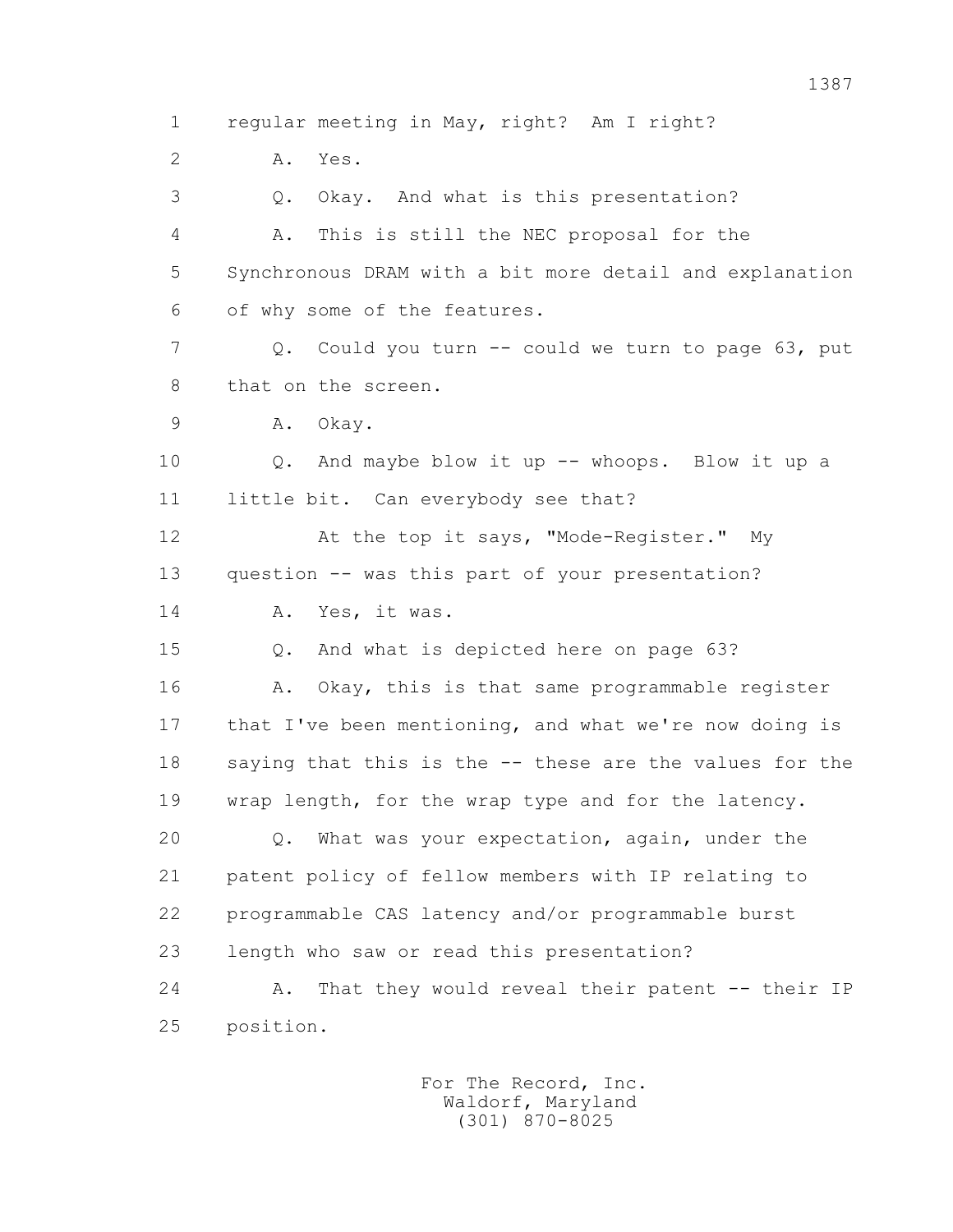1 Q. Okay. Would you please turn to another 2 presentation at page 149 of this document, if we can 3 blow that up.

 4 Were you present for this presentation at the 5 meeting in May of '92?

6 A. Yes, I was.

 7 Q. And it references a gentleman named Grossmeier 8 at a company called Cray Research. Do you have an 9 understanding what kind of company Cray -- what they 10 were involved in?

 11 A. Yeah, Al's a component engineer. Cray is doing 12 supercomputers.

 13 Q. And what is your understanding of what he's 14 proposing here?

 15 A. Al is proposing -- Al has -- the supercomputer 16 market is reasonably small, reasonably specialized, so 17 Al is describing what he would like for Cray's machine, 18 but he would still like it to be programmable, but in 19 his case he's suggesting we do it by blowing a fuse. 20 Q. And can you point us to where on this page we 21 see that?

 22 A. The last sentence before the Alan Grossmeier, 23 the bottom -- yeah, right there.

 24 Q. And when you say he's proposing a fuse 25 programmable, would that be for both CAS latency and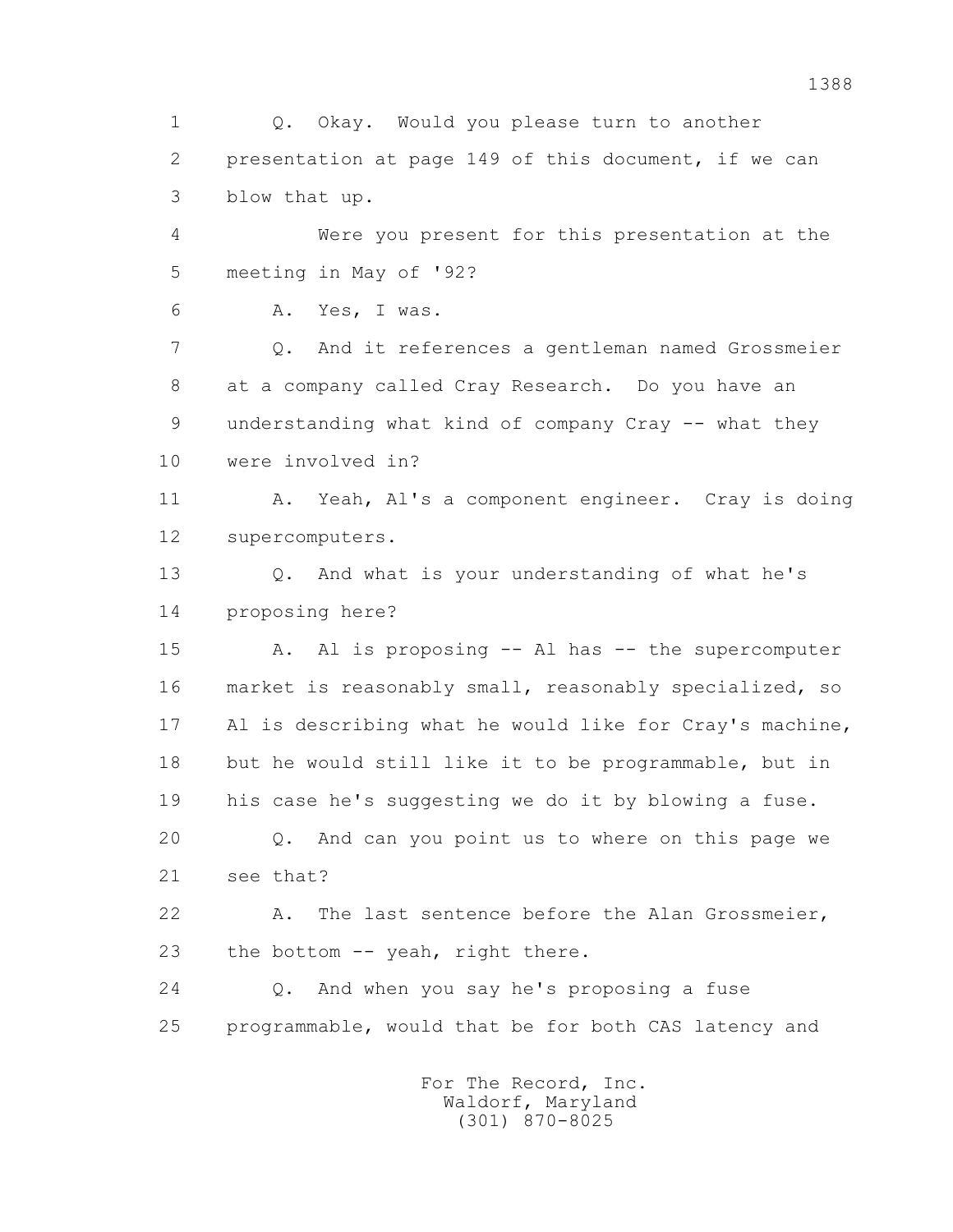1 burst length or one or the other?

 2 A. Well, he has two different latencies up here 3 that would be programmable, and he has two different 4 wrap lengths, so the answer is yes. 5 Q. Okay, so he's doing programmable, but he's not 6 using the mode register? 7 A. Right, he's saying I need it programmable to be 8 the left or programmable to be the right, both of those 9 will have different latencies and different wrap 10 lengths. 11 0. Okay. Now, at this stage we have seen several 12 presentations that you made and some other 13 presentations. What was the next step in the JEDEC 14 process toward developing an SDRAM that would be 15 standardized? 16 A. When we finally get to where we think we have 17 consensus or mostly consensus, there would be a 18 proposal for ballot. That proposal for ballot would be 19 voted on by the committee. If approved, a ballot would 20 be generated, sent out by the JEDEC office, and it 21 would be counted at the next committee meeting. 22 Q. Okay. And have you over the years cast ballots 23 in representing NEC and Sanyo at these meetings? 24 A. Of course. 25 Q. Would you look at JX-59.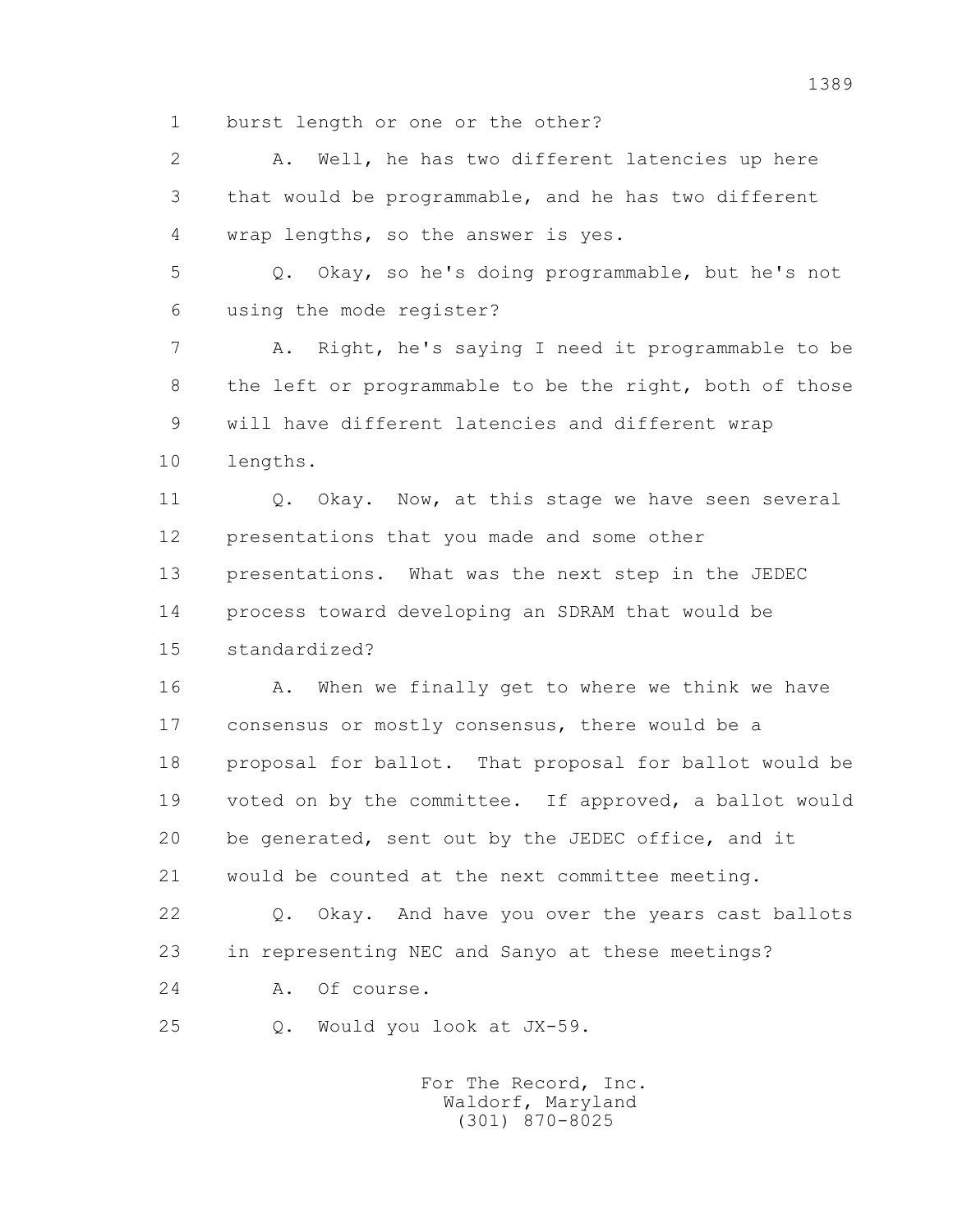1 A. Fifty-nine? 2 Q. Yeah. It's a -- it's the next -- yeah. 3 A. Okay, you have got I think 50 up on the

4 screen -- yeah, 59.

5 Q. There you go.

 6 A. Yes, thank you. This looks like a JEDEC 7 ballot.

 8 Q. And do you recognize this particular ballot as 9 relating at all to the -- what you were proposing at 10 JEDEC in May of '92?

11 A. Yeah, its subject is Proposed Standard for Sync 12 DRAM Mode Register.

 13 Q. And if you could turn to -- if we could get on 14 the screen the third page of this ballot and maybe blow 15 it up.

16 Does this page here look familiar?

 17 A. Yes, this is basically very close to the last 18 one that you showed me.

19 Q. Okay, that came from your presentation?

 20 A. The answer to that one is yes, and this one 21 even has "From NEC Electronics" on the -- on the fax at 22 the top of the page.

 23 Q. Now, does this proposed ballot relate to the 24 concept of programmable CAS latency?

25 A. Yes, it does.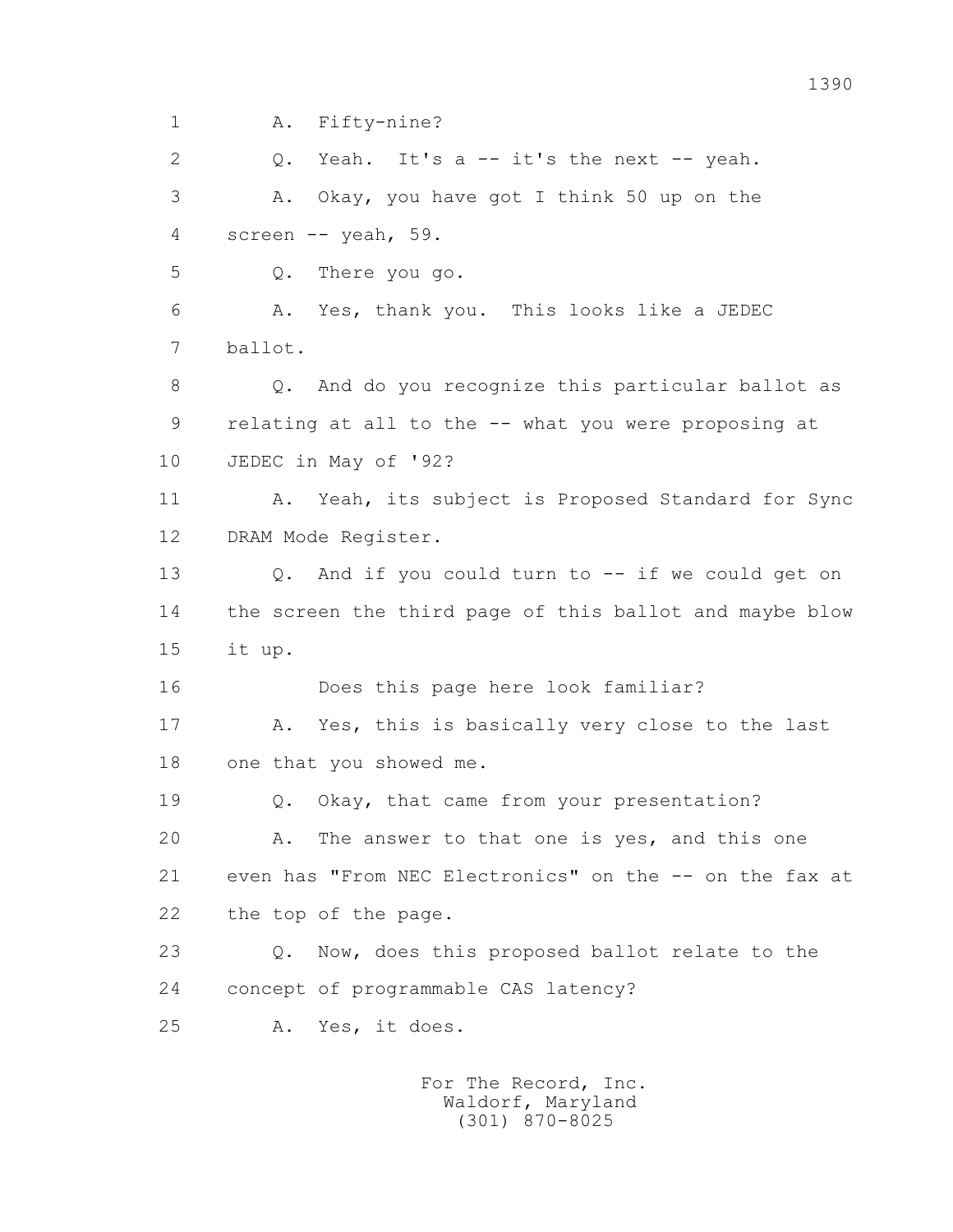1 Q. Does this proposed ballot relate to the concept 2 of programmable burst length?

3 A. Yes, it does.

 4 Q. And I direct your attention to page 2 of this 5 document. Do you see there's a bunch of -- on the 6 left-hand side, if we blow up sort of the middle of the 7 document, there is four lines, and then there's a bunch 8 of options for what people can do.

9 Am I -- is that --

10 A. I'm counting five lines.

11 0. Okay, five lines.

 12 What are the options on -- maybe just to start 13 again, looking at this, can you explain what the 14 options are generally that a JEDEC member has on voting 15 on a ballot like this?

 16 A. Yeah, I can approve the ballot. I can not 17 approve the ballot. I can abstain on the ballot. I 18 can approve it with comments. And the bottom one is 19 saying that regardless of what I do, ignoring any of 20 the above things, I can also point out that I know of 21 or I believe there might be a patent that could read on 22 the -- on this concept, on this ballot.

23 O. Okay. Could we blow up that -- thank you, the 24 last point you were just making where it says, "If 25 anyone receiving this ballot is aware of patents," do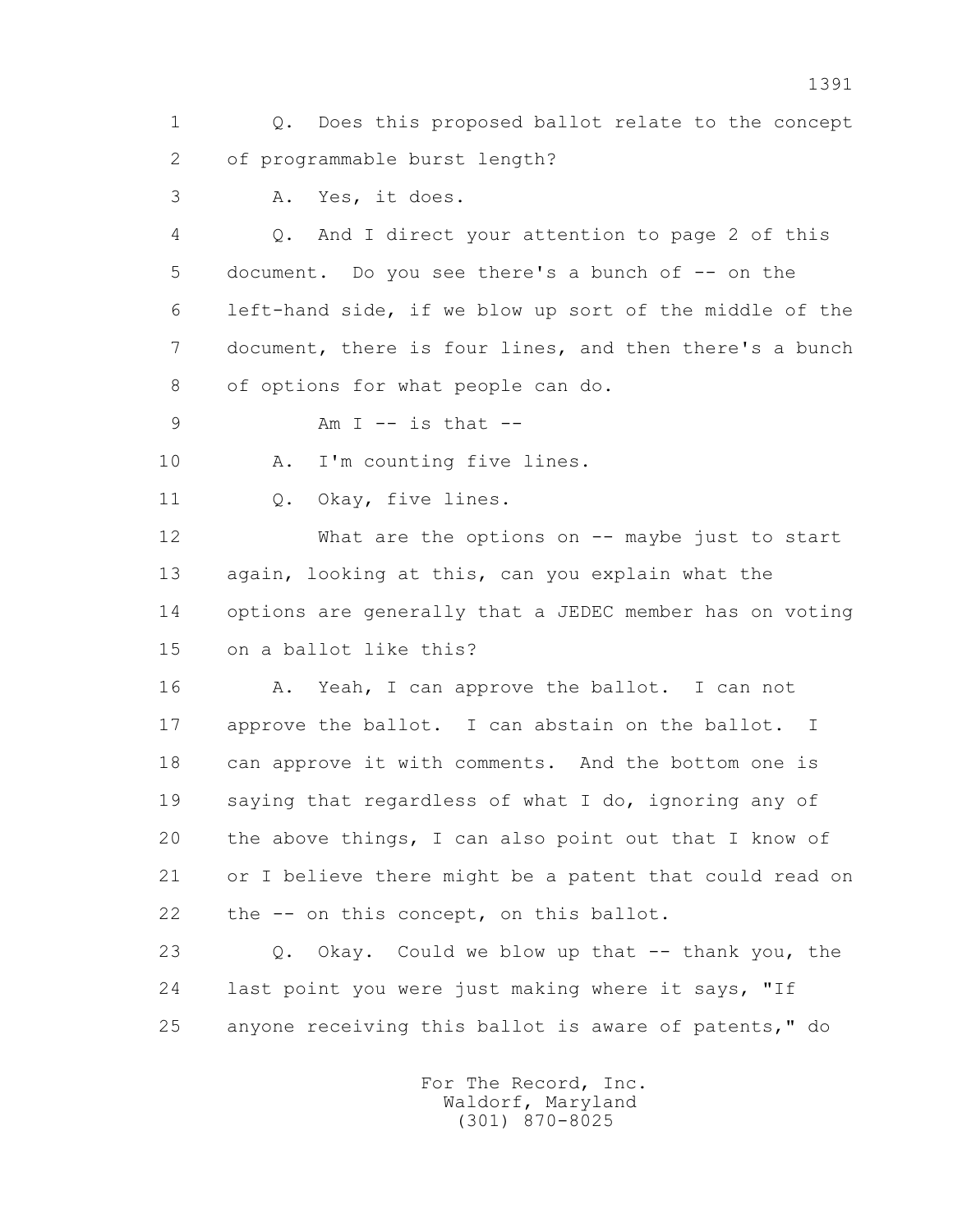1 you understand that to only mean issued patents?

 2 A. No, this is, again, the -- my all inclusive, 3 patents, patent applications or something that you're 4 about to file.

 5 Q. And let me ask you to go up to -- could we 6 focus on two -- two paragraphs above that where it 7 says, "I do not approve," that paragraph, and at the 8 end it says, "Mandatory."

 9 What's your understanding of what was required 10 of someone voting "no" on the ballot?

11 A. Okay, if you give a negative vote, we need an 12 explanation of your vote, if -- and we would like it to 13 be a technical explanation rather than "I don't like 14 you and your company." With that negative vote and the 15 explanation of it, we can -- for this to pass, we need 16 to consider all of the negative votes, all of the 17 negative comments, and there had been cases that a 18 single negative vote has revealed a fatal flaw and has 19 put the ballot on a hold as we go off and find 20 something else to do. So, very important. It is 21 required that you give me why.

 22 Q. Let me ask you to look at the next document, 23 which is JX-13, if we could put that on the screen. 24 Do you recognize this document? 25 A. Yes, I do. It's the 42.3 minutes of the Denver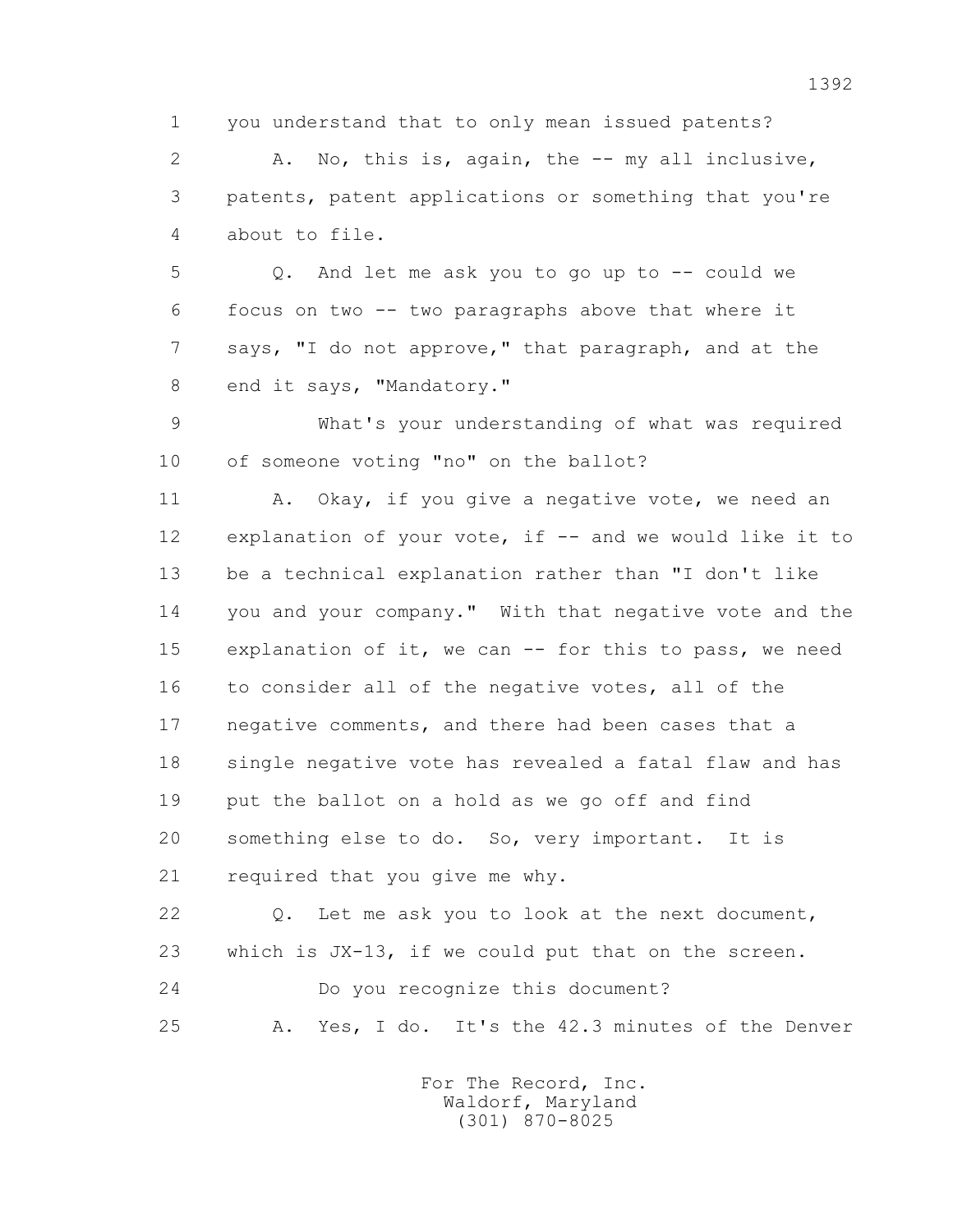1 meeting in July '92.

 2 Q. Were you in attendance at this meeting? 3 A. Yes, I am.

 4 Q. Okay. I direct your attention, there's an item 5 16, and it actually starts at page 9 and continues on 6 through pages 10 and 11, where it says, "DRAM Ballot 7 Counts."

 8 Were you present for the discussion of the DRAM 9 ballot counts in July of '92 at this meeting?

10 A. Yes, sir, I was.

11 0. And what was being discussed here?

12 A. Okay, this is the Synchronous DRAM ballots. 13 The one that you showed me looks like it's one of 14 the -- one of the ones that are here.

 15 Q. And at this time in the process, procedurally 16 at JEDEC and in the committee, what was happening?

 17 A. Okay, as I said before, we had gotten at the 18 previous meeting the approval to send out a ballot, 19 because it appeared that we were approaching consensus. 20 The ballots have gone out. They have come back. They 21 have been tabulated. This is the next meeting. So, 22 the chair is now reporting on the tabulation of those 23 ballots.

 24 Q. On these particular ballots, were there any 25 "no" votes?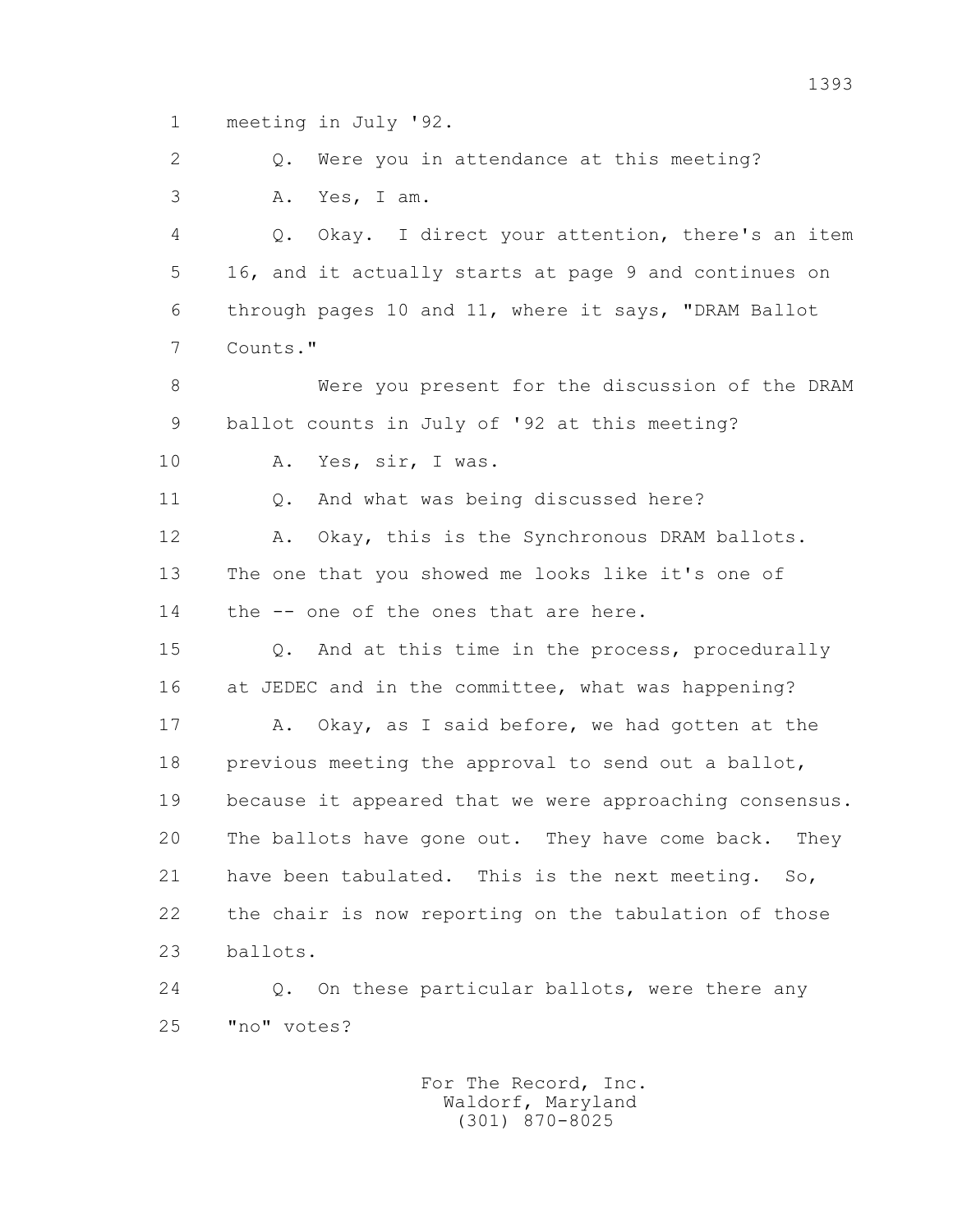1 A. Ah, yes -- 2 MR. DETRE: Your Honor, this is the third time 3 we have had testimony about these ballots. It seems 4 cumulative to me. 5 MR. WEBER: I was about to get into something 6 else. 7 JUDGE McGUIRE: Yeah, sustained. I think we 8 have gone into that adequately, Mr. Weber. 9 MR. WEBER: Okay. 10 BY MR. WEBER: 11 Q. Do you recall how Rambus voted on these 12 ballots? 13 MR. DETRE: Same objection, Your Honor. 14 THE WITNESS: It's in the record that the -- 15 JUDGE McGUIRE: All right, just a second, sir. 16 I have to consider this objection. 17 THE WITNESS: Oh, sorry. 18 JUDGE McGUIRE: Any comment on that, Mr. Weber? 19 MR. WEBER: Yes, I'm about to elicit some 20 testimony about his state of mind when Rambus voted 21 "no" at this meeting. 22 JUDGE McGUIRE: Then I'll overrule that 23 objection. Proceed. 24 BY MR. WEBER: 25 Q. Do you recall how Rambus voted on these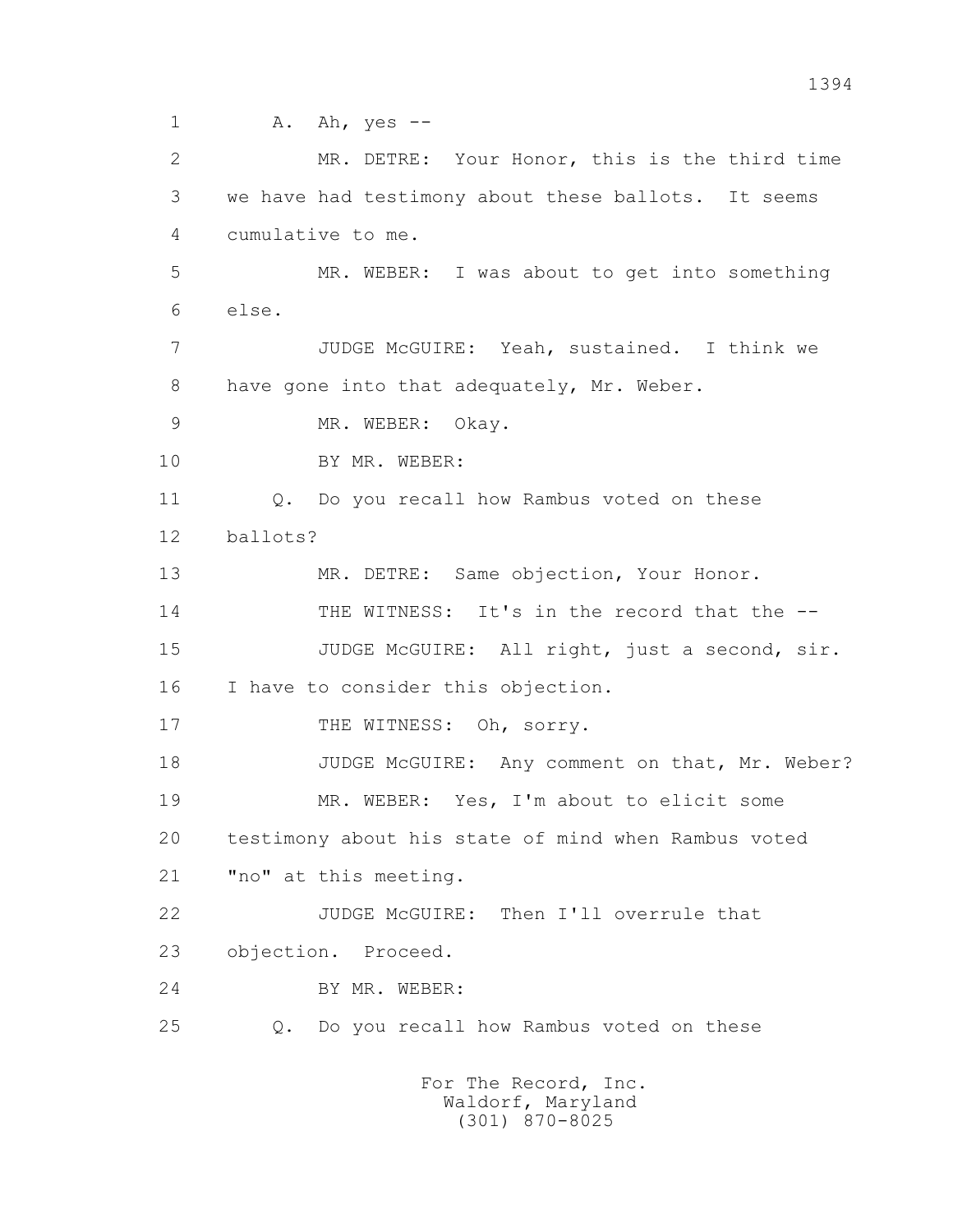1 ballots?

 2 A. Yeah, it's in the minutes here that there were 3 three negative votes, IBM, Rambus and Compaq. 4 Q. Do you recall what your thinking was at the 5 time when Rambus voted "no" on these ballots on the 6 Sync DRAM standard? 7 A. Yes, I do. 8 Q. What? What can you recall? 9 A. That the activity of Rambus was more to delay 10 the standardization process as this was basically a 11 competing option for the Rambus DRAM, so not assisting 12 in the standards. 13 Q. Did the JEDEC committee take Rambus' "no" votes 14 into consideration? 15 A. Yes, sir. 16 Q. At the time these ballots were discussed, did 17 any Rambus representative disclose any IP relating to 18 programmable CAS latency or programmable burst length? 19 A. No, sir. 20 Q. Turn back to the attendance roster, and at page 21 1 you'll see there's a Mr. Crisp who was at -- who was 22 listed here. 23 A. Okay. 24 O. Do you know who he was? 25 A. Yeah, I know Richard.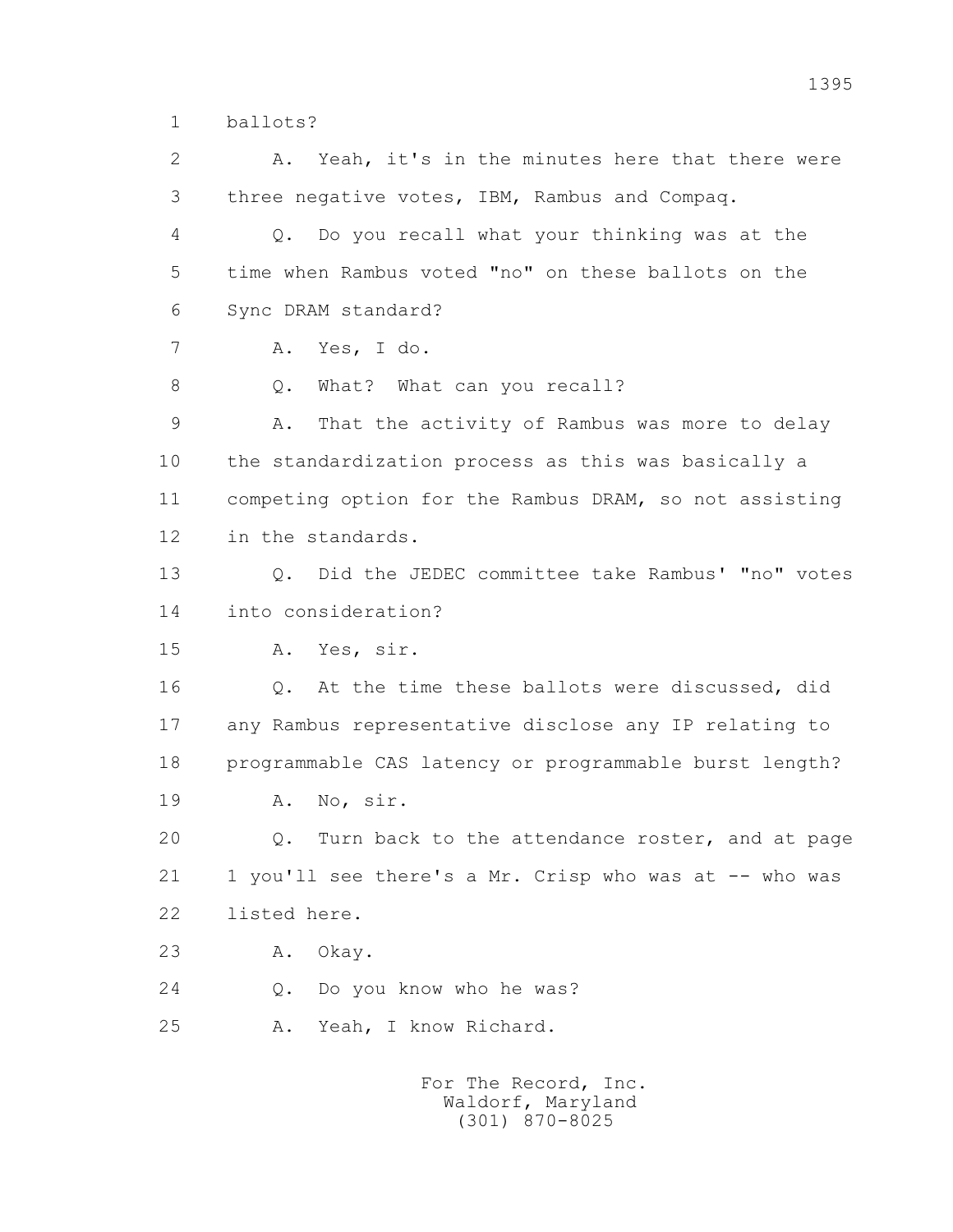1 Q. Was he a Rambus representative at these 2 meetings? 3 A. Yes, sir. 4 Q. And on the second page, under Others Present, 5 you will see a gentleman named Dave Mooring. 6 A. Yes, I do. 7 Q. Do you know what Mr. Mooring's position was at 8 Rambus? 9 A. He's a senior person at the company. 10 Q. Now, at the time of the voting on this ballot, 11 if a participant in the meeting at JEDEC had reason to 12 believe it had claims or was in the process of drafting 13 claims covering the JEDEC SDRAM standard, did that 14 member have a duty to disclose under the JEDEC patent 15 policy or not? 16 MR. DETRE: Objection, Your Honor, leading. 17 JUDGE McGUIRE: Sustained. 18 BY MR. WEBER: 19 Q. Okay. What's your understanding of what the 20 JEDEC patent policy would indicate if at the time of 21 the voting on this ballot a JEDEC member had reason to 22 believe it had claims or was in the process of drafting 23 claims covering the JEDEC SDRAM standard? 24 A. The -- if they had IP on it, they should have 25 gotten up and said that they had IP. If I can point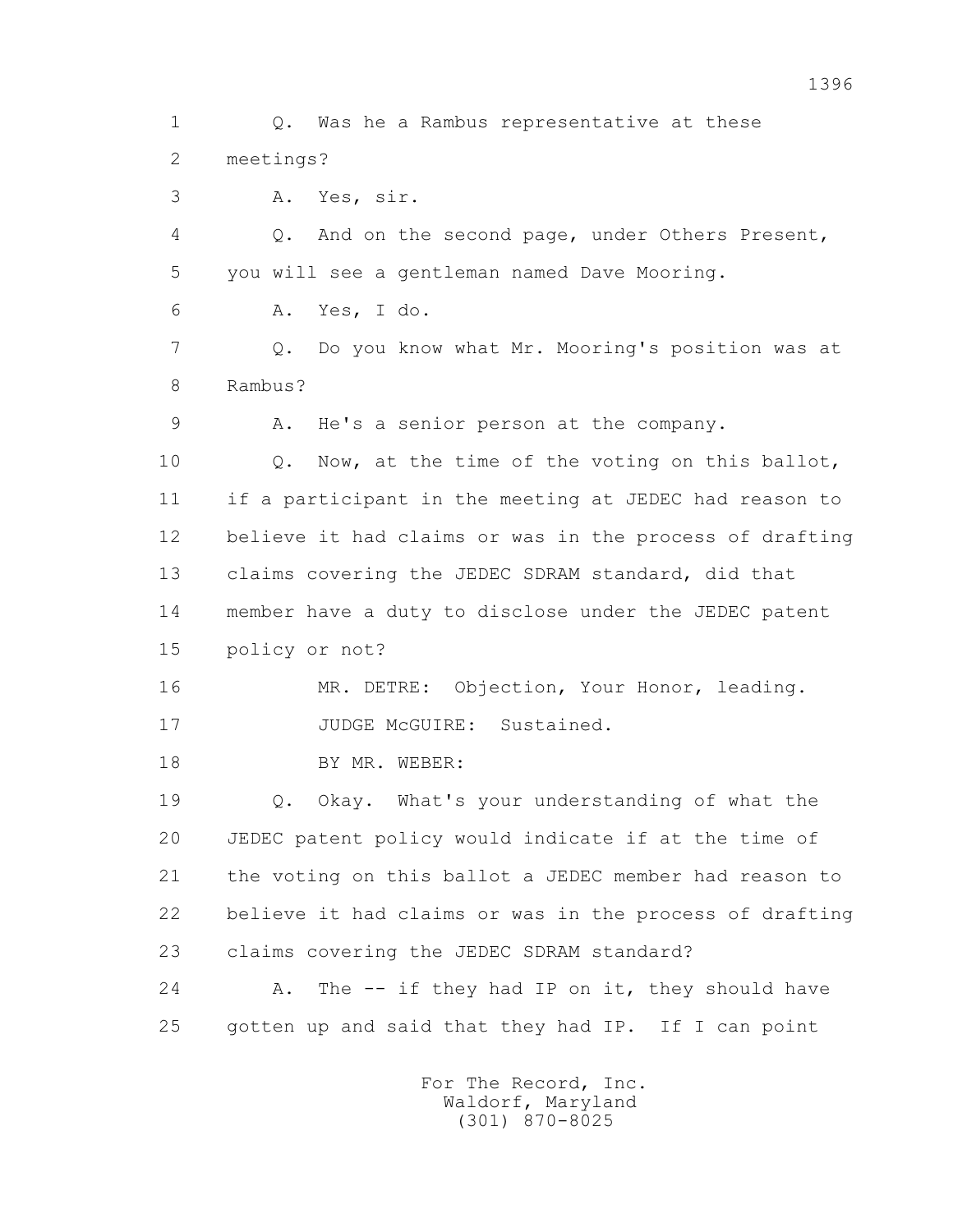1 out again, you didn't ask, but I did mention that at 2 the beginning of each meeting, that the chair basically 3 announced the patent policy and showed it, and now that 4 I've got this document in my hand, page 4, it has 5 Chairman Townsend showing the patent policy. So, yes. 6 Q. If someone at the meeting had -- 7 A. I'm sorry, they are putting up page 4, and I 8 was just saying it was item number 4 on that page. 9 Q. Okay, if we could just highlight that. 10 If someone at the meeting had stood up and 11 disclosed IP claims on the technologies at the time 12 these ballots were discussed, what would you have done? 13 MR. DETRE: Objection, Your Honor, 14 hypothetical. 15 JUDGE McGUIRE: Sustained. 16 BY MR. WEBER: 17 Q. What happened next with respect to the SDRAM 18 standard? 19 A. After the discussion and the addressing of the 20 negative votes, the -- there was again a vote of the 21 committee to send this on to JEDEC Council, and council 22 would end up reviewing the ballot and reviewing the 23 procedures to make sure that due process had been 24 followed. After council, it would have been published 25 as a standard.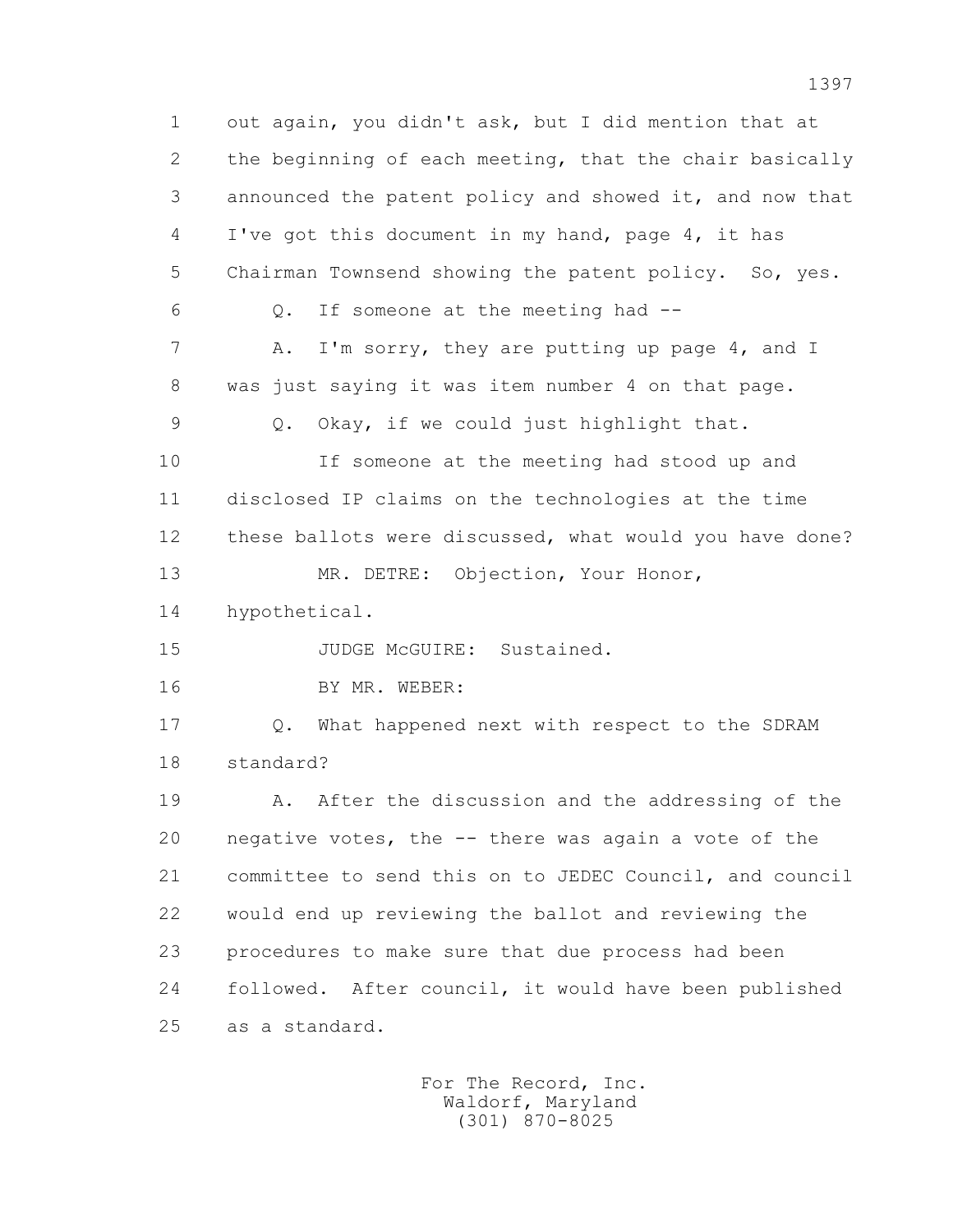1 Q. Do you know if the SDRAM standard became 2 finalized at some point? 3 A. It finally did. 4 Q. Do you know approximately when? 5 A. Sometime in '93. We were standardizing slices 6 of the definition, and that was happening early. They 7 were eventually all compiled in a single document. 8 Q. Okay. Can you look at the next document on 9 your stack, which is JX-56, if we can just pull that up 10 on the screen. 11 Do you recognize this document, sir? 12 A. Yes, it is. 13 Q. And what is it? 14 A. This document has the -- is published, all of 15 the standards for all of the memory types, the DRAM, 16 the SDRAM, the ROMs, the flash, so it's got the pinouts 17 and the basic functionality for all of our parts. 18 Q. Do you know if this particular standard 19 includes the concepts of programmable CAS latency and 20 programmable burst length using a mode register? 21 A. Yes, it does. 22 Q. Could we pull up page 114 on the screen, 23 please, and maybe we can -- well, can you tell me 24 what's depicted on page 114 or described here? 25 A. Yeah, this is the programmable register, and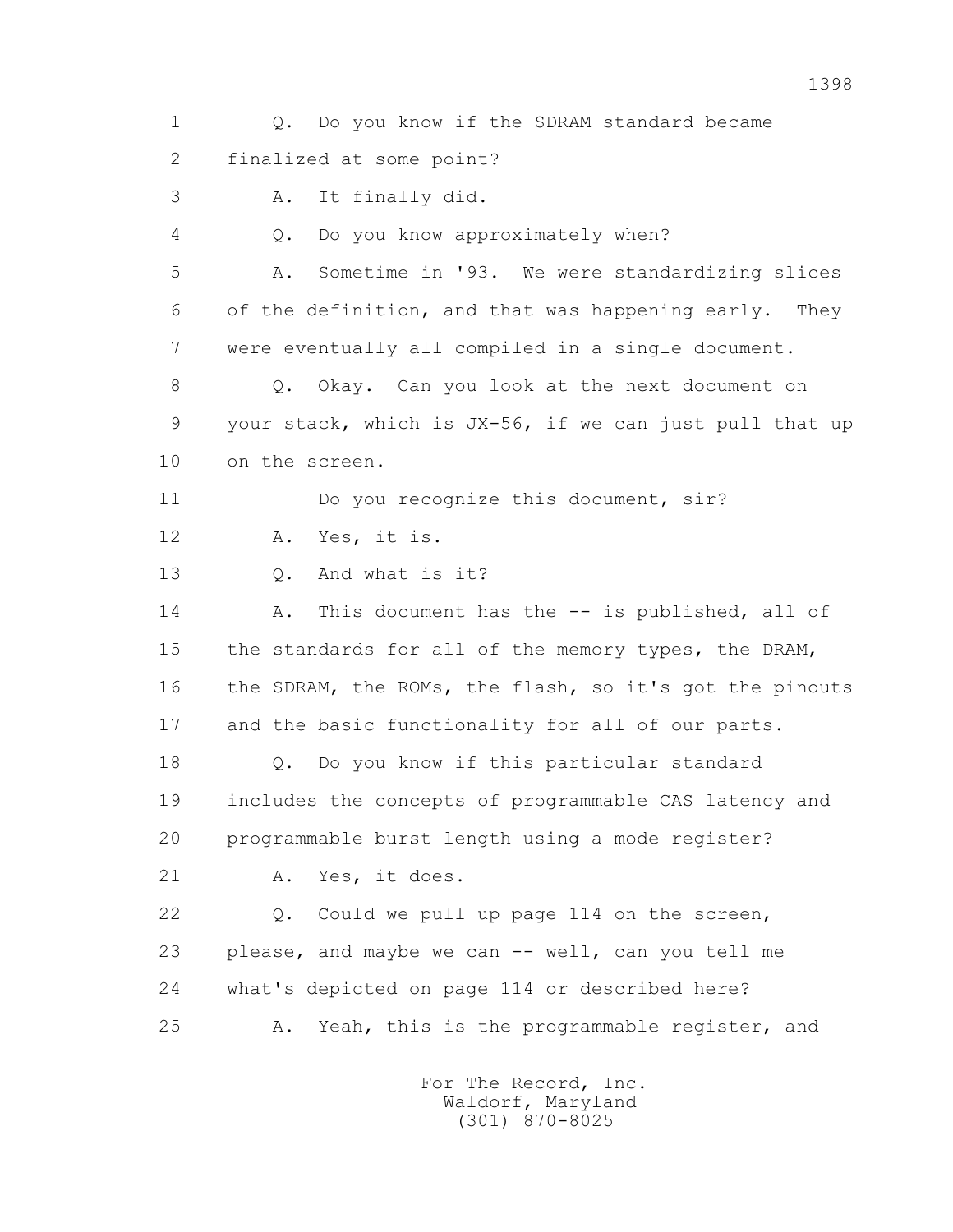1 again, we are defining the definition of the various 2 positions in it, so it's got programmable burst length, 3 programmable burst type and programmable latency, as 4 well as the test mode entry.

 5 Q. Now, at the time JEDEC adopted this standard, 6 the SDRAM standard in 1993, were you aware that Rambus 7 might have patent rights covering either programmable 8 CAS latency or programmable burst length?

9 A. No, I was not.

 10 Q. Let me ask you a few questions about this 11 particular slide. Could we go to the -- blow up the 12 top of the screen, the paragraph under SDRAM Mode 13 Register, please.

14 Now, where it says, "SDRAM Mode Reqister," does 15 this standard require that the SDRAM device have 16 programmable CAS latency and programmable burst 17 features on the mode register in order for the device 18 to be manufactured in compliance with the standard? 19 A. Yes, it does.

 20 Q. Is that an option or a requirement if somebody 21 wants to a make a device in compliance with the 22 standard?

23 A. These features are required.

 24 Q. In order for an SDRAM device to be in 25 compliance with the standard, is it required that the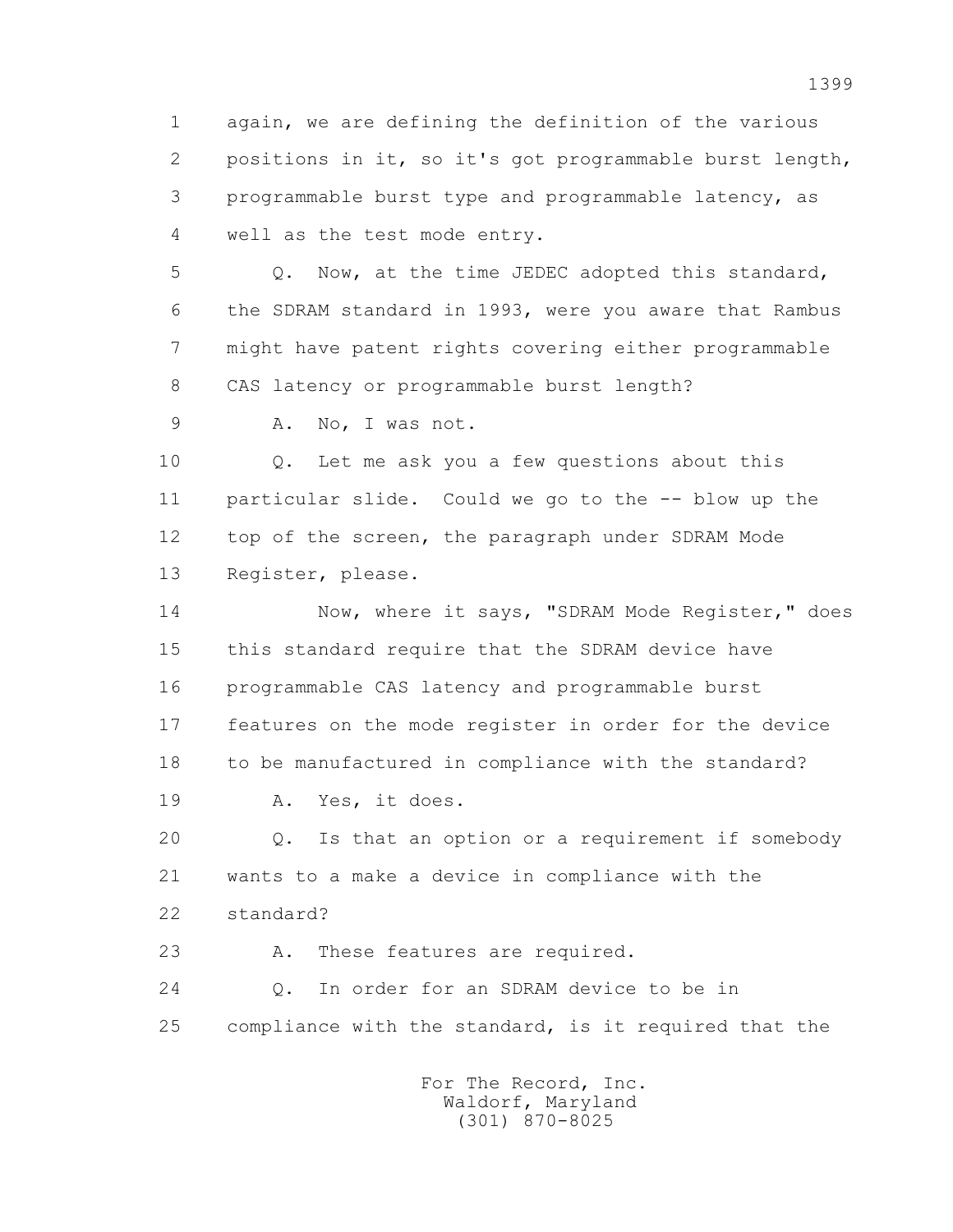1 mode register store information that controls the CAS 2 latency and burst length? 3 A. Yes. 4 Q. Let me -- could we highlight the second line 5 that starts, "This data," that sentence? 6 "This data is written after power-on and before 7 normal operation." 8 Do you see that, sir? 9 A. Yes, sir. 10 Q. Actually, it's the sentence -- the sentence 11 before that. Okay. 12 Is this a requirement or an option for someone 13 seeking to manufacture a JEDEC-compliant SDRAM part, 14 that the data is written after power-on and before 15 normal operation? 16 A. This is a requirement. 17 Q. Are you familiar with the term "configure" as 18 it applies to the operation of SDRAM devices? 19 A. Yes, I am. 20 Q. What does that term mean? 21 A. After power-up, because before power-up, there 22 is no meaning, I am not looking at anything, but after 23 I power up the part and before I start normal 24 organization, I need to configure it. That is, I need 25 to tell the part what it is. What is your pipeline,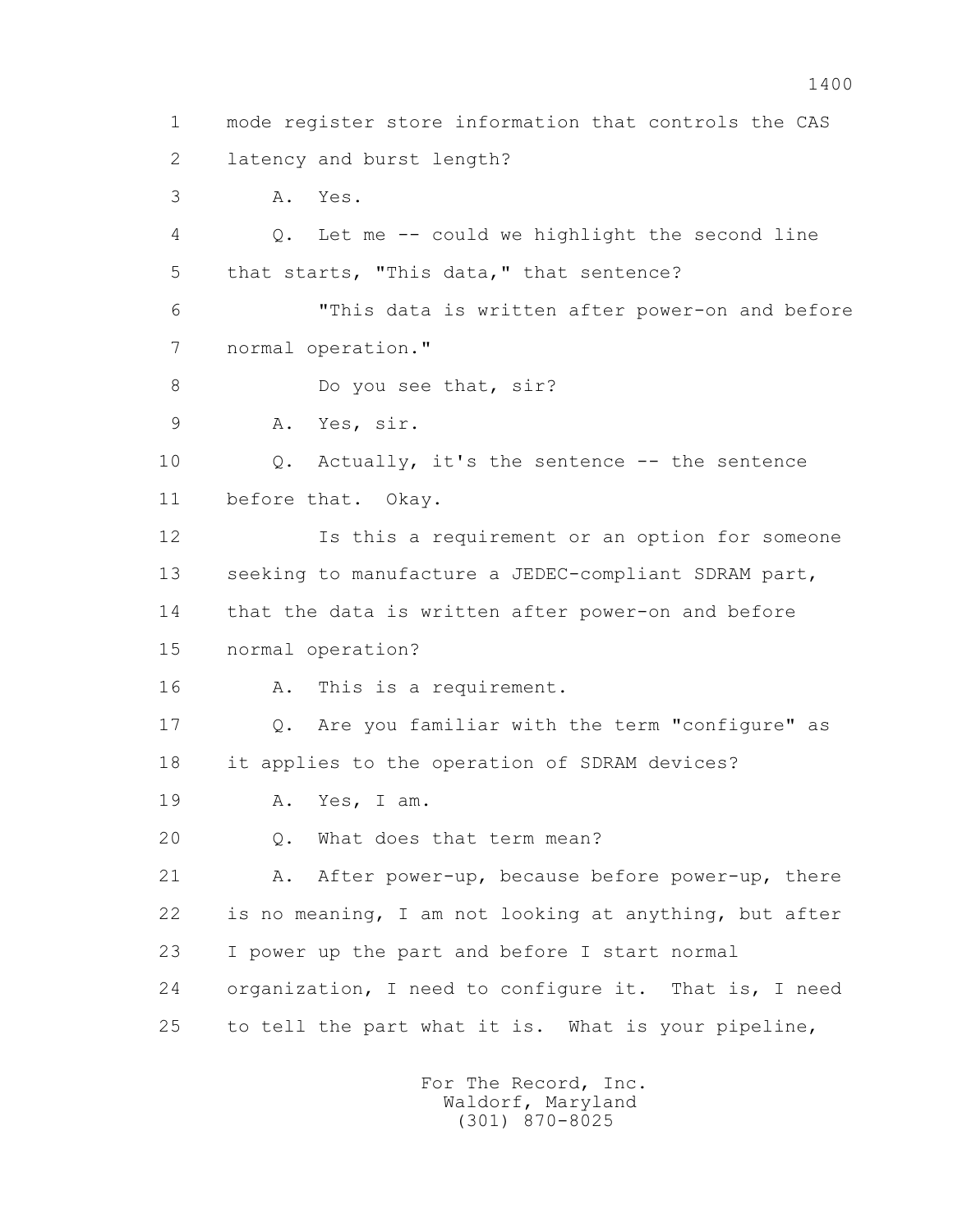1 i.e., what is your CAS latency, what is your burst 2 length, what -- what are you? How should you work? 3 So, yes. 4 Q. Is the -- let me see if I understand. When the 5 mode register is programmed -- the mode register is 6 sitting on the DRAM? 7 A. Correct. 8 Q. When the mode register is programmed, is that 9 when the SDRAM is configured? 10 A. That would be the active configuring it, 11 programming the register. 12 Q. Oh, okay. Now, does the CAS latency feature 13 we've been discussing require the SDRAM to wait a 14 specified time before responding to a read command? 15 A. Different wording, but the answer to that one 16 is yes. 17 Q. Okay. How would you, if possible, change the 18 question? 19 A. No, no, it's okay. I just -- yes. 20 Q. Okay. Are you familiar with the term "chip 21 select"? 22 A. Yes, I am. 23 Q. What's that refer to? 24 A. There is an additional pin on this device that 25 is used to enable a part, so it's a chip select. For The Record, Inc.

 Waldorf, Maryland (301) 870-8025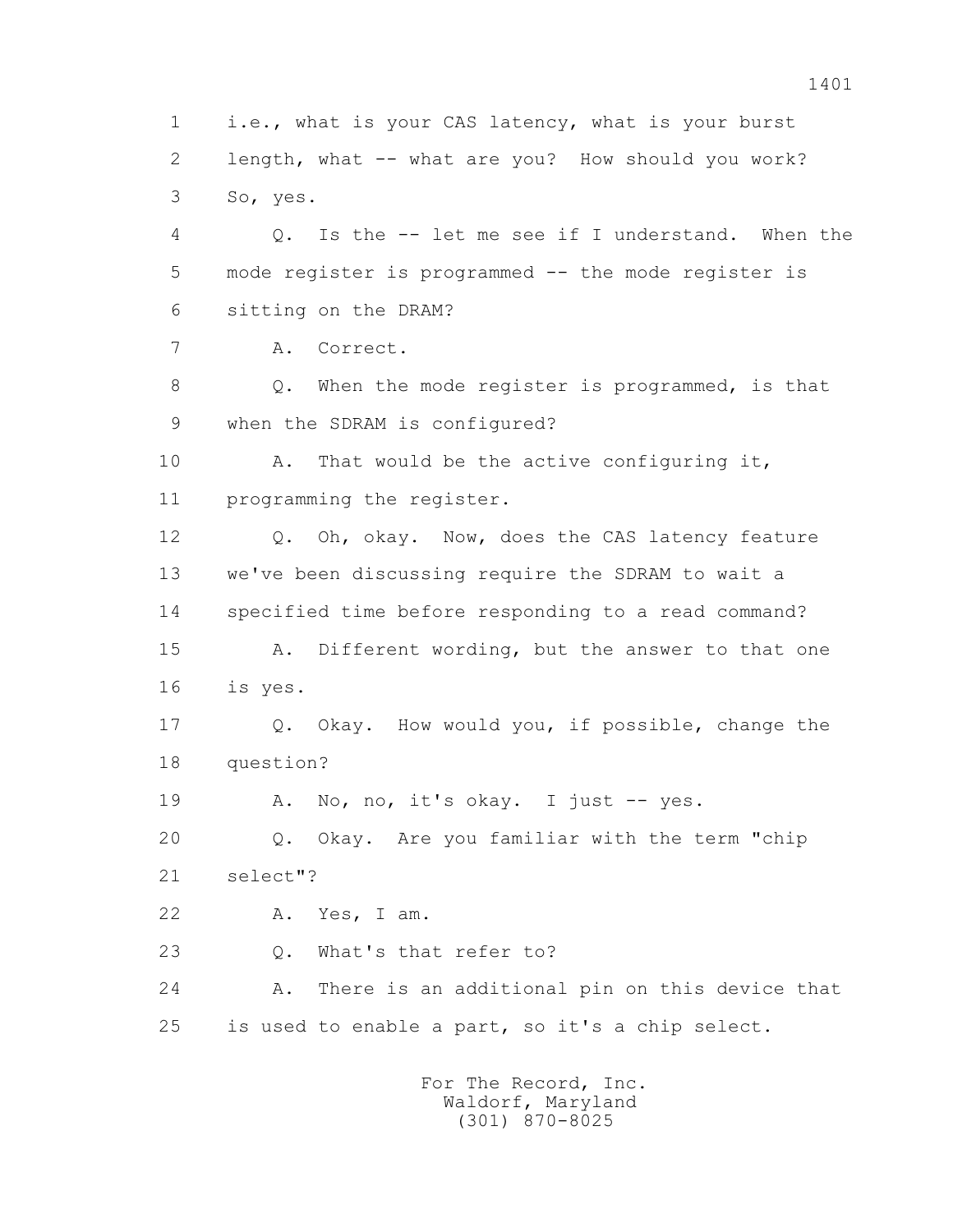1 Q. And how are chip select lines used in an SDRAM 2 in connection with read and write commands? 3 A. Okay, if you gave the part a read or write or 4 any other command and had not selected it, it would 5 ignore it. So, the chip select being active allows it 6 to recognize the other commands. 7 Q. Is the -- and how is the chip select line 8 actually activated? Is there a signal that goes 9 through a wire? 10 A. There is a signal that goes to the part. 11 Q. Now, we're up to the year 1993, and we see that 12 JEDEC has completed work on the SDRAM standard. What 13 did the JC-42.3 committee do next? 14 A. Start on the next evolutionary part. 15 Q. Okay. At this time, were you thinking that 16 that part was going to come out in the next year or so 17 after '93 or not? 18 A. I have already answered that it would take two 19 or three years to get a part out there, so no, we need 20 to start working early. 21 Q. Why start so soon on the next generation 22 standard? 23 A. Just it takes us that long. It does take two 24 to three years to design the part, debug it, get it out 25 into the marketplace. For The Record, Inc.

 Waldorf, Maryland (301) 870-8025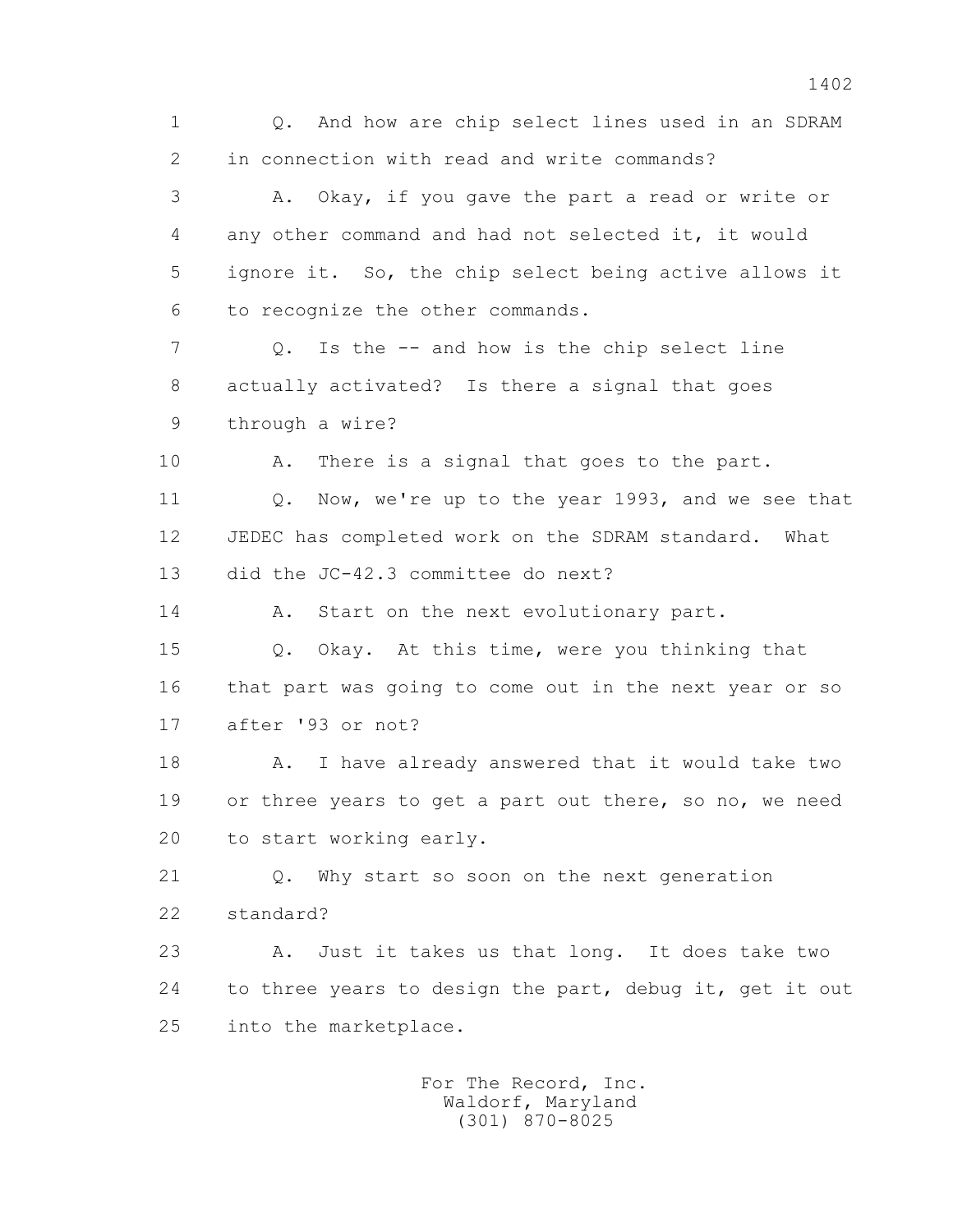1 Q. Now, to be fair, were you as involved in the 2 developing of the next generation standard after SDRAM 3 as you were in the SDRAM standard we've just been 4 discussing? 5 A. Not as involved. I still attended the 6 meetings, but a participant rather than as a driver. 7 With Synchronous DRAM, I'm driving it. 8 Q. Do you recall any of the additional 9 technologies or features being considered for the next 10 generation SDRAM? 11 A. Yes, I do. 12 Q. What do you recall? 13 A. Well, Howard Kalter's dual edge clock is 14 finally to the point that the industry can handle it. 15 Some of the group are talking on a device this fast, 16 maybe the phase lock loop or the DLL that's on the 17 system level as a separate chip maybe should be 18 integrated into the memory. Others are talking maybe 19 we also need to add some protocols to the part in 20 addition to the -- the programmability features. But 21 what do we need to go faster? 22 Q. You used the term "phase lock loop" and "delay 23 lock loop" in your answer. Those -- when we see the 24 acronym PLL or DLL, is that also the shorthand? 25 A. Yes.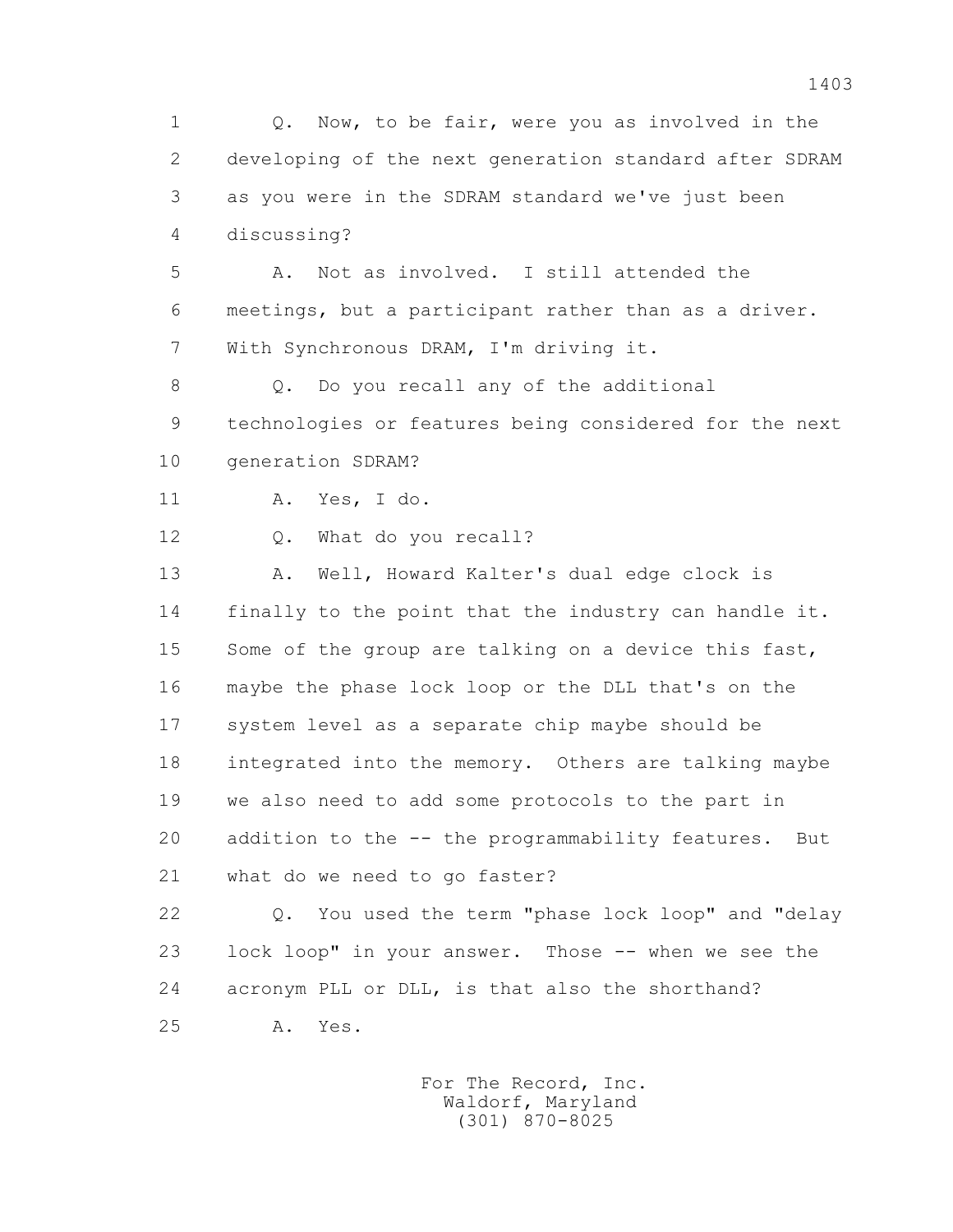1 Q. And were these PLL or DLL circuits to go right 2 on the memory chip itself?

3 A. Some were proposing it.

 4 Q. What other proposals were you aware of? 5 A. Some were proposing -- well, there were some 6 systems that currently had these DLLs or PLLs, but they 7 put them on the printed circuit board as a separate 8 piece from the memory. So, now there was a debate, 9 were they -- should they remain on the printed circuit 10 board, or should we integrate them inside the memory? 11 What would be the more cost-effective way of doing it? 12 What would give higher performance? Ten engineers; 12 13 opinions.

14 0. Okay. In this time frame, were there any new 15 alternative architectures for DRAMs that were proposed 16 in the JEDEC JC-42.3 committee? And when I say "in 17 this time frame," I'm speaking in the '94 to '96 time 18 frame.

19 A. You're asking SyncLink?

20 Q. I don't know, I'm --

- 21 A. Yes.
- 22 Q. What are -- okay.

23 A. Sorry.

 24 Q. What was -- what is SyncLink? What were you 25 referring to?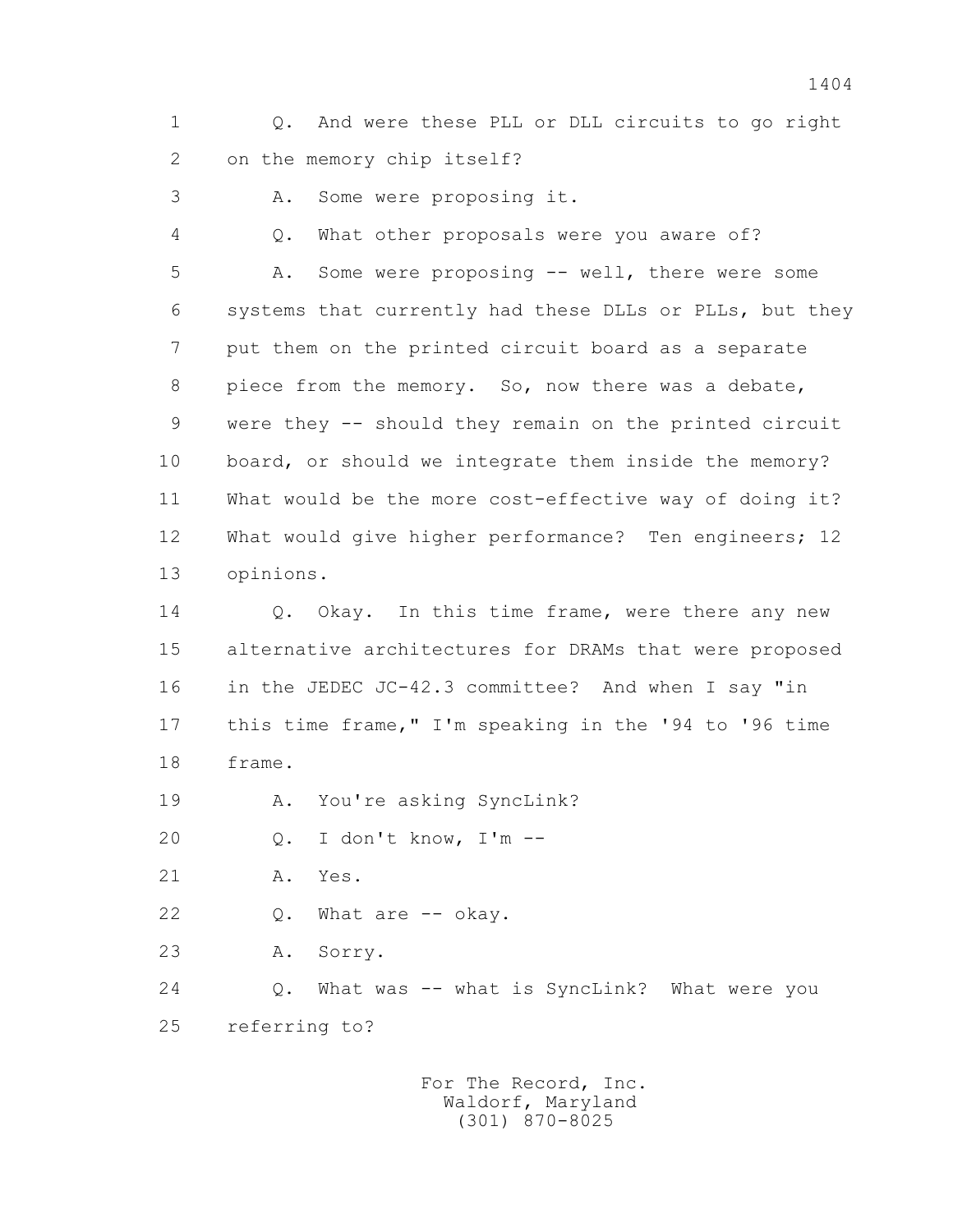1 A. The EDO, the page mode, the Synchronous DRAM 2 are all random access devices. SyncLink was a proposal 3 for a packet -- packetized device, a little bit 4 different from what we're doing. So, yes, totally 5 different architecture. 6 Q. Other than the fact that it was a packetized 7 device, do you recall any other features of the 8 SyncLink DRAM that was presented or discussed at JEDEC? 9 A. Double edge clock, did not have the phase lock 10 built into it, not directly involved in it, so just 11 watching the presentations. 12 Q. Okay, well, let's look at some presentations, 13 and we won't belabor it, but let's start with JX-21. 14 Do you recognize this document? 15 A. Yes, it is. It's the Albuquerque meeting 42.3, 16 September '94. 17 Q. And were you present at this meeting? 18 A. I believe so. I'm not on the page that you've 19 got up there, but yes. 20 Q. Okay. And could you turn to Attachment AA, all 21 caps, at page 86? It starts at page 86, goes through 22 page 92. 23 A. Okay. 24 Q. And were you present for this presentation? 25 A. I believe so. For The Record, Inc. Waldorf, Maryland

(301) 870-8025

1405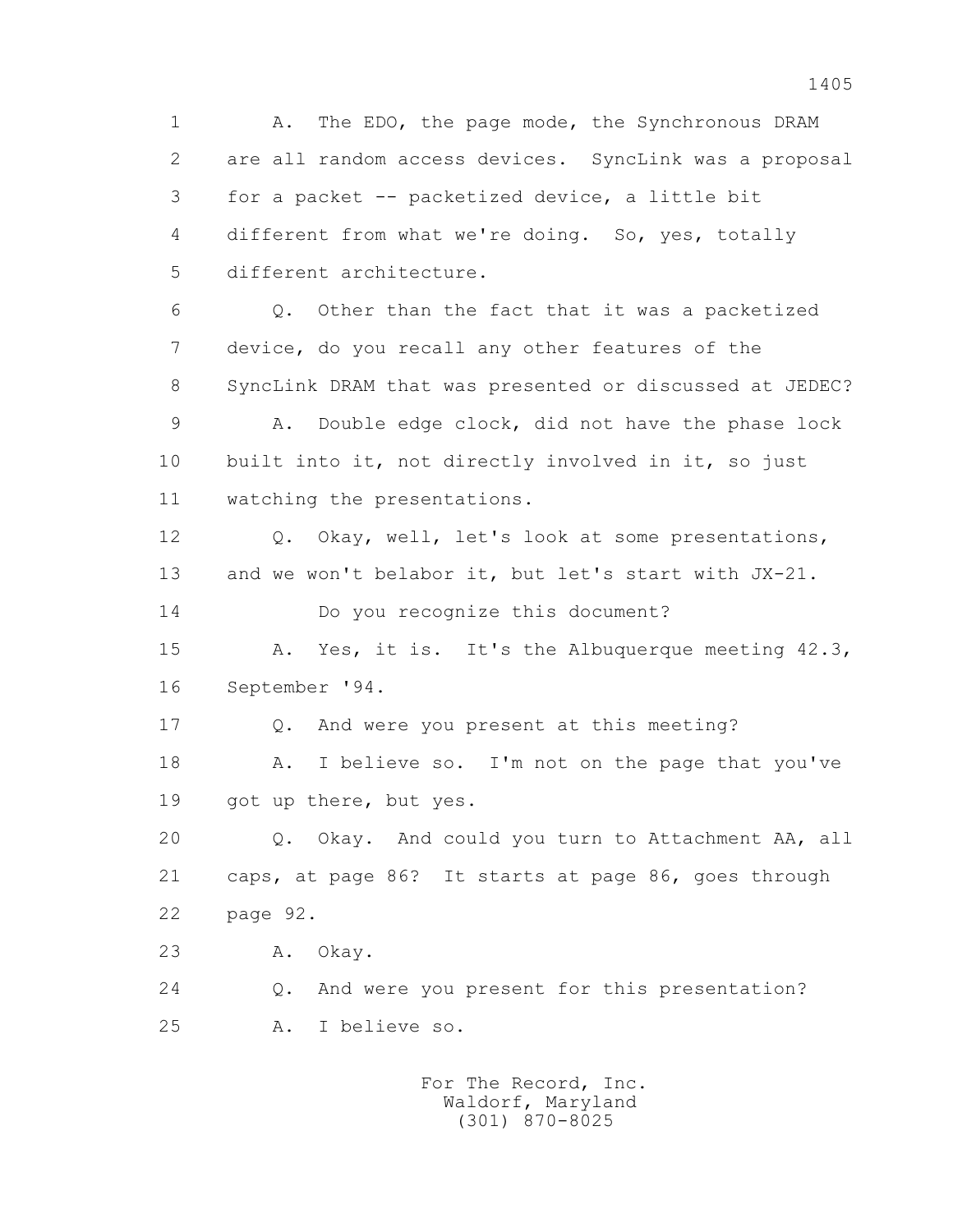1 Q. Okay. And this was -- at this time, you were 2 not with NEC, though, you were -- had switched to 3 Sanyo? 4 A. I am now with Sanyo. 5 Q. Okay. And can we pull up pages 91 and 92? Is 6 it possible to get them on the same screen? 7 A. Okay. 8 Q. Do you see there's a couple of slides in the 9 NEC presentation that talk about a PLL enable mode? 10 A. Correct. 11 Q. As an engineer sitting looking at this 12 presentation, when it refers to PLL enable mode, do you 13 have an understanding of what was being presented? 14 A. Yes, I do. 15 Q. What? What is that understanding? 16 A. Basically in this case, the NEC techs were 17 talking of the advantages and disadvantages of putting 18 the phase lock loop on the Synchronous DRAM, so yeah, 19 basically they're options. 20 Q. Okay. And just so the record is clear, going 21 back to the standard we just looked at a minute ago, 22 the SDRAM standard from 1993 that you worked on, did 23 that include a phase lock loop or not? 24 A. The SDRAM did not. 25 Q. And as a member of the JC-42.3 committee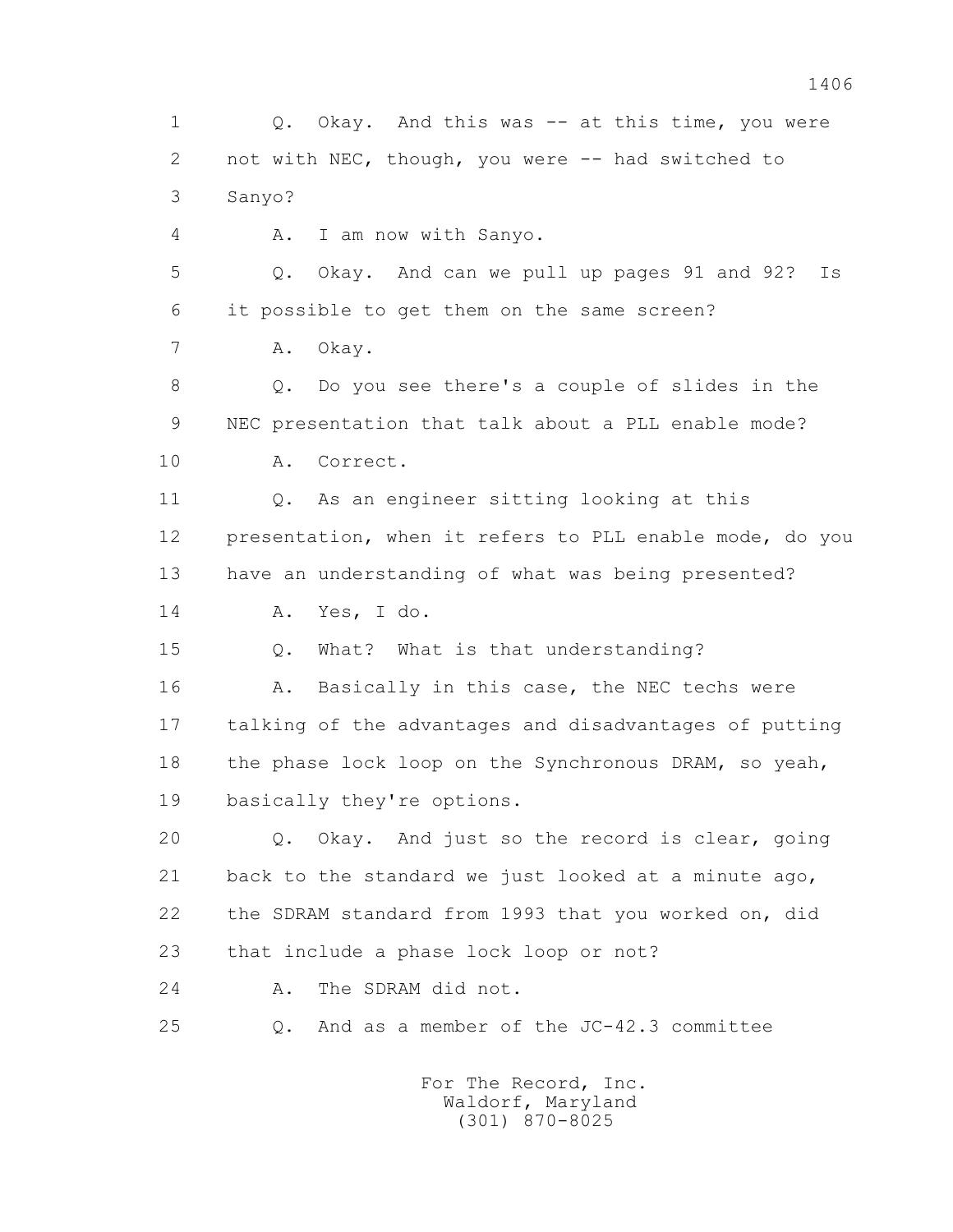1 considering this NEC proposal, what was your 2 expectation of your fellow JEDEC members under the 3 patent policy to disclose any IP relating to the 4 concept of putting a PLL on a DRAM? 5 A. If you had an IP position, you should be 6 speaking up. 7 Q. And did anyone speak up at this meeting and 8 indicate that they had IP on the concept of putting a 9 PLL on a DRAM? 10 A. I do not believe so. 11 0. Let me show you JX-26, and again, focusing on 12 the first page, do you recognize this document? 13 A. Yes, this is the New Orleans meeting in May of 14 '95, it looks like. Yes. 15 Q. And were you present at this particular meeting 16 in New Orleans in May of '95? 17 A. Yes, I was. 18 Q. And could you turn to page 10 of JX-26. You'll 19 see at -- starting at the bottom of the page, item 20 13.7, 13.8, and it actually goes onto the next page, 21 there's another item, you'll see references the 22 SyncLink? 23 A. Yes, I do. 24 Q. Were you present at the time of the 25 presentations on SyncLink at this meeting? For The Record, Inc. Waldorf, Maryland

(301) 870-8025

1407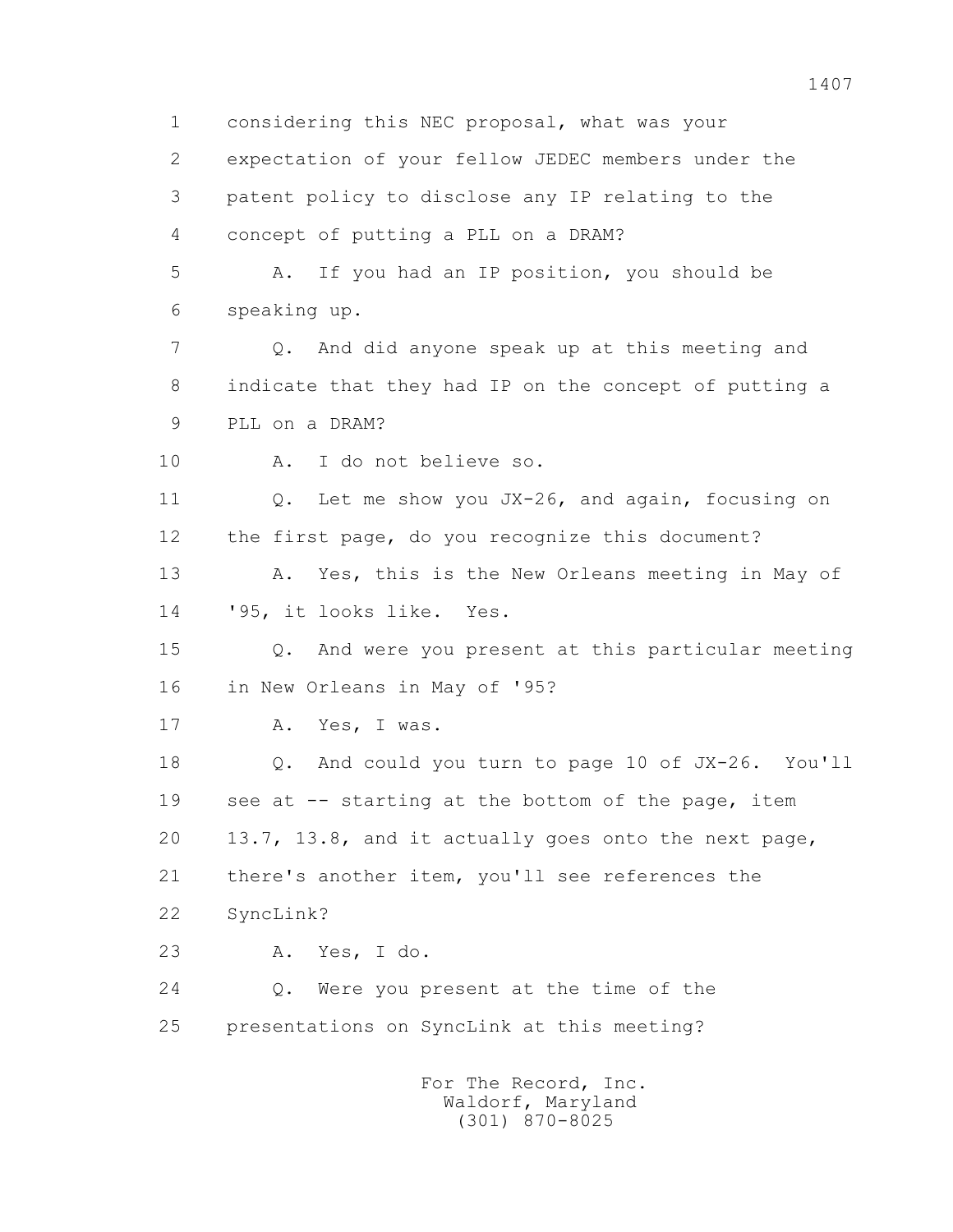1 A. Yes, I was.

2 0. And if we could focus on the top of the next 3 page also, get that on the screen, do you see a 4 reference -- do you see a reference to a presentation 5 by Mitsubishi, Attachment AA? 6 A. Yeah, 13. -- it looks like 9, yes. 7 0. And if we could turn to page 111, which is 8 Attachment AA, and if you could also look at the next 9 page, 112. 10 A. Okay, I have them. I'm sorry, they are not up 11 on the screen. 12 Q. 111 and 112 of the document. Maybe if we can 13 put the second page up as well. 14 Were you present for this presentation on the 15 SyncLink DRAM -- SDRAM, excuse me? 16 A. I believe so. 17 Q. Okay. And you mentioned earlier something 18 about dual edge clocking. Did you observe anything in 19 this presentation by Mitsubishi relating to the concept 20 of dual edge clocking? 21 A. The answer to that would be yes, on page 112, 22 where it's showing the D zero through eight, those data 23 bits are changing on both the rise and the fall of the 24 clock above it. 25 Q. Okay, you're looking at the diagram at the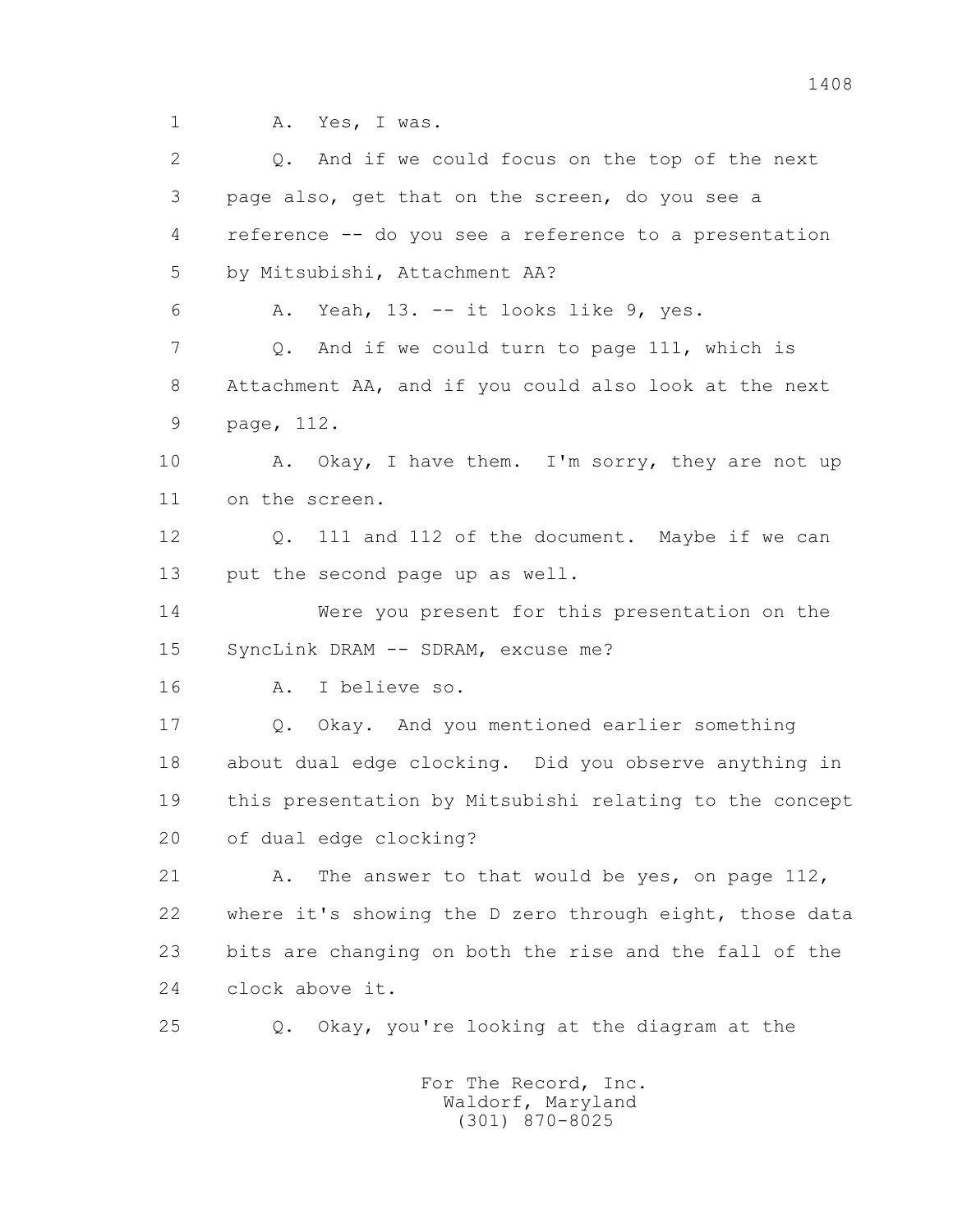1 lower right-hand -- or the right-hand -- 2 A. Oh, the right-hand side of the screen, yes. 3 Q. Okay. Is there also anything in the text above 4 that that indicates it's a dual edge clock? 5 A. Reference clock, both edge for input, yep. 6 Q. Okay. Again, speaking as a long-time JEDEC 7 participant looking at this proposal, what would be 8 your expectation of your fellow JEDEC members that 9 might have IP relating to the general concept of dual 10 edge clocking? 11 A. It needs to be disclosed. 12 Q. Now, do you recall anyone from Rambus 13 responding at all -- excuse me, let me strike that. 14 Do you recall anyone disclosing any IP relating 15 to the concept of dual edge clocking at this meeting in 16 May of 1995? 17 A. Not for the dual edge clocking, no. 18 Q. Okay. Can we look at the -- go back to the 19 page that we were looking at in the minutes. I think 20 it's page -- the first page of -- page -- hold on a 21 minute. Page 10, I think. Can we blow up that 22 discussion under 10 -- towards the bottom of the page? 23 Do you see there's a reference there to patent 24 issues in that paragraph? 25 A. Yes, I do. For The Record, Inc.

 Waldorf, Maryland (301) 870-8025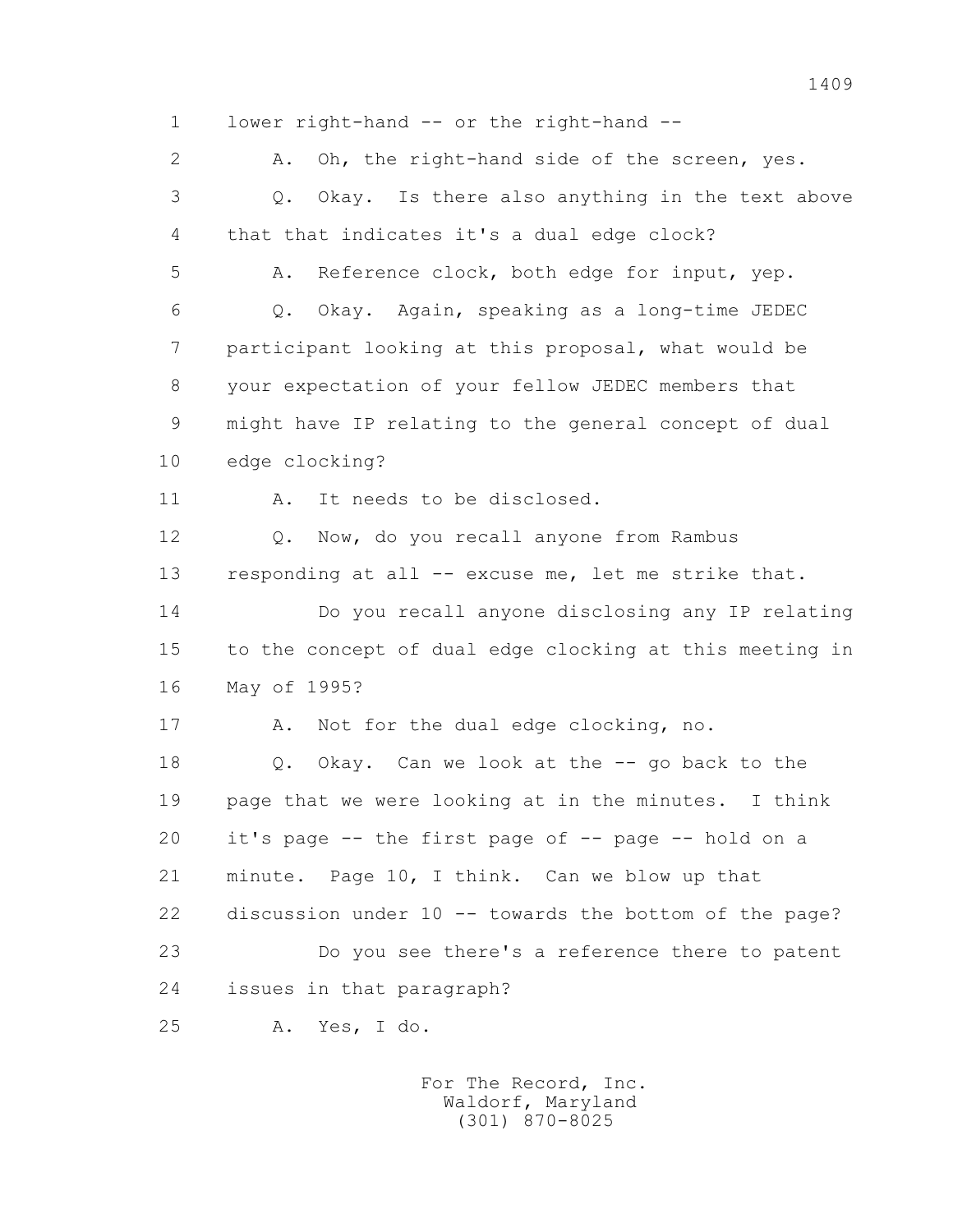1 Q. Okay. Do you recall anyone from Rambus 2 responding at all to patent issues raised in connection 3 with the SyncLink presentation at this meeting in May 4 of '95?

 5 A. Perhaps this meeting, perhaps the next one, 6 there was some concern -- maybe this one -- that 7 SyncLink and Rambus to me were competing proposals from 8 two California professors, and somewhere along the 9 line, there was some mumbling from Richard about 10 SyncLink. Was it this meeting? Other than Richard 11 standing up and throwing darts at SyncLink, I can't 12 answer, but yes, he did.

 13 Q. Maybe we can take a look at the minutes from a 14 later meeting. Could you look at JX-27, please. It 15 should be the next document.

16 A. The next document.

17 Q. Do you recognize this document?

 18 A. Yeah, this is the September '95 meeting, 19 Crystal City, Virginia, 42.3.

20 Q. Were you present at this meeting as well?

21 A. Yes, I was.

 22 Q. Would you please turn to Attachment C, which is 23 at page 26.

24 Do you recognize this -- what's on this

25 particular page?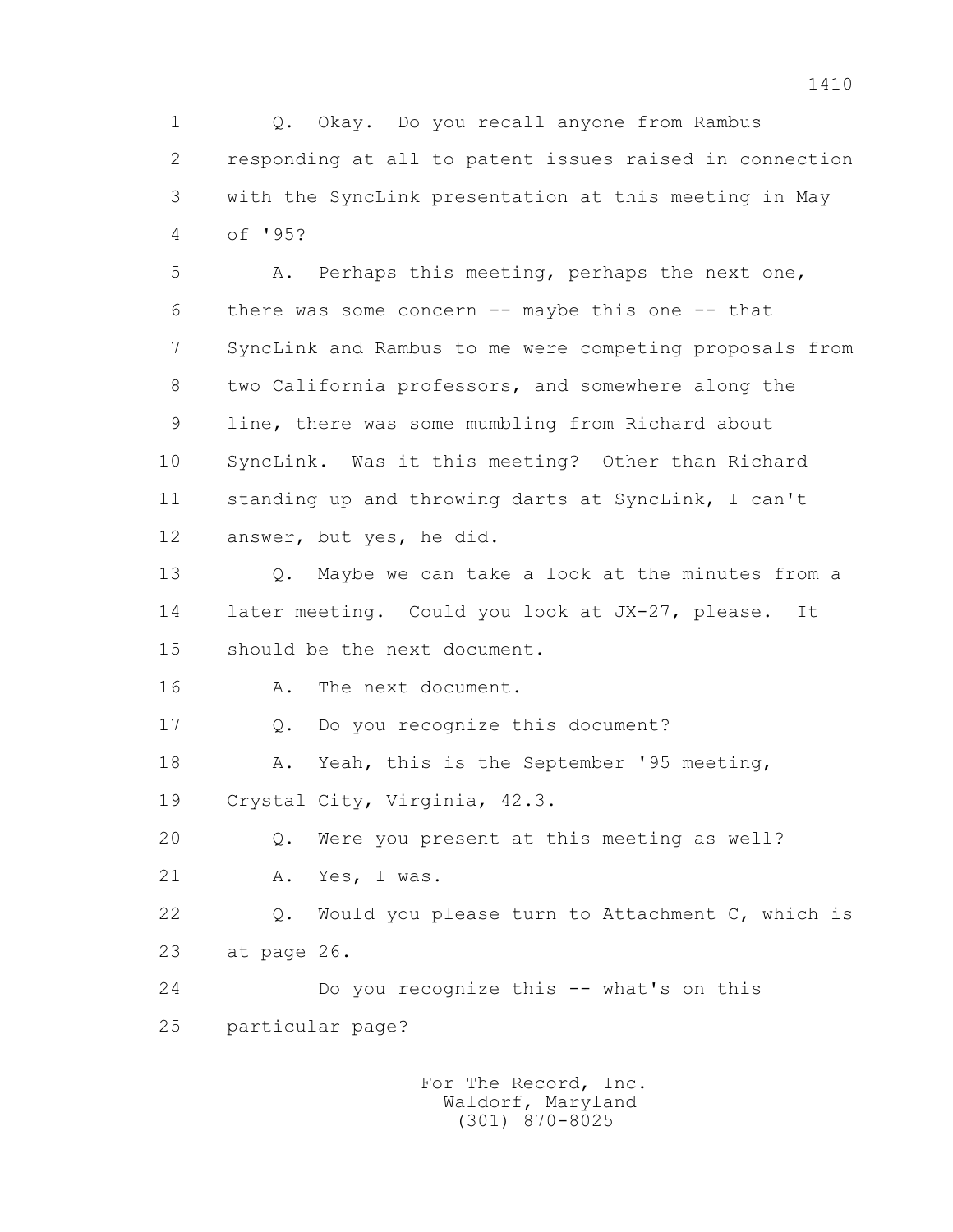1 A. Yes, I do.

 2 Q. So, you remember this from the meeting? 3 A. Well, this -- this may be what I was just 4 talking about, yes.

 5 Q. Okay. What is this or what -- what do you 6 recall in connection with this page of the document at 7 the meeting?

 8 A. This document is from Richard Crisp, looks like 9 it was faxed to him there at the hotel, and basically 10 he is saying that Rambus has I -- has IP on their part, 11 and it's very close to the SyncLink, so he's saying 12 that SyncLink may be covered by some IP from Rambus. 13 Yeah.

 14 Q. Were you present at the meeting when Mr. Crisp 15 presented this letter?

16 A. Yes, I was.

 17 Q. And what was your reaction when Mr. Crisp 18 presented this letter?

 19 A. My reaction? Watching him and Hans Wiggers 20 from HP.

21 Q. Would you turn to the last paragraph --

 22 MR. STONE: Your Honor, did we get an answer to 23 that?

 24 JUDGE McGUIRE: Yes, can we get an answer to 25 that?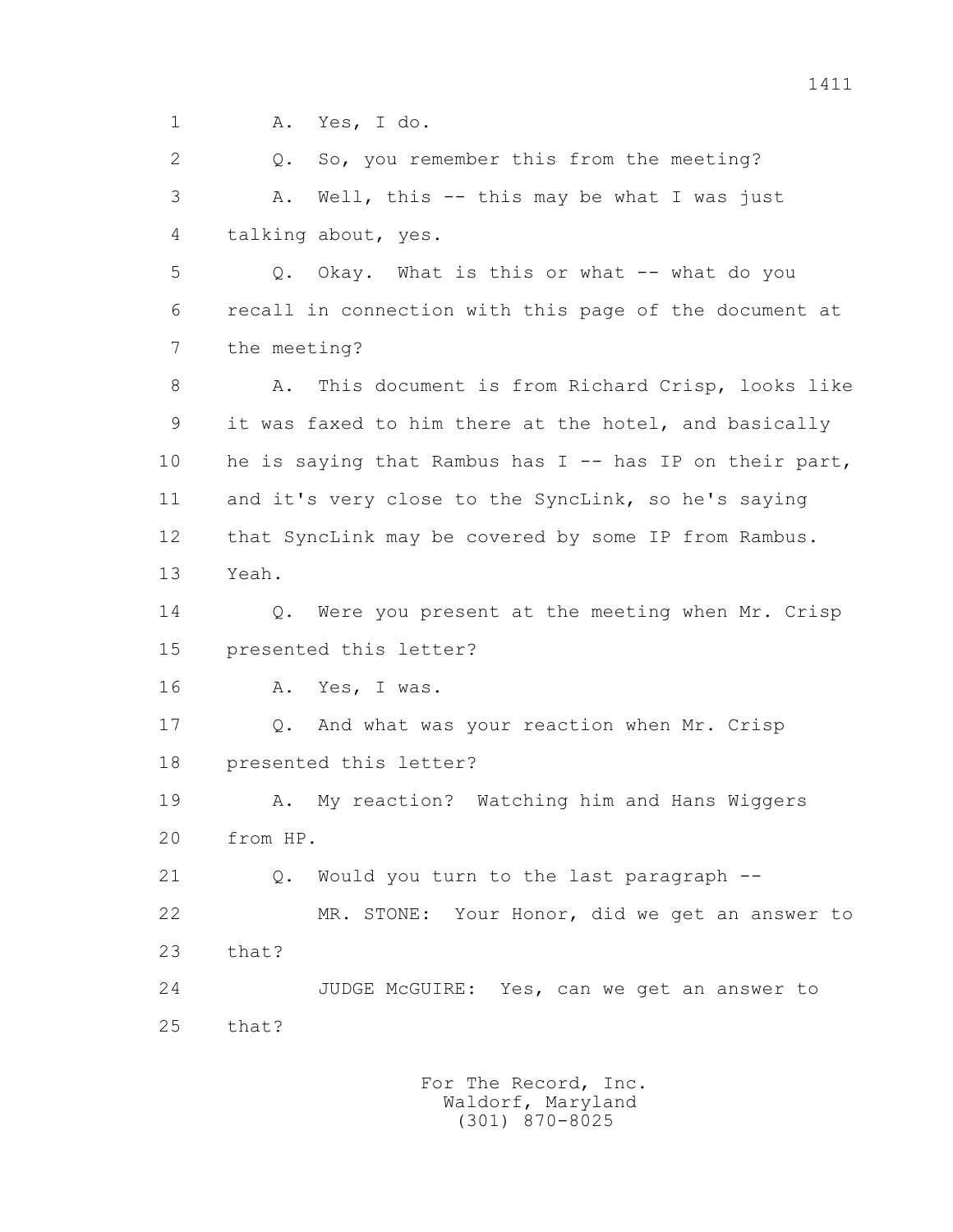1 MR. WEBER: Oh, I'm sorry.

2 BY MR. WEBER:

 3 Q. Had you completed your answer? I'm sorry. 4 A. Apparently -- as I watched this, saying yes, 5 from Richard's actions, there was definitely some IP of 6 Rambus that was within the SyncLink device. Not being 7 on top of either of the devices, I can't tell you what, 8 but from the activity and the emotion, there was 9 something there.

10 JUDGE McGUIRE: Now, the question was, what was 11 your reaction? So, is that what you're saying was your 12 reaction, that there was some emotion there?

 13 THE WITNESS: No, no, I'm watching the emotion 14 of the two people --

15 JUDGE McGUIRE: But the question was, what was 16 your reaction?

 17 THE WITNESS: My reaction? That most likely 18 the SyncLink part has IP that Rambus is claiming.

19 JUDGE McGUIRE: All right, Mr. Weber.

20 BY MR. WEBER:

 21 Q. Now, could you turn to the last -- if we could 22 blow up the last paragraph on this particular page from 23 Mr. Crisp's letter in September '95, do you see where 24 it says, "At this time, Rambus elects not to make a 25 specific comment on our intellectual property position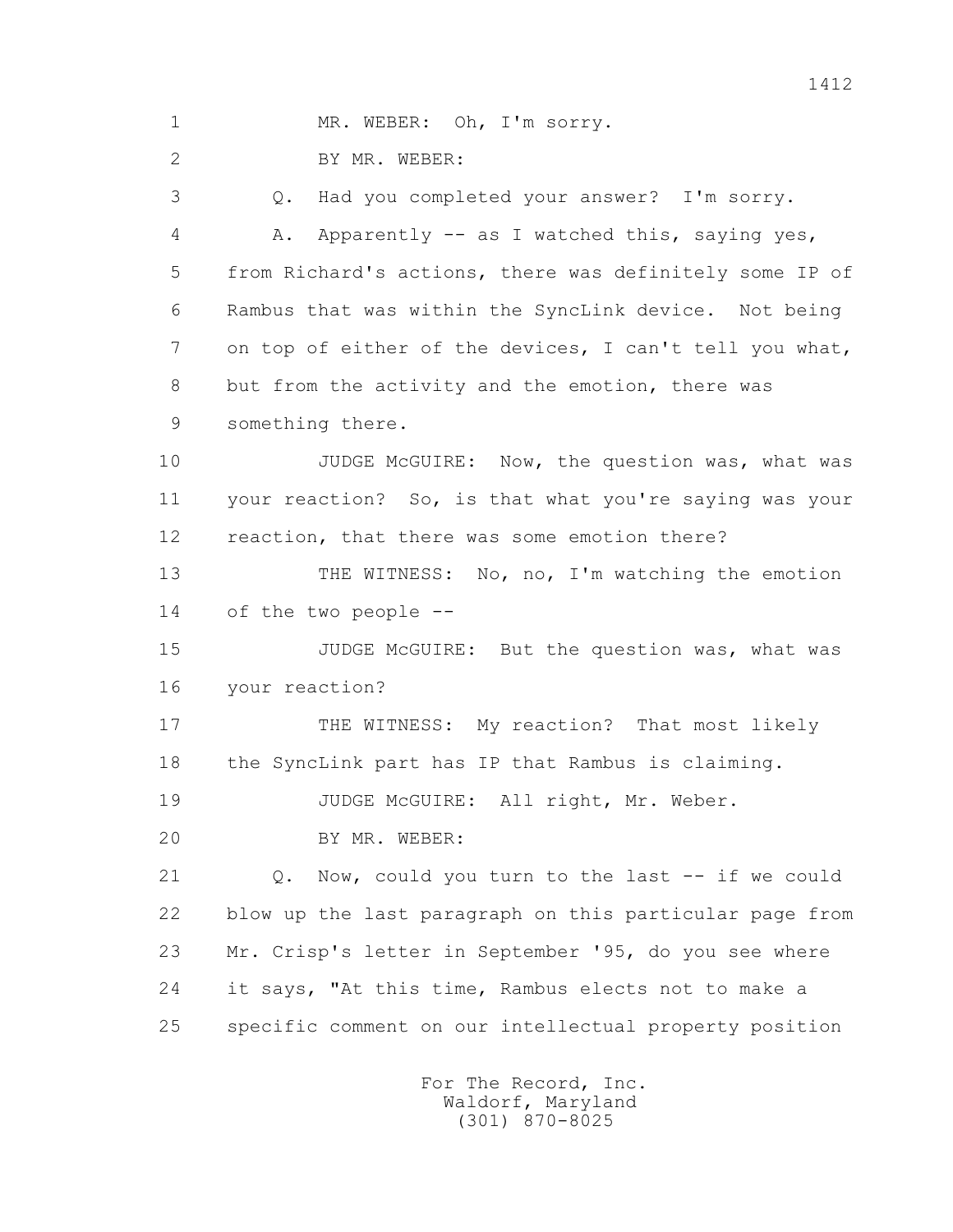1 relative to the SyncLink proposal," and it goes on? 2 A. Okay.

 3 Q. How did you -- what was your reaction to that 4 particular part of the letter at the time? 5 A. Basically what he -- to me, this is saying that 6 he is claiming that Rambus has IP that will read upon 7 the SyncLink part, but that's all that he's saying 8 about it, that he's not going to talk about it, what he 9 has, what he doesn't have, what we could standardize 10 that is not covered. He's not -- not really operating 11 cooperatively in good faith. 12 Q. Is he giving you enough information about the 13 Rambus IP so that the committee can make a 14 determination about what direction to go in its 15 standard setting? 16 A. Unfortunately -- 17 MR. DETRE: Objection, Your Honor, lack of 18 foundation. The witness has testified that he wasn't 19 really involved in the SyncLink standardization

20 process.

 21 JUDGE McGUIRE: Sustained. You may restate. 22 BY MR. WEBER:

 23 Q. Based on your experience in 23 years with JEDEC 24 and working with the JEDEC patent policy and as a JEDEC 25 committee chair, was this statement by Mr. Crisp giving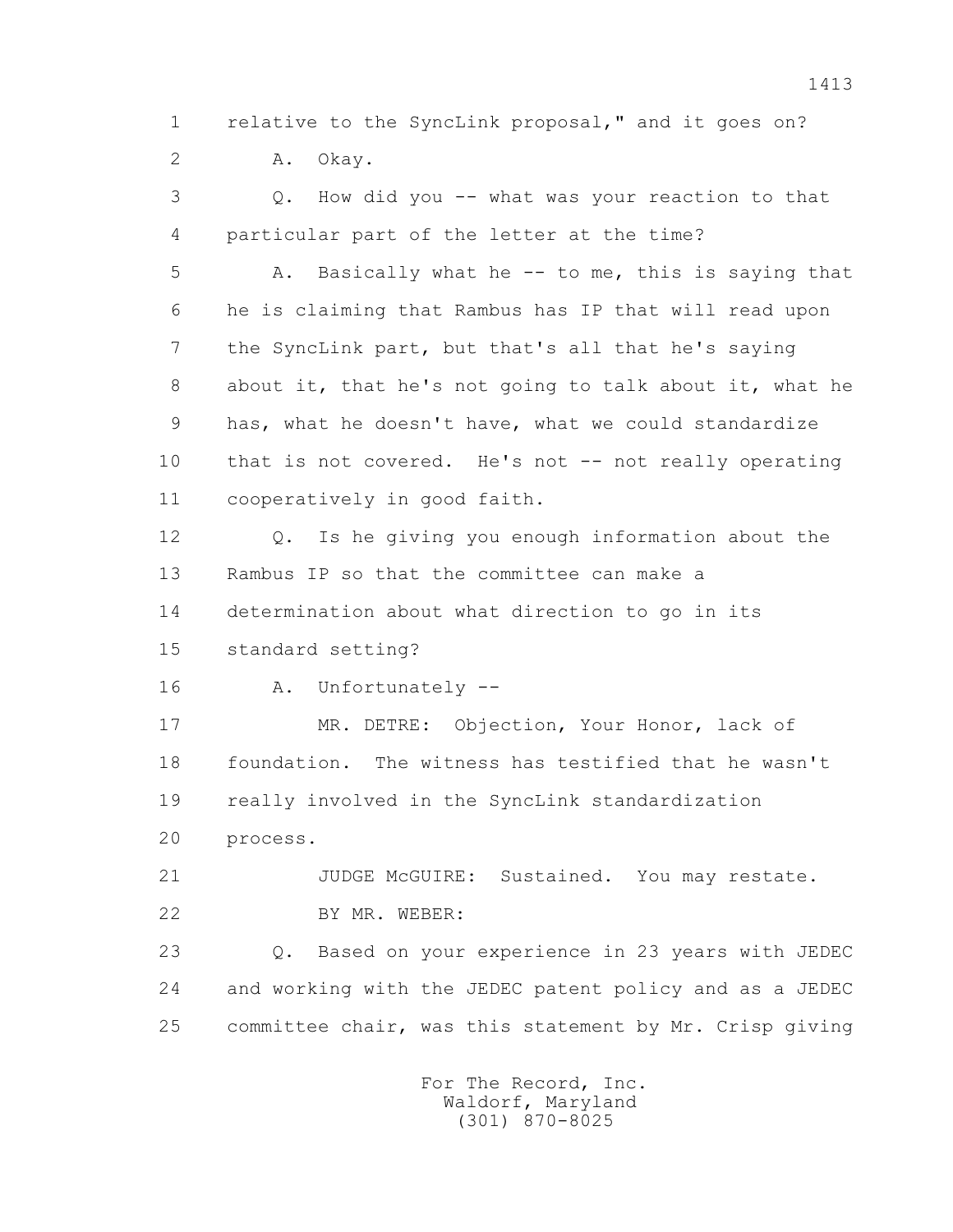1 the committee enough information to make a

2 determination about Rambus' IP?

 3 MR. DETRE: Same objection, Your Honor, and 4 also no foundation to talk about the whole committee. 5 JUDGE McGUIRE: Overruled. I will entertain 6 the answer to that question.

 7 THE WITNESS: So, this one I would end up 8 saying no, from this I do not have enough information 9 to know what you have. All I can do is determine that 10 you have something. You're pissed. You're agitated. 11 You obviously have something. And you're telling me 12 that you do have something. But I don't know what it 13 is.

14 BY MR. WEBER:

 15 Q. Is there anything in this letter that would put 16 you or the other members of JEDEC on notice about what 17 features or technologies in the SyncLink proposal 18 Rambus had patents or patent applications pending on? 19 MR. DETRE: Objection only to the extent the 20 question is asking about what other members of JEDEC 21 would notice.

 22 JUDGE McGUIRE: You can answer the question to 23 the extent that is there anything that would put you on 24 notice, not other members.

25 THE WITNESS: Okay, in that case, to -- well,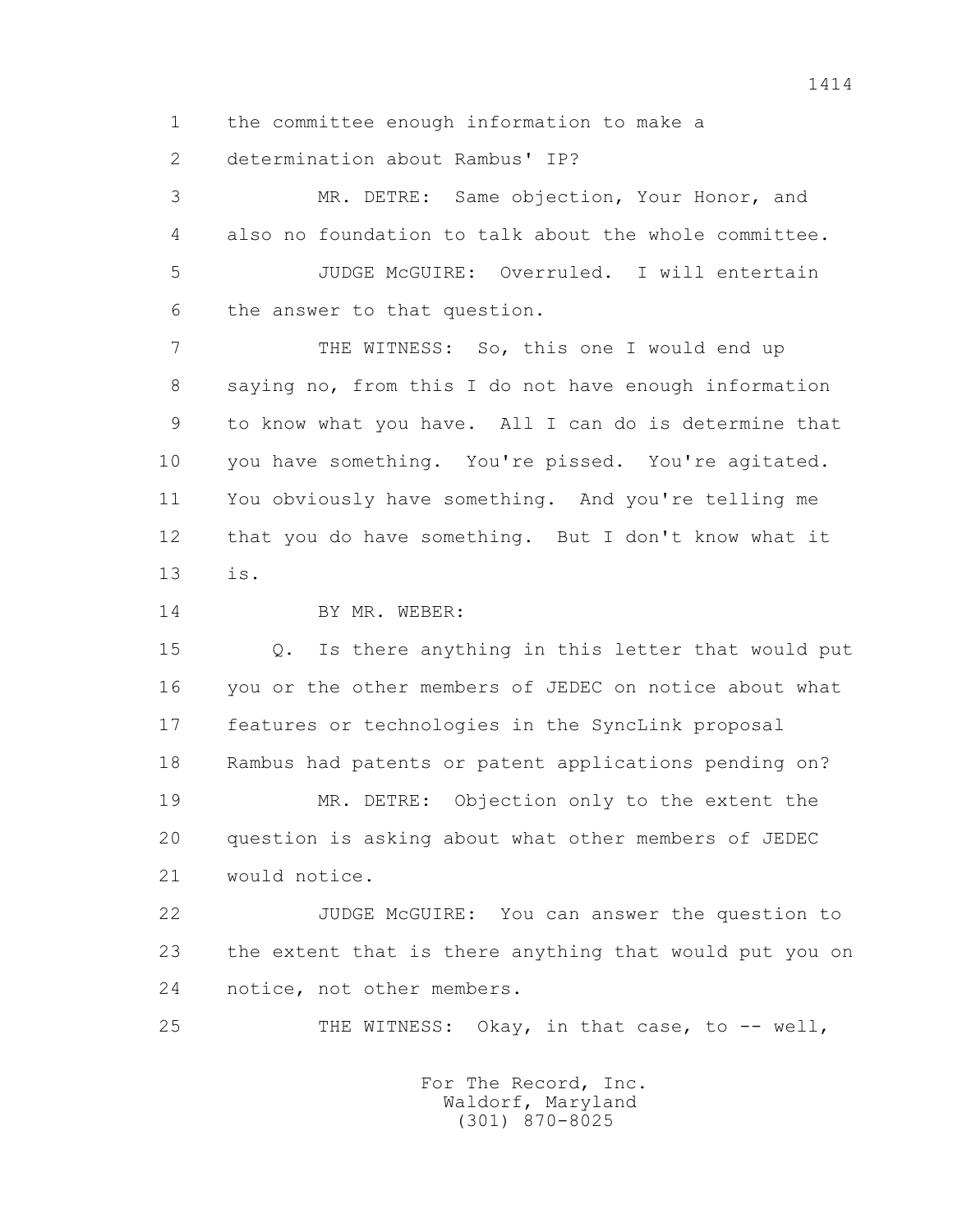1 sir, to me -- to my ears, this was almost the same as 2 his previous question, and I've already answered that 3 as a no. Is there a difference in what he is asking? 4 Am I missing something? I don't have enough 5 information to -- at this point in time from the 6 meeting to know what or -- what Rambus has IP on, other 7 than they have IP. 8 BY MR. WEBER: 9 Q. Is there anything in this letter to put you on 10 notice that Rambus has patents or patent applications 11 relating to dual edge clocking technology? 12 A. No. 13 Q. Is there anything in this letter to put you on 14 notice that Rambus has patents or patent applications 15 relating to on-chip PLL or DLL? 16 MR. DETRE: Objection, Your Honor, leading. 17 JUDGE McGUIRE: Overruled. 18 THE WITNESS: The answer to that one is no. 19 BY MR. WEBER: 20 Q. Was SyncLink ever adopted as a JEDEC standard? 21 A. No, it was not. 22 Q. What was the next generation standard that was 23 adopted by JEDEC? We're moving a little ahead in time, 24 but what was it? 25 A. The double data rate SDRAM.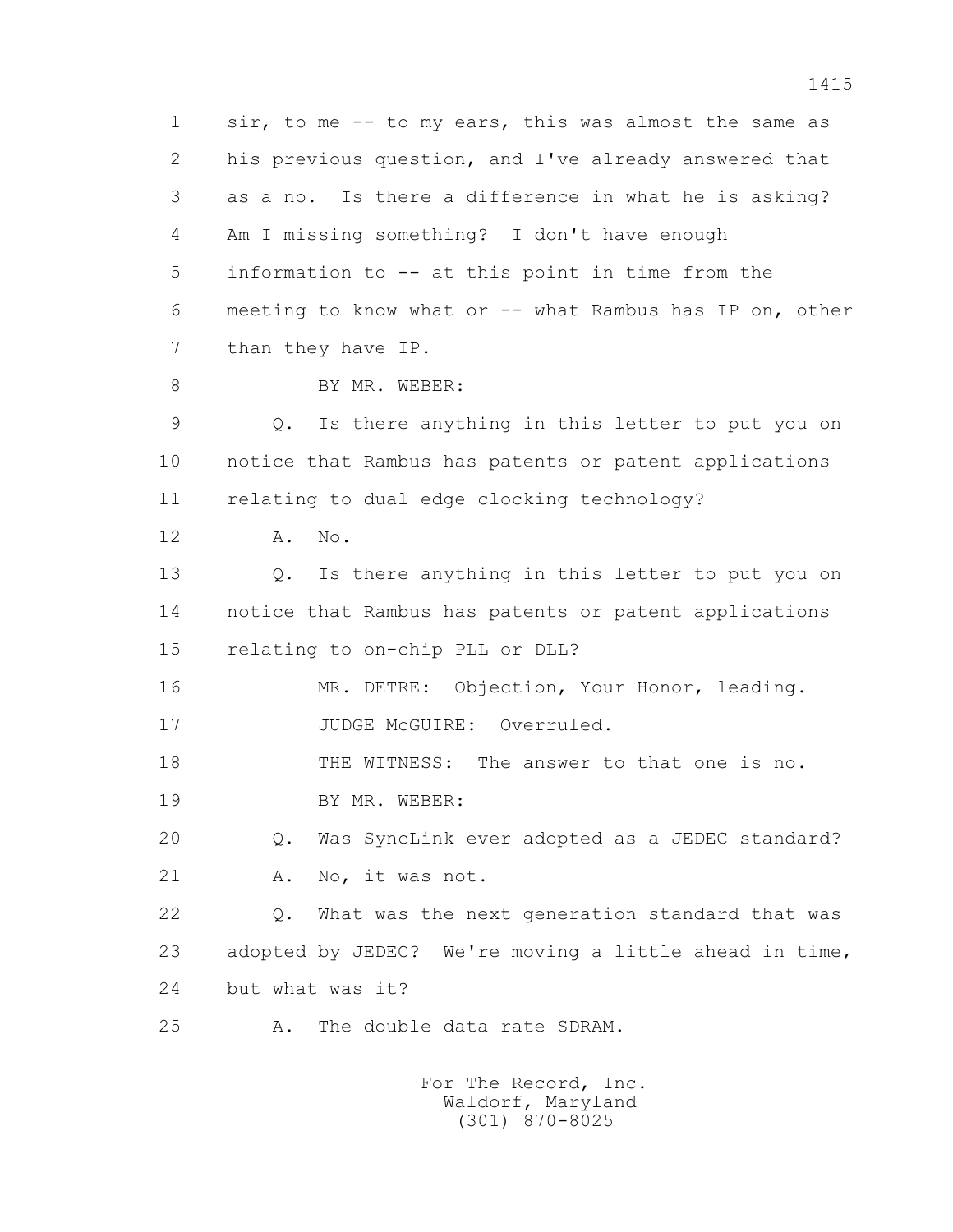1 Q. Prior to the adoption of the double data rate 2 SDRAM standard, did Rambus ever disclose in JEDEC or 3 anywhere else that it had patents relating to DDR 4 SDRAM, to the best of your knowledge? 5 **A.** No. 6 Q. Could you turn to page 12 of this document, if 7 we could blow up item 14, please. 8 Are you familiar with the SDRAM Lite features 9 task group that's referred to? 10 A. Yes, I am. 11 Q. What was your understanding of what that task 12 group was doing? 13 A. They were proposing removing a number of the 14 programmable features of the Synchronous DRAM and 15 focusing the part primarily for the PC market. 16 Q. What -- do you have an understanding of what 17 the SDRAM task force -- the SDRAM Lite task force was 18 looking at for either CAS latency or burst length? 19 A. The -- basically they were saying that there's 20 not much need for programmability. Module 4 is all 21 that the PC needed, to take out the rest of them. 22 Q. So, instead of using a mode register to program 23 the CAS latency or burst length, what were they 24 proposing instead? 25 A. They would end up fixing the -- having as a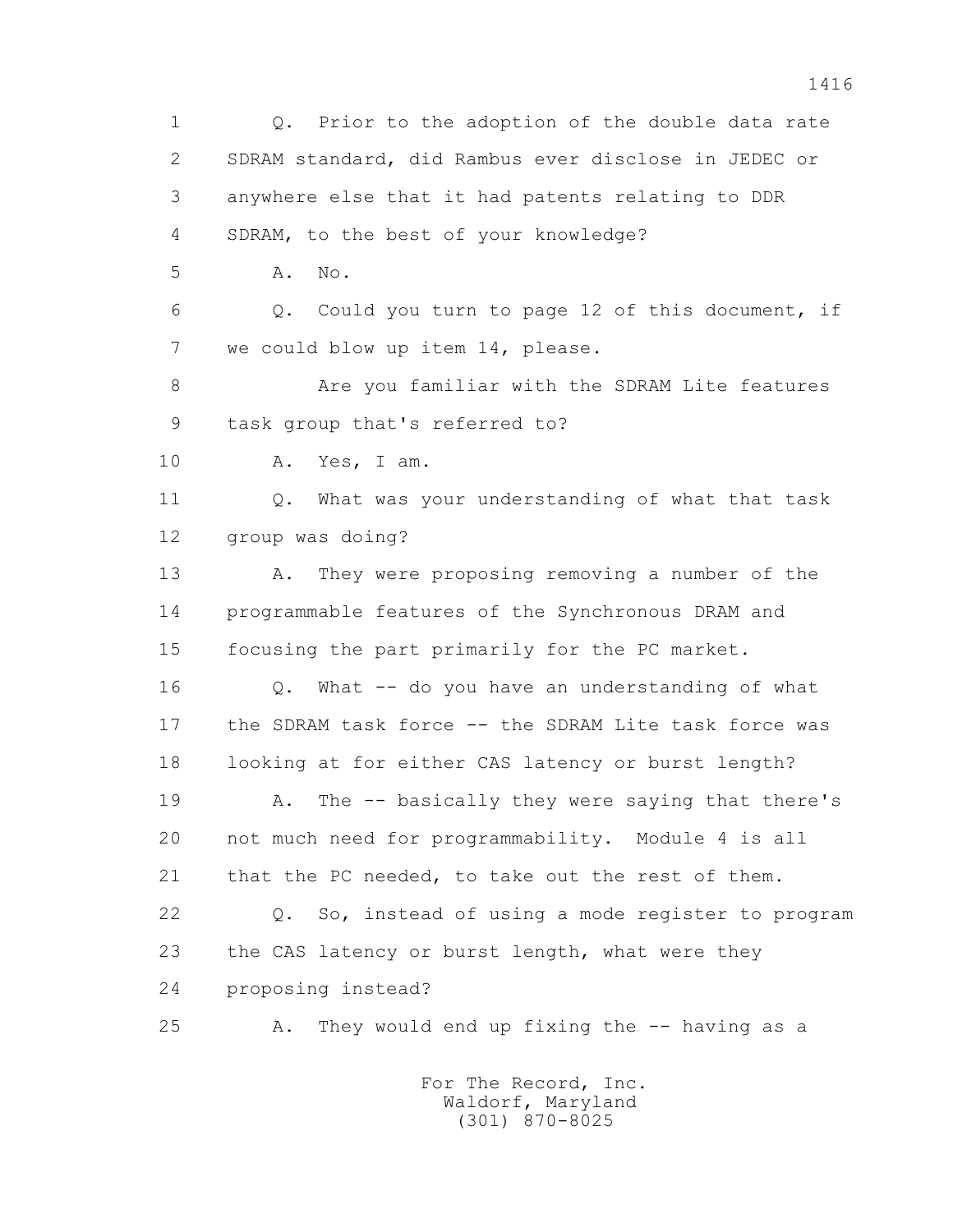1 fixed -- fixed length, not programmable.

 2 Q. Okay. What happened to the SDRAM Lite task 3 force proposal on these two issues?

4 A. We elected not to accept it.

 5 Q. Okay. As a JEDEC member, would it have been 6 relevant to your consideration of the SDRAM Lite task 7 force proposal on going back to a fixed burst length or 8 CAS latency to know if someone had IP on the other 9 options, programmable CAS latency and programmable 10 burst length?

 11 A. If I understood that there was IP on the 12 programmable, I would have voted -- changed my 13 direction and voted to take the fixed one.

14 O. Now, is there work ongoing -- you mentioned 15 just generally there was work ongoing in looking at 16 what the next generation was going to be at this point 17 in time, September '95?

18 A. Correct.

 19 Q. Okay. Could you -- could I direct your 20 attention to page 14, the next to the last paragraph, a 21 couple of pages later, if you could pull that up.

 22 Do you see there's a reference to a survey 23 ballot on the next generation issues stated above, and 24 I think they're -- if we go up on the page, there may 25 be a section -- actually, there isn't in this one.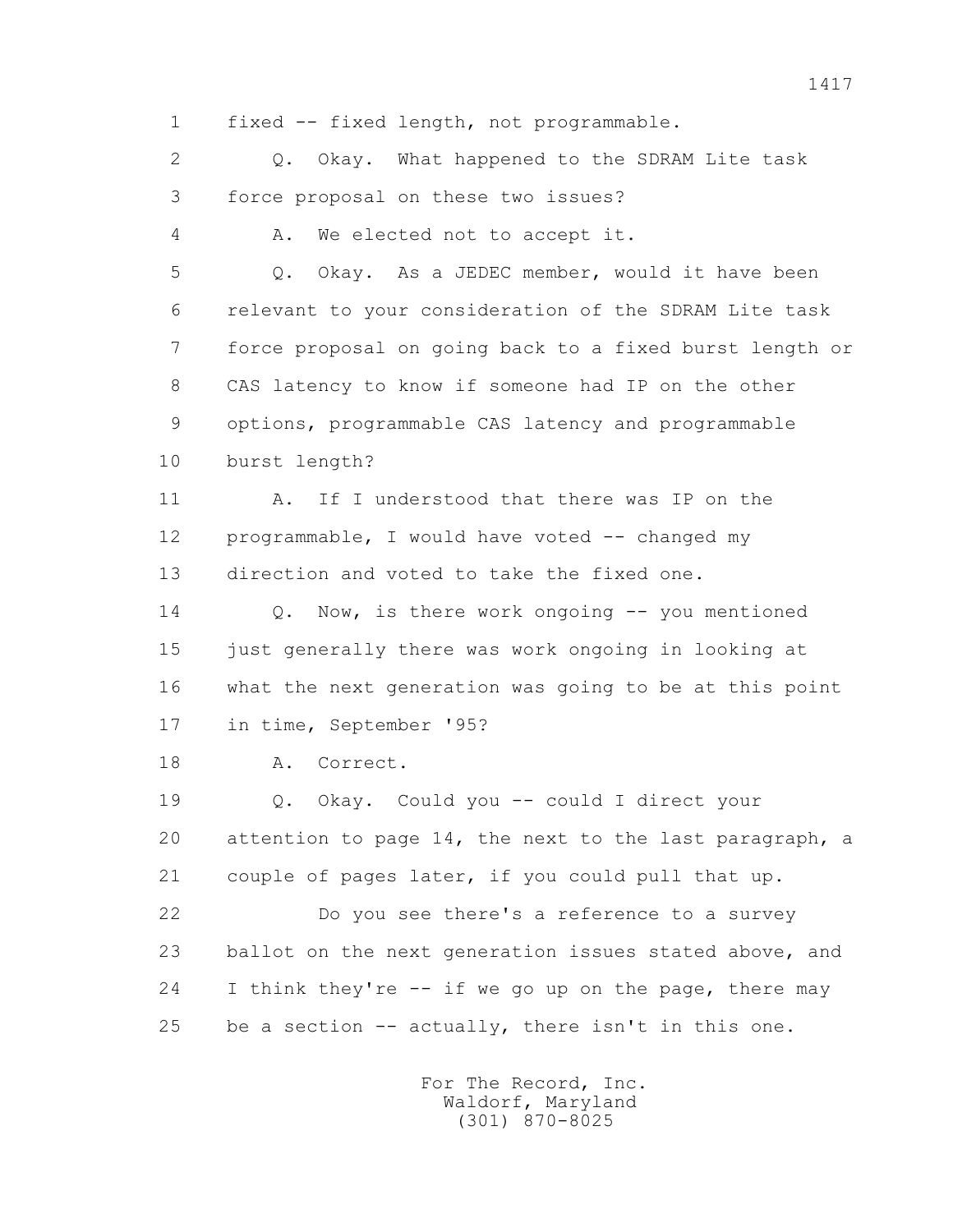1 Okay, let's just focus on that sentence that 2 she's highlighted, the survey ballot.

3 A. Okay.

 4 Q. Were you part -- were you present at this part 5 of the meeting when this was raised?

6 A. Yes, I was.

 7 Q. And what does this refer to when it talks about 8 a survey ballot on next generation issues?

 9 A. Okay, I've already said most of our work was 10 incremental, evolutionary. What we would normally do 11 if -- for the next generation, the next part, if we had 12 a reasonable amount of discussion of should we add 13 something or not add something, we would generate a 14 survey ballot and send it out to the membership and at 15 times send it out to companies we believed would be 16 interested that were not regularly attending JEDEC. 17 So, to collect information.

 18 Q. Okay, and you may have anticipated my next 19 question. What is your understanding generally of a 20 survey ballot as used within JEDEC? Would you add 21 anything to your answer on -- your last answer?

22 A. No, I don't think so.

 23 Q. Okay. Do you consider a survey ballot to be 24 work of the JEDEC committee as that term is defined in 25 the JEDEC manual that we looked at earlier, CX-208,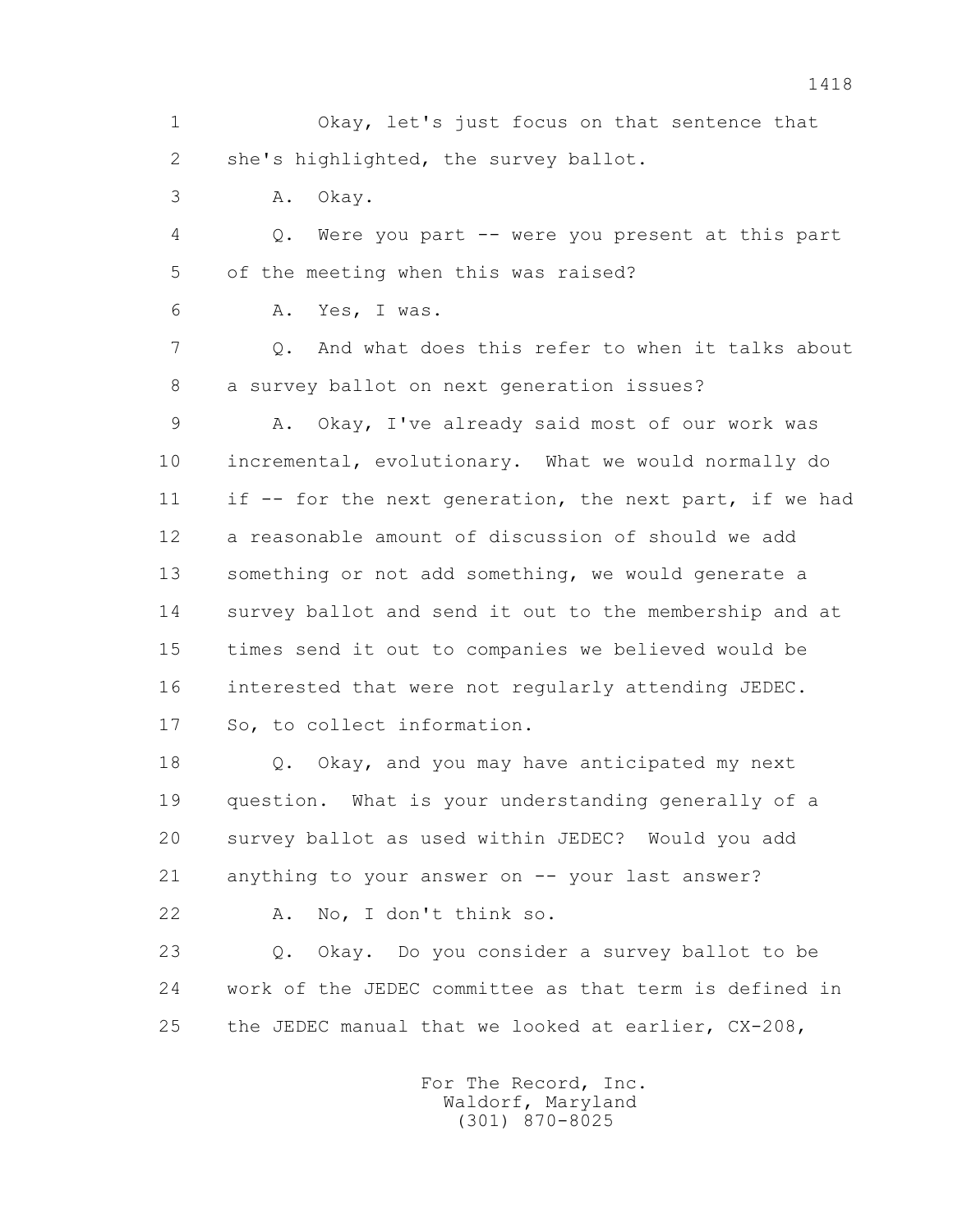1 Section 9.3.1?

 2 Maybe we could pull that back on the screen, if 3 you need it. It's at page 19, I believe, of CX-208. 4 A. Okay. So, this is -- what you're asking me is 5 the patent policy on a survey ballot? 6 Q. Yeah, that's a better question. 7 Does the patent policy apply to a survey ballot 8 based on your experience at JEDEC? 9 A. And I've already answered that basically yes, 10 as soon as possible in the discussion, we'd like to 11 know. 12 Q. And what if you were a JEDEC member, okay, and 13 you received this survey ballot in the mail and you 14 don't even vote or you abstain on the ballot, were you 15 still subject to the patent policy in that situation? 16 A. You've asked me what if I don't receive the 17 ballot -- if I don't receive the information, am I 18 still subject to it? Actually, any time I'm -- I'm in 19 any of the discussions, I am subject to it. 20 Q. Okay. 21 A. But I should have gotten a copy of the 22 material. It's sent out to everybody. 23 Q. Can we pull up JX-28, please? 24 JUDGE McGUIRE: Counsel, perhaps this is a time 25 to consider what -- how we're going to proceed. How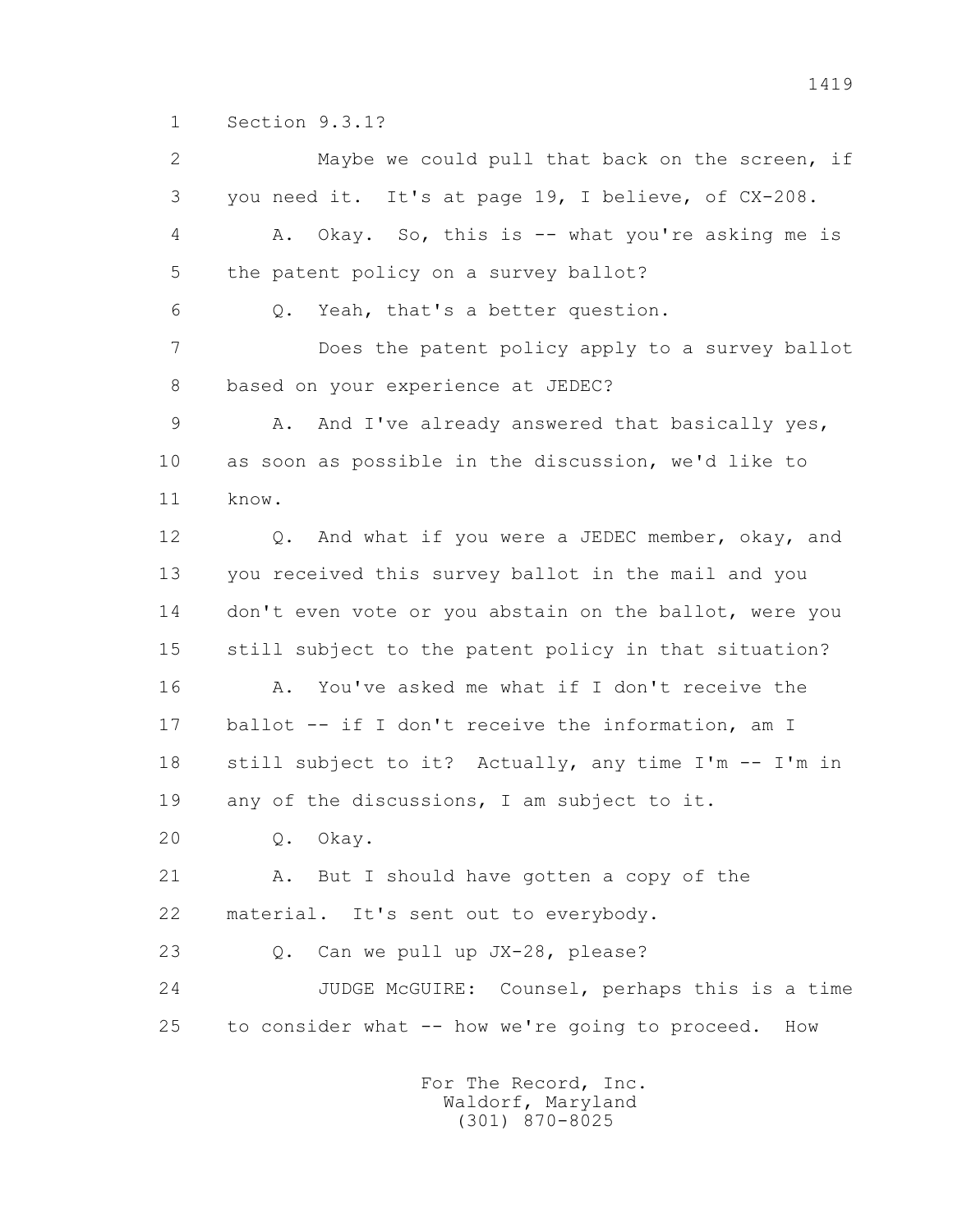1 much more time do you think you'll need on this

2 witness?

 3 MR. WEBER: I would estimate a half hour, 4 possibly a little bit more. I'm pretty close to 5 finishing up a line of questions here in the next five 6 minutes.

 7 JUDGE McGUIRE: Okay, I'll let you do that, and 8 then if you want to take a ten-minute break, we can, or 9 at that point we can -- I think I'd just as soon go on 10 until he's completed, say another half hour, and then 11 we'll take off for lunch and then come back for cross 12 examination.

13 MR. DETRE: That's fine with me, Your Honor.

14 JUDGE McGUIRE: Okay, let's proceed.

15 BY MR. WEBER:

 16 Q. Why don't we finish up on this survey ballot, 17 and if you could look at JX-28, do you recognize this 18 document?

 19 A. JX-28? This is the one on the screen, okay. 20 Yeah, this would be the December '95 in Dallas, 42.3.

21 Q. And --

22 A. And I am there.

23 Q. So, you were present at this meeting?

24 A. Yes, sir.

25 Q. Okay. Could you turn to Attachment G, which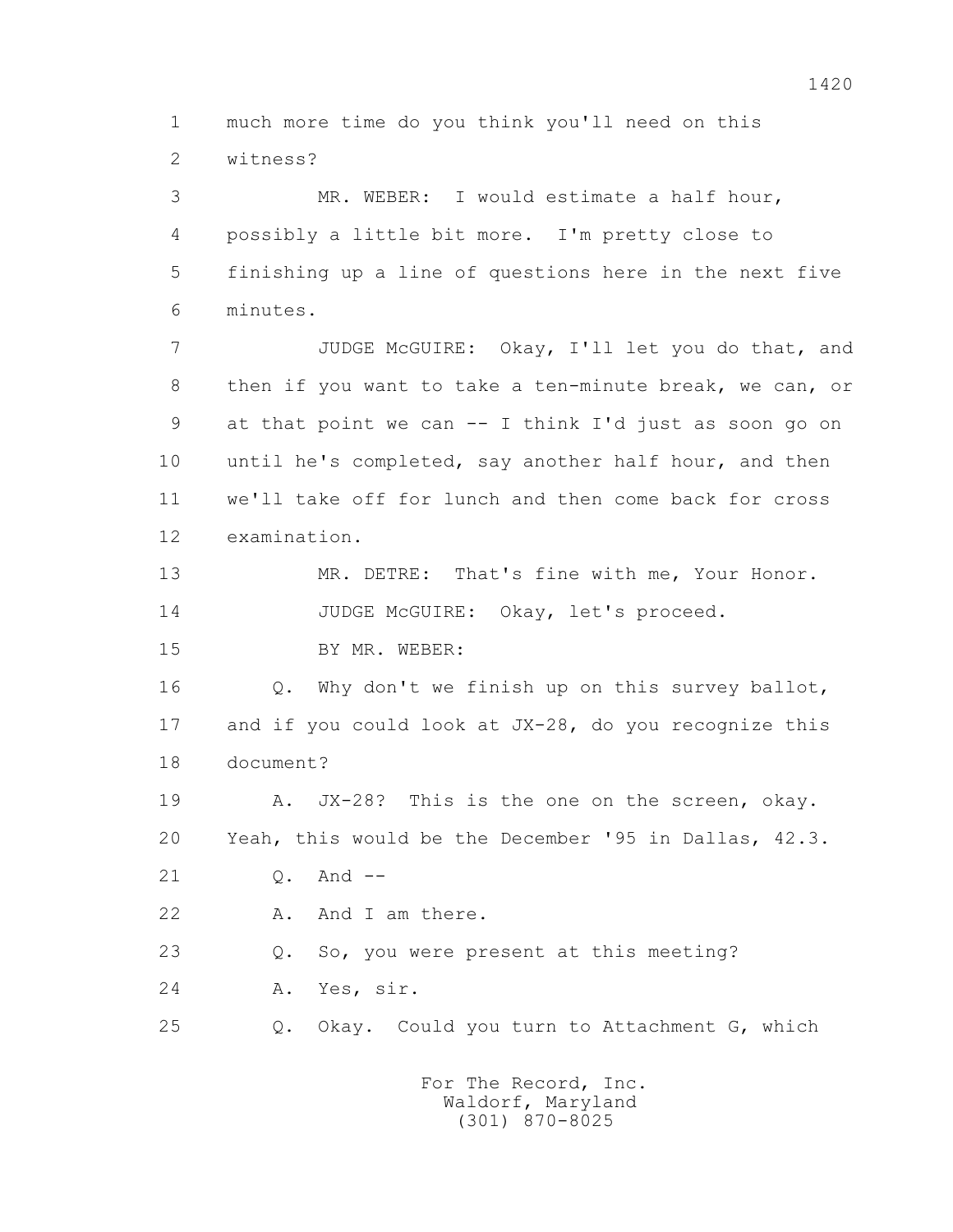1 goes from pages 35 through 48. Were you present for 2 this part of the meeting?

 3 A. This is up on the screen. It looks like maybe 4 the results of the survey ballot.

5 Q. Okay.

 6 A. I'm sorry, I'm not looking far enough back into 7 the document to make certain, but it is the results of 8 the survey ballot.

 9 Q. Okay. And you were present when the results 10 were discussed?

11 A. Yes, sir.

 12 Q. Okay. And do you know if this survey ballot 13 included questions relating to programmable CAS latency 14 and/or programmable burst length?

 15 A. The survey ballot had many items. Some of them 16 we would not put on because it was not in contention. 17 Reading here, we've got changing the latency, so most 18 likely still programmable. Okay, do not eliminate the 19 burst. So, I am going to say that it included the two 20 items.

 21 Q. Did this survey ballot also include questions 22 on dual edge clocking? And if you need to, sir, 23 it's -- if you can't find it on 35, we can also pull up 24 page 45. Can we put that on the screen?

25 A. Clock survey?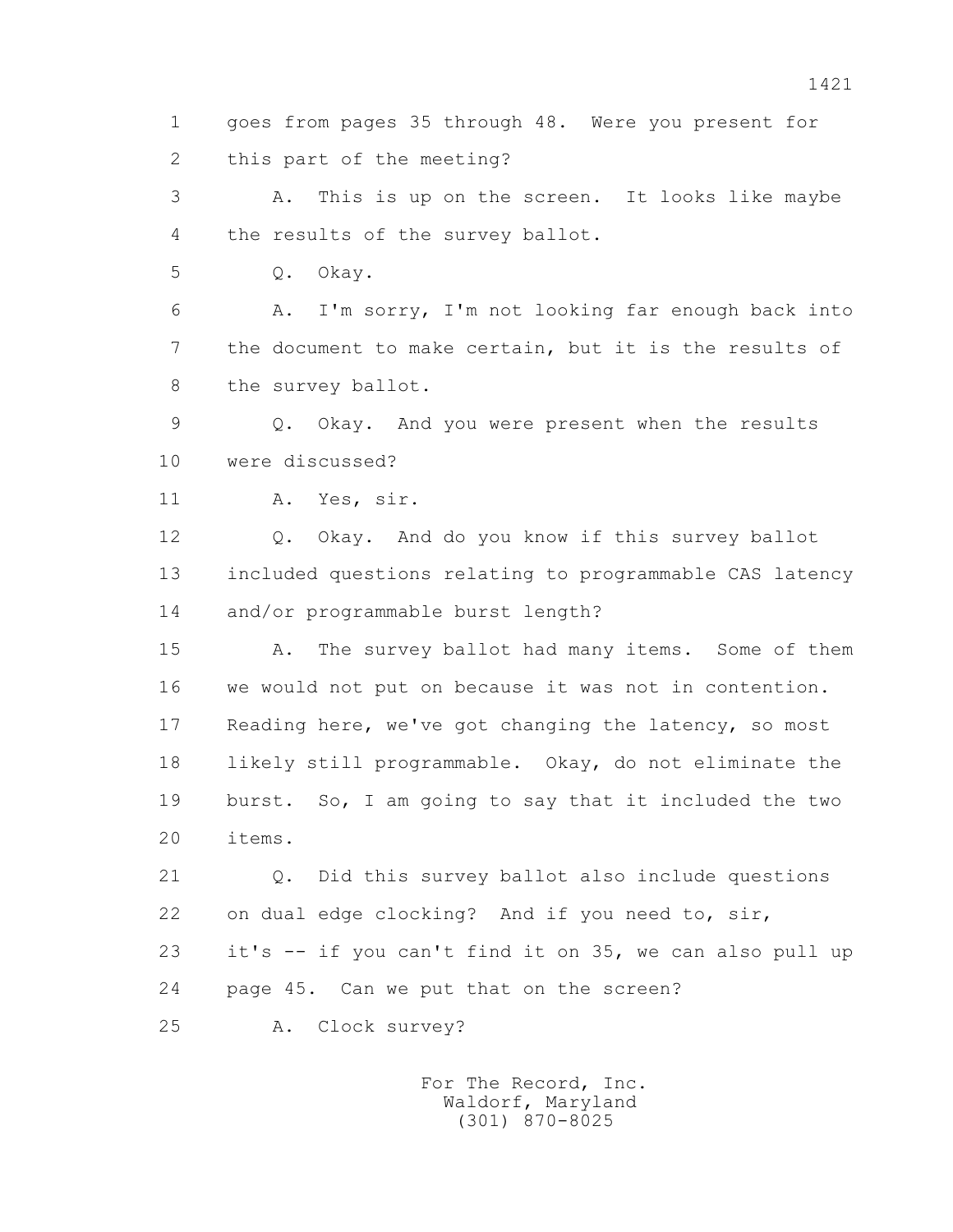1 Q. Maybe if we blow up the top part where the 2 questions are. They're a little hard to see. 3 A. Yeah, it does have dual edge clock. 4 Q. Okay. And did this survey ballot also include 5 questions about the use of an on-chip PLL or DLL? 6 A. That one it did, yes. 7 Q. Now, do you recall anyone at this meeting where 8 this survey ballot was discussed disclosing any 9 intellectual property relating to on-chip PLL or DLL? 10 A. No, I do not. 11 0. Okay. Do you recall someone -- 12 A. Well, hang on, hang on, hang on. I've answered 13 a question but not necessarily the one that you've 14 answered -- that you've asked me. Do I remember anyone 15 saying that they have a position on the -- on adding it 16 to the part, that is no. That's the question that you 17 didn't ask that I answered. 18 But Dick Foss/MOSAID I believe said that he had 19 some or his company had some IP on DLLs or phase lock 20 loop in memory. 21 Q. Okay. And maybe if we can pull up page 6 of 22 this document where the survey ballot is discussed, 23 Section 8.8 of JX-28. 24 A. Okay, patent pending on DLL. Okay. 25 Q. Does this minutes reflect the disclosure that For The Record, Inc.

 Waldorf, Maryland (301) 870-8025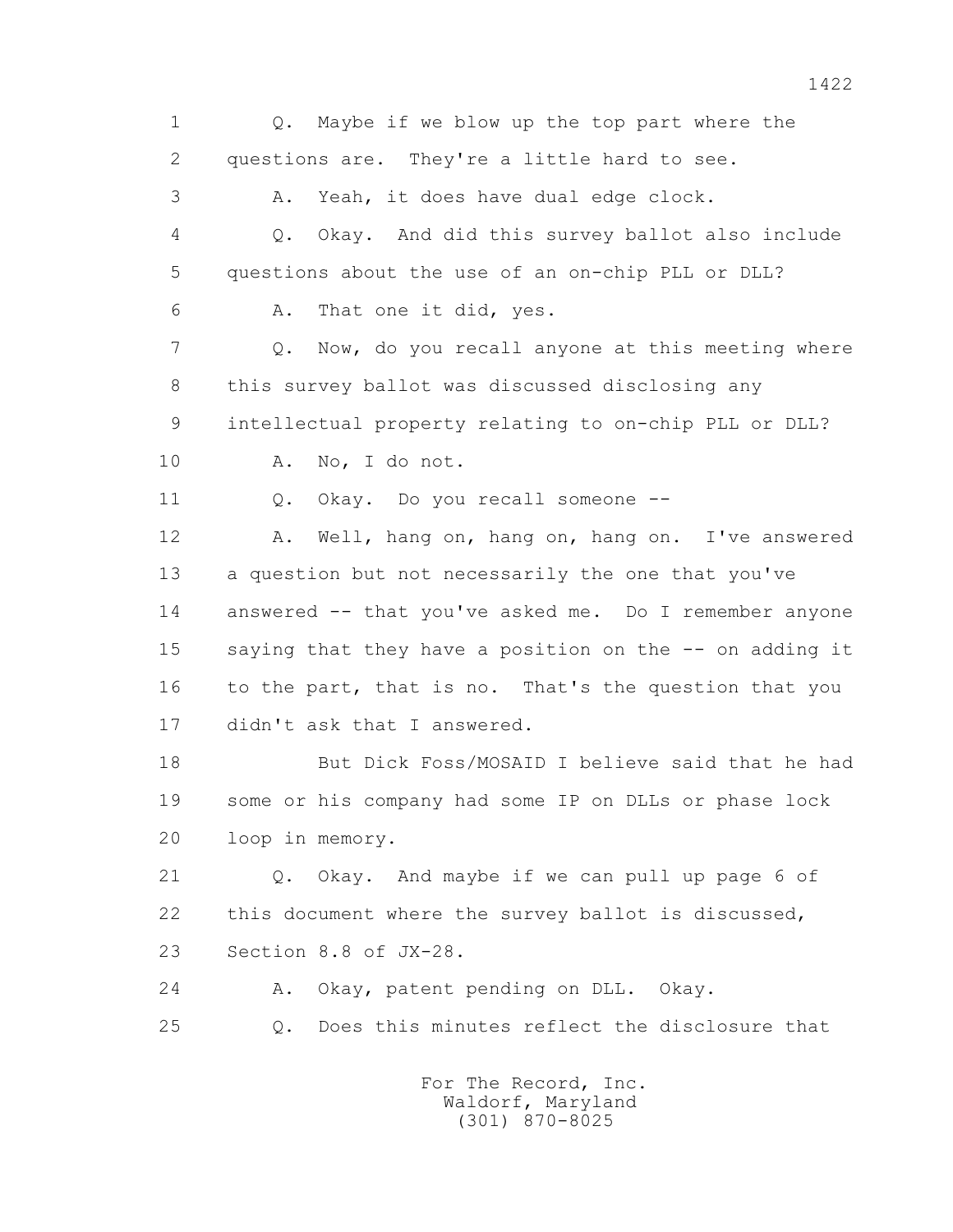1 you were just remembering?

2 A. Yes, it does.

 3 Q. And you were present at the meeting when this 4 disclosure was made? 5 A. Yes, it does. 6 Q. Were there -- excuse me? 7 A. Yes. 8 Q. Were there any other disclosures made relating 9 to IP relating to on-chip PLL or DLL at this meeting? 10 A. Not that I'm aware of. 11 Q. And what kind of company is MOSAID? 12 A. Basically IP. They will assist you in a 13 design, provide design concepts, an IP company mostly. 14 0. And did you view MOSAID's disclosure here as 15 complying with JEDEC patent policy? 16 A. Yes, I did, and doubly so in that, hey, I have 17 it, but it's not required to be used. 18 Q. Comparing this MOSAID disclosure to the prior 19 exhibit that we discussed, which was Mr. Crisp's 20 letter, JX-27, at page 26 -- I don't know, is it 21 possible to bring that up?

22 MS. KASSIER: Twenty-seven?

23 MR. WEBER: It's page 26 of JX-27.

24 BY MR. WEBER:

25 Q. Based on your experience at JEDEC and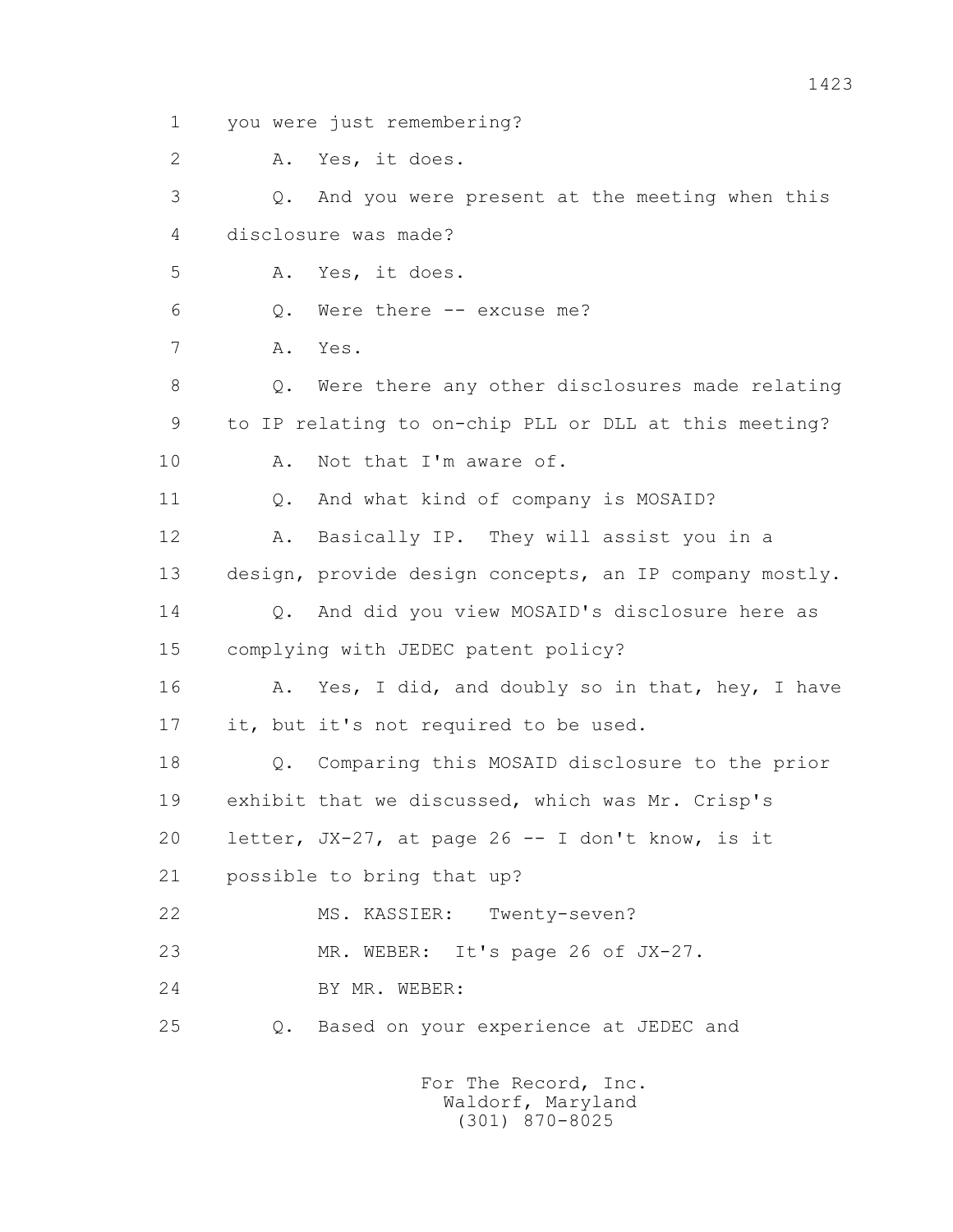1 experience with the patent policy, are both of these -- 2 the information in both of these, are they both in 3 compliance with the patent policy or not?

 4 MR. DETRE: Objection, Your Honor, asked and 5 answered. I'm not sure what the purpose of the compare 6 and contrast exercise is.

 7 JUDGE McGUIRE: No, it hasn't been asked and 8 answered I don't believe, Counsel. Overruled.

 9 THE WITNESS: Okay, in the case of MOSAID, Dick 10 has said that he has an IP position which is a 11 particular implementation of this DLL, and it's not 12 required. So, he's saying that he has something, you 13 can design around it, you don't have to use it. So, 14 he's giving us some information in here which is more 15 than what Richard gave me or Richard's lawyers gave me 16 in the sheet on the right of the screen. So, I would 17 say Dick complied, and maybe Richard, marginally no.

18 BY MR. WEBER:

 19 Q. Okay. Did Rambus at any time, while they were 20 participating in JEDEC, inform JEDEC that it might have 21 patent claims or any IP relating to on-chip PLL or DLL? 22 MR. DETRE: Objection, Your Honor, it lacks 23 foundation. The witness was not necessarily present at 24 all the meetings or all the discussions.

25 JUDGE McGUIRE: Sustained.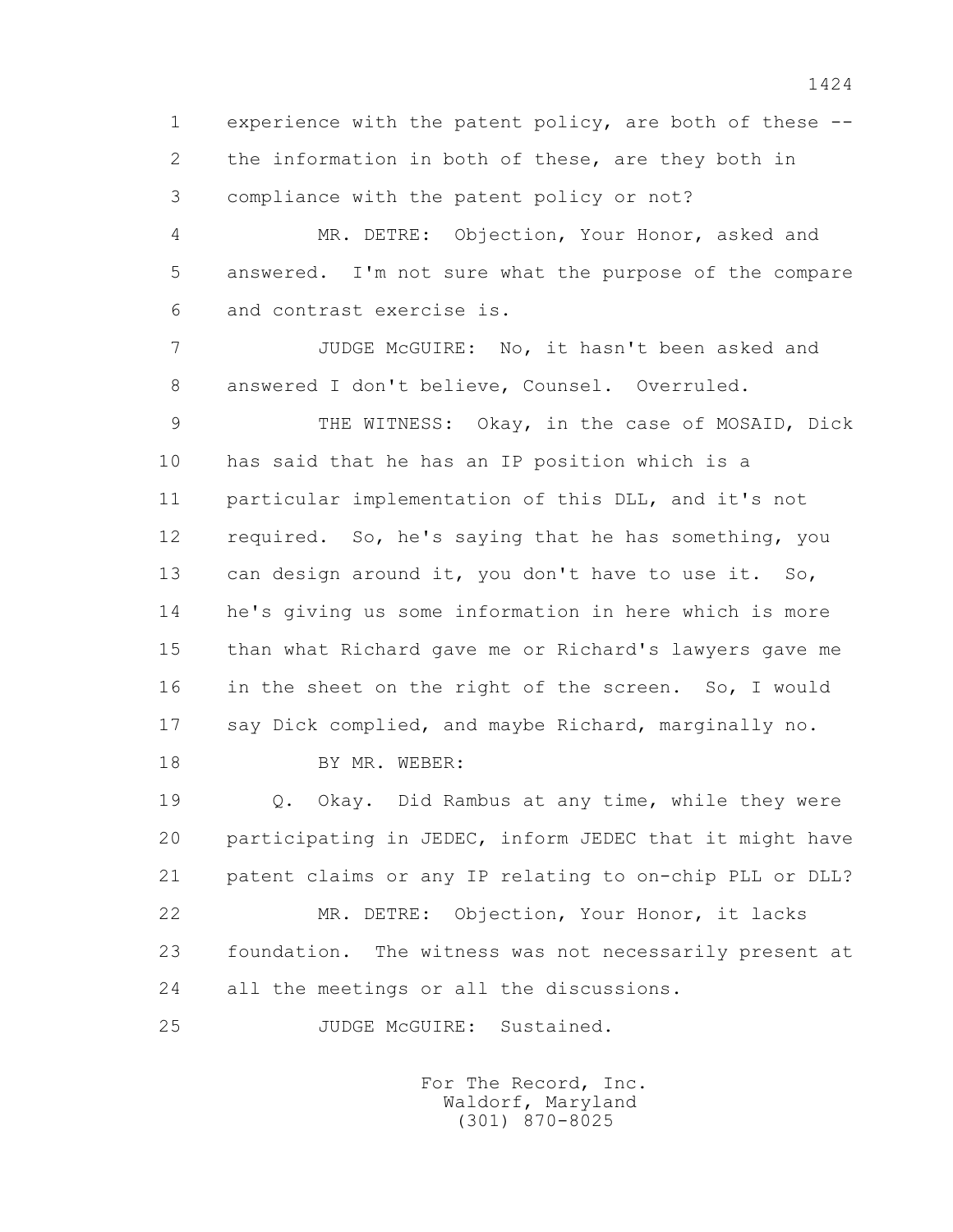1 BY MR. WEBER:

 2 Q. To the best of your knowledge, sir, based on 3 your participation in JEDEC in the 1991 to '96 time 4 period -- by the way, the '91 to '96 time period, how 5 many meetings did you miss? 6 A. I don't think I missed any meetings, but he is 7 correct, I do have to go out to the bathroom 8 occasionally, so -- but I do not remember any comments 9 from Rambus on IP on DLL inside, which is your 10 question. 11 Q. And do you recall ever seeing anything in the 12 minutes you reviewed of a meeting where Rambus made 13 such a disclosure of technology on on-chip DLL or PLL 14 under the patent policy? 15 A. No. 16 0. Your answer is? 17 A. No. 18 Q. Okay. 19 A. Sorry. 20 Q. The same question with respect to dual edge 21 clocking, sir. From 1991 through '96, did Rambus at 22 any time, to the best of your knowledge, inform JEDEC 23 that it might have patent claims on dual edge clocking 24 technology? 25 A. No.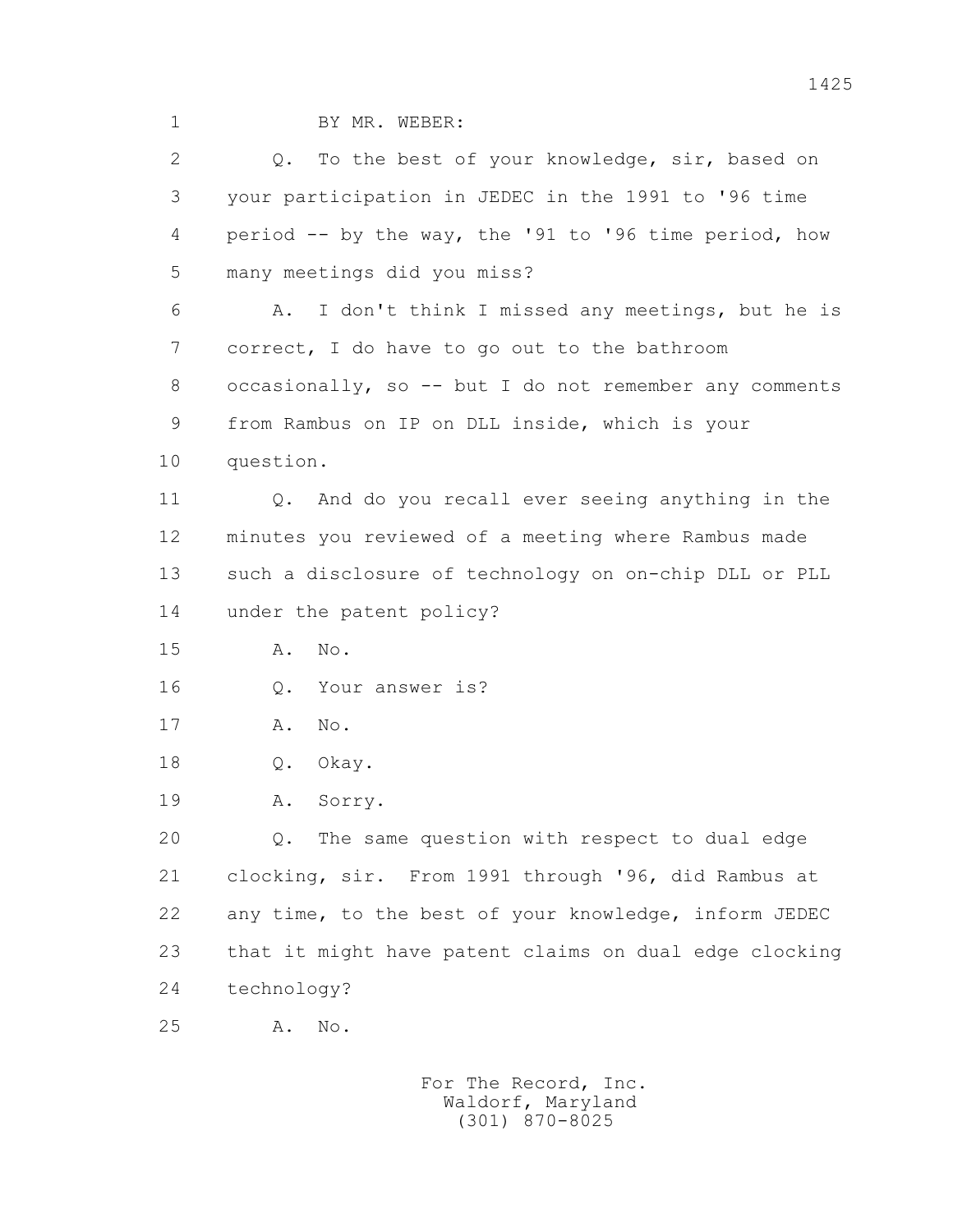1 Q. Were these two technologies, on-chip PLL and 2 dual edge clocking, subsequently adopted in any JEDEC 3 standard? 4 A. Yes, they were. 5 Q. And what standard would that be? 6 A. This would be for the DDR Synchronous DRAM. 7 MR. WEBER: Okay, I think now we're at your 8 break, but I forgot to do one thing, Your Honor, and 9 that is to offer CX -- excuse me, JX-27 into evidence. 10 MR. DETRE: No objection, Your Honor. 11 JUDGE McGUIRE: So entered. 12 (JX Exhibit Number 27 was admitted into 13 evidence.) 14 JUDGE McGUIRE: Okay, let's take a five-minute 15 break, and then we'll come back and complete your line 16 of questioning, Mr. Weber. 17 MR. WEBER: Thank you. 18 (A brief recess was taken.) 19 JUDGE McGUIRE: On the record. 20 At this time, you may proceed, Mr. Weber. 21 BY MR. WEBER: 22 Q. Would you look at the next document, which I 23 believe is JX-57. It says JEDEC Standard Double Data 24 Rate SDRAM Specification and has the acronym JESD79. 25 Do you recognize this document?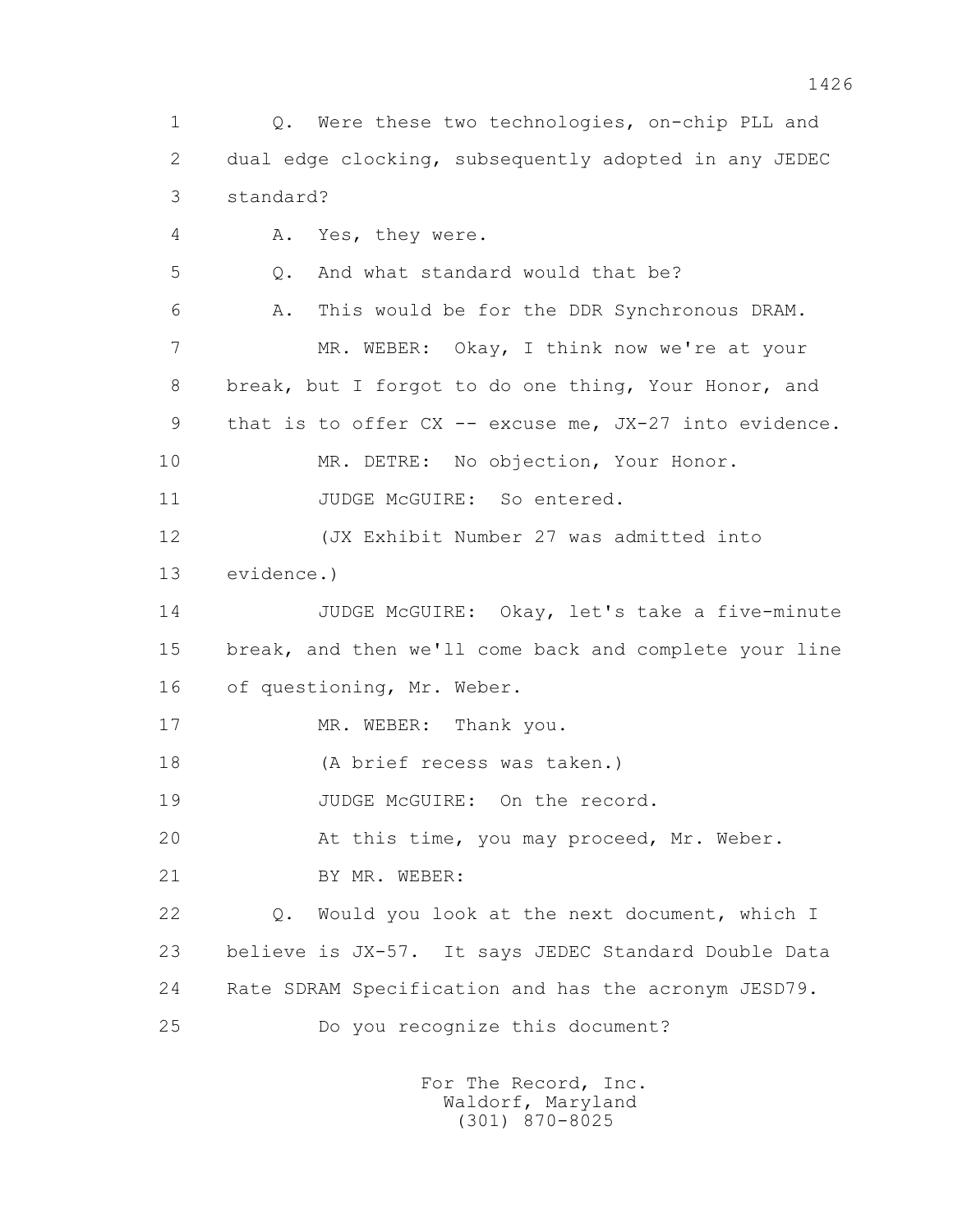1 A. Yes, I do.

2 Q. What is it?

 3 A. Okay, this is the standard for the DDR 4 Synchronous DRAM.

 5 Q. And if we could turn to page 5, there's a lot 6 of words on this page, but can you tell me whether 7 there's a reference here to dual edge clocking 8 technology?

 9 A. Yes, under Features, the first line, two data 10 transfers per clock cycle.

11 0. And could you turn to page 8, there's a 12 diagram. Do you see a reference to either an on-chip 13 PLL or a DLL just looking at this diagram?

14 A. Yeah, sort of kind of up on the right-hand side 15 in the center of the -- above the center of the square. 16 Q. Let's see if we can highlight that and let us 17 know if we've got the right spot.

18 A. It says clock and then DLL.

 19 Q. Have we got the right spot on the computer 20 screen there?

21 A. Yes, sir, you do.

 22 Q. Okay. Now, when did JEDEC begin work on the 23 DDR standard?

24 A. Unfortunately, for this one, there's a fuzzy 25 answer for you. Almost from the beginning of the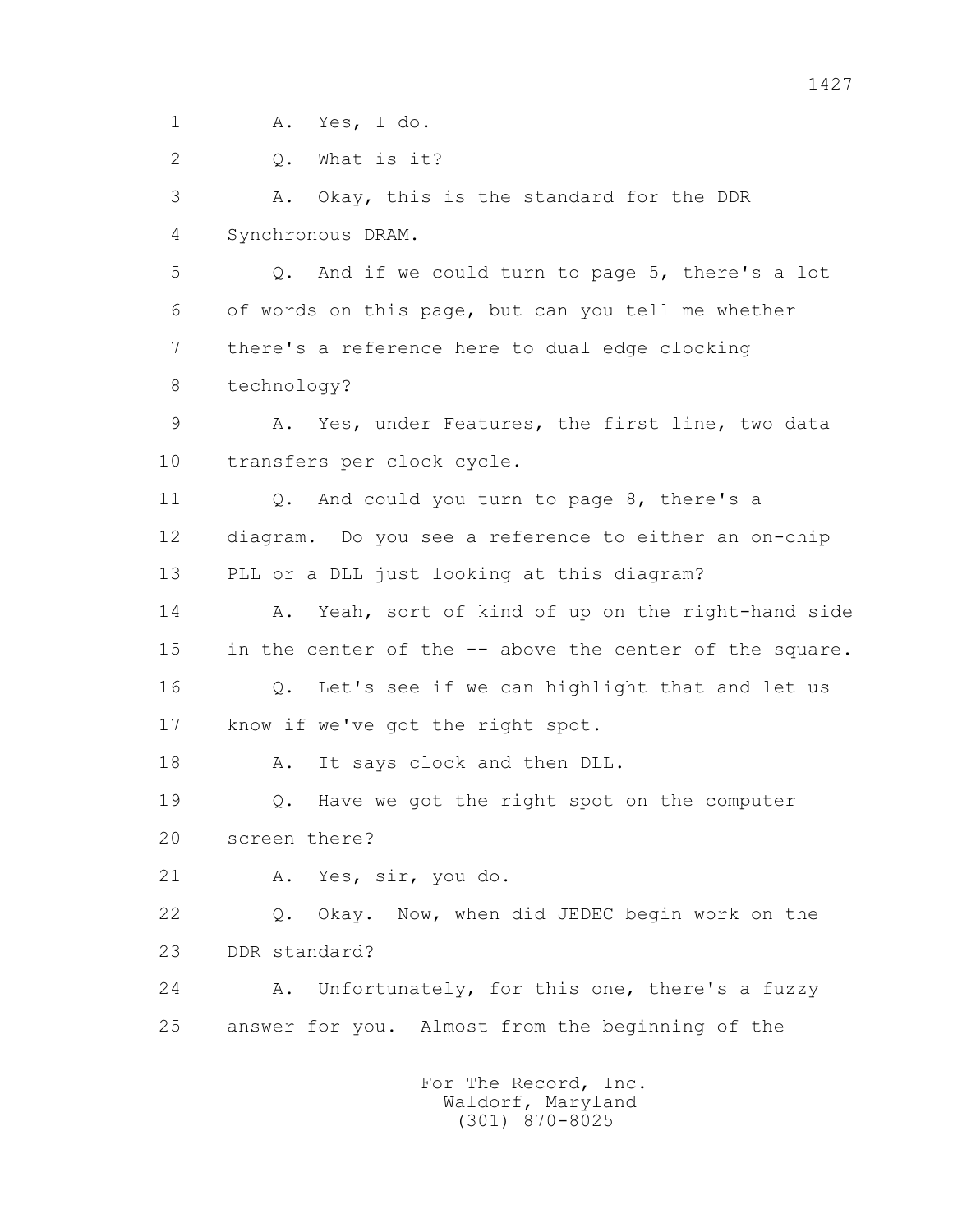1 Synchronous DRAM, like I had mentioned before, that 2 Howard Kalter is pushing for the double edge clock, and 3 we're saying, hey, the customer is not ready for it 4 yet. When they are, we'll add it. So, basically 5 features that people are thinking about for 6 synchronous, that the industry is not ready for, are 7 being put in the back of the mind until the next part, 8 because these devices are evolutionary.

 9 Q. Actually, you are going to jump ahead to one of 10 my next questions. How would you characterize the 11 change from the SDRAM standard, which you were more 12 involved in, Standard 21-C that we looked at, which I 13 believe is JX-57 -- 56, to the DDR standard, which 14 we're looking at now, which is JX-57?

15 A. Evolutionary.

16 Q. And why do you say that?

17 A. Many of the features of the Synchronous DRAM 18 are part of the double data rate Synchronous DRAM. Key 19 items that we've added is that now the customer base, 20 the user base, has more experience with higher edge 21 clocks. We're using both edges of the clock rather 22 than just a single edge. Now that we're going faster, 23 we've added this DLL/PLL that used to be on the system 24 board for only some of the systems. So, basically 25 we're adding other system-level features that we know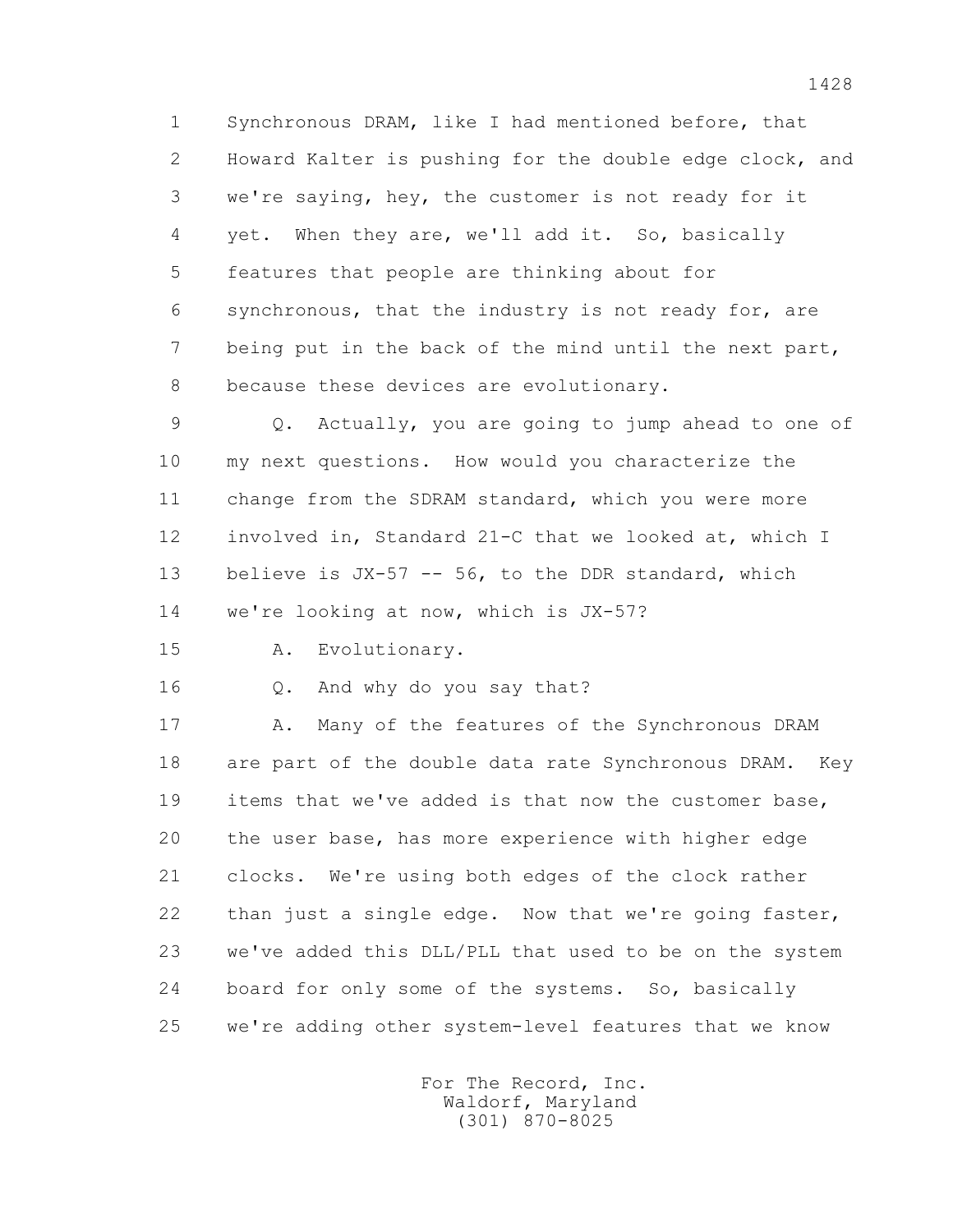1 about and arguing about adding them into the component. 2 Q. In the 1994 to 1996 time frame, you were 3 attending the JEDEC meetings obviously. 4 A. Yes, sir. 5 Q. In that time frame, was there ongoing JEDEC 6 work that led to the DDR standard? 7 A. Yes. 8 Q. Let me shift gears for a minute. 9 Mr. Sussman, when did you first become aware of 10 a company called Rambus? 11 A. The first time I knew anything really about 12 them was when Billy Garrett gave me documentation on 13 Rambus in Maui -- 14 JUDGE McGUIRE: Now, who is Billy Garrett, for 15 the record? 16 MR. WEBER: I think he identified him on the 17 meeting minutes, but we can follow up on that. 18 THE WITNESS: Yes, there was an earlier meeting 19 minutes from a December meeting in '91 in Maui that he 20 asked about, so that's when I got the -- that's -- 21 JUDGE McGUIRE: But who is Billy Garrett? 22 THE WITNESS: Oh, who is Billy Garrett? 23 JUDGE McGUIRE: Yes. 24 THE WITNESS: Ah, at that time he had just 25 recently transited from engineer -- he's an engineer,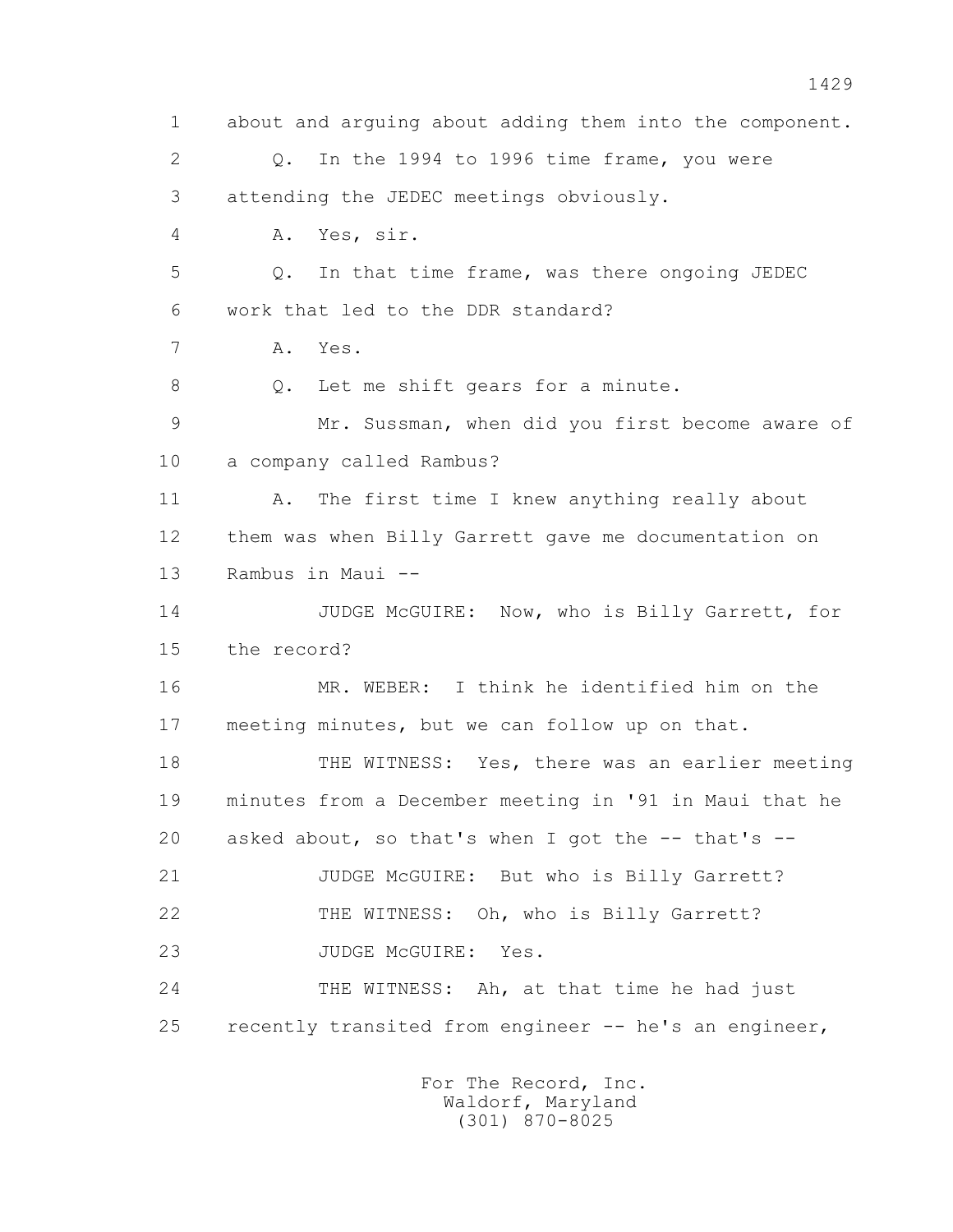1 had just transited from NCR to Rambus. 2 JUDGE McGUIRE: Okay. 3 THE WITNESS: So, I had known him in the past 4 in his NCR role. 5 JUDGE McGUIRE: I was just trying to clarify 6 for the record. 7 MR. WEBER: Thank you, Your Honor, and Mr. 8 Garrett is still on respondent's witness list, I'm 9 sure. 10 BY MR. WEBER: 11 0. Did the Rambus product that Mr. Garrett was 12 telling you about have a name or an acronym? 13 A. I just -- to me, it was just known as the 14 Rambus DRAM or the RDRAM. 15 Q. RDRAM in all caps? 16 A. Yes, sir. 17 Q. Okay. Could you be more specific about what 18 you learned about the Rambus products or Rambus 19 technology from Mr. Garrett? 20 A. The meeting with Billy, he was requesting that 21 we get together for three to four hours. I gave him 15 22 minutes. This was my one open afternoon. So, we went 23 off to his hotel room, and he gave me an 24 inch-and-a-half or two-inch notebook of documentation, 25 and it was the reasonably long presentation on the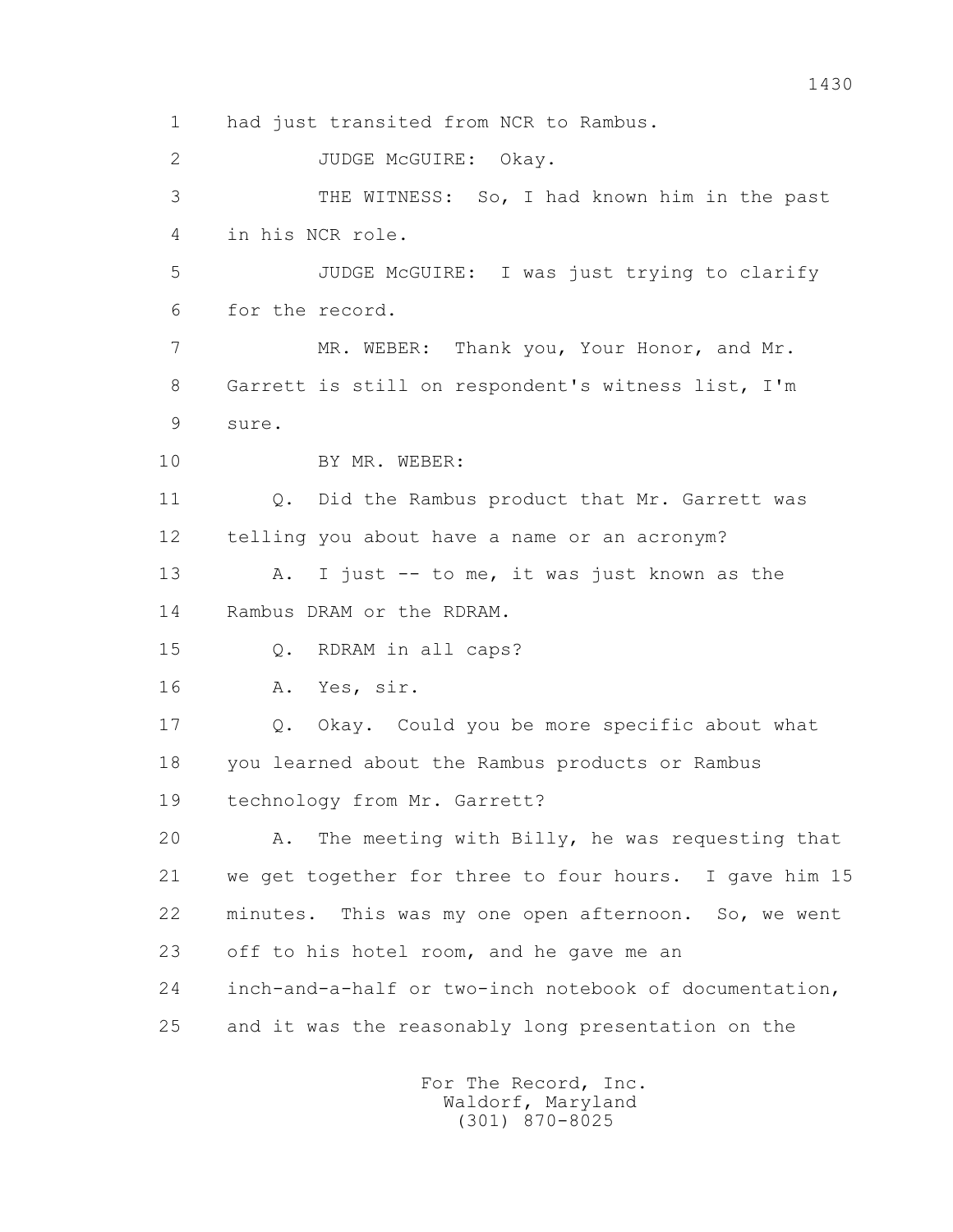1 Rambus DRAM, and he pointed out the -- because we had 2 just limited time, he pointed out the key features of 3 the Rambus DRAM, asked my support in getting NEC to 4 continue or to build the part, saying they were in 5 discussion, and seeing I was inputting into NEC's 6 product direction, would I please review and push.

 7 Q. You said he described some key features. Do 8 you recall what the key features were that Mr. Garrett 9 described?

10 A. Yes -- well, there were three key features. 11 One, they were going to use a low voltage CMOS driver. 12 With the low voltage, there would be a faster 13 switching. They were also going to use a packetized 14 approach very similar to what the -- or I'm familiar 15 with it as a -- an I/O protocol for the IBM mainframes 16 of previous era. And the third item that they were 17 going to do was have a -- I don't know what it was 18 called, a turnaround clock. They would send a clock 19 out with the data, and they would regurgitate that 20 clock and send it back with the data out. So, those 21 were the three major items that were key technology.

22 Q. Let me follow up on some of those.

 23 You mentioned the second item, the packetized 24 protocol. What do you recall Mr. Garrett telling you 25 about the packetized protocol?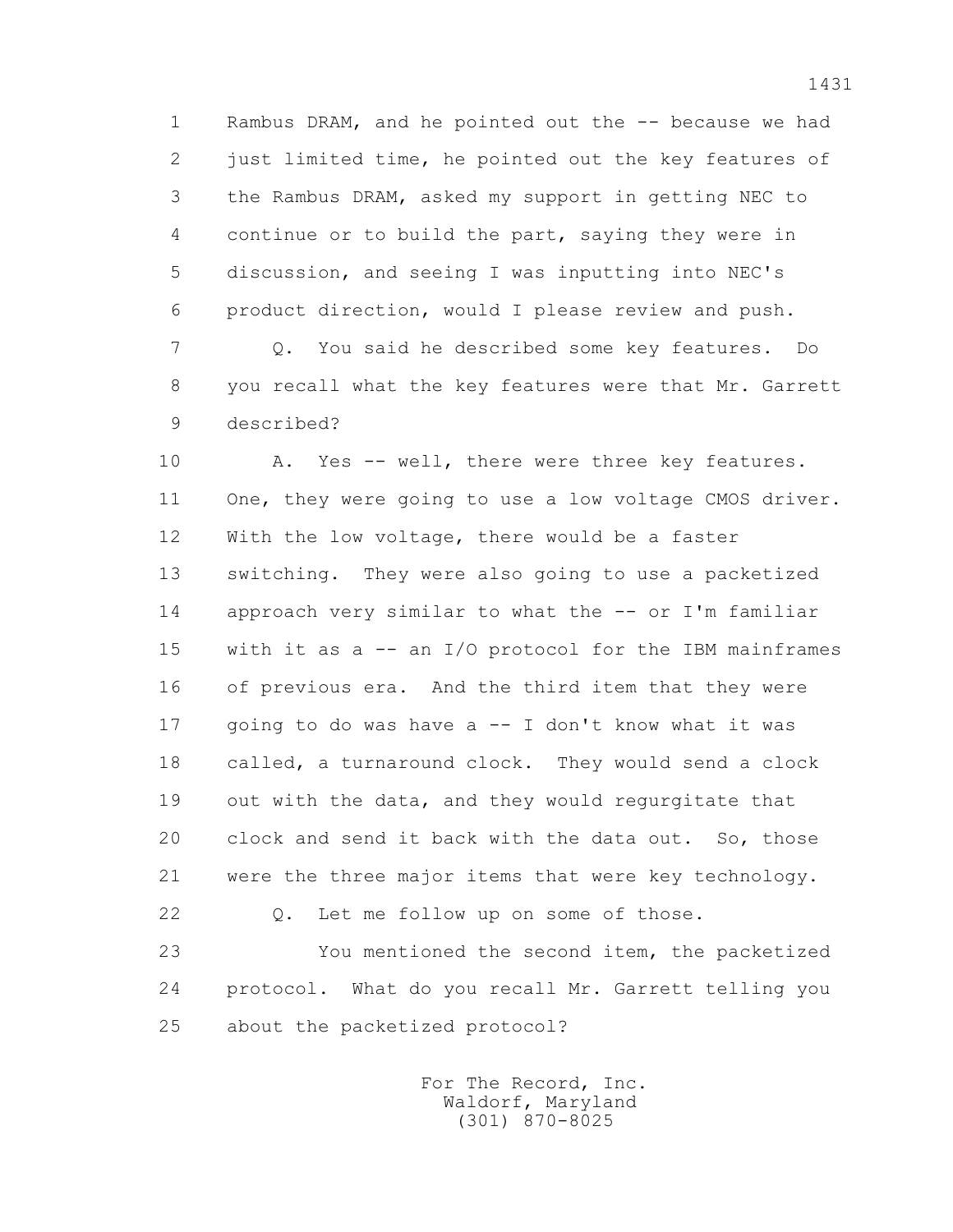1 A. In the I/O protocol that I'm referring to -- 2 I'm showing my age, sorry. In the ancient days before 3 the tape drive was a separate closet that was sitting 4 in the room and the disk drives were at least a meter 5 cube and were sitting across the room and they may or 6 may not be functioning at this moment because their 7 reliability was not quite the best, so IBM basically 8 sent out a packet when they wanted some information off 9 of either the tape memory or the disk drive memory.

 10 They said, hey, this is the address, this is 11 the block that we want, this is what we want you to do 12 with it, sent out this long command, and if the 13 component was out there, then the component came back 14 and responded. So, this was the packetized approach.

 15 Q. You mentioned in your answer -- I just want to 16 make sure the record is clear. You mentioned in your 17 answer something about what IBM did. What do you 18 recall Mr. Garrett telling you about the Rambus --

19 A. Oh, sorry.

20 Q. -- was using as the packetized protocol?

21 A. Sorry, basically the same.

22 Q. Are you familiar with the term "multiplexed"?

23 A. Ah, yes. His device was an address --

 24 JUDGE McGUIRE: Wait a minute, he's not asking 25 you about his device. He's just asking if you know the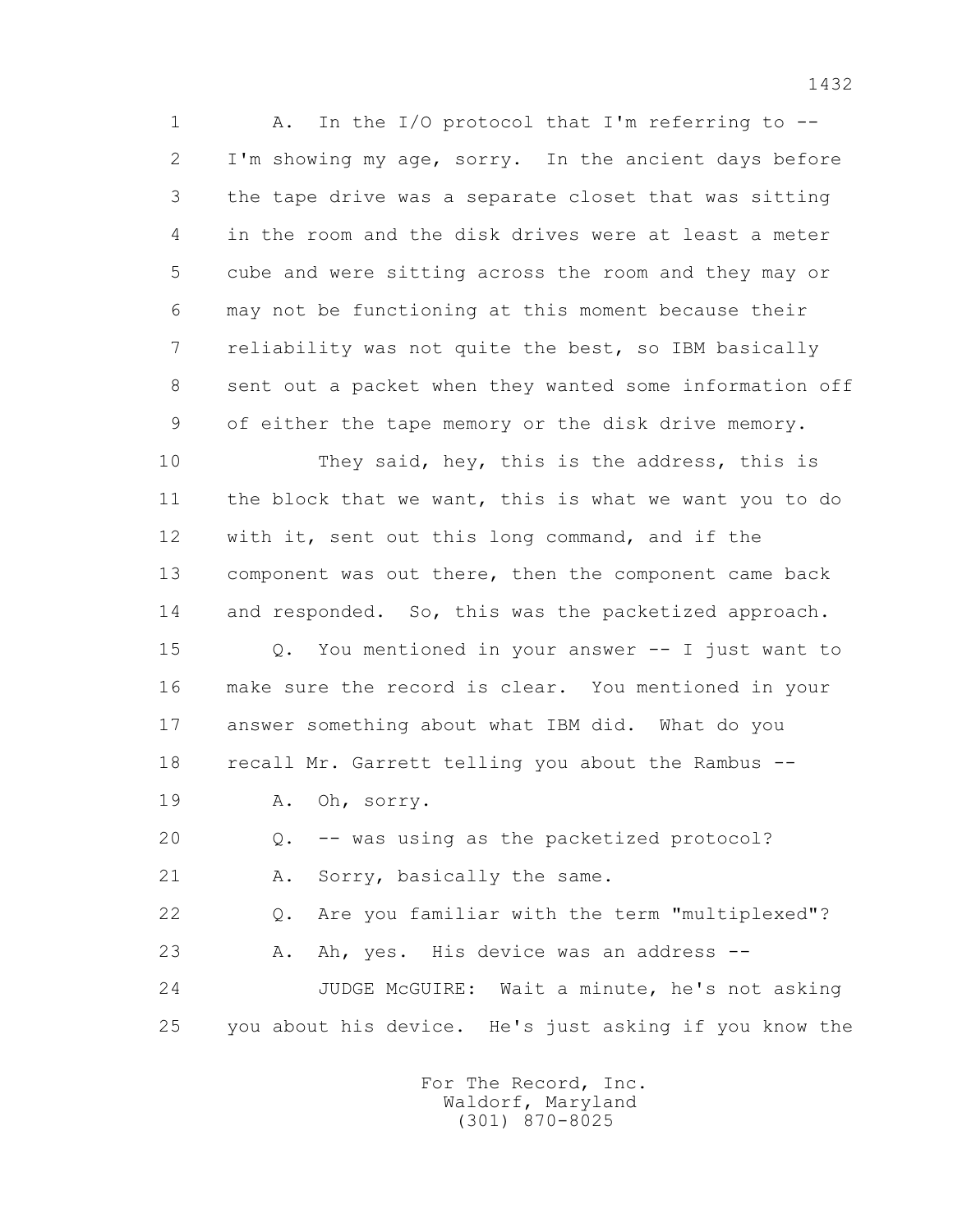1 term "multiplex."

 2 THE WITNESS: Multiplex, yes, sorry. 3 JUDGE McGUIRE: All right, next question. 4 BY MR. WEBER: 5 Q. Does that term apply to the Rambus RDRAM that 6 Mr. Garrett described to you in Maui in December '91, 7 and if so, how? 8 A. Yes, it does apply to the device. It was not 9 one of the key features that he gave me which you asked 10 on, depending how -- okay, the Rambus device was -- 11 with that protocol -- that packetized bus, address, 12 data in, data out, control, are all sharing some of the 13 same wires. They're all multiplexed onto that same -- 14 same wire. 15 Q. And the third item you mentioned was turnaround 16 clock. What did Mr. Garrett tell you, to the best of 17 your recollection, about the turnaround clock feature? 18 A. Existence and a short discussion that now that 19 it did exist, it could be used to minimize -- it could 20 be used to clock the data out, minimizing the skew 21 between the system components and improve the 22 overall -- higher performance of the system. 23 Q. Is what you just described the same thing or 24 something different from dual edge clocking?

25 A. Oh, quite different.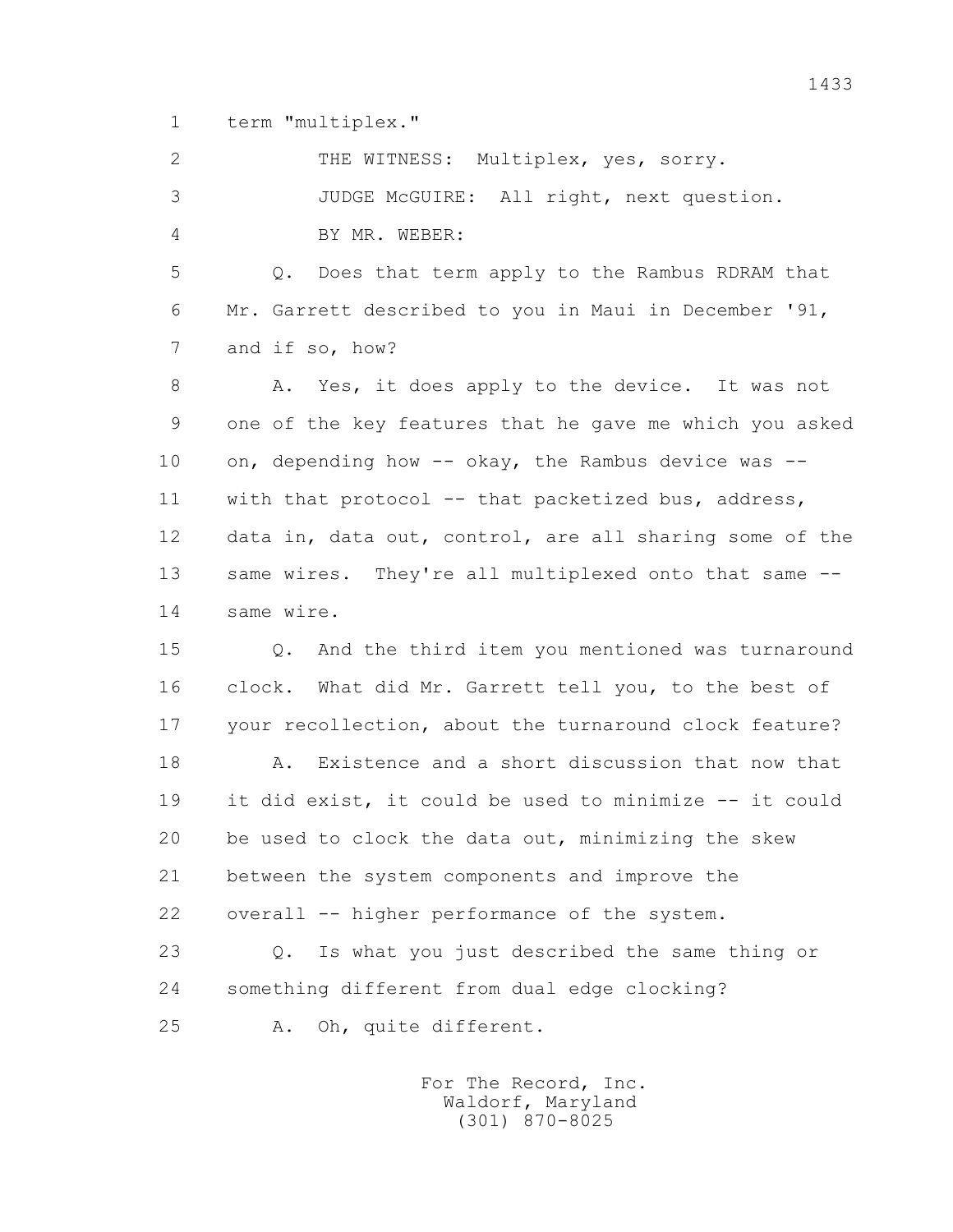1 Q. Could you explain?

 2 A. Dual edge clock is basically a clock using both 3 the rise and the fall of the clock. In this case -- 4 excuse me a sec -- you're taking the clock and data and 5 sending them out like from here to the other end of the 6 room together, and when the data comes back from the 7 other end of the room, you're regenerating the clock 8 and sending it back with the data, so the relationship 9 of the return clock and the return data is reasonably 10 close. Nothing -- quite different from double edge 11 clocking.

 12 Q. So, to go back to your prior answer when I 13 asked you what Mr. Garrett told you about turnaround 14 clock, I think you mentioned minimizing clock skew?

15 A. It's the clock-to-data skew.

 16 Q. Okay. And is what Mr. Garrett was referring 17 you to when he talked about minimizing clock skew, is 18 that the same thing or something different than an 19 on-chip PLL or an on-chip DLL?

20 A. Again, quite different.

21 Q. Could you explain?

 22 A. Basically all that he's doing is taking the 23 clock that is out there and regenerating the clock when 24 it comes time to generate the data. DLLs, phase lock 25 loops, may be used for better accuracy of a clock, but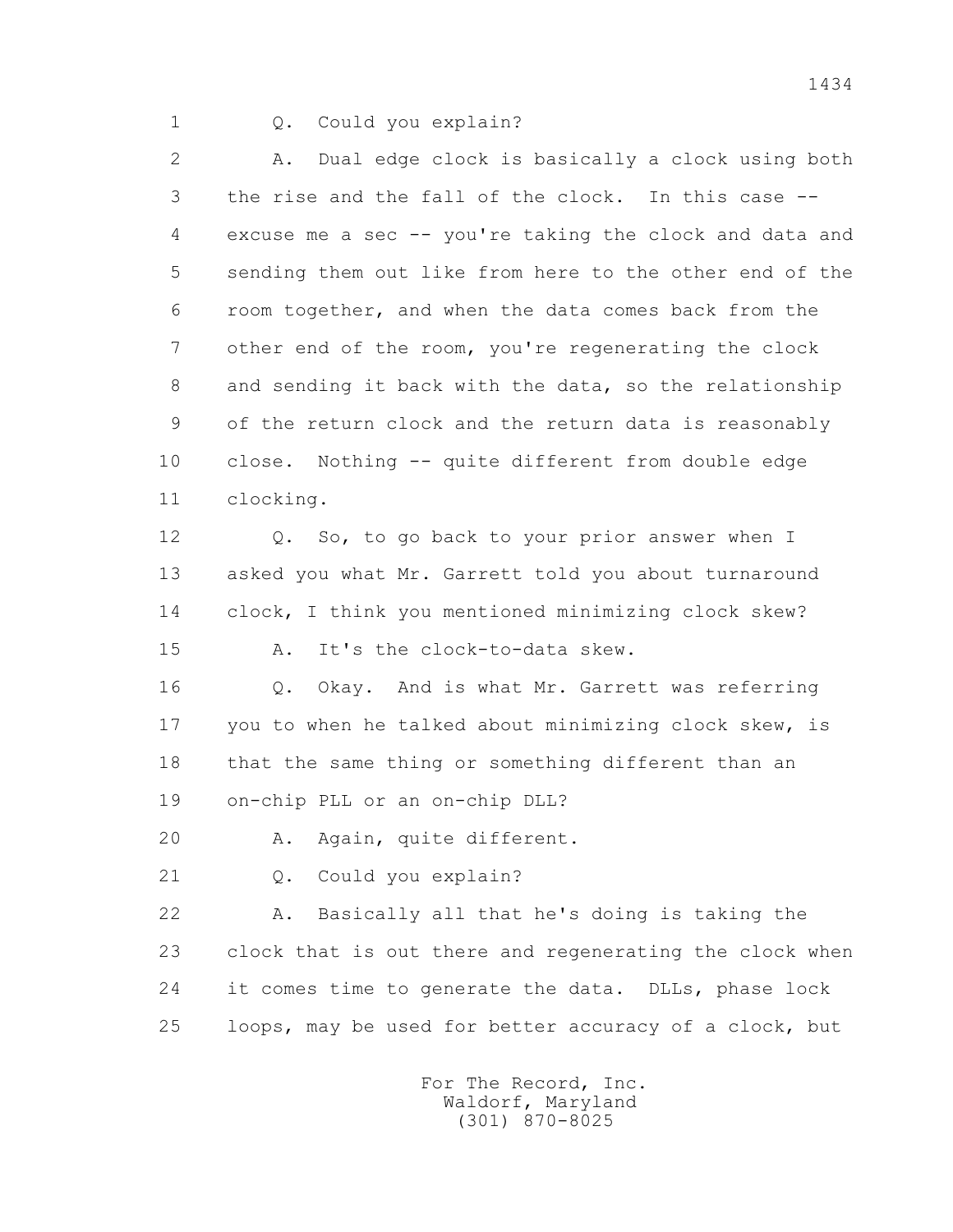1 this is a clock-data relationship that's quite 2 different from a phase lock loop. 3 Q. In his presentation of the Rambus technology to 4 you in December 1991, did Mr. Garrett tell you anything 5 about delay lock loops or phase lock loops? 6 A. They were not key features of the Rambus part, 7 so if there was, it was not mentioned. 8 Q. Do you recall as you sit here today it being 9 mentioned at all? 10 A. No. I do not -- that was a negative. 11 Q. Okay. Did Mr. Garrett, to the best of your 12 recollection, tell you anything about a programmable 13 mode register feature on the Rambus RDRAM? 14 **A.** No. 15 Q. Did Mr. Garrett tell you anything about a 16 programmable CAS latency feature on the Rambus RDRAM, 17 going back to December of '91? 18 **A.** No. 19 Q. Did Mr. Garrett tell you anything about a 20 programmable burst length feature in the Rambus RDRAM? 21 A. No. 22 Q. Did Mr. Garrett tell you anything about a dual 23 edge clock feature, as we've been discussing that term 24 here today, on the Rambus RDRAM? 25 A. It was not a key feature of the device. It may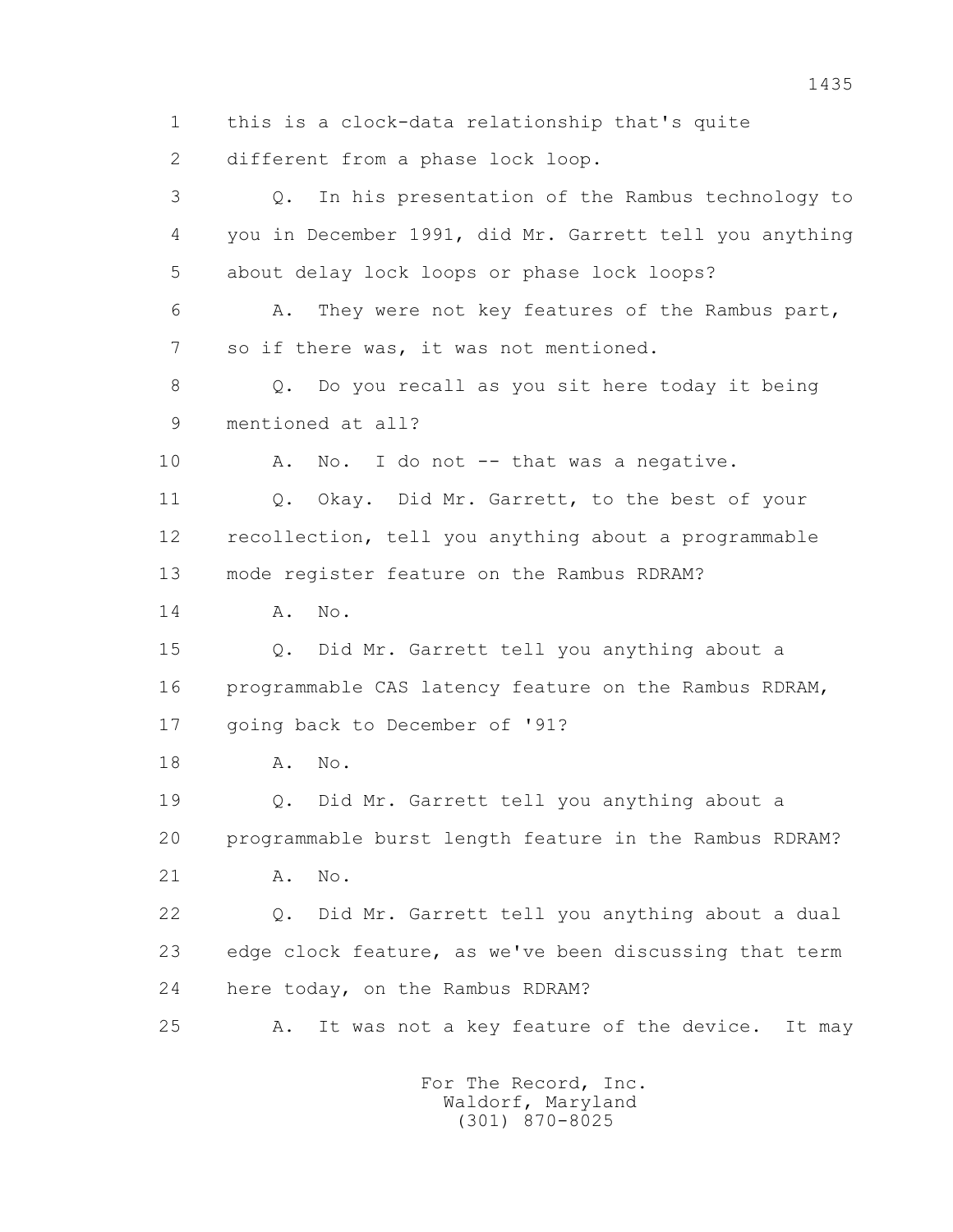1 have used a dual edge clock, but that's in retrospect. 2 Billy focused on this is the new technology, and those 3 were the three items that I gave you.

 4 Q. So, as you sit here today, can you recall Mr. 5 Garrett telling you anything about a dual edge clock 6 feature back in December of '91?

7 A. No.

 8 Q. Do you recall Mr. Garrett telling you anything 9 in describing the Rambus technology back in December of 10 '91 about a double data rate feature?

11 A. No.

 12 Q. Okay. Now, other than this meeting with Mr. 13 Garrett, going ahead from December of '91 on into '92 14 and '93, did you read anything or learn any more 15 information about Rambus and its technology?

16 A. That I did. I did pass the Rambus stuff back 17 in to NEC, and later learned that NEC was considering 18 designing such a part. There was also a presentation 19 by an NEC engineer back in -- traveling to Boston, 20 giving us an update on NEC's Rambus design, eventually 21 finding other things in the trade press.

 22 Q. Based on that information, did you develop an 23 understanding of the architecture that was used in the 24 RDRAM as described by Mr. Garrett?

25 A. Yes, I did.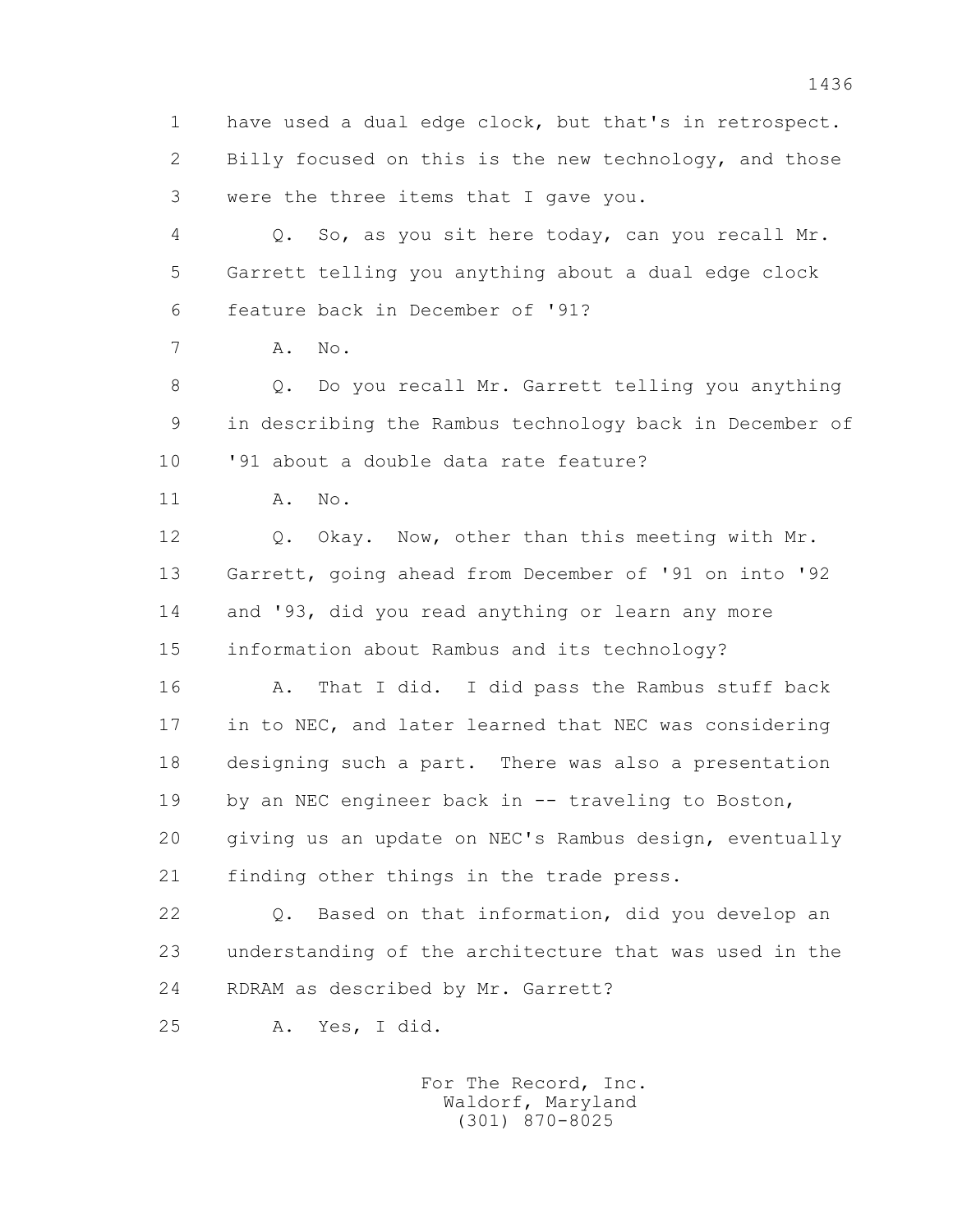1 Q. And I take it you were also familiar with the 2 architecture of the SDRAM since you were involved in 3 the SDRAM work at JEDEC? 4 A. Yes. 5 Q. And could you compare the RDRAM concept, as you 6 understood it, with the SDRAM concept? 7 Your Honor, I think we might have a 8 demonstrative at this point we would like to introduce. 9 I don't know how to do this, but I believe the next 10 number is DX-13? 11 JUDGE McGUIRE: Yes. 12 MR. WEBER: And do we have some copies? 13 (DX Exhibit Number 13 was marked for 14 identification.) 15 MR. WEBER: Your Honor, I also -- 16 JUDGE McGUIRE: I don't need it. I have it on 17 the screen here. 18 THE WITNESS: I have got it on the screen. 19 BY MR. WEBER: 20 Q. Okay, I believe it's also up on the screen, so 21 maybe people don't need the hard copies. 22 Referring to DX-13, which is also up on the 23 screen, sir, can you tell us what's depicted in this 24 slide? 25 A. Yeah, it's -- on the left side is a Rambus For The Record, Inc.

> Waldorf, Maryland (301) 870-8025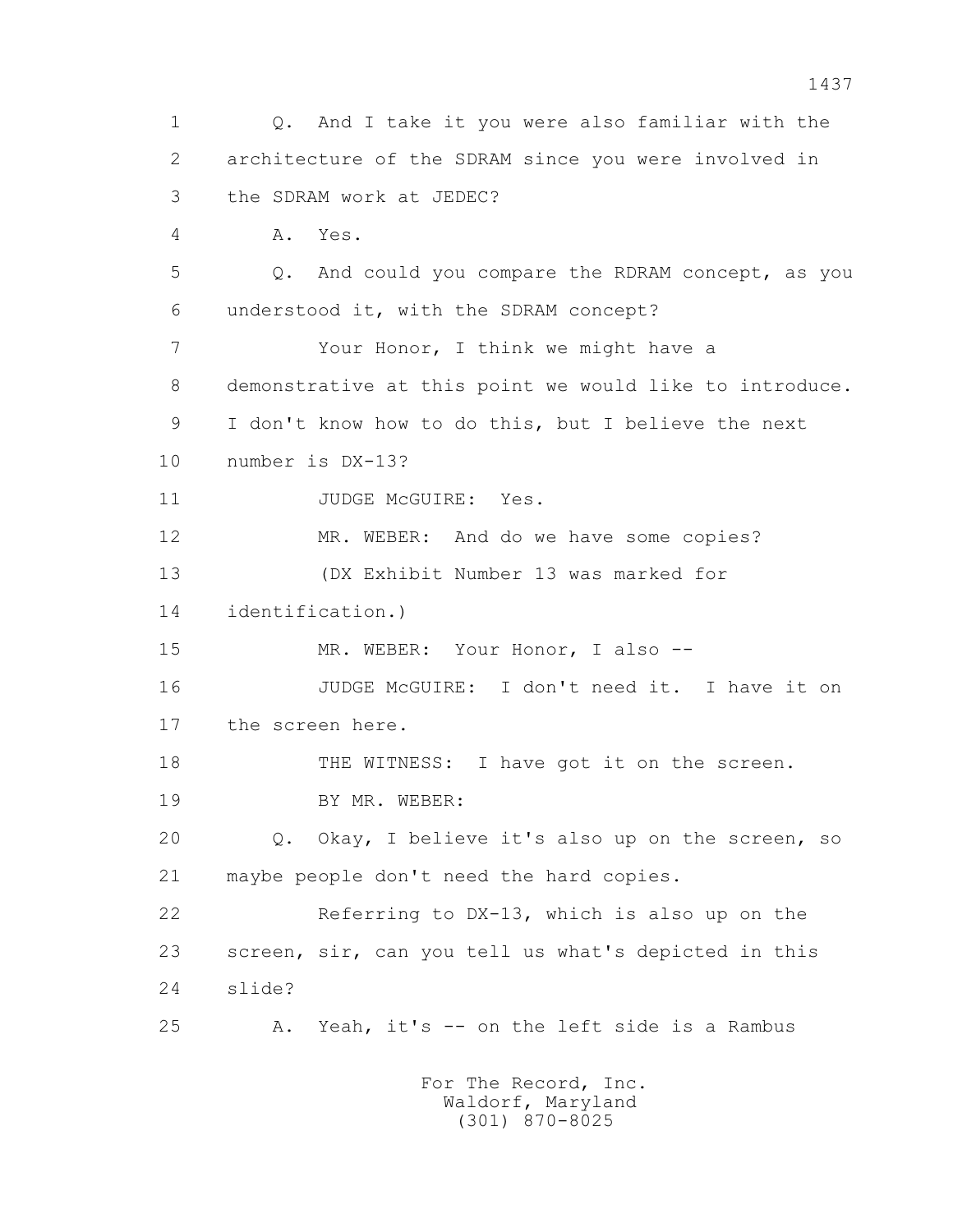1 memory -- memory controller and the bus, such as I 2 would use it, in a system, and on the right side is the 3 same for the Synchronous DRAM. 4 MR. WEBER: Just so the record is clear, Your 5 Honor, these slides were created from a longer 6 presentation with many slides that I believe was used 7 with an earlier witness, Mr. Rhoden. 8 Is that right? 9 MR. OLIVER: Yeah. 10 MR. WEBER: And so they have been furnished to 11 respondent. 12 MR. STONE: Can we just be clear then, Your 13 Honor, that these were documents prepared by Hynix? 14 MR. WEBER: My co-counsel can I think confirm 15 that. 16 MR. OLIVER: That is correct. 17 MR. STONE: Thank you, Your Honor. 18 JUDGE McGUIRE: Okay, proceed. 19 BY MR. WEBER: 20 Q. So, the one on the left is the RDRAM and the 21 one on the right is the SDRAM? 22 A. Correct. 23 Q. Have I got that right? Okay. 24 Could you then compare -- and is the drawing on 25 the left, the RDRAM, is that consistent with the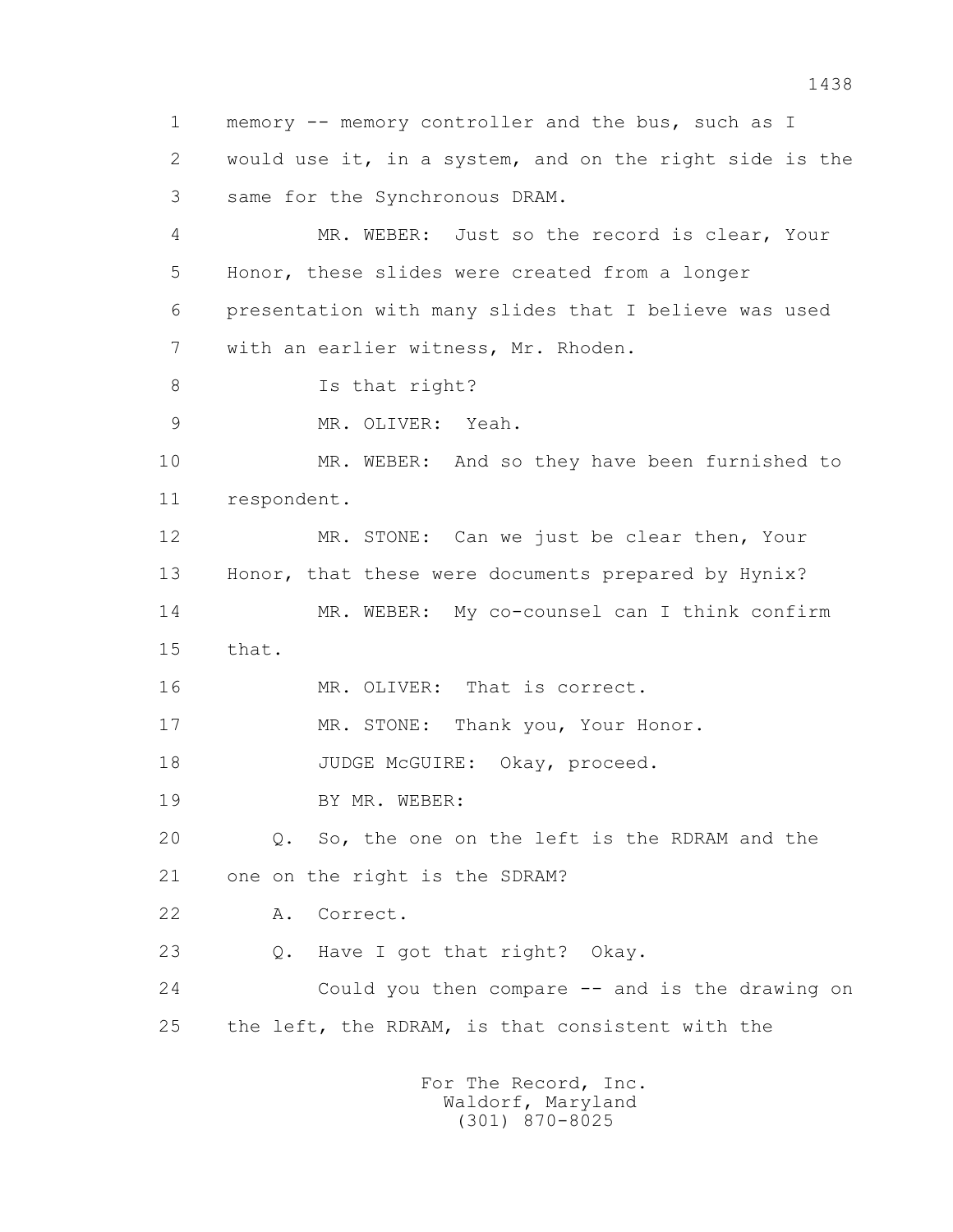1 information you were shown by Mr. Garrett in December 2 of '91 and other information you learned about Rambus 3 in the '92-'93 time period?

4 A. Yes, it is.

 5 Q. Okay. Based on that -- and is the SDRAM on the 6 right, is that a consistent depiction of the SDRAM that 7 was eventually -- became a JEDEC standard in 1993, that 8 architecture?

9 A. That is correct.

 10 Q. Okay, based on that understanding, could you 11 then compare and contrast the two architectures, 12 please?

 13 A. The Rambus part -- this says it's got eight bus 14 lines for address, data and control, so that says that 15 those wires are used for each of those functions at a 16 different point in time. The Synchronous DRAM has a 17 separate set, I guess in the colors over here, the 18 bottom 64, it appears to be in green, you have got some 19 address in purple, a couple of control bits up there on 20 the top in yellow. So, the Rambus part has a much 21 narrower bus in implementation than on the Synchronous 22 DRAM.

 23 For bandwidth, which is one of the items that 24 Billy was pushing, the high performance per pin, this 25 is an advantage of the Rambus DRAM, but on a system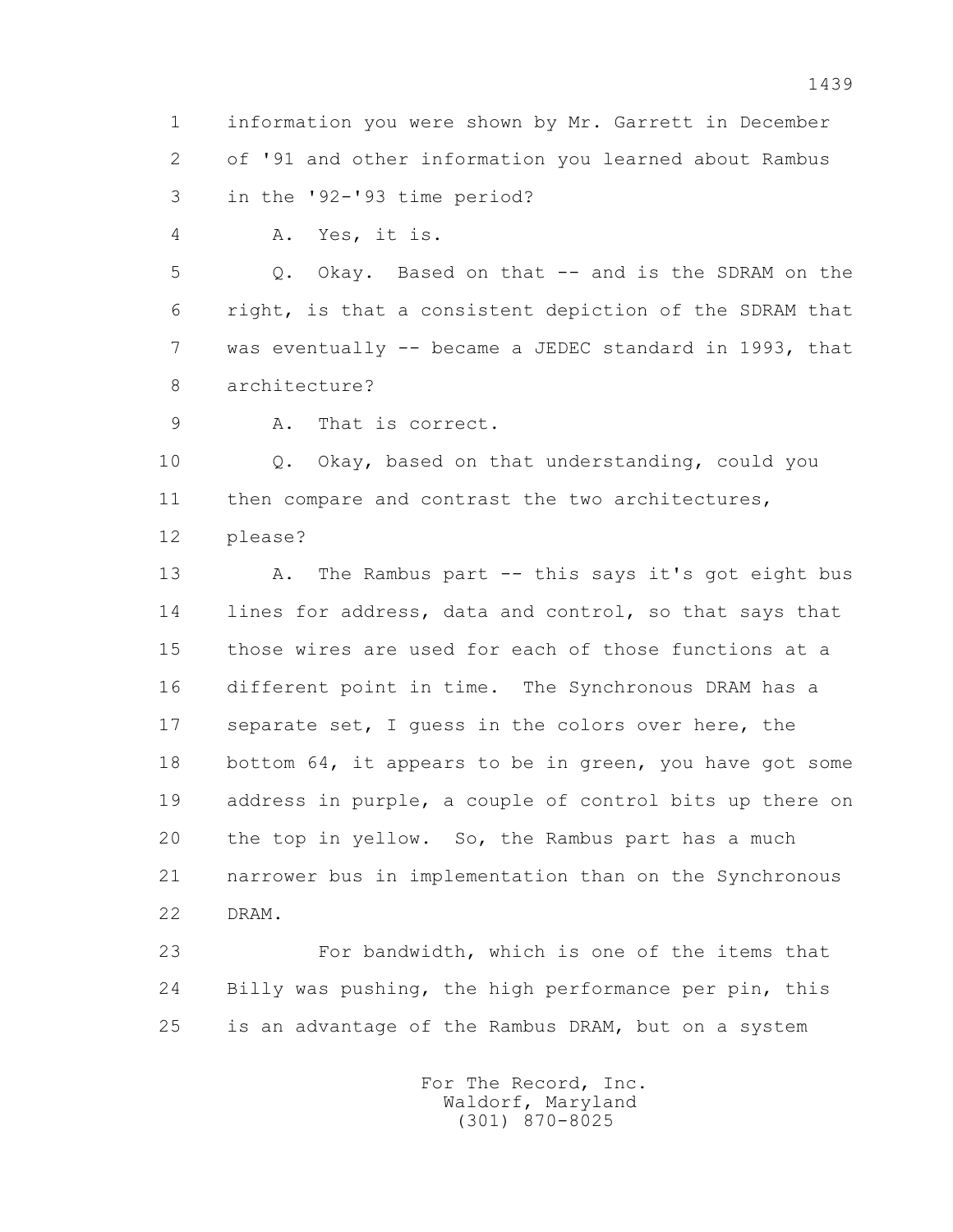1 level, I have options. If I talk about bandwidth, this 2 is the number of bits per second that I would transfer. 3 I could have one device running eight times as fast or 4 eight devices running one-eighth as fast, and that's 5 basically what this two diagrams here shows.

 6 So, some of the systems, if I needed just a 7 small quantity of memory, the Rambus part works very 8 well, because it's a single device, and it runs 9 exceptionally fast, but if I'm doing -- if I need more 10 memory capacity and I need eight devices, then the 11 Synchronous DRAM in this right-hand thing with a much 12 wider bus, many more wires, would allow me to do the 13 same function. So, they're alternates.

 14 Which one would I choose depends on how much -- 15 JUDGE McGUIRE: I don't think that's the 16 question.

17 THE WITNESS: Okay, sorry.

18 JUDGE McGUIRE: Go ahead, Mr. Weber.

19 BY MR. WEBER:

 20 Q. Okay. Mr. Sussman, in your experience at 21 Sanyo, have you had opportunity to make presentations 22 to customers and make recommendations on what types of 23 memory devices customers should design into their 24 systems?

25 A. Yes, I have.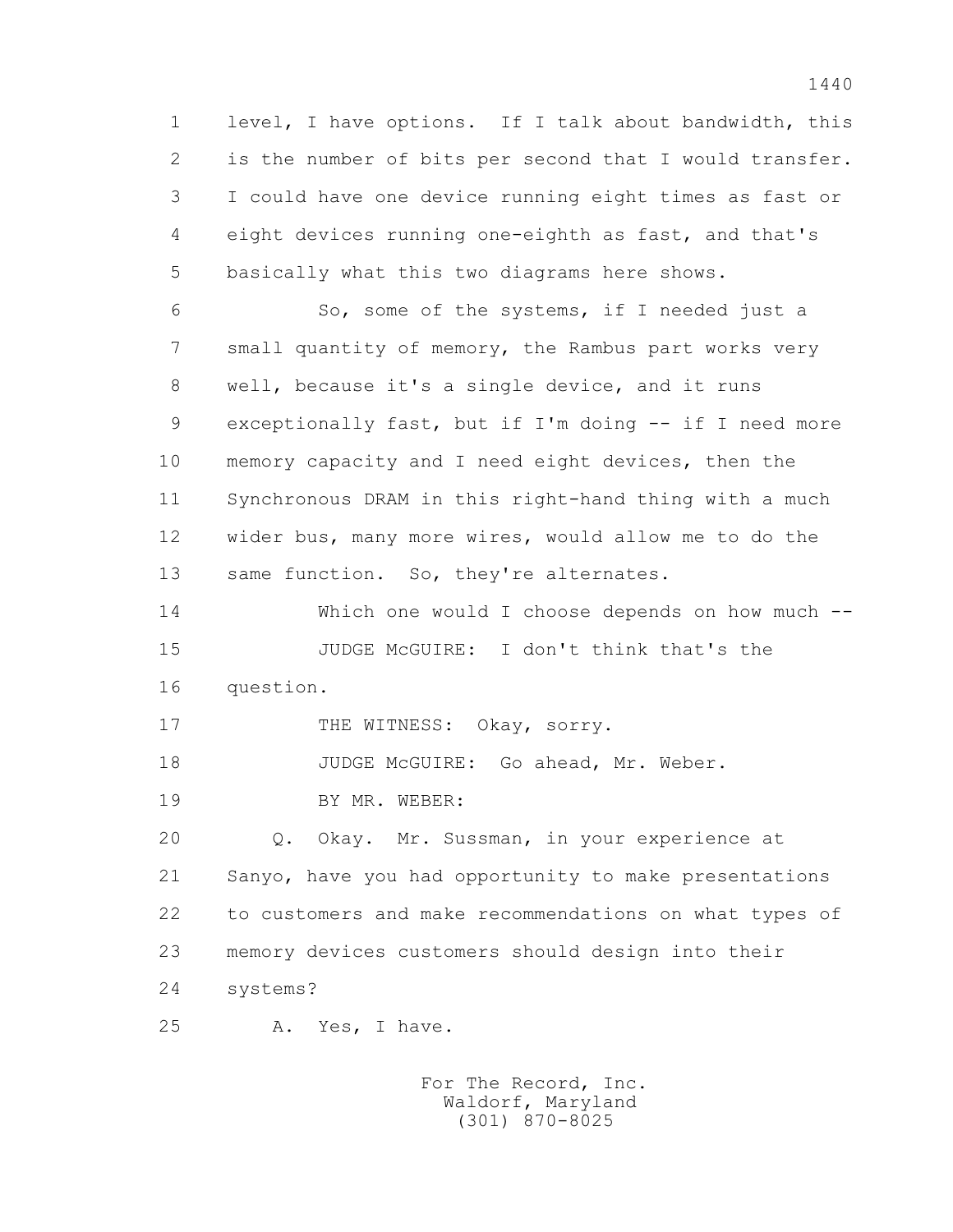1 Q. Okay. Have you ever recommended the SDRAM, for 2 example, for some applications? 3 A. Yes, I have. 4 Q. Have you ever recommended the RDRAM for some 5 applications? 6 A. Occasionally, unfortunately, yes. NEC made 7 both parts, so the customer would use NEC silicon, so 8 yes. 9 Q. Are there particular applications the RDRAM 10 might be well suited for as opposed to the SDRAM you 11 can think of? 12 A. Yeah. 13 Q. What might those be? 14 A. As I said a few minutes ago, if I only needed a 15 small amount of very high-performance memory, but the 16 quantity of memory I needed was small, the Rambus part 17 would be more economical than buying eight parts and 18 wasting seven-eighths of them. 19 Q. How about -- what applications have you 20 recommended or would you recommend the SDRAM for? 21 A. Larger main memory. 22 Q. When you say "main memory," what are you 23 referring to? 24 A. If we take actually the main memory off of one 25 of these PCs, the Synchronous DRAM works very well on. For The Record, Inc.

 Waldorf, Maryland (301) 870-8025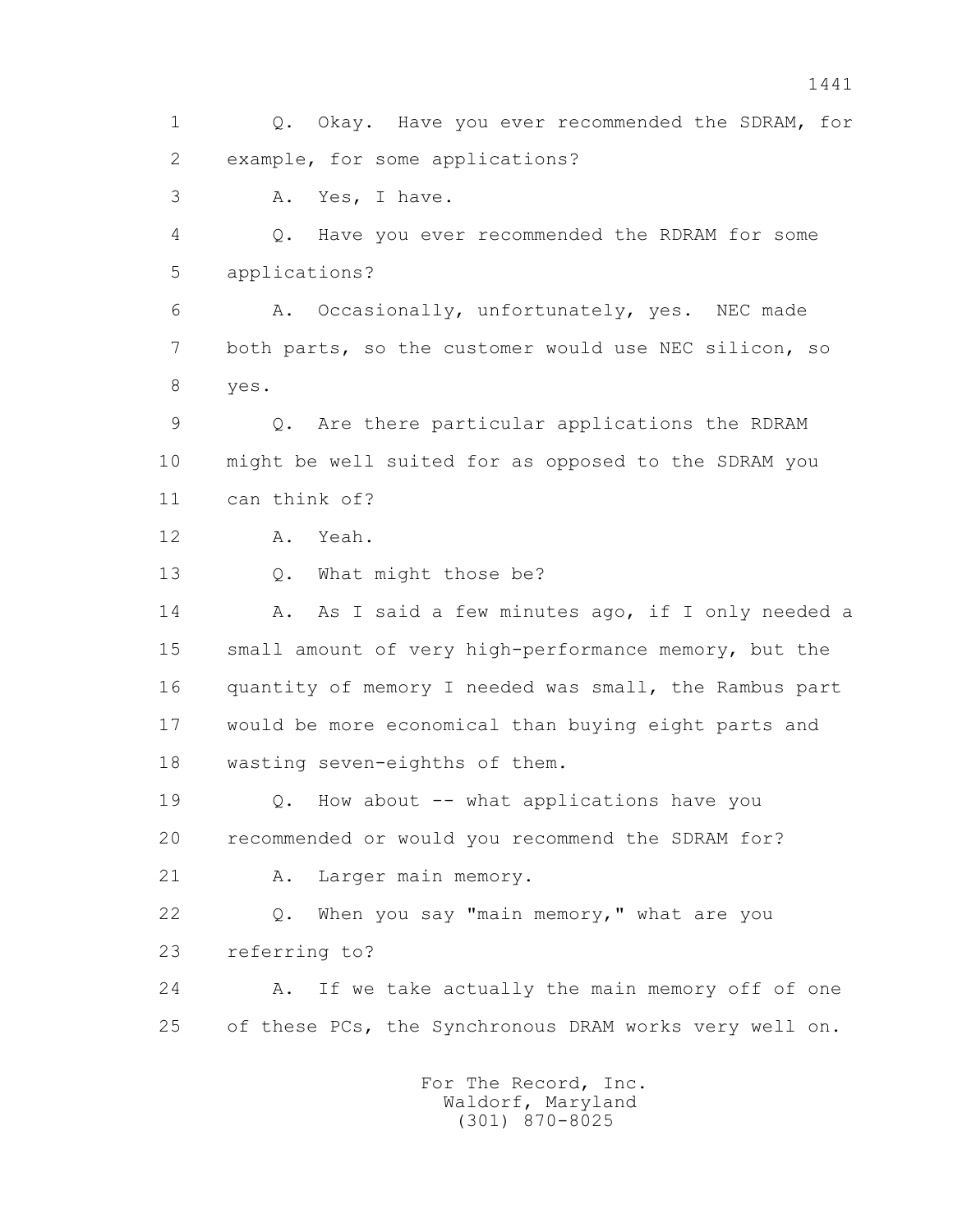1 There are some other applications where the speed is 2 not quite as important. They are slower-running 3 systems. So, in that case, one memory device might 4 work, but I don't need the higher performance of the 5 Rambus per pin. I can use the slower Synchronous DRAM 6 and get the same system performance at a lower -- lower 7 cost.

8 Q. Why not recommend the RDRAM for PC main memory? 9 A. From my opinion, this PC requires more storage 10 than what a single device normally would give me. The 11 Rambus part, as published, has a much larger die size 12 than the synchronous DRAM, so that says I get fewer of 13 them per wafer, so my per area cost of the Synchronous 14 DRAM is less than the Rambus part, so for equivalent 15 memory, my manufacturing cost is lower.

 16 Q. Before we move off this demonstrative, DX-13, 17 looking on the left-hand, the RDRAM, could you point 18 out where the -- you mentioned earlier it had a 19 multiplex bus. Could you point that out, where you 20 would see that?

 21 A. Yeah, that's these multicolored things between 22 their two clocks, and so it's a combination of address, 23 data and control. My guess is the address, data and 24 control are all color-coded to the terms 25 address/data/control, and the same thing on the right.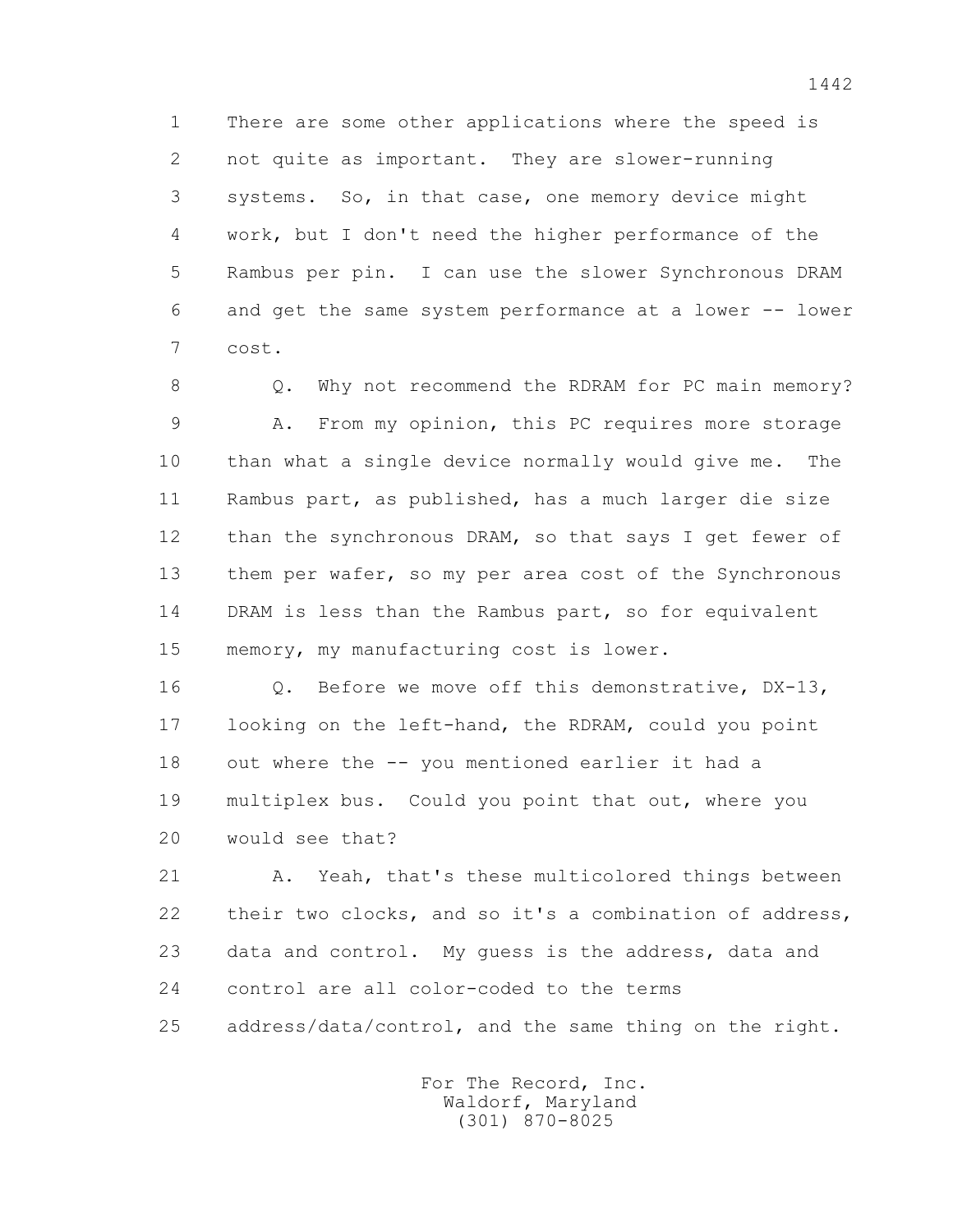1 JUDGE McGUIRE: Okay, that's fine, that answers 2 that question. Go ahead, Mr. Weber. I'm sorry, I 3 don't mean to cut you off, sir, I just want to -- 4 THE WITNESS: Move it on? 5 JUDGE McGUIRE: I just want to stay on the 6 question so we can move on, yes. 7 BY MR. WEBER: 8 Q. And is there anything in this illustration that 9 shows the packetized protocol, which I think was the 10 second thing that Mr. Garrett described to you? 11 A. Nothing here that shows the packet and the 12 packet definition. 13 Q. Where would the packet be located in the RDRAM? 14 A. Where would the packet be located? Basically 15 you would need some additional logic in the RDRAM to 16 recognize the information coming towards you. So, it 17 would still be on the same address/data/control lines. 18 Q. And comparing these two products, the RDRAM and 19 the SDRAM, which was more widely used in the 20 marketplace from 1993 to today? 21 A. The Synchronous DRAM. 22 Q. And let me move on to something else. 23 At any point in time between late 1991, when 24 you had this meeting with Mr. Garrett, to mid-1996, did 25 you review any Rambus patents or patent applications?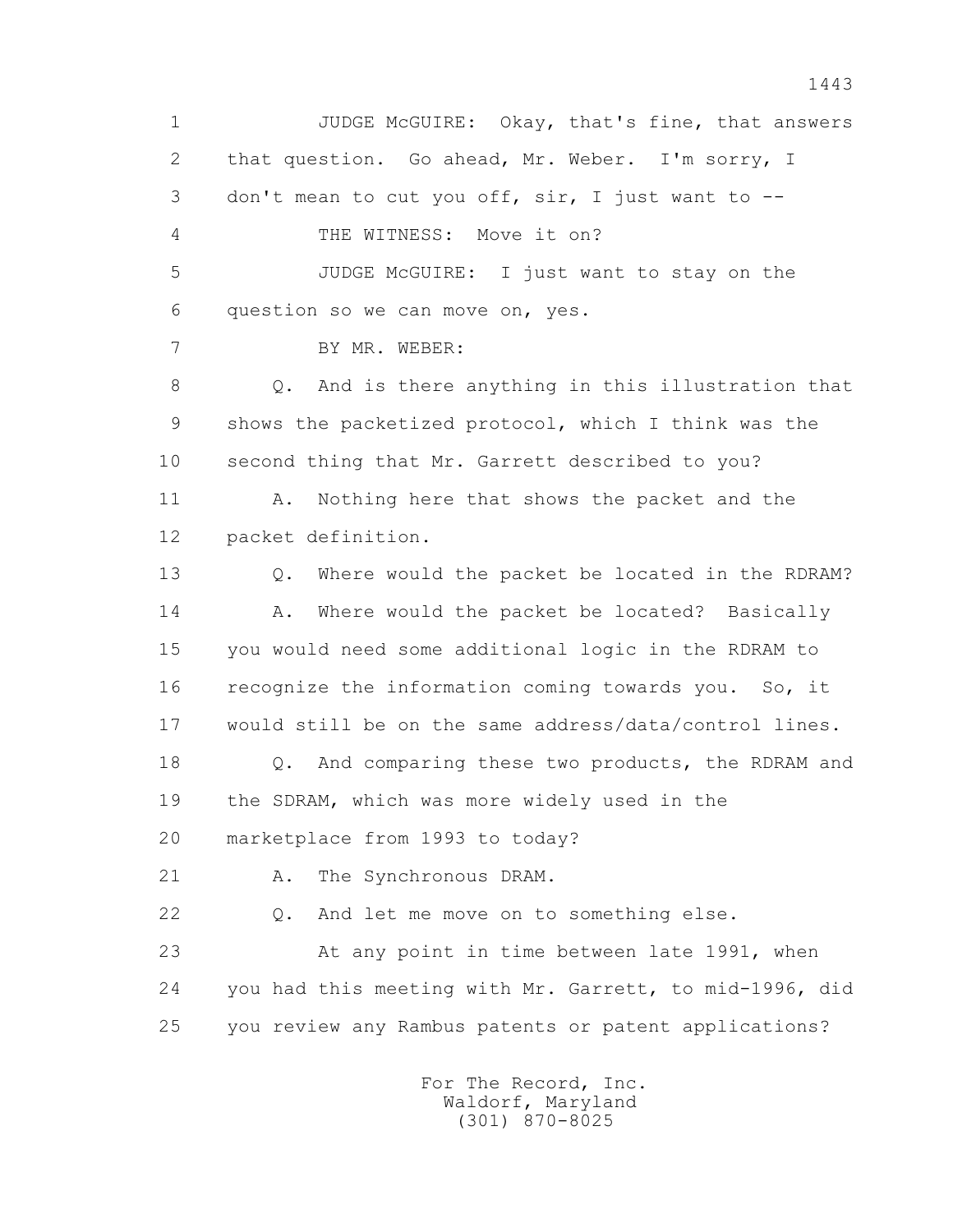2 Q. Could you explain what you reviewed? 3 A. Okay, in side discussion at one of the JEDEC 4 meetings, Joel Karp and I were just chatting, and he 5 ended up saying that he had a copy of the Rambus patent 6 application. I went, huh? I thought the patent 7 applications were submitted and not -- not released. 8 JUDGE McGUIRE: Now, again, so I'm clear, who 9 is Joel Karp? 10 THE WITNESS: Ah, sorry. 11 JUDGE McGUIRE: Just for the record. 12 THE WITNESS: Joel Karp -- I thought I had 13 mentioned him before. I -- 14 JUDGE McGUIRE: You perhaps did. I just want 15 to clarify it here. 16 THE WITNESS: Got you. Joel Karp at that time 17 was an employee of Samsung and one of the 18 representatives that Samsung would send to the JEDEC 19 meeting. 20 JUDGE McGUIRE: Okay, thank you. 21 BY MR. WEBER: 22 Q. All right, did you finish your last answer 23 before you identified Mr. Karp? 24 A. No, not quite. 25 Q. Have you got anything to add? For The Record, Inc.

 Waldorf, Maryland (301) 870-8025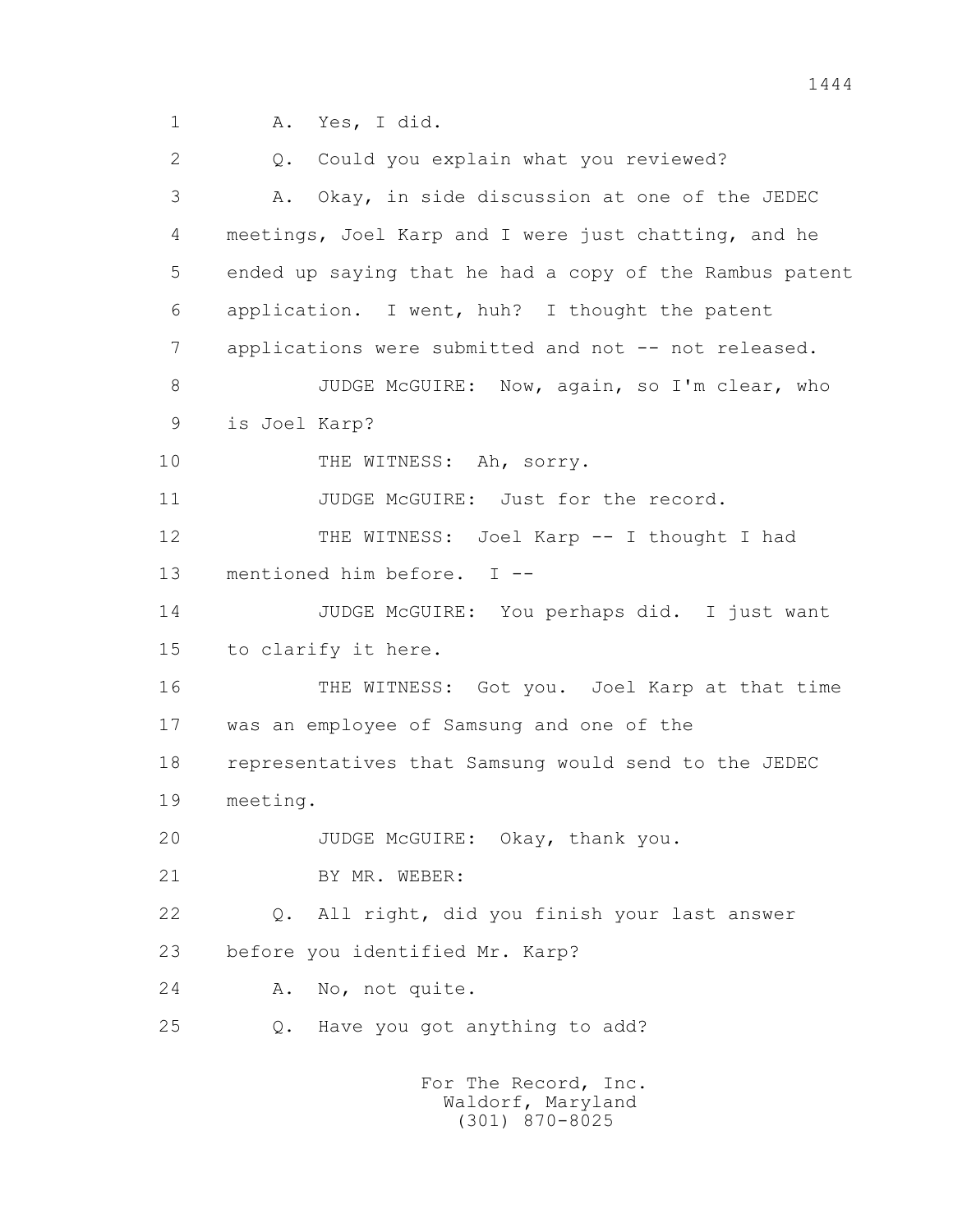1445 1 A. Joel informed me that in Europe, that the 2 patent applications were published, and if I was 3 curious, he would send me a copy. And yes, I'm 4 curious, so he did. 5 Q. What's your best estimate of what time frame 6 this occurred? 7 A. Actually, it has to be after Billy Garrett, 8 because we had nothing -- I would suspect sometime '92, 9 perhaps even as late as '93. I can't remember if I was 10 still at NEC or if I had now transited to Sanyo. 11 0. Now, when you reviewed the Rambus European 12 patent application, did you find anything in there that 13 related to the work ongoing at JEDEC? 14 A. No. As I flipped through it, I didn't see the 15 key items that Billy was talking about, and then put it 16 aside. 17 Q. I think we might be down to the last document 18 in your pile. Could you look and see if you have 19 CX-1454 there? 20 A. Okay. 21 Q. Do you recognize this document, CX-1454? 22 A. Yes, this is the European application we were 23 just talking about. 24 Q. Can we pull up the figure at the bottom half of 25 the first page, please? For The Record, Inc.

 Waldorf, Maryland (301) 870-8025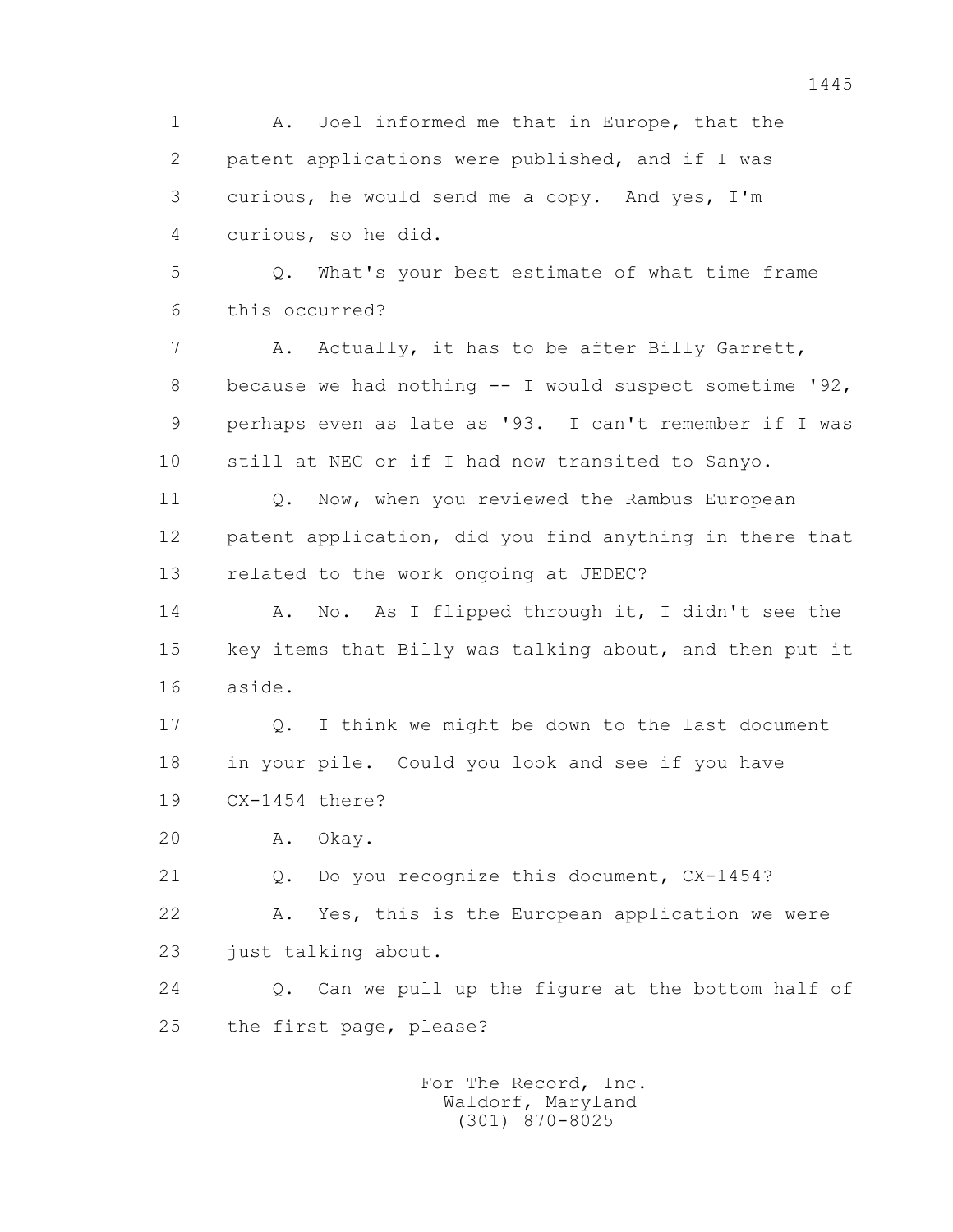1 Does this figure that's in the Rambus European 2 patent application on the first page look anything like 3 the SDRAM you were working on at JEDEC? 4 A. No, it does not. 5 Q. What's your understanding of what's depicted in 6 the left-hand side of the figure where there's a bunch 7 of bars, if we could sort of put the highlighter over 8 that? 9 A. Yeah, these are Rambus DRAMs plugging in on 10 their side onto a -- onto a module, and from Bill 84, 11 I've learned that this is a maximum of ten centimeters. 12 Q. And what's depicted, that black thing in the 13 middle? 14 A. That would be the address/data/control bus that 15 we were just talking about. 16 0. And what would be the -- what's the --17 A. And that's the -- 18 Q. On the right -- excuse me, let me finish the 19 question. 20 What would be depicted on -- had you finished 21 your answer on the bus? 22 A. I finished my answer, sorry. 23 Q. Okay. The next question, what's depicted on 24 the right, the sort of small square that's in 3D? 25 A. That would be the memory controller that was on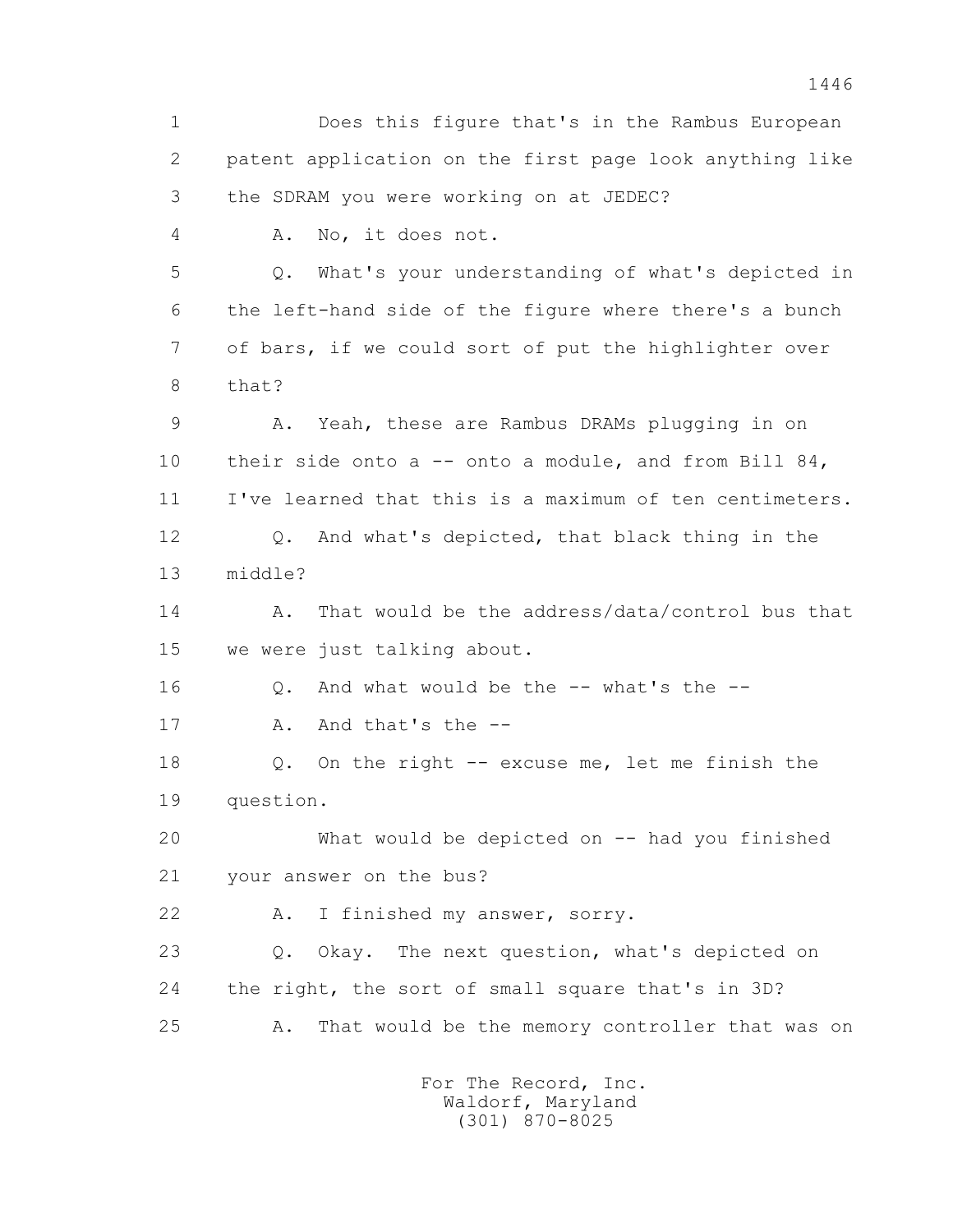1 the previous drawing.

| 2  | Q. Could you turn the pages -- okay, again, going       |
|----|---------------------------------------------------------|
| 3  | back to the -- the rectangles on the left, you said     |
| 4  | this doesn't look like an SDRAM. If we were looking at  |
| 5  | the SDRAM, the same kind of view of an SDRAM chip, how  |
| 6  | would the chips be attached on an SDRAM?                |
| 7  | Okay, the -- the SDRAM that we were proposing<br>Α.     |
| 8  | and the one that has become standardized has pins       |
| 9  | coming out on both sides of the chip, and they would go |
| 10 | out in that manner onto a printed circuit board. Some   |
| 11 | of the designs actually did have bonding pads on both   |
| 12 | edges, like so. The Rambus part is one that had pins    |
| 13 | only like so, right here on the bottom, and would stack |
| 14 | vertically rather than horizontally. There was a        |
| 15 | similar concept that eventually came --                 |
| 16 | Q. I couldn't quite see how you were motioning          |
| 17 | your fingers.                                           |
| 18 | Α.<br>Sorry.                                            |
| 19 | Is one of them vertical and one horizontal, is<br>Q.    |
| 20 | that what you were depicting?                           |
| 21 | Yes, the Rambus is vertical; the Synchronous<br>Α.      |
| 22 | DRAM is horizontal.                                     |
| 23 | $\mathbb Q$ .<br>Okay.                                  |
| 24 | Before we move into this patent application, I          |
| 25 | forgot to ask if Your Honor had any more questions on   |
|    | For The Record, Inc.                                    |
|    |                                                         |

Waldorf, Maryland (301) 870-8025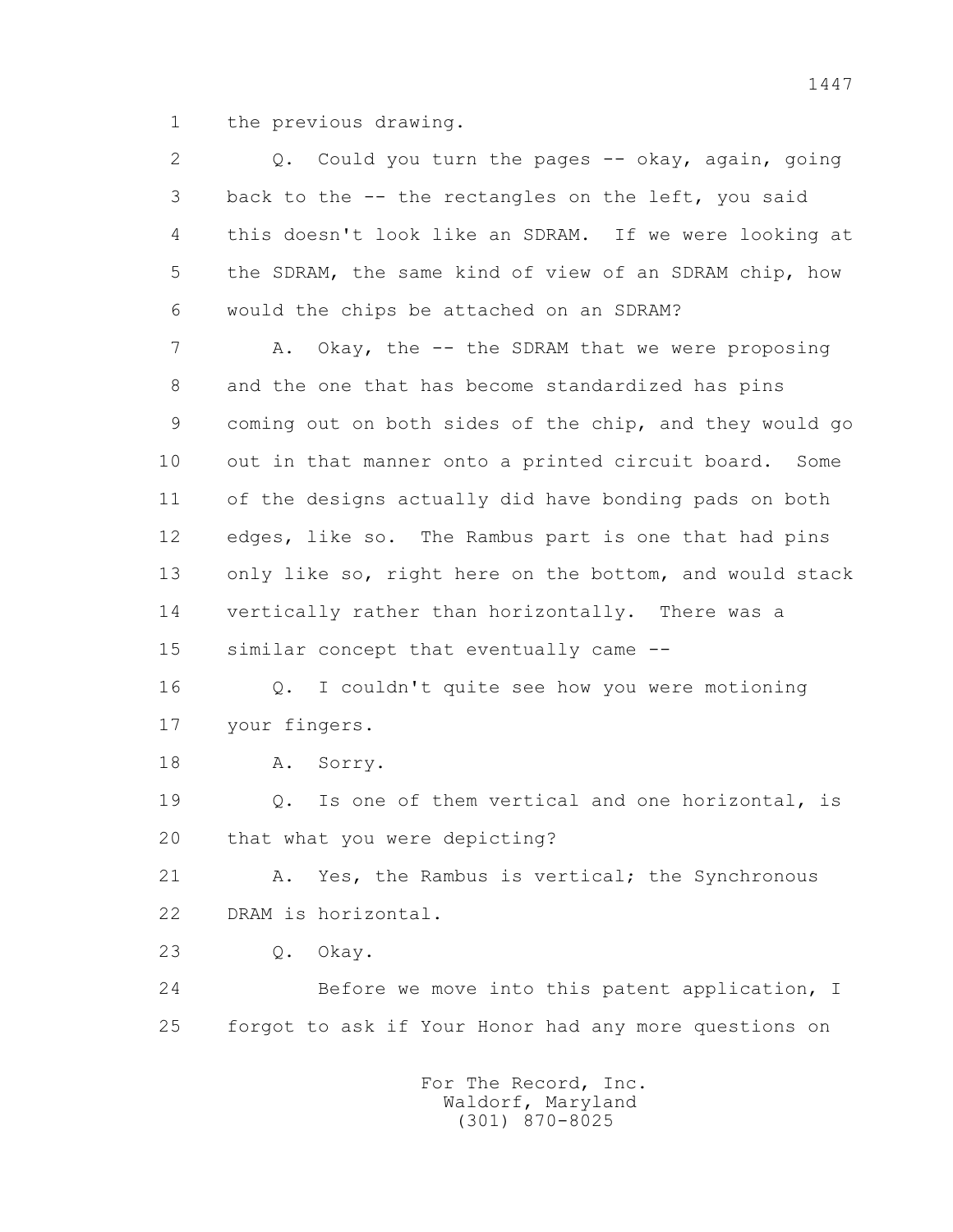1 the demonstrative, DX-13.

2 JUDGE McGUIRE: No, I did not.

3 BY MR. WEBER:

 4 Q. Okay. If you look at pages 128 through 136 -- 5 let me see if I can start on the right page. There's a 6 series of drawings. Actually, the first one is at page 7 127, and it continues through, what, page -- the last 8 drawing is at 137 of this document, and there's a 9 series of drawings, if you could -- my question just 10 generally is on this series of drawings from page 127 11 through 137 of this, did you look at these drawings 12 when you looked at the application back in 1992 or '93? 13 A. Yes, I did. 14 0. Okay. Let me ask you about some of them.

 15 Let's start with Figure 2 on page 128, if we can get 16 that up on the screen. If we could turn it around. 17 Okay, great, blow it up a little bit.

 18 When you reviewed this back in 1992 or '93, did 19 you see anything in this figure that looked like what 20 you were standardizing at JEDEC?

21 A. No.

 22 MR. DETRE: Objection, Your Honor, the witness 23 hasn't said that he reviewed each figure carefully; in 24 fact, he said he just flipped through it, so I want to 25 make sure that we're limited to what he understood at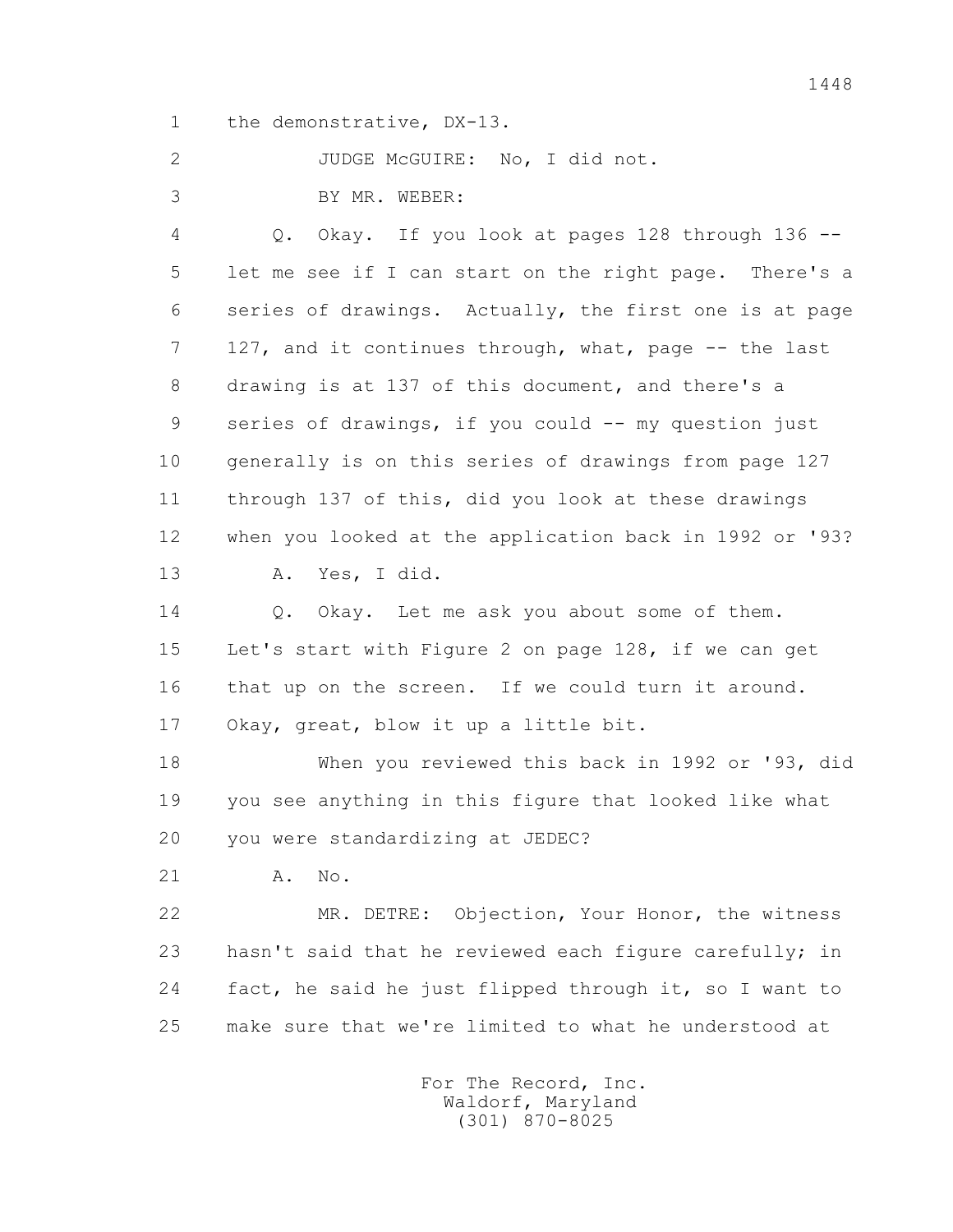1 the time that he reviewed these.

 2 MR. WEBER: That was my question, Your Honor. 3 JUDGE McGUIRE: Well, then, that's sustained. 4 Let's state it, because I don't think I was clear on 5 that either, so that objection is sustained. 6 BY MR. WEBER: 7 Q. Okay, let me restate the question. 8 When you reviewed this Figure 2 at page 128 of 9 CX-1454 back in 1992 or '93, did you see anything in 10 this figure that looked like what you were 11 standardizing at JEDEC? 12 A. It's memory, but not any of the memories that 13 we were standardizing. 14 0. Would you turn to Figure 4 on the next page, 15 which is page 129, and if we could blow -- why don't we 16 look at both Figures 4 and 5 together, if we can. 17 Again, when you reviewed this document back in 18 1992 and '93, did you see anything here that looked 19 like what you were standardizing at JEDEC? 20 A. No, this is the I/O protocol. 21 Q. When you looked at this in '92 and '93, did you 22 see anything here to put you on notice that Rambus 23 might have IP on either programmable CAS latency or 24 programmable burst length? 25 A. No.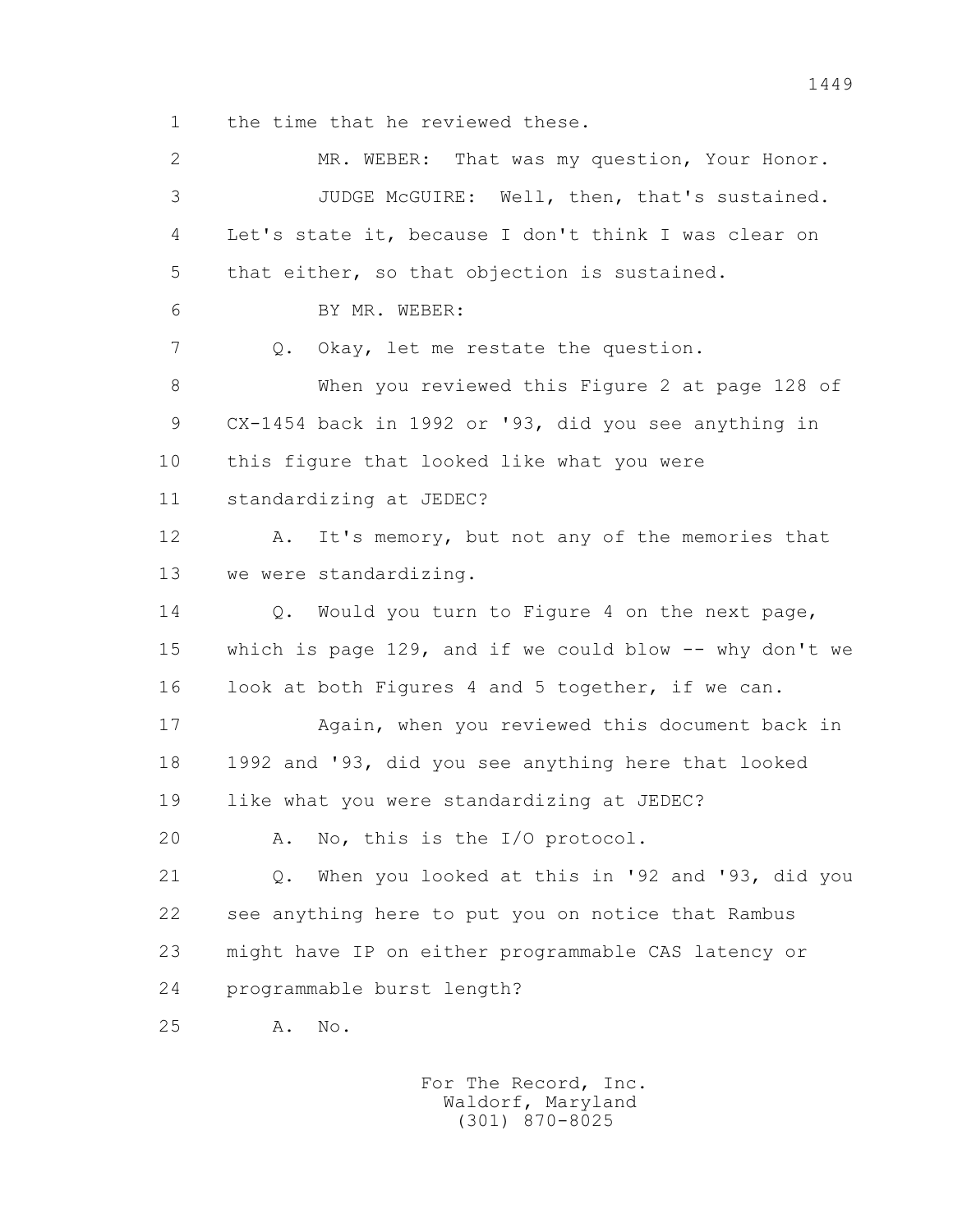1 Q. Could you go to Figure 6 on the next page, page 2 130. Do you have it, sir? 3 When you looked at this figure back in 1992 and 4 '93, did you see anything here in this figure that 5 looked like what you were standardizing at JEDEC? 6 MR. DETRE: Your Honor, all of these questions 7 assume that the witness looked at each figure, and he 8 testified he just flipped through this, so it would 9 help me if Mr. Weber would just make sure that he 10 actually looked at these figures back in that time 11 frame before he asks the question. 12 MR. WEBER: I think there's been testimony that 13 he -- 14 JUDGE McGUIRE: Well, then, let's clarify. 15 Let's clarify as to exactly what he did. Did he -- he 16 said that he's reviewed it. Counsel says the testimony 17 was that he flipped through it. So, let's lay a 18 premise. 19 What did you do when you reviewed these items, 20 Mr. Sussman? 21 THE WITNESS: Yes, sir. The document is 22 reasonably thick. I would read part of the document, 23 and I can't say that I have read every word of the 24 document, but then -- so, I would flip through this. 25 Then I would come back to the figures, and I would look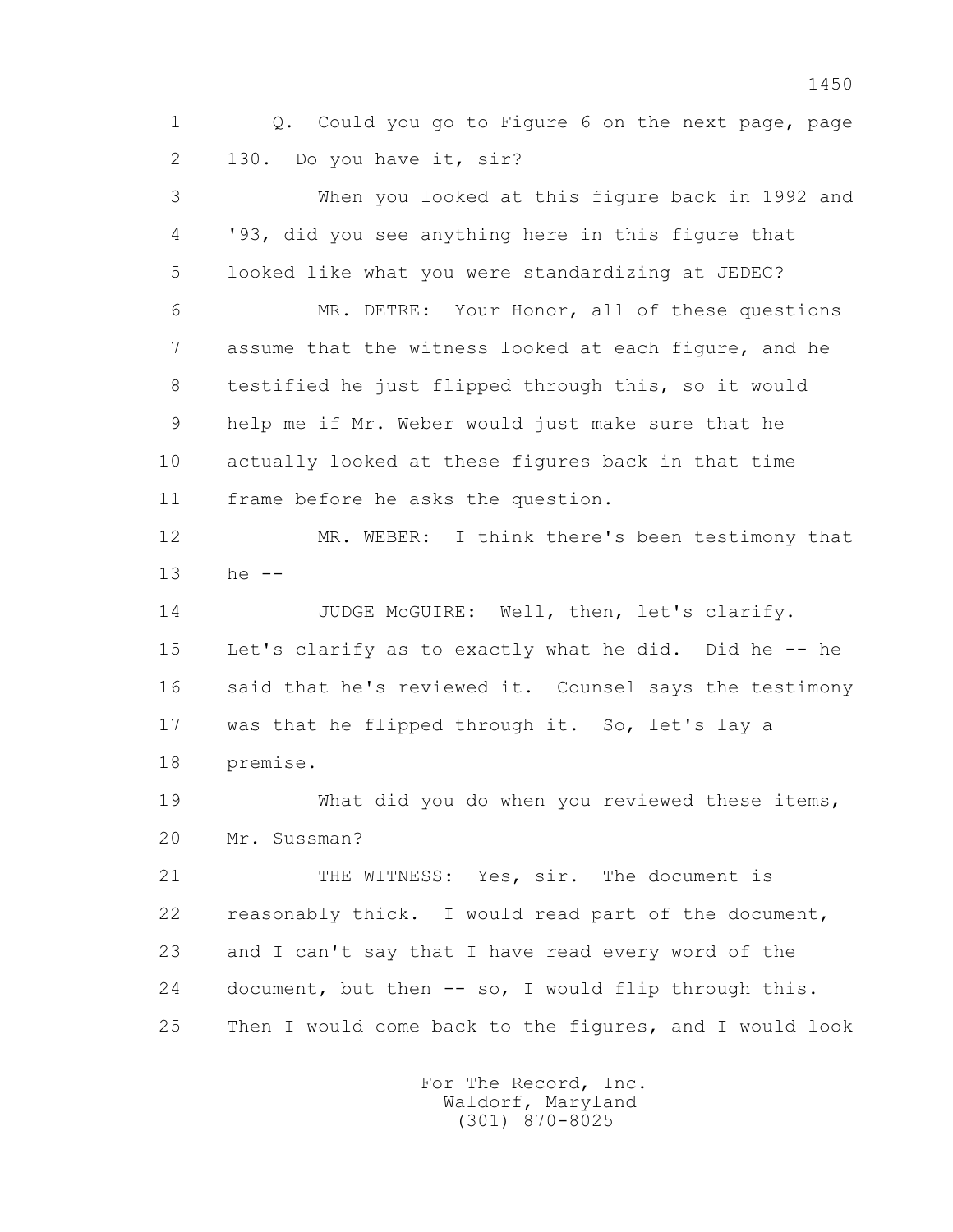1 at each of these figures, because what are they doing? 2 And say yeah, yep, this sounds like what Billy has 3 done. So, I can say that yes, I have looked at each of 4 the figures. I cannot say that I've looked at each of 5 the words.

 6 JUDGE McGUIRE: Okay. Well, then, based on 7 that testimony, let's lay a premise regarding what the 8 standard was of his review and then ask questions based 9 on that understanding of that review. So, ask your 10 question so we don't have to keep going into this.

11 MR. WEBER: Okay.

12 JUDGE McGUIRE: I mean, the Court now knows how 13 or the efforts he took to review this application, so 14 let's premise our questions on his understanding of his 15 review.

 16 MR. WEBER: Fine, Your Honor. Do I need to go 17 back to the other figures and re-ask the questions or 18 is the record clear that I can go on?

19 JUDGE McGUIRE: No, you don't need to go back, 20 only from this point forward.

21 MR. WEBER: Okay.

22 BY MR. WEBER:

 23 Q. Okay, Figure 6 at page 130, based on your 24 review of these figures at the time, in 1992 and '93, 25 did you see anything in this Figure 6 that looked like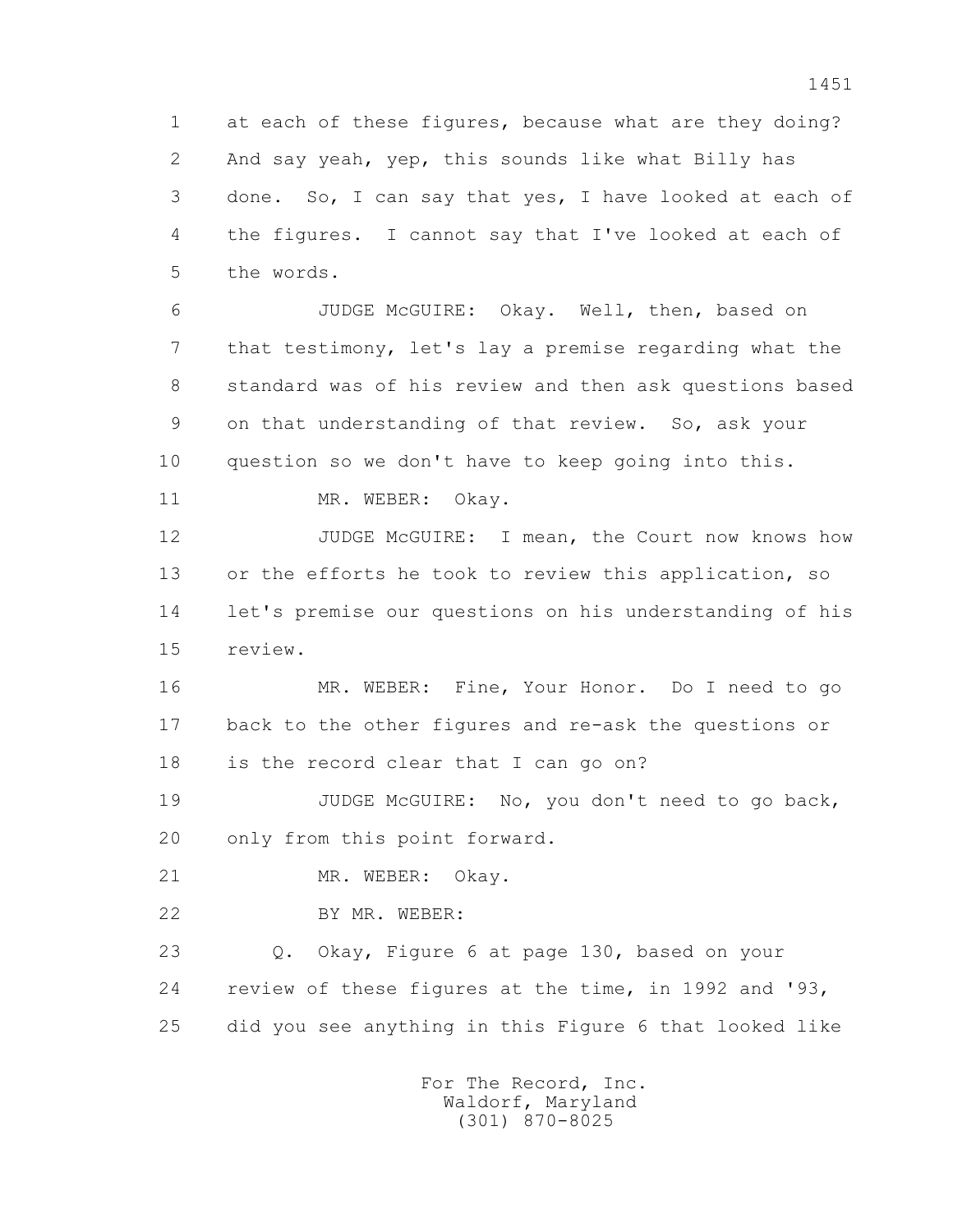1 work you were standardizing at JEDEC? 2 A. The answer to that is no. 3 Q. Again, based on your review of these figures in 4 1992 and '93, did you see anything here to put you on 5 notice that Rambus might have intellectual property on 6 either programmable CAS latency or programmable burst 7 length? 8 A. No, I looked through these and did not see 9 anything different from the key items that Billy 10 Garrett had told me about. 11 Q. Okay. Specifically with respect to Figure 6, 12 based on your review of Figure 6 in the 1992-'93 time 13 frame, that's what you've described, did you see 14 anything in Figure 6 to put you on notice that Rambus 15 might have IP on programmable CAS latency or 16 programmable burst length? 17 A. No. 18 Q. We won't need to do every one of these, Your 19 Honor. 20 Could you turn to Figure 10 at the top of page 21 134, Mr. Sussman. 22 JUDGE McGUIRE: How many items do you intend to 23 inquire about here? 24 MR. WEBER: I only have about three more after 25 this.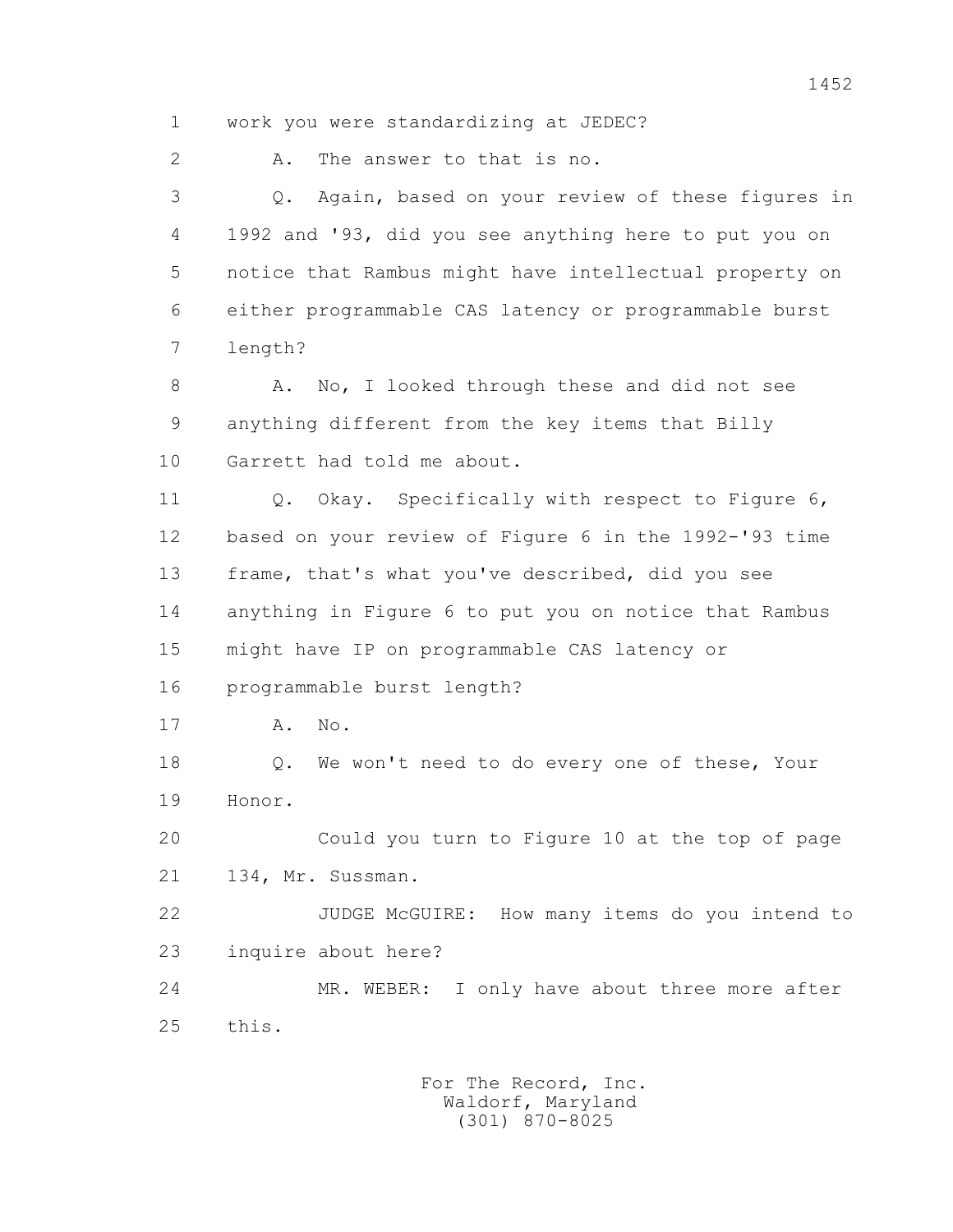1 JUDGE McGUIRE: Go ahead.

2 BY MR. WEBER:

 3 Q. Based upon your review as you've described in 4 1992 to '93, did you see anything in Figure 10 that 5 looked like what you were standardizing at JEDEC in 6 either the SDRAM or the DDR SDRAM?

 7 A. This looks like it has a differential clock. 8 No.

 9 Q. Okay. And again, based on your review back in 10 1992 and '93, did you see anything in Figure 10 at page 11 134 of CX-1454 that put you on notice that Rambus might 12 have intellectual property on dual edge clocking 13 technology?

14 **A.** No.

 15 Q. Would you turn to Figure 12, please. We might 16 have to turn this one around. It's at page 135.

17 Do you have it, sir?

18 A. Yes, I do.

 19 Q. Based on your review back in the 1992 and '93 20 time frame, did you see anything in Figure 12 that 21 looked like what you were standardizing at JEDEC?

22 A. No, sir.

 23 Q. Based on your review in the '92-'93 time frame, 24 did you see anything here that would put you on notice 25 that Rambus might have intellectual property on either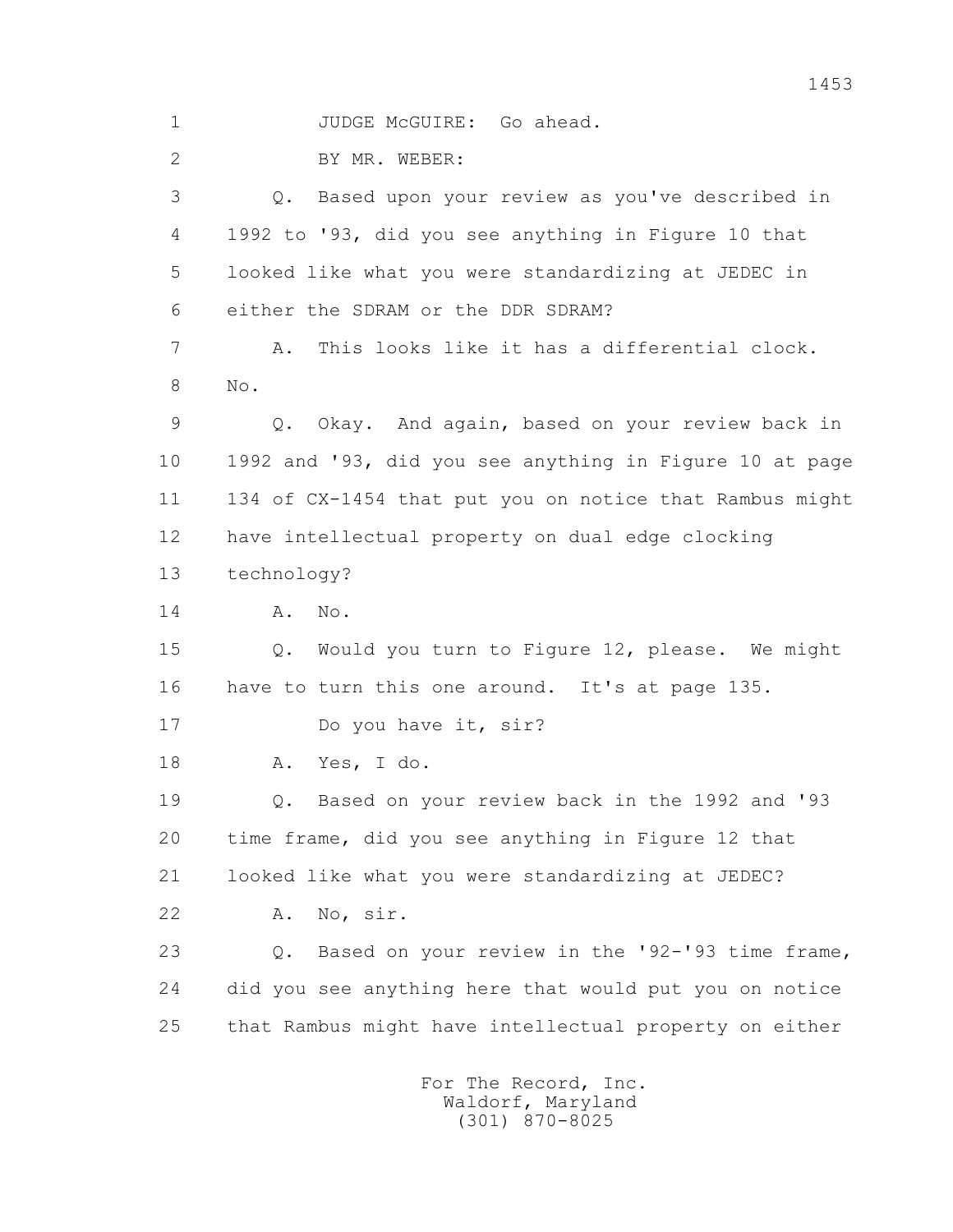1 on-chip PLL or on-chip DLL technology?

2 A. No, sir.

 3 Q. Could you turn to the next page, page 136 -- 4 JUDGE McGUIRE: Okay, I thought you said you 5 only had two or three more.

 6 MR. WEBER: This is the last one, Your Honor. 7 JUDGE McGUIRE: All right, it's a good thing. 8 BY MR. WEBER:

 9 Q. Why don't we do 13 and 14 together, then. Did 10 you see anything in these two figures on page 136 based 11 on your review in '92-93 that looked like what you were 12 standardizing at JEDEC?

13 A. The answer to that one is no, and the data -- 14 I'm sorry, the Figure 14, the clock and the data that 15 they're showing looks like it's only changing on one 16 edge of the clock, not DDR.

 17 Q. And again, based on your review of Figure 13 18 and Figure 14, as you described, back in 1992 and '93, 19 do you see anything in either of these two figures to 20 put you on notice that Rambus might have IP on dual 21 edge clocking technology?

22 A. No, sir.

 23 Q. Your Honor, we are through with the document. 24 I have got a few more questions, though.

25 Did anyone from Rambus ever suggest to you that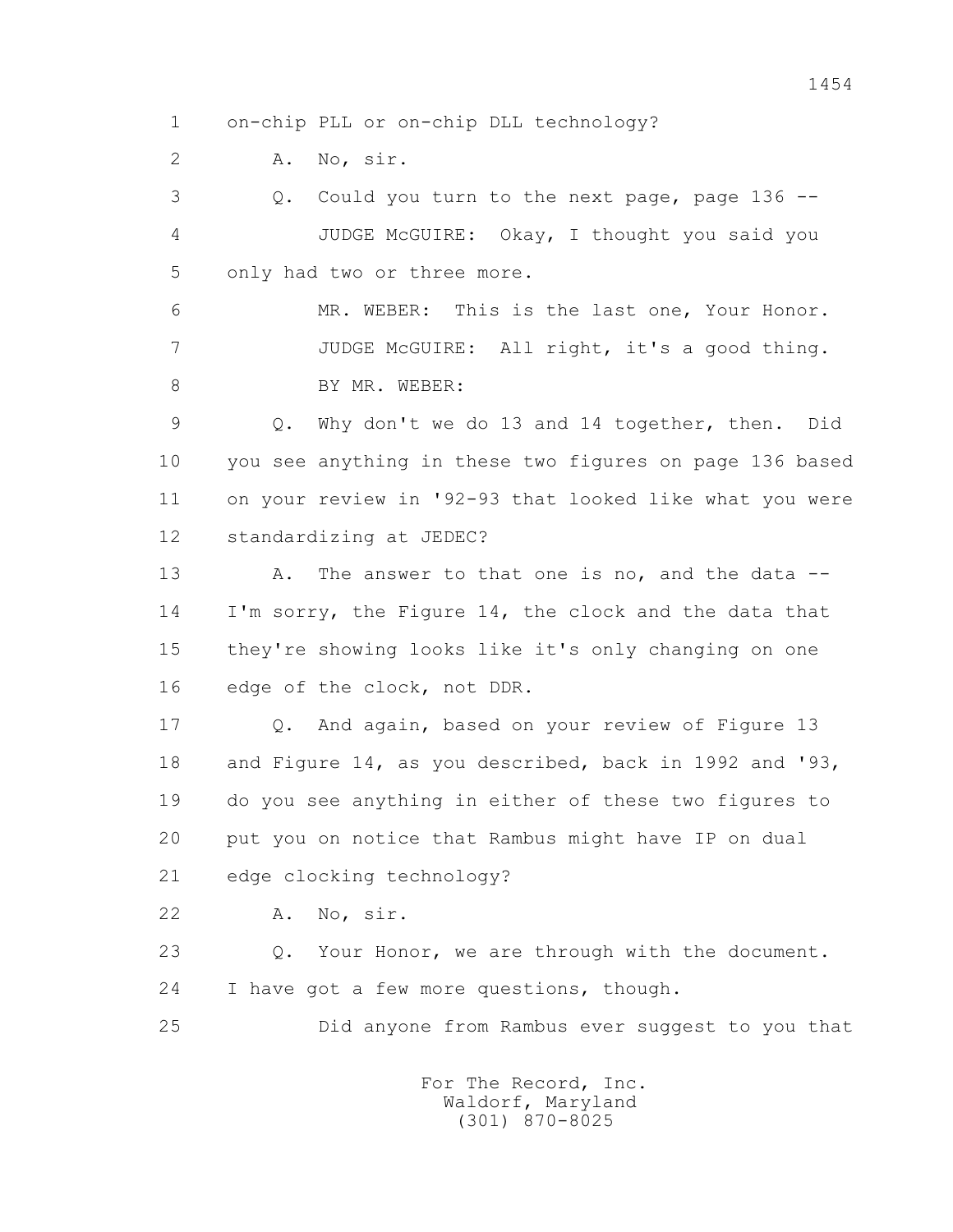1 the SDRAM that you were standardizing at JEDEC used 2 Rambus proprietary technology?

3 A. No.

 4 Q. When did you first learn that Rambus was taking 5 the position that its technology covered products 6 outside a narrow bus multiplexed packetized protocol, 7 i.e., RDRAM architecture?

8 A. Not until late '99 when some of the litigation 9 started to show up in the trade press.

 10 Q. Prior to 1999, did anyone from Rambus ever 11 suggest to you that its proprietary technology -- well, 12 I asked that. No, I haven't asked that. It's a 13 different question. Strike that.

 14 Prior to 1991 -- 1999, did anyone from Rambus 15 ever suggest to you that its proprietary technology 16 extended to products outside of the RDRAM architecture? 17 A. No, they did not.

18 Q. Just so the record is clear, did anyone from 19 Rambus ever make any disclosures of any pending patent 20 applications while Rambus was at JEDEC, to the best of 21 your knowledge?

22 A. No.

 23 Q. Prior to 1999, did anyone from Rambus do 24 anything that put you on notice that Rambus had 25 intellectual property that might relate to either the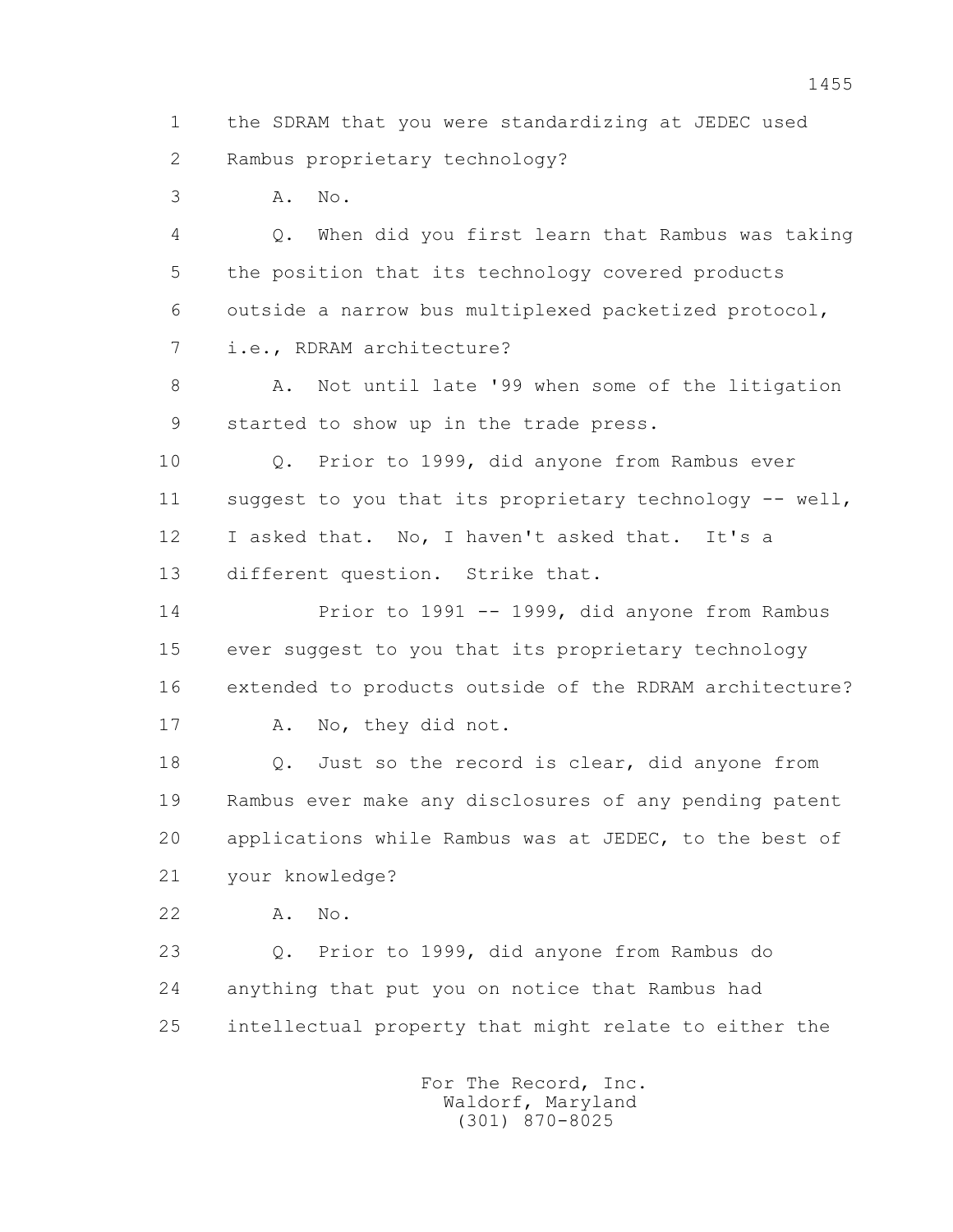1 SDRAM or DDR standard?

2 **A.** No.

 3 Q. Prior to 1999, did anyone from Rambus do 4 anything that put you on notice that Rambus had 5 intellectual property that might relate or cover the 6 concepts of programmable CAS latency or programmable 7 burst length? 8 MR. DETRE: Objection, leading, Your Honor. 9 JUDGE McGUIRE: Sustained. 10 BY MR. WEBER: 11 0. Going back to JX-27, and if we could pull up 12 Mr. Crisp's letter, page 26 from that document. We 13 don't need the whole thing. 14 You'll recall that we discussed this earlier, 15 this letter that Mr. Crisp submitted at the September 16 '95 meeting? 17 A. Yes. 18 Q. Suppose instead of this letter Mr. Crisp had 19 got up at the meeting and said, Rambus has IP on 20 programmable CAS latency, programmable burst length, as 21 well as dual edge clock and on-chip PLL/DLL. Based on 22 that knowledge, what would you have recommended to the 23 committee at this time? 24 MR. DETRE: Objection, Your Honor, improper 25 hypothetical.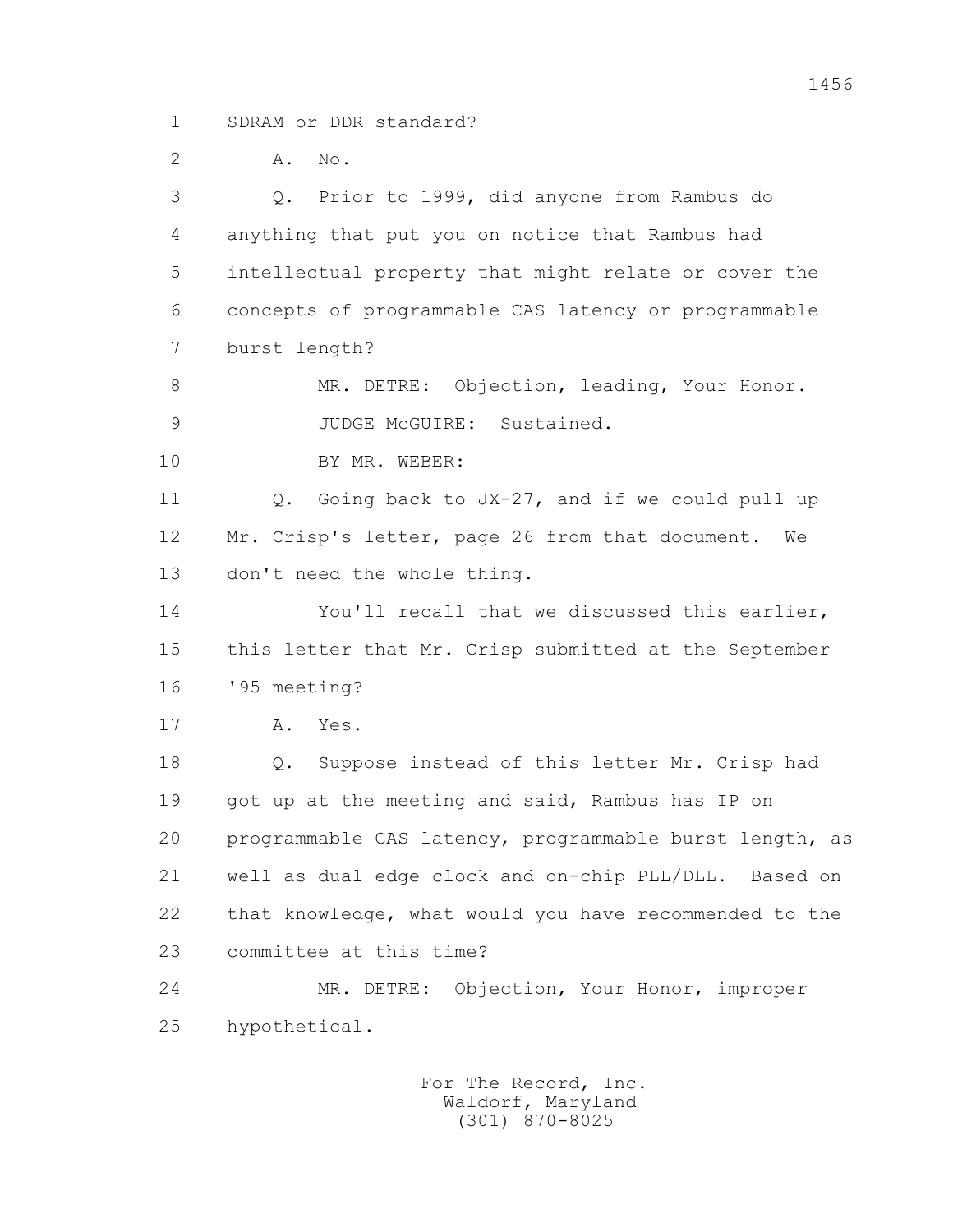1 JUDGE McGUIRE: Sustained.

2 BY MR. WEBER:

 3 Q. During the entire time Rambus was at JEDEC, to 4 the best of your knowledge, did Rambus ever provide -- 5 well, strike that.

 6 You are familiar with the reasonable and 7 nondiscriminatory licensing that I think you discussed 8 earlier?

9 A. Yes, that terminology.

 10 Q. And you are familiar that from time to time 11 companies have submitted assurances or letters on 12 willingness to license technology on reasonable and 13 nondiscriminatory terms?

14 A. Correct.

 15 Q. During your entire time at JEDEC, to the best 16 of your knowledge, did Rambus ever submit a letter 17 saying it would license its technology on reasonable 18 and nondiscriminatory terms?

 19 A. I don't ever remember such a Rambus letter. 20 Q. Let's fast forward from this date of this 21 letter in 1995 to 199 --

 22 JUDGE McGUIRE: That's a good term, by the way, 23 fast forward?

24 MR. WEBER: Yes, Your Honor.

25 JUDGE McGUIRE: How much more time do you plan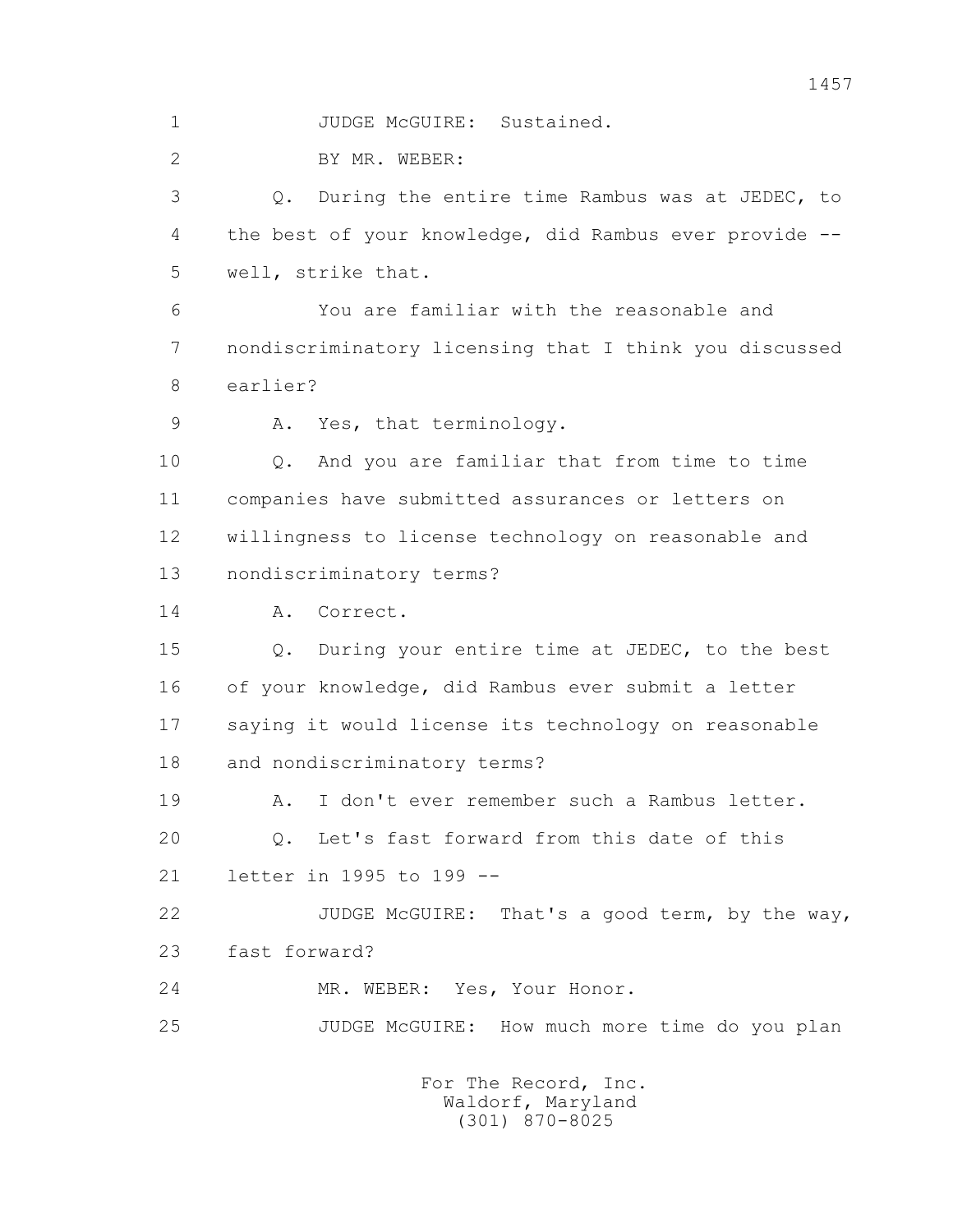1 on taking?

 2 MR. WEBER: Probably about five minutes. 3 JUDGE McGUIRE: Okay, we are going to give you 4 five minutes, and then we are going to break. 5 MR. WEBER: Okay. 6 BY MR. WEBER: 7 Q. Fast forward to the November 1999 time frame. 8 That's when you said you first learned of the Hitachi 9 lawsuit? 10 A. Correct. 11 Q. And you mentioned that earlier, in earlier 12 instances when technologies had been discovered late in 13 the process, patent rights, sometimes JEDEC would 14 either rescind the standard or consider alternatives. 15 Do you recall that testimony? 16 A. Yes, I do. 17 Q. If we're in November 1999 and you first learn 18 of the Hitachi lawsuit, based on your experience, was 19 JEDEC in the same position to consider alternatives as 20 it would have been back in September of '9 -- '95 had 21 Rambus disclosed its IP? 22 MR. DETRE: Objection, Your Honor, calls for a 23 hypothetical. 24 JUDGE McGUIRE: Sustained. 25 MR. WEBER: That will make it even shorter, For The Record, Inc.

 Waldorf, Maryland (301) 870-8025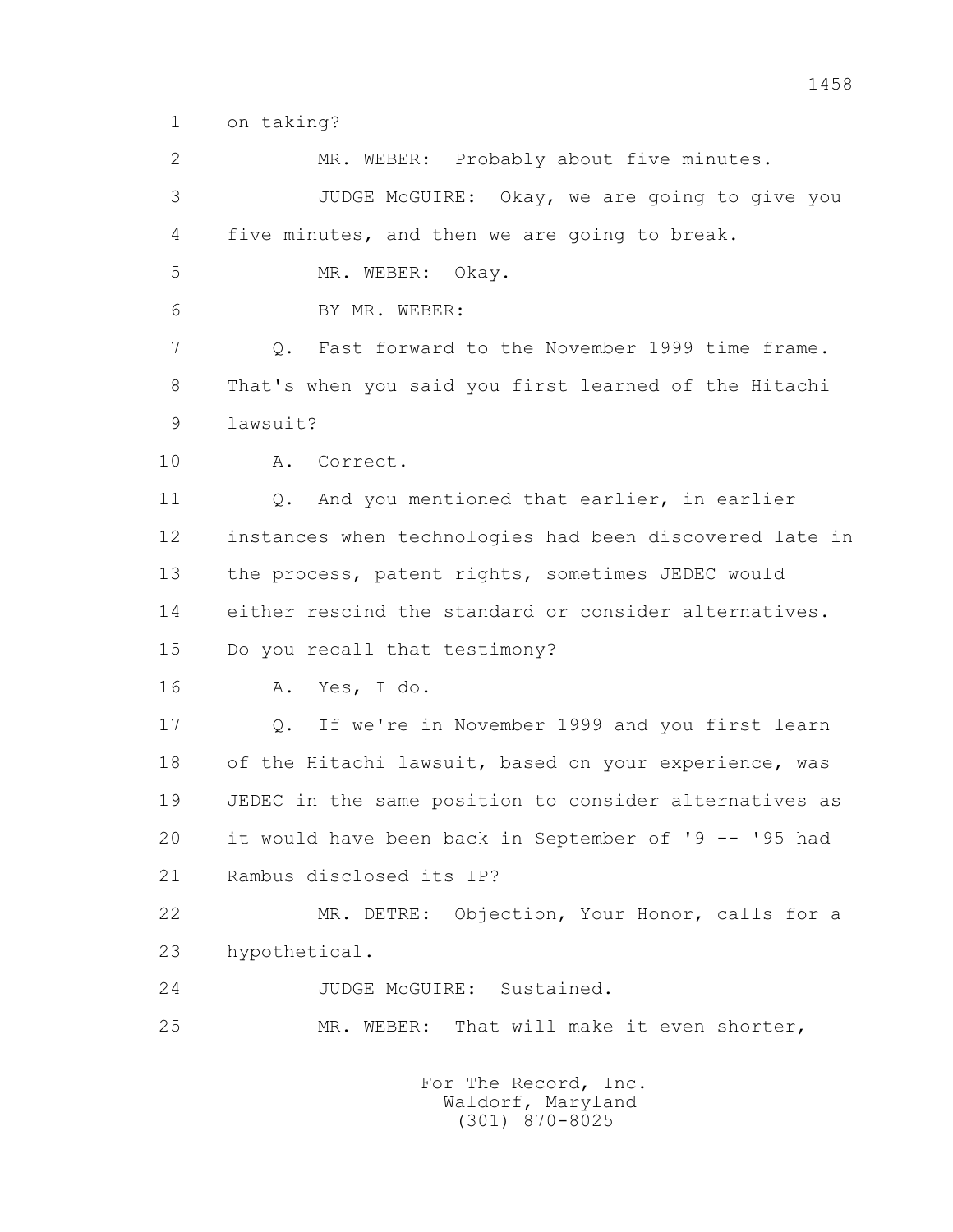1 Your Honor.

 2 BY MR. WEBER: 3 Q. Finally, let's go back to CX-204 for a minute. 4 Do you recall our discussion of the good faith 5 requirement? Bring up page 5 of this document on the 6 screen. 7 A. Okay. 8 Q. Again, if we could blow up the left-hand side, 9 Section C, point 1. 10 Do you recall we discussed this probably a 11 couple hours ago? 12 A. Okay. 13 O. The good faith requirement. 14 Based on your years of experience at JEDEC, Mr. 15 Sussman, is it acting in good faith for a company to 16 attend JEDEC meetings, observe standardization work and 17 then amend patent claims to cover standardization work 18 and not tell other JEDEC members until years later when 19 it was seeking to enforce those patents? 20 MR. DETRE: Objection, Your Honor, leading. 21 JUDGE McGUIRE: Sustained. 22 BY MR. WEBER: 23 Q. Let me break it down -- well, let me ask it 24 this way. 25 Based on your observations, personal For The Record, Inc.

 Waldorf, Maryland (301) 870-8025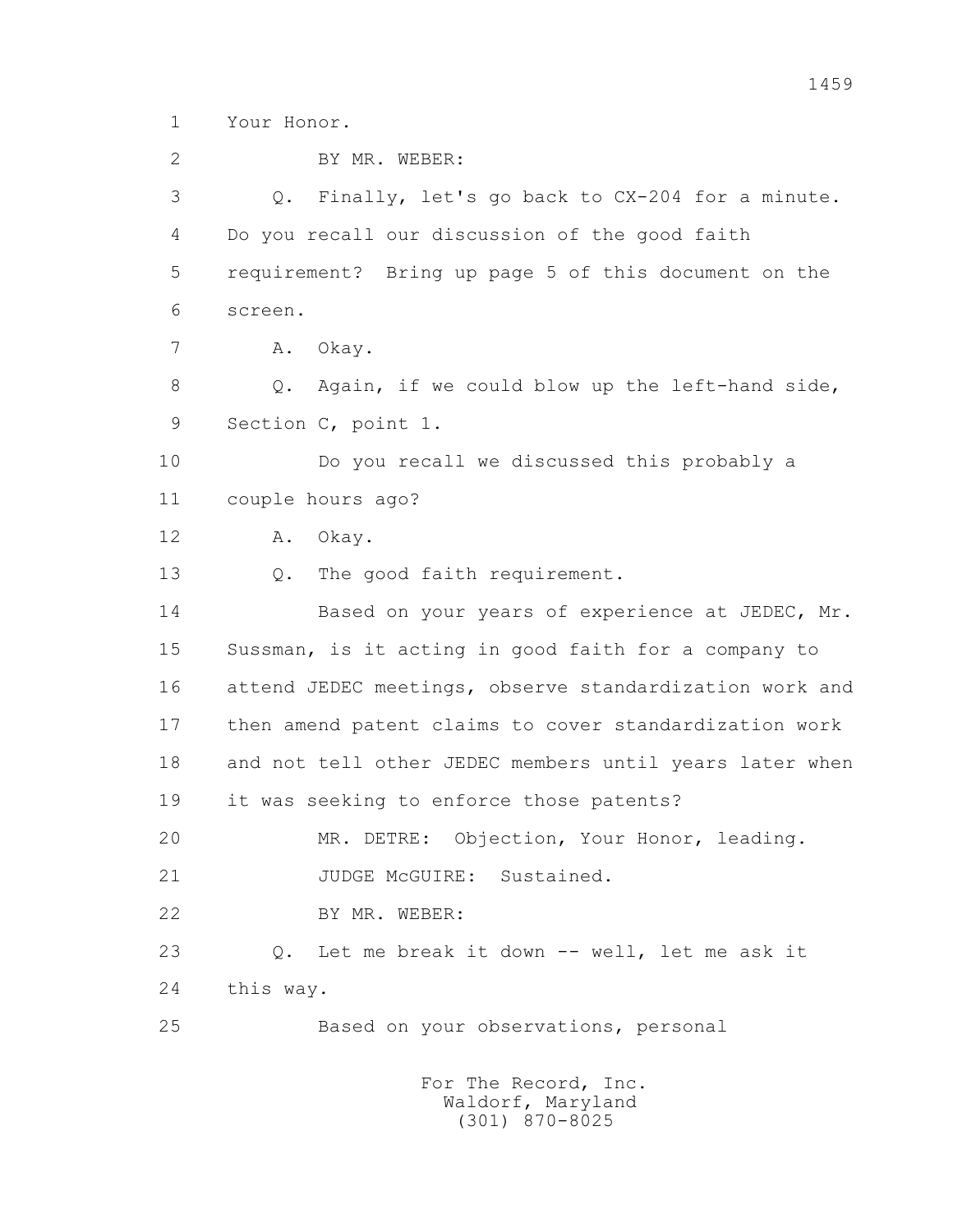1 observations at JEDEC in the 1991 to '96 time frame, 2 based on what you know now about Rambus' asserting 3 the -- well, are you aware of what technologies Rambus 4 has asserted in these lawsuits?

 5 A. A little bit. They have over a hundred 6 patents, multiple claims, and as I glanced at the 7 Infineon, the Micron, the Hyundai one, they seem to be 8 different patents, different claims. So, I can't say 9 that I know exactly this one. Generically, yes.

 10 Q. Okay. Based on, then, your observations and 11 knowledge and experience at JEDEC and any other 12 knowledge you have, has Rambus complied with the good 13 faith requirements set forth in item 1 on page 5 of 14 CX-204?

 15 MR. DETRE: Objection, Your Honor, it lacks 16 foundation. The witness has apparently very little 17 knowledge about Rambus' IP claims.

18 JUDGE McGUIRE: Overruled.

 19 THE WITNESS: I'm going to say on this one the 20 answer is --

 21 JUDGE McGUIRE: And this answer, as any answer, 22 goes to the extent of his own personal knowledge or 23 observation.

 24 THE WITNESS: Yeah, the answer to that one is 25 no.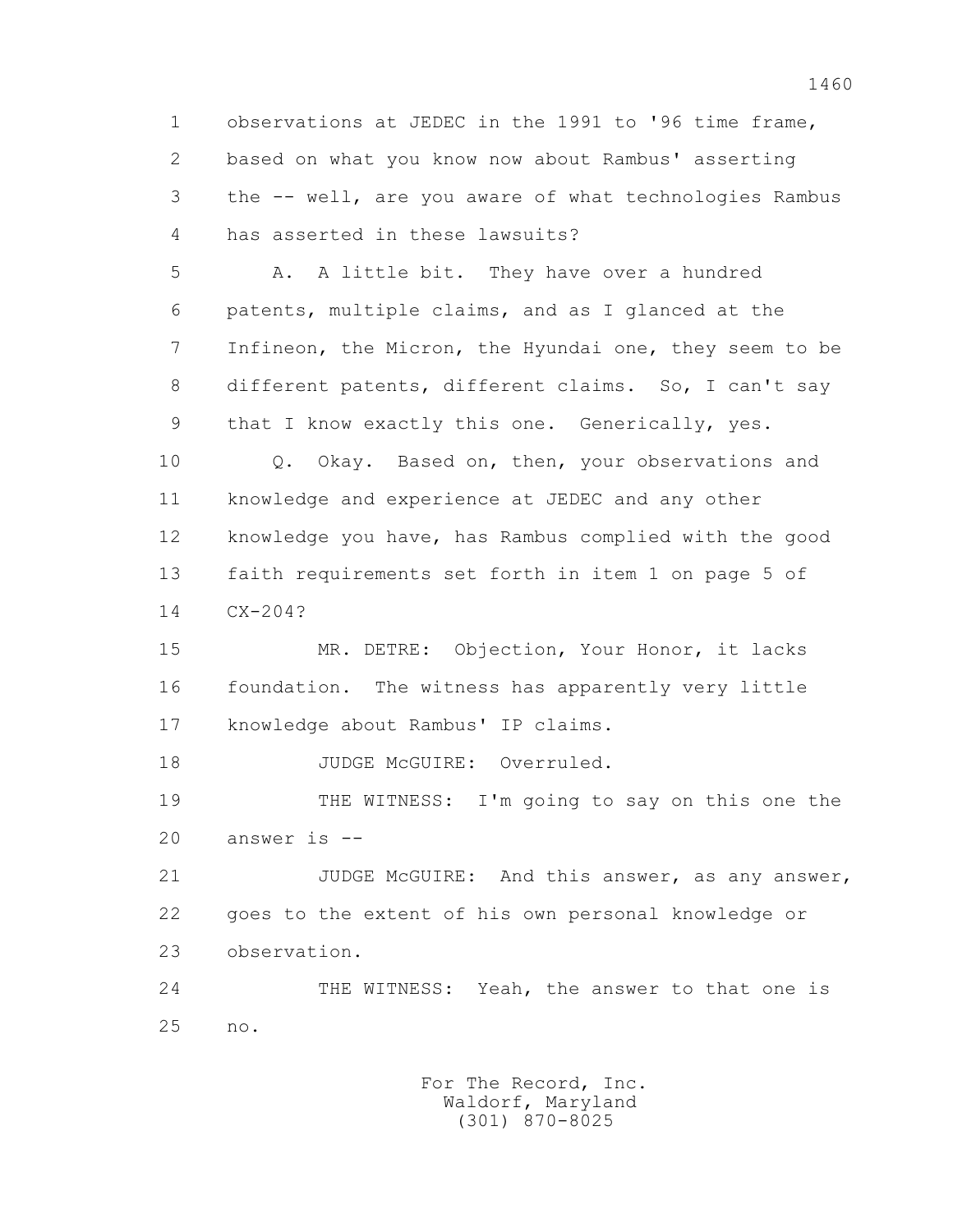1 BY MR. WEBER:

2 0. Why do you say no?

 3 A. That they did not act in good faith, and Your 4 Honor, can I embellish or -- 5 JUDGE McGUIRE: No, you cannot. 6 THE WITNESS: Okay. 7 BY MR. WEBER: 8 0. Going back a minute to the JEDEC SDRAM standard 9 you were involved in, when you were doing your work 10 developing the JEDEC SDRAM standard, sir, did you steal 11 any features from Rambus technology and incorporate 12 them in the JEDEC standard? 13 A. I'm sorry for the laughter. The answer to that 14 one is no. 15 Q. Did anyone from Rambus ever suggest to you that 16 you stole their technology? 17 A. No, sir. 18 Q. To the best of your knowledge, did JEDEC 19 knowingly incorporate Rambus proprietary technology 20 years later when it adopted the DDR SDRAM standard? 21 A. I do not think so. 22 MR. WEBER: Your Honor, I have no further 23 questions. I would like to offer CX-1454 into 24 evidence, and I don't know what we're doing with the 25 demonstratives --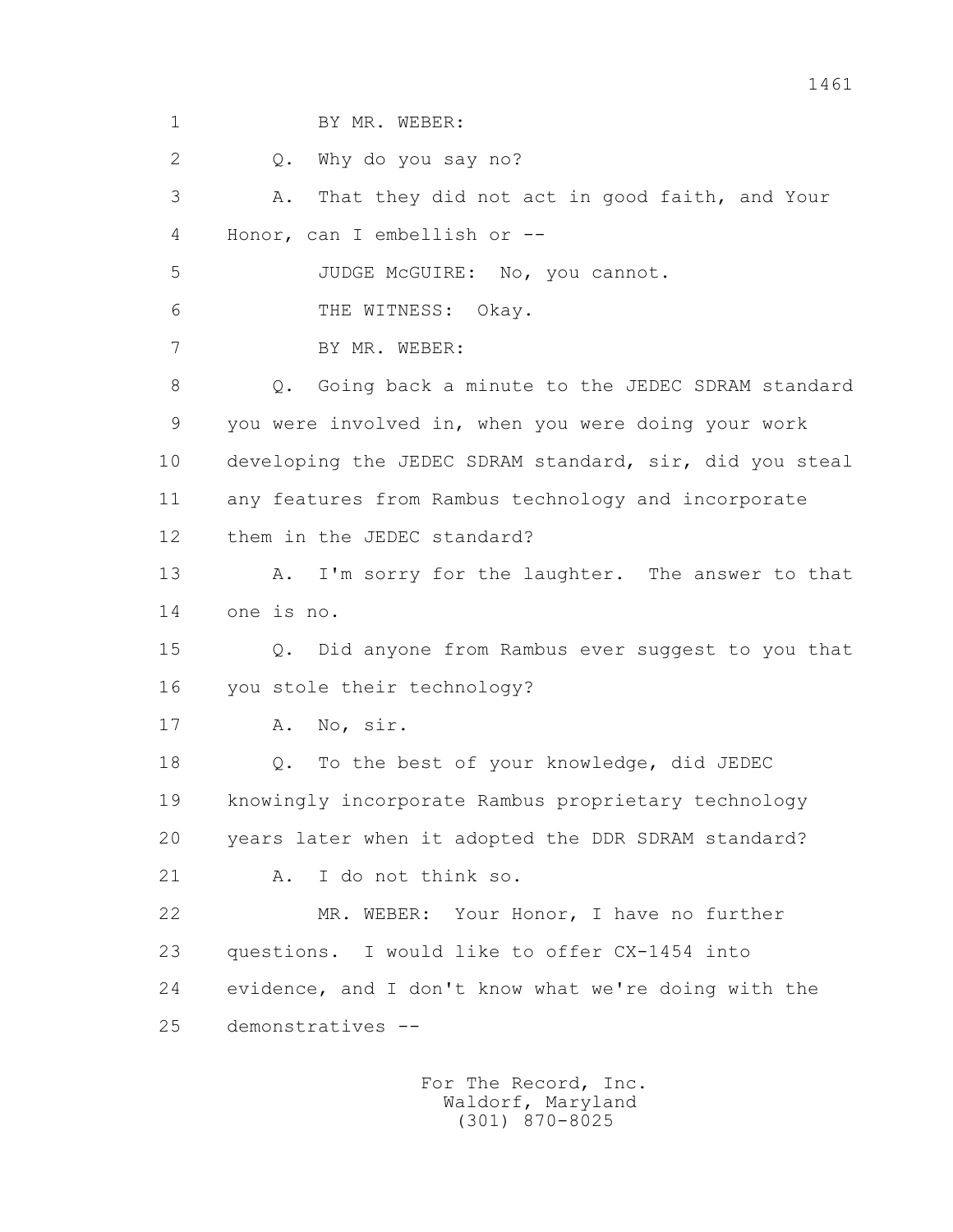1 JUDGE McGUIRE: We are just having them marked, 2 that's all. 3 Any objection? 4 MR. DETRE: Which document is that? 5 MR. WEBER: CX-1454, the patent. 6 MR. DETRE: No objection. 7 JUDGE McGUIRE: So entered. 8 (CX Exhibit Number 1454 was admitted into 9 evidence.) 10 JUDGE McGUIRE: Does that conclude your 11 examination? 12 MR. WEBER: Yes, Your Honor. 13 JUDGE McGUIRE: Okay, we will take break at 14 1:00. We will reconvene at 2:15 or do the parties want 15 2:30, because I don't want to go too late in the 16 afternoon. 17 MR. DETRE: 2:15 is fine, Your Honor. 18 JUDGE McGUIRE: Okay, 2:15, we will reconvene. 19 The hearing is adjourned. 20 (Whereupon, at 1:00 p.m., a lunch recess was 21 taken.) 22 23 24 25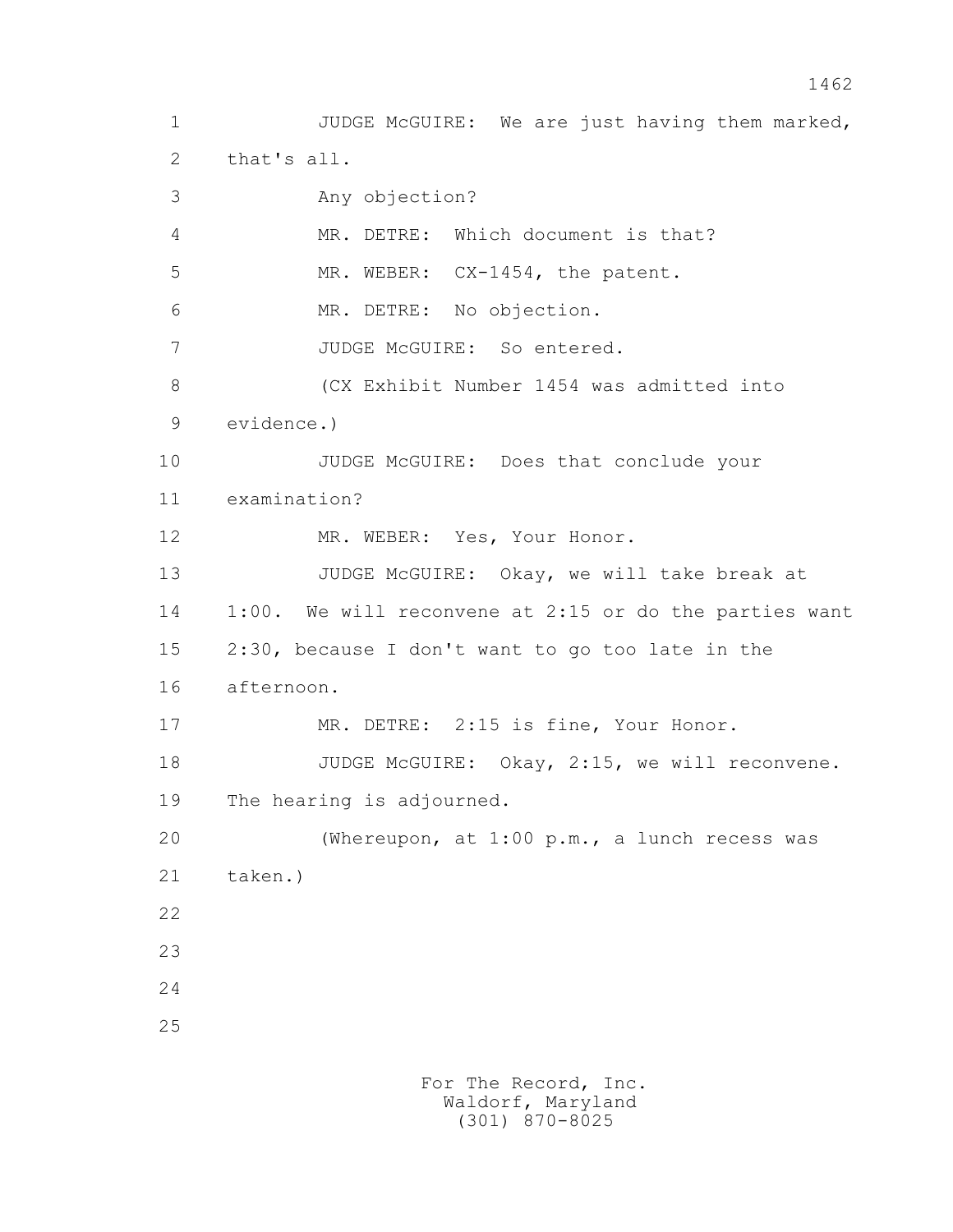| $\mathbf 1$ | AFTERNOON SESSION                                       |  |
|-------------|---------------------------------------------------------|--|
| 2           | (2:15 p.m.)                                             |  |
| 3           | JUDGE McGUIRE: This hearing is now in order             |  |
| 4           | and convened at 2:15.                                   |  |
| 5           | At this time we will entertain the cross                |  |
| 6           | examination of the witness, Mr. Detre.                  |  |
| 7           | MR. DETRE: Thank you, Your Honor.                       |  |
| 8           | CROSS EXAMINATION                                       |  |
| 9           | BY MR. DETRE:                                           |  |
| 10          | Good afternoon, Mr. Sussman.<br>$Q$ .                   |  |
| 11          | At the very end of Mr. Weber's examination, Mr.         |  |
| 12          | Weber asked you whether to the best of your knowledge,  |  |
| 13          | you knew that JEDEC -- Mr. Weber asked you the question |  |
| 14          | to the best of your knowledge, did JEDEC knowingly      |  |
| 15          | incorporate Rambus proprietary technology when it       |  |
| 16          | adopted the DDR SDRAM standard.                         |  |
| 17          | Do you recall that question?                            |  |
| 18          | Yes, I do.<br>Α.                                        |  |
| 19          | Q. And you answered, "I do not think so."               |  |
| 20          | Do you recall that?                                     |  |
| 21          | Α.<br>Yes, I do.                                        |  |
| 22          | Now, Micron was a JEDEC member during the<br>$Q$ .      |  |
| 23          | period that JEDEC was standardizing the DDR SDRAM       |  |
| 24          | standard, correct?                                      |  |
| 25          | Correct.<br>Α.                                          |  |
|             |                                                         |  |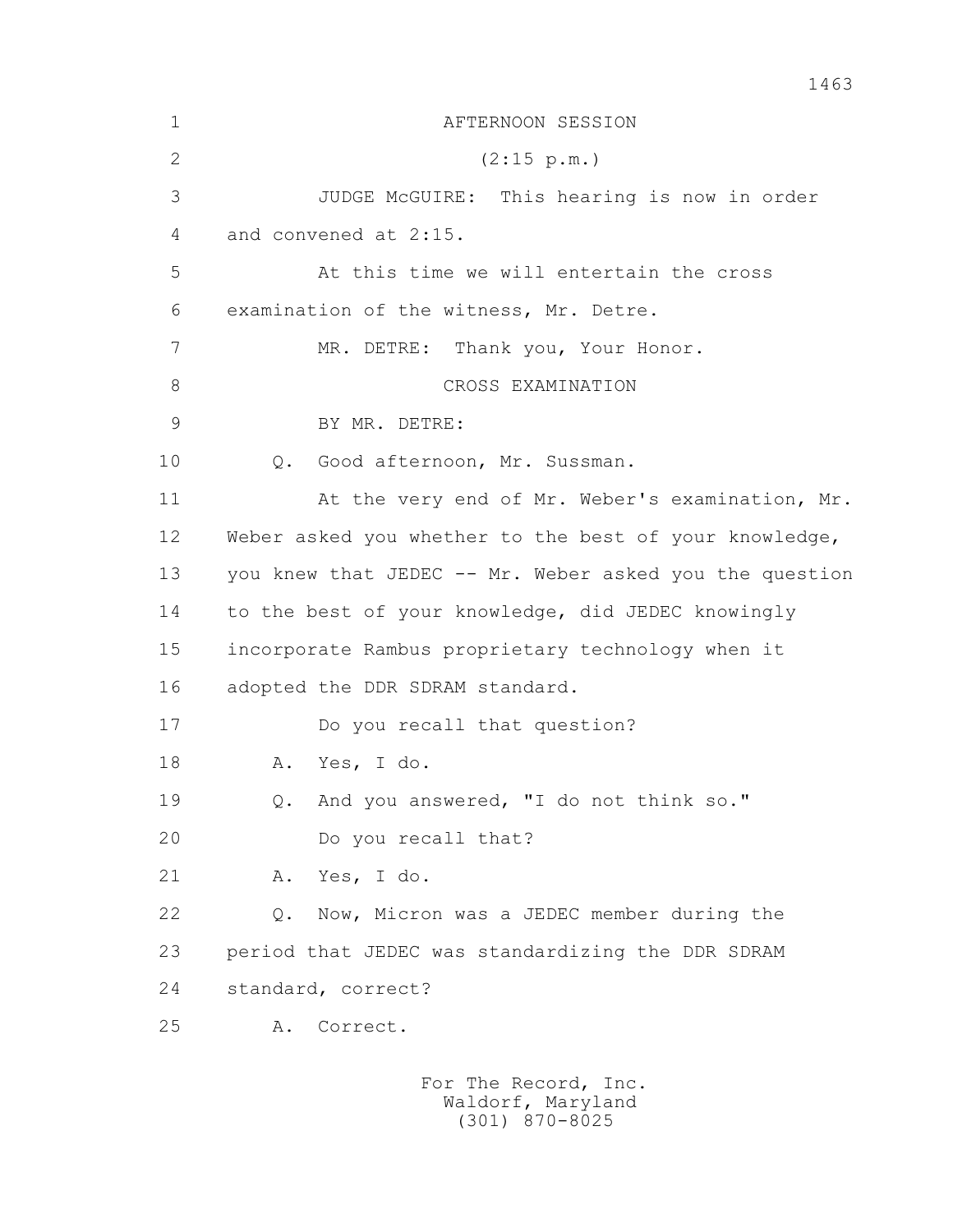1 0. I want to show you Exhibit 9 -- RX-920, which 2 are some emails sent to and from Terry Walther, Terry 3 Lee, Kevin Ryan and others at Micron. Could we pull 4 that up, please? Let me hand you a copy of this, Mr. 5 Sussman.

6 A. Thank you.

 7 Q. And if I could direct your attention to the 8 third email down in this email stream, do you see there 9 that Mr. Walther writes, "does Rambus believe they have 10 a patent on changing data on both edges of the clock?"

11 Do you see that?

12 A. Yes.

 13 Q. And then Mr. Weinstock replies to Mr. Walther, 14 and Mr. Lee and Mr. Ryan are copied there, and says, 15 "Terry: Yes, Rambus feels DDR for any memory is under 16 their patent coverage."

17 Do you see that?

18 A. Yes, I do.

 19 Q. And the date on that email is April 17th, 1997, 20 correct?

21 A. Correct.

 22 Q. Now, did anyone from Micron tell you in 1997 or 23 1998 that they had heard that Rambus believed they had 24 intellectual property covering DDR on any memory 25 device?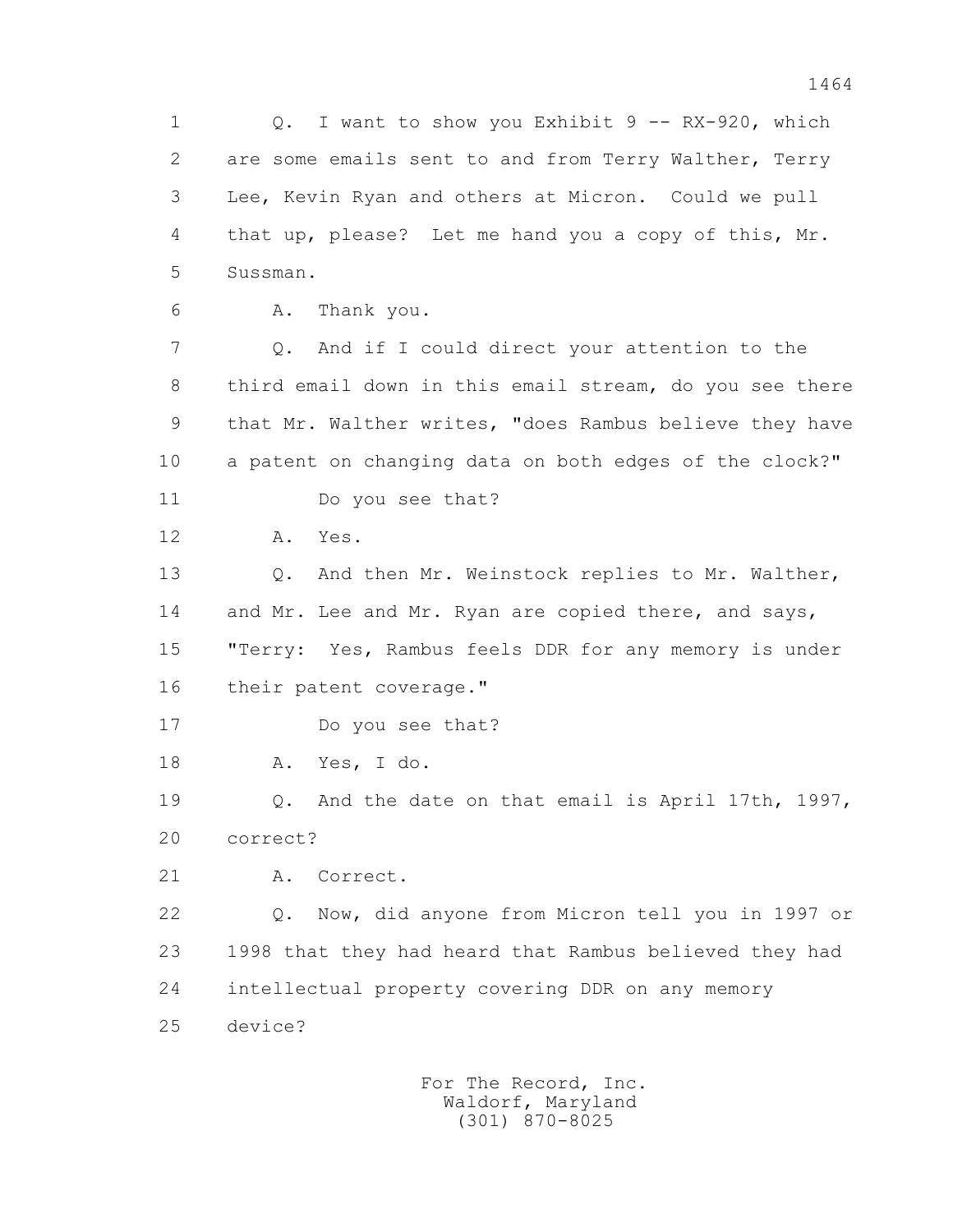1 A. Not to my knowledge.

 2 Q. Now, if you could find in your stack Exhibit 3 CX-1454. That's the international patent application 4 that you said you flipped through.

5 A. Okay, um-hum.

 6 Q. And if you could turn to one of the figures 7 that Mr. Weber was asking you about, and it's on page 8 134, and it's Figure Number 10 at the top of the page. 9 A. Okay.

 10 Q. Now, I believe you testified that when you 11 looked at the figure, you understood that the clock -- 12 the symbol CLK, standing for clock, and then the symbol 13 CLK with a bar on top of it standing I think usually 14 for clock bar, represented a differential clock. Is 15 that right?

16 A. It could.

 17 Q. And -- well, that's the way clock and clock bar 18 are used in, for example, the DDR SDRAM standard, 19 correct?

20 A. Yes.

 21 Q. And -- and you see that there are two input 22 receivers, right?

23 A. It says so, yes, two blocks.

 24 Q. Okay. And did you -- did you understand when 25 you were looking at this back in 1992 or 1993 that one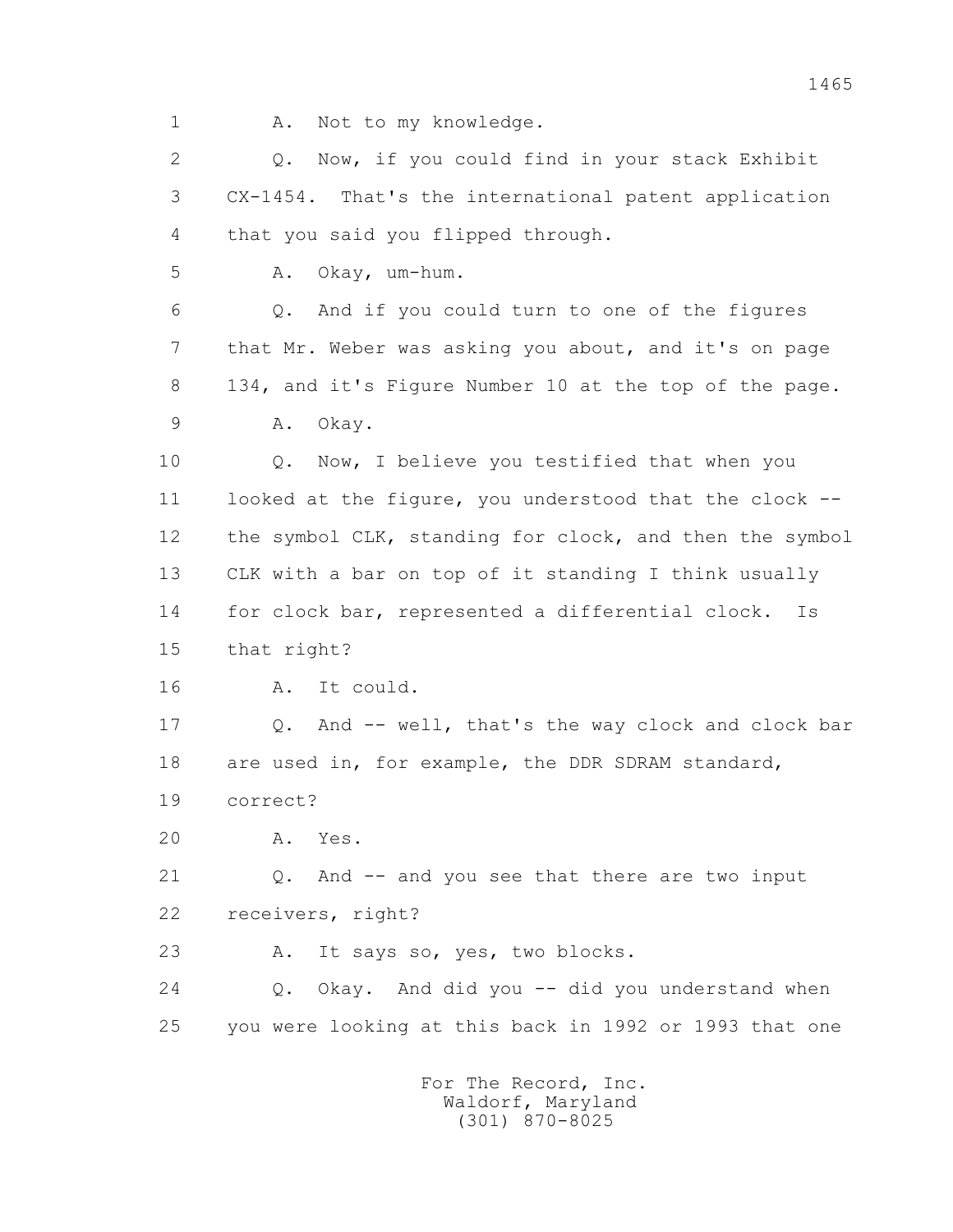1 of those input receivers was governed by clock and the 2 other input receiver was governed by clock bar?

 3 A. The input is clock and the input is clock bar; 4 it doesn't say it's governed by.

 5 Q. There is -- the clock symbol is going into one 6 input receiver, and the clock bar is going into the 7 other input receiver. Did you see that back in 1992 8 and 1993?

9 A. I'm sure I did.

 10 Q. Now, if this represented a differential clock, 11 then you would have understood at the time that the 12 rising edge of the clock would have corresponded to the 13 falling edge of the clock bar. Is that right?

14 MR. WEBER: Objection, hypothetical.

 15 MR. DETRE: Let me rephrase it, Your Honor. 16 JUDGE McGUIRE: Sustained.

17 BY MR. DETRE:

 18 Q. Did you understand back at the time you were 19 looking at this in 1992 and 1993 that the rising edge 20 of the signal clock would correspond to the falling 21 edge of its complement, the signal clock bar?

 22 A. In this case, I would assume normally that 23 clock and clock bar are the true and complement of the 24 same. A little bit later in this same document you're 25 showing like bus clocks that are offset from each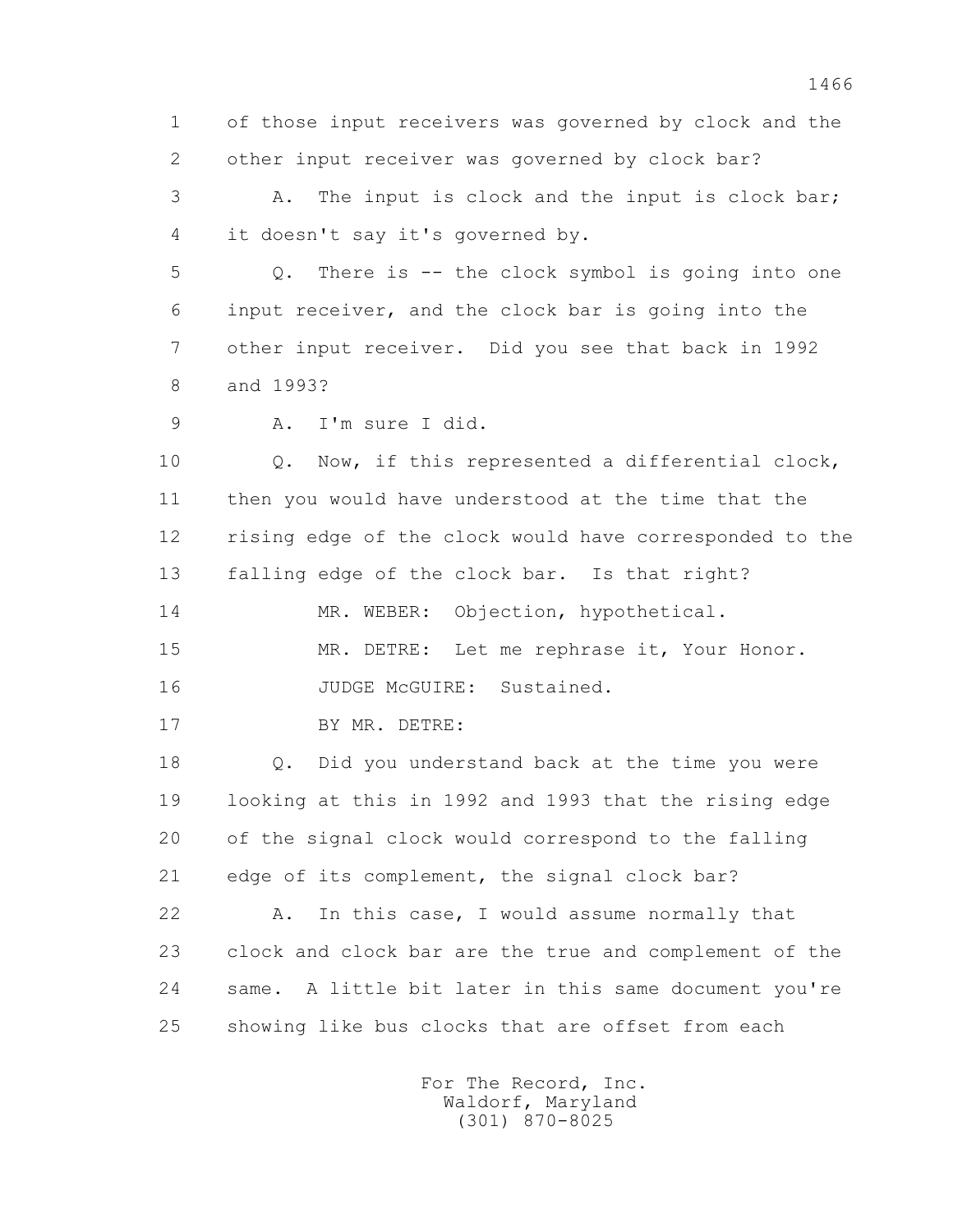1 other. So, it may or may not be exactly one to one, 2 this same signal and the inverse of that same signal. 3 It doesn't have to be. It doesn't say. It can be. It 4 could be.

 5 Q. And when you looked at Figure 13, if we could 6 go two pages further down to 136, you saw that those 7 clock signals in Figure 10 are identified as internal 8 clock and internal clock complement?

9 A. That is correct.

 10 Q. And did -- and at that point, of course, you 11 understood, since the figure shows it, that the rising 12 edge of internal clock corresponds to the falling edge 13 of internal clock complement, correct?

14 A. They are related. They may not still be 15 identical, but continue, please.

 16 Q. They were lined up on this figure. You saw 17 that, right?

18 A. They were lined up on this figure.

 19 Q. Now, if we stay on that figure and we look at 20 the very bottom row there, do you see, marked Input 21 Sample?

22 A. Input Sample? Ah, okay.

 23 Q. At the time that you were reviewing this in 24 1992 and 1993, did you notice that there were two 25 samples being input there for each clock cycle?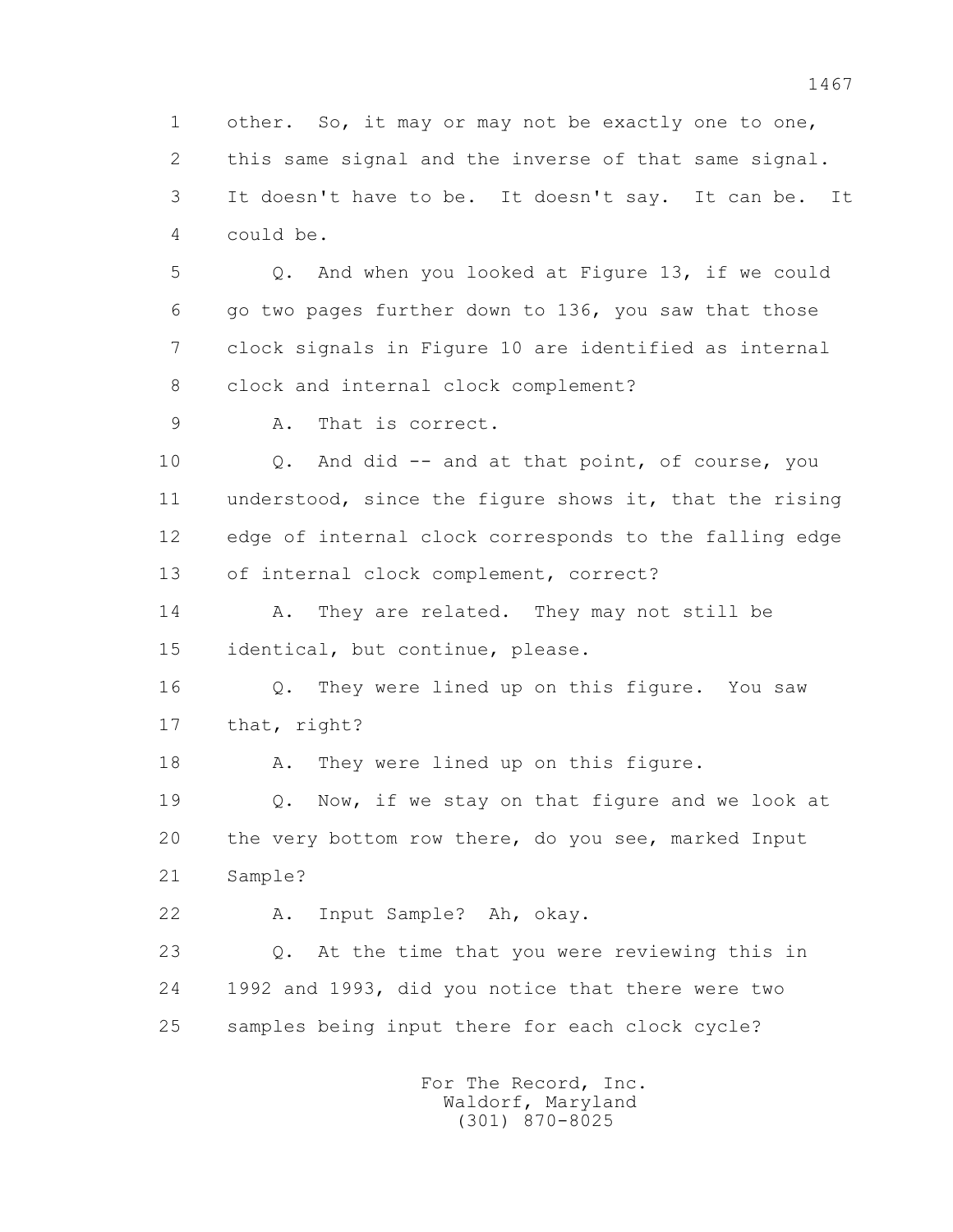1 A. Ah --

 2 Q. See input sample 127, then input sample 125 are 3 both being input on the same clock cycle? Did you 4 notice that back when you were looking at this in 1992 5 and 1993? 6 A. I don't know for '92-'93, but that is what the 7 document shows, yes. 8 0. And that's double data rate, isn't it? 9 A. That is input being sampled on the high and low 10 edge of the clock. 11 Q. And at least for inputs, that's what the DDR 12 SDRAM standard refers to as a double data rate input, 13 correct? 14 A. As a double data rate input, correct. 15 Q. Now, you testified, Mr. Sussman, that you first 16 started thinking about Synchronous DRAMs in 1988, 17 correct? 18 A. Correct. 19 Q. And you were prompted to begin this 20 investigation because clock speeds were increasing, and 21 you felt that developing a Synchronous DRAM would be a 22 way for memory to keep up with those increasing clock 23 speeds. Is that right? 24 A. That is correct. We used to have clock 25 memories a couple generations prior, and it was time to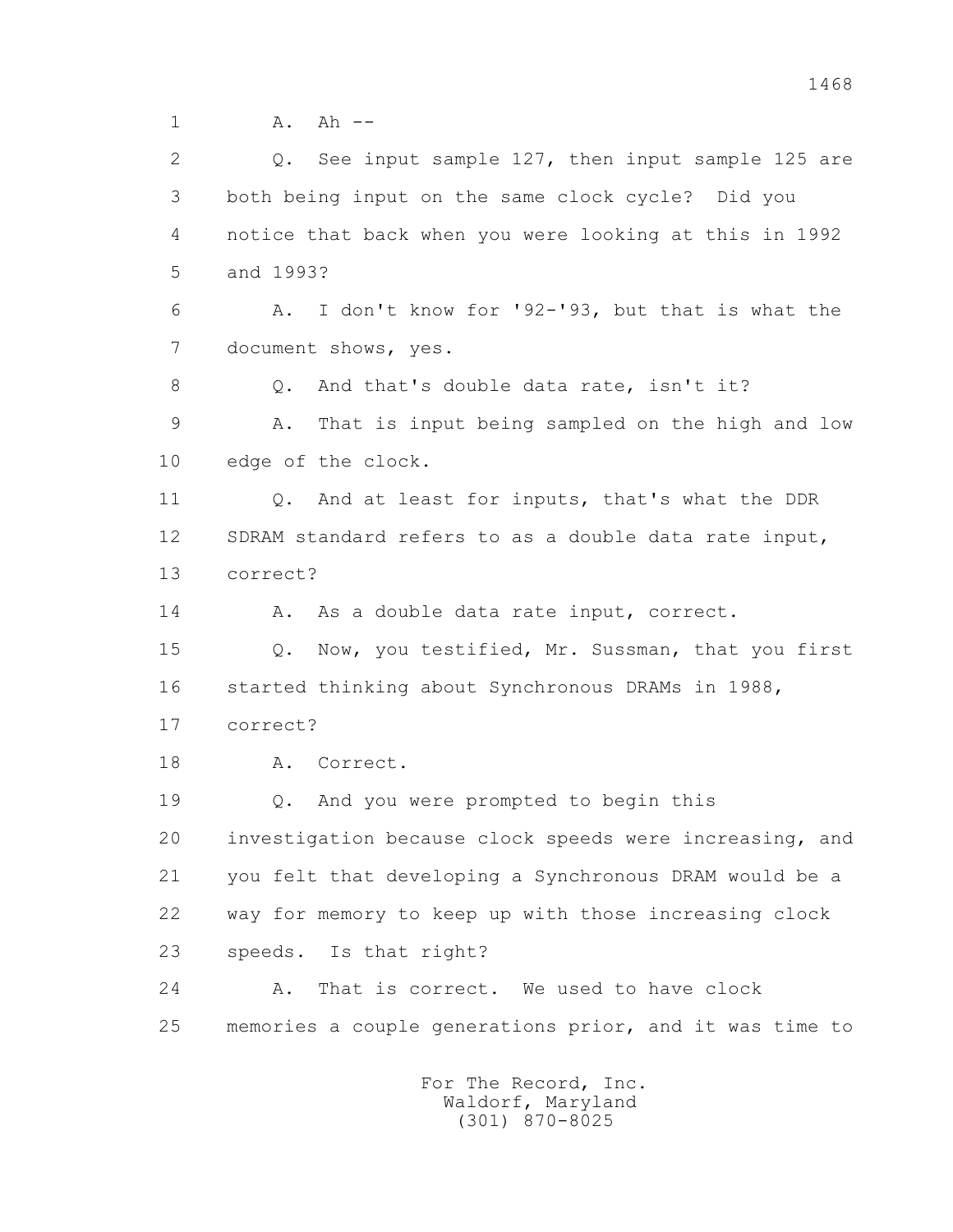1 pick it up again.

 2 Q. Now -- and the memories I believe you also 3 testified in use at the time, fast page mode and EDO, 4 they were asynchronous memories, right? 5 A. This is before the fast page mode and EDO. The 6 first part I worked on was using a four-phase clock. 7 Everything was running off that clock. 8 Q. No, I'm sorry, at that time -- 9 A. So, this is a takeoff on things we had before, 10 and it is time to pick it up again. 11 Q. In the 1988-1989 time frame when you were 12 developing your Synchronous DRAM, isn't it the case 13 that the type of memories in common use at the time, 14 the fast page mode and EDO, were asynchronous? 15 A. That is correct. 16 Q. And at that time, you also considered ways in 17 which you might improve those asynchronous memories to 18 keep up with faster clock speeds, correct? 19 A. That is true. 20 Q. But you ultimately decided that the better way 21 to go was simply to move to a synchronous memory, 22 correct? 23 A. Let me take your question, which I think -- can 24 I expand on what you've asked, because you've made some 25 statements I don't 100 percent agree on, but you're For The Record, Inc.

 Waldorf, Maryland (301) 870-8025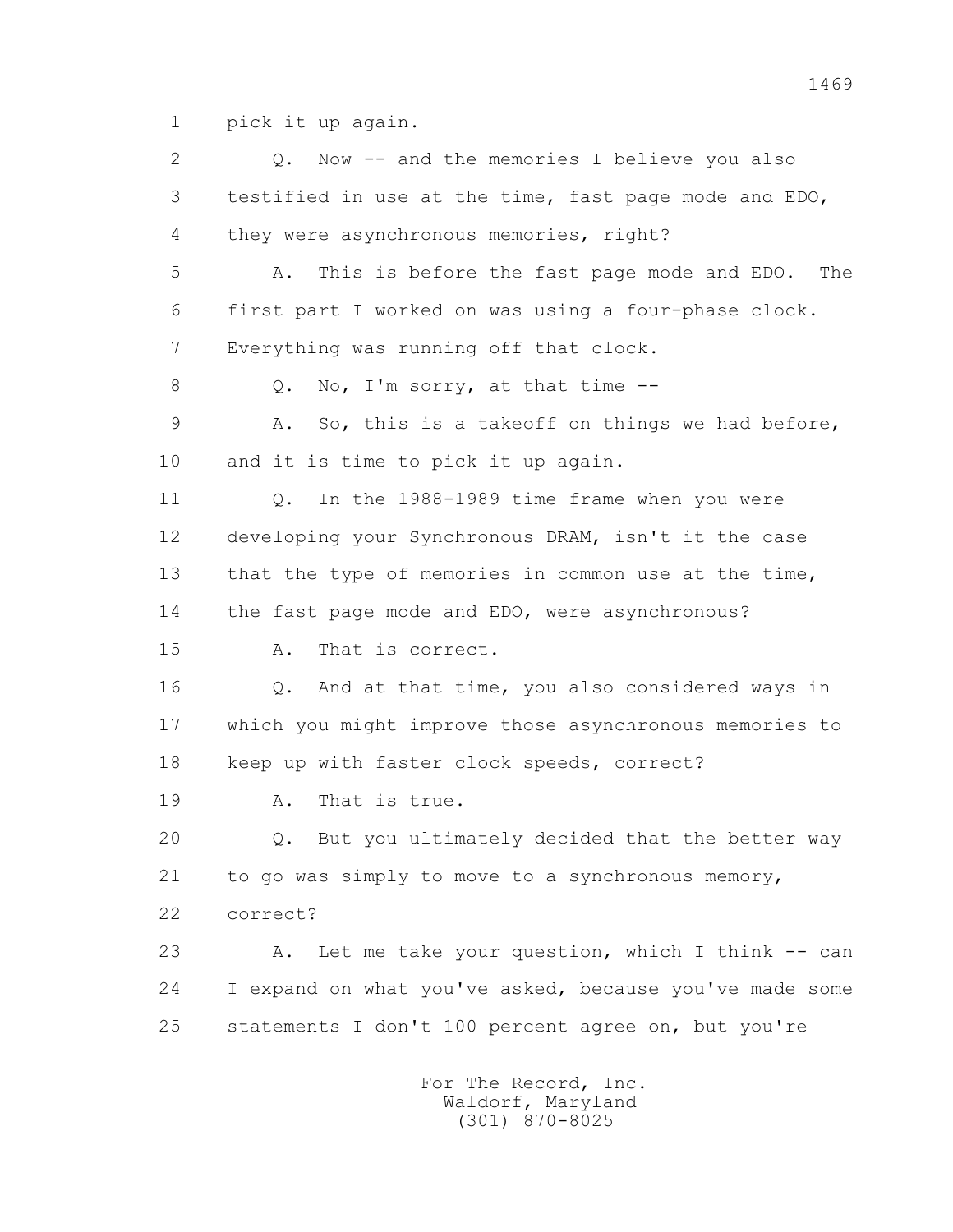1 close.

2 Q. Why don't you go ahead.

3 A. Thank you.

 4 The original fast -- page mode or fast page 5 mode part, we put a register on the output of it. That 6 register is internally clocked or clocked by CAS, as 7 the case be. There's some parts that have been 8 recommended for one, the other one was standard, so we 9 are going from totally asynchronous to something that 10 is more synchronous.

 11 Within the device, within these old page mode 12 parts, we had a number of clock drivers, and I think 13 some of the documentation that you've gotten from 14 previous from me, as I emptied my file cabinet, is 15 talking on some of these old Mostek parts that very 16 clearly shows the internal clock drivers on the parts. 17 So, clocks are not new in memory. We are just moving 18 forward one more thing.

 19 Q. And you decided that the -- after having 20 considered improving the asynchronous memories of that 21 time, you decided to develop your synchronous memory, 22 correct?

23 A. Correct.

 24 Q. Now, you testified about a presentation at the 25 December 1991 JEDEC meeting of IBM's high-speed toggle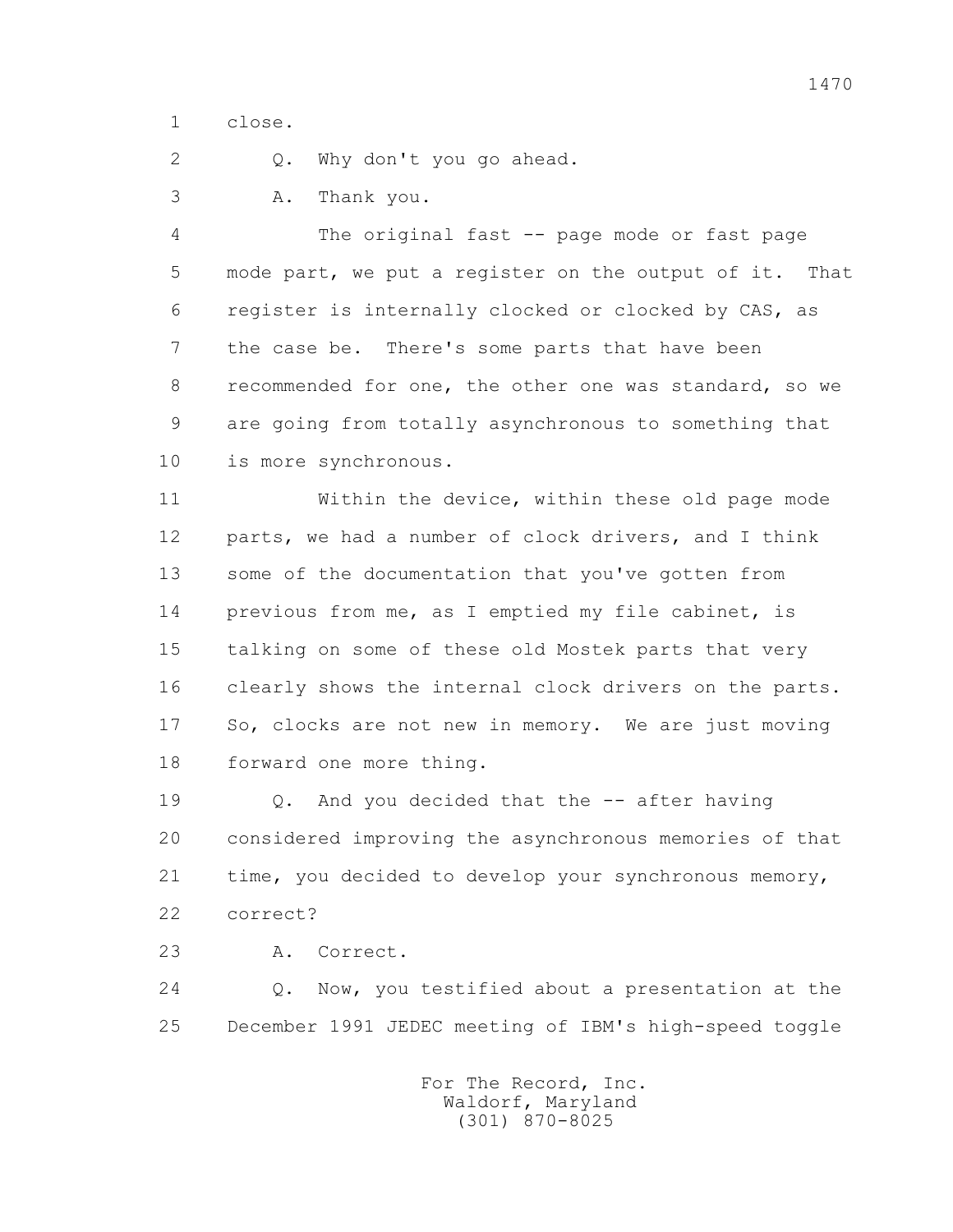1 mode. Do you recall that?

2 A. December?

3 Q. 1991.

4 A. '91, HST, okay.

5 Q. Do you recall that?

 6 And that was the proposal for an asynchronous 7 type of memory, correct?

8 A. That's a hybrid. The -- the initial turning on 9 of the memory is asynchronous, and then data is 10 synchronous with their -- I'm calling it a clock, but 11 basically both on the rise and the falling edge of 12 their input signal, whatever we are going to call it, I 13 have data.

 14 Q. The control signals going to IBM's high-speed 15 toggle DRAM are asynchronous, correct?

16 A. No. They are both. I have an asynchronous, an 17 asynchronous first CAS, and then I'm taking data out 18 synchronously with CAS. That's the high-speed toggle 19 mode. And in our history, there's nothing that says 20 the clock is always free running, that a clock is 21 always equal periods. This is basically a -- to me a 22 hybrid part.

 23 Q. If -- you've been handed a copy of your 24 deposition in this case, I believe.

25 A. Yes, sir.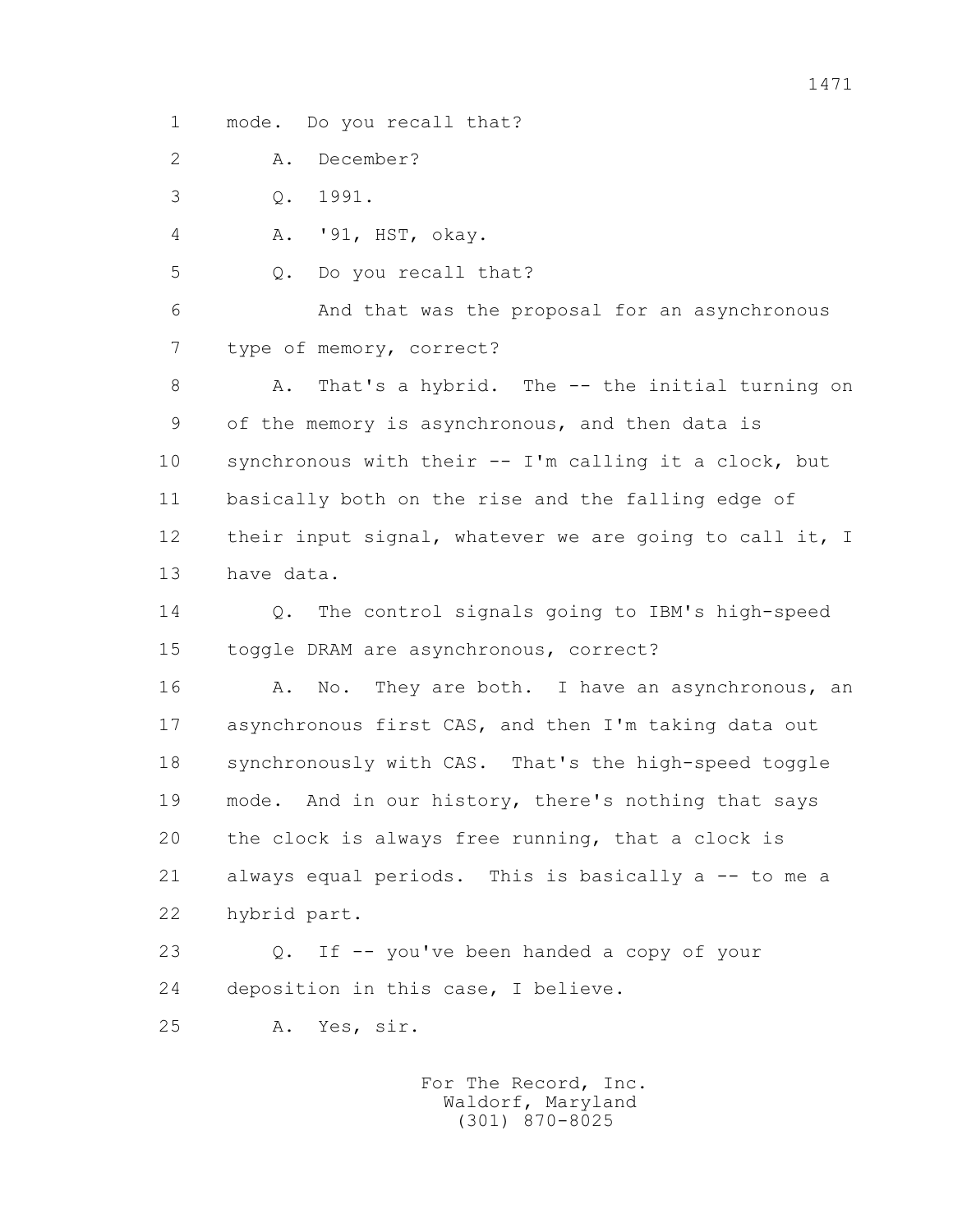1 Q. Could you turn to page 92 of that deposition. 2 Are you there, Mr. Sussman? 3 A. Yes, I am. 4 Q. And you were asked at that time, beginning at 5 line 7 -- 6 MR. WEBER: Do we have a line -- okay. 7 BY MR. DETRE: 8 0. -- beginning at line 7: 9 "QUESTION: Now, IBM's toggle mode was a 10 proposal for an asynchronous type of memory. Is that 11 right? 12 **"ANSWER:** That is correct." 13 Did I read that correctly? 14 A. You did read it correctly. 15 Q. Now, isn't it the case that you killed the idea 16 of using both edges of the clock in your Synchronous 17 DRAM device at the non-JEDEC meeting in Boxborough in 18 August of 1991? 19 A. It was -- to me, yes, but it was still proposed 20 in some of the other documents that have been shown 21 here this morning. For instance, the IBM Austin 22 gentleman is still asking for a RAS/CAS with the 23 synchronous data.  $24 \qquad \qquad$  0. And that's  $-$  25 A. So, it's not killed. It's still under For The Record, Inc. Waldorf, Maryland

(301) 870-8025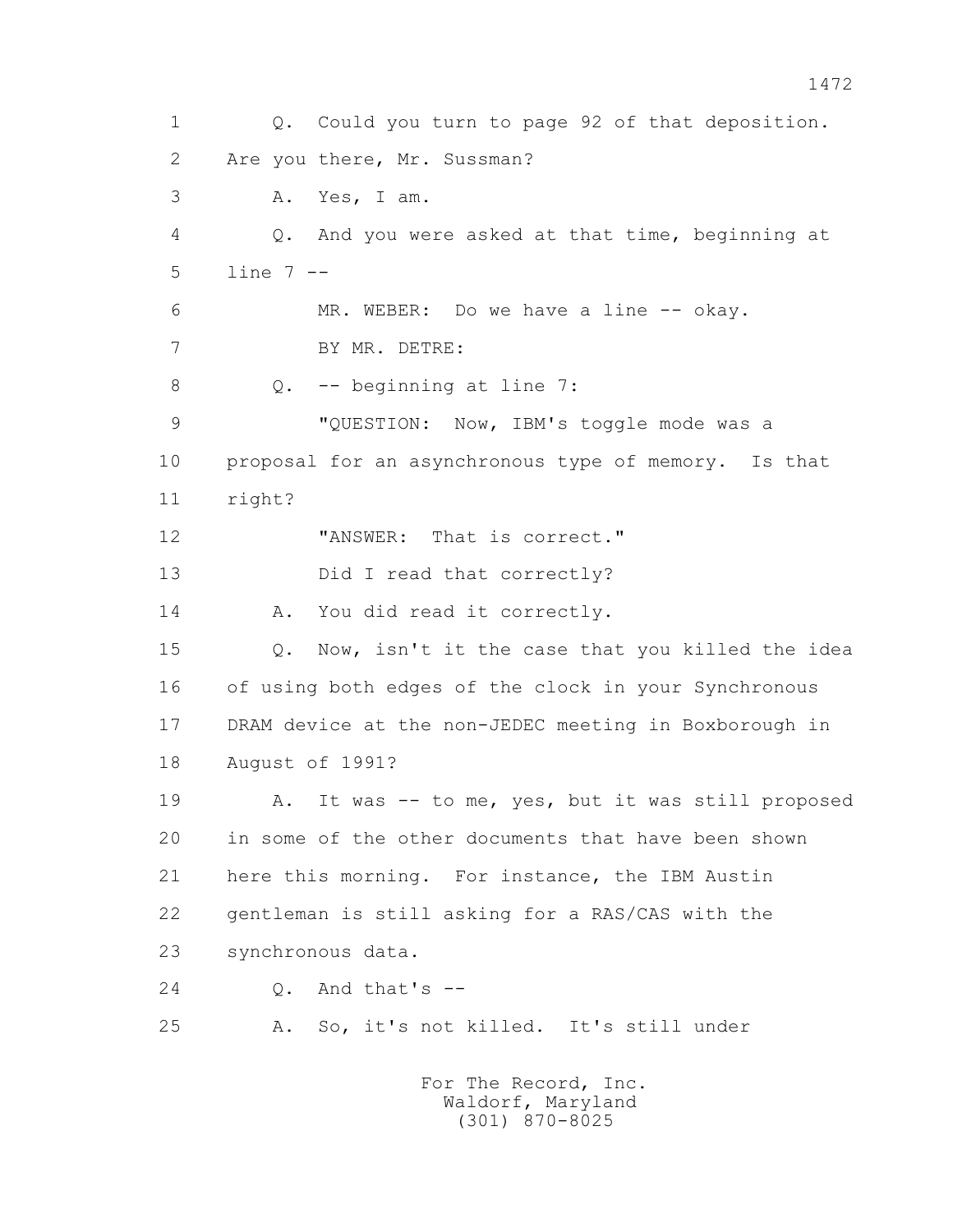1 discussion.

 2 Q. -- that's the high-speed toggle mode that you 3 described as an asynchronous memory in your deposition, 4 correct? 5 A. That is true. 6 MR. DETRE: I have no further questions, Your 7 Honor. 8 JUDGE McGUIRE: Okay, thank you, Mr. Detre. 9 Any further redirect? 10 MR. WEBER: Nothing further, Your Honor. 11 JUDGE McGUIRE: If not, sir, you are excused 12 from your testimony. Thank you very much for appearing 13 today. 14 Does complaint counsel intend to call anyone 15 else this afternoon? 16 MR. OLIVER: I'm sorry, Your Honor, could -- 17 JUDGE McGUIRE: Does complaint counsel intend 18 to call anyone else this afternoon? 19 MR. OLIVER: No, Your Honor, we -- we do not. 20 That was actually quite a bit faster than we had 21 expected. 22 JUDGE McGUIRE: Okay, then I guess that takes 23 care of our hearing for today. As counsel also knows, 24 we will not be having hearing on Friday. So, then, we 25 will convene again at 9:30 on Monday morning, okay?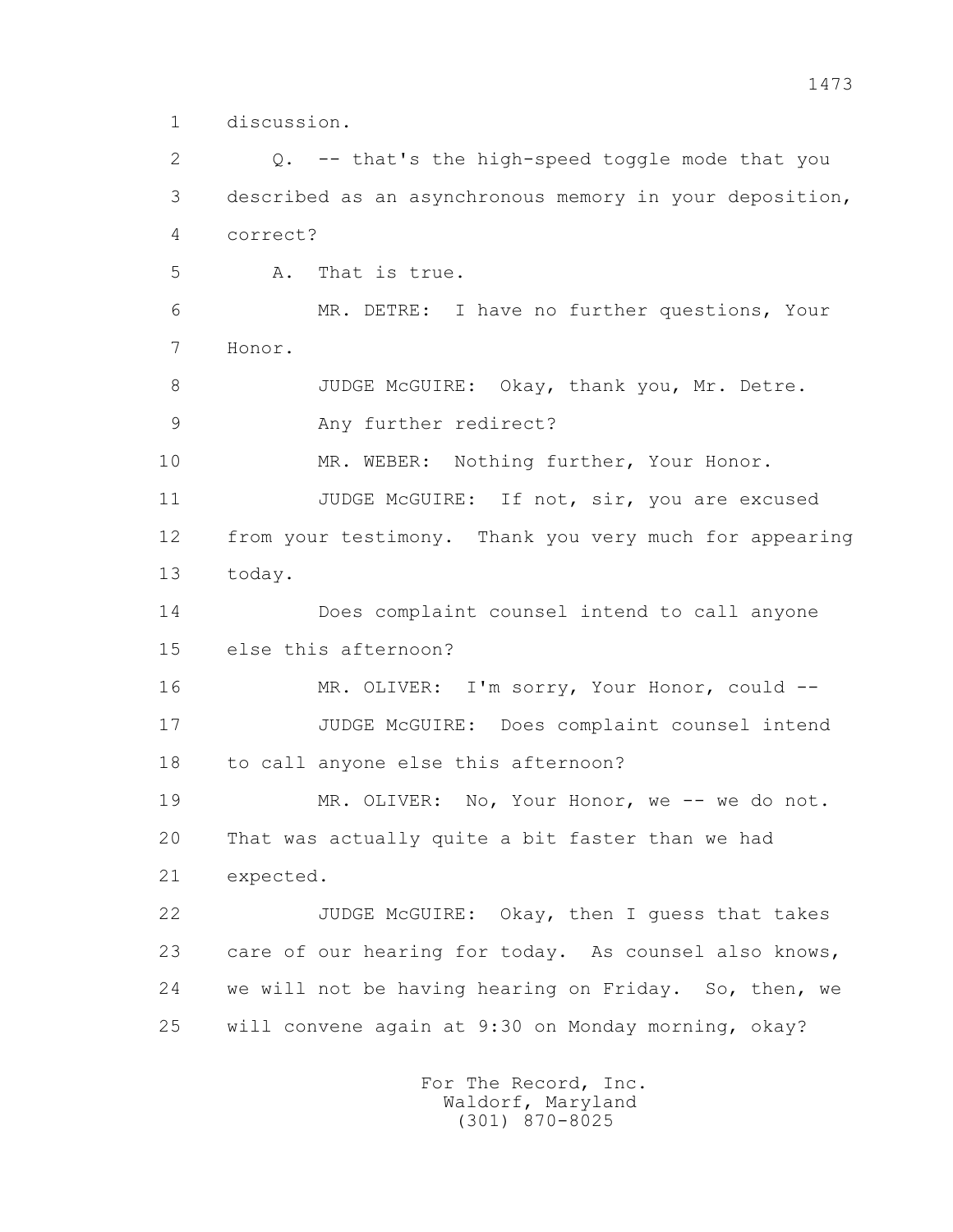1 Is there anything else we need to talk about in 2 the meantime? 3 MR. STONE: I don't believe so, Your Honor. 4 Thank you. 5 JUDGE McGUIRE: Then if not, everyone have a 6 good weekend -- I'm sorry, Mr. Oliver? 7 MR. OLIVER: If you would like, I was about to 8 give you an idea of what we have scheduled for next 9 week. 10 JUDGE McGUIRE: Okay, please. 11 MR. OLIVER: On Monday, we have Mr. Mark 12 Nussbaum. He is an expert witness on patent law. 13 JUDGE McGUIRE: Okay. 14 MR. OLIVER: On Tuesday, we have Tom Landgraf 15 of Hewlett Packard, also attended 42.3 committee 16 meetings. 17 JUDGE McGUIRE: Now, don't forget when I 18 advised you on the side that we would convene on 19 Tuesday an hour and a half after our normal time, so 20 keep that in mind. 21 MR. OLIVER: Yes, Your Honor. 22 JUDGE McGUIRE: Thank you. 23 MR. OLIVER: And we have Mr. John Kelly, the 24 president and general counsel of JEDEC, scheduled for 25 Wednesday and Thursday of next week.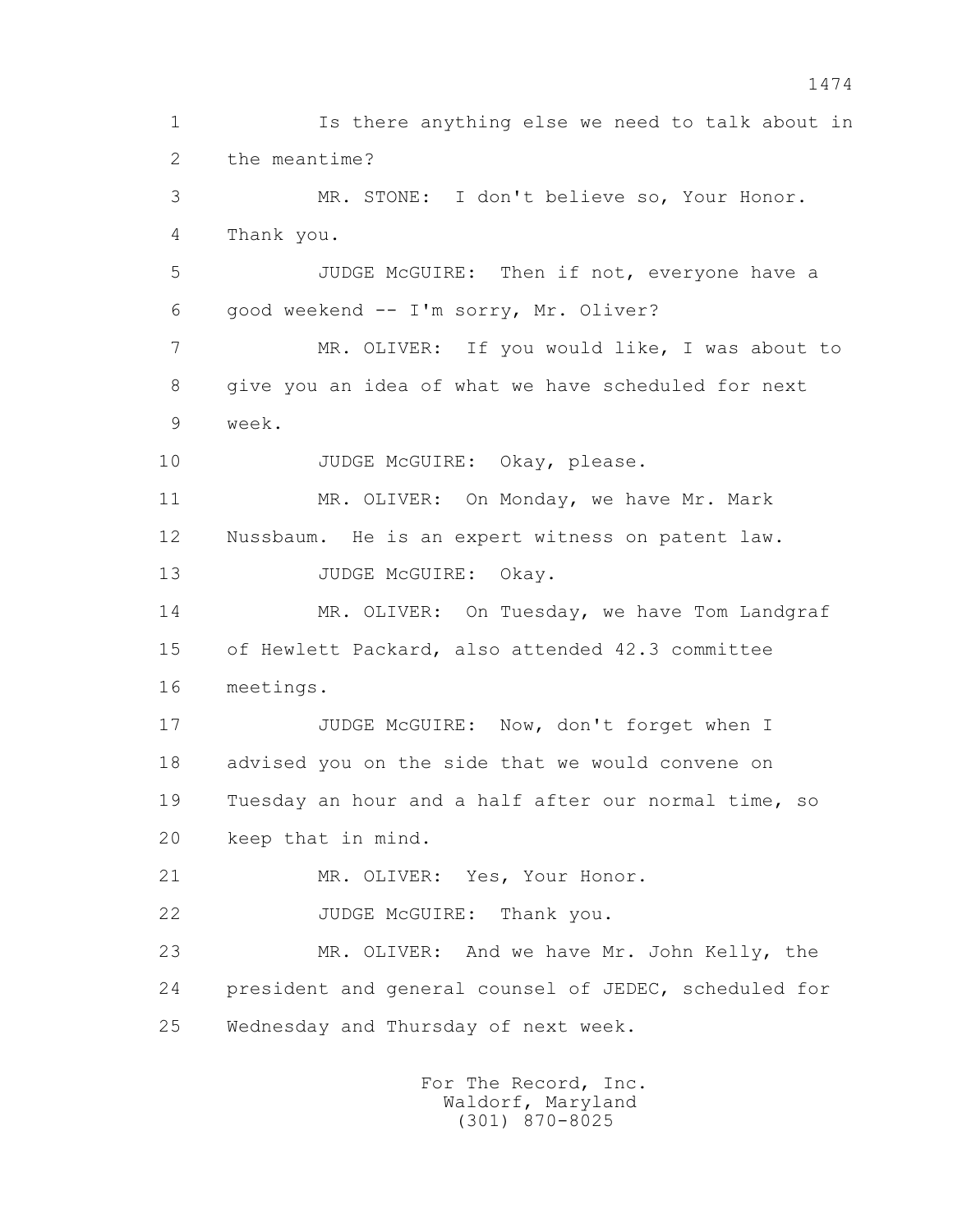1 JUDGE McGUIRE: Okay.

 2 MR. OLIVER: And then we have Anthony 3 Diepenbrock, former in-house counsel at Rambus, 4 scheduled for Friday. 5 JUDGE McGUIRE: Okay, very good. 6 MR. OLIVER: I should also mention that Mr.

 7 Landgraf on Tuesday will be relatively short, and it 8 could be that Mr. Kelly does not take up the entire day 9 on Thursday. We have been trying to see if we could 10 schedule another short witness, but with little lead 11 time, it's been difficult.

12 JUDGE McGUIRE: Well, we will see what we can 13 do on that, then.

14 MR. OLIVER: Excuse me?

15 JUDGE McGUIRE: Right, I will give you that 16 opportunity, and if you can't do it, I guess you can't 17 do it, but we will see how it plays out during the 18 week.

 19 MR. OLIVER: Okay. And then we also expect 20 that we'll have certain videotaped depositions that 21 we'll be prepared to use, and if time permits either 22 Tuesday or Thursday, we may be in a position to play 23 those.

 24 JUDGE McGUIRE: Okay, very good, Counsel. Have 25 a good weekend.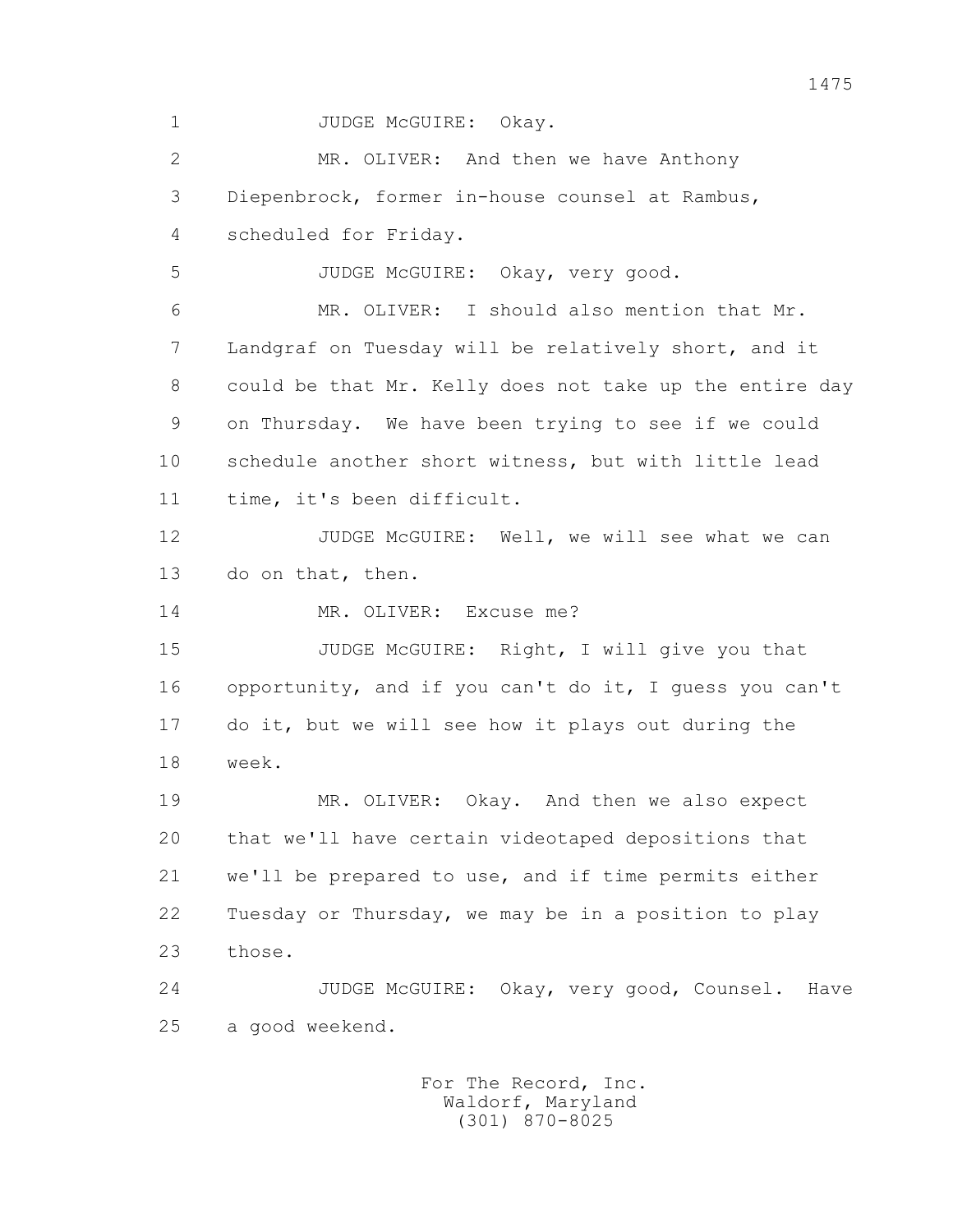| $\mathbf 1$      | MR. STONE:  | Thank you, Your Honor.                    |
|------------------|-------------|-------------------------------------------|
| $\mathbf{2}$     |             | (Whereupon, at 2:30 p.m., the hearing was |
| $\mathfrak{S}$   | adjourned.) |                                           |
| $\overline{4}$   |             |                                           |
| 5                |             |                                           |
| $\sqrt{6}$       |             |                                           |
| $\boldsymbol{7}$ |             |                                           |
| $\,8\,$          |             |                                           |
| $\mathsf 9$      |             |                                           |
| $1\,0$           |             |                                           |
| $11\,$           |             |                                           |
| $12\,$           |             |                                           |
| $13\,$           |             |                                           |
| $1\,4$           |             |                                           |
| $15\,$           |             |                                           |
| $1\,6$           |             |                                           |
| $17$             |             |                                           |
| $1\,8$           |             |                                           |
| 19               |             |                                           |
| $20$             |             |                                           |
| $2\sqrt{1}$      |             |                                           |
| 22               |             |                                           |
| 23               |             |                                           |
| 24               |             |                                           |
| 25               |             |                                           |
|                  |             |                                           |